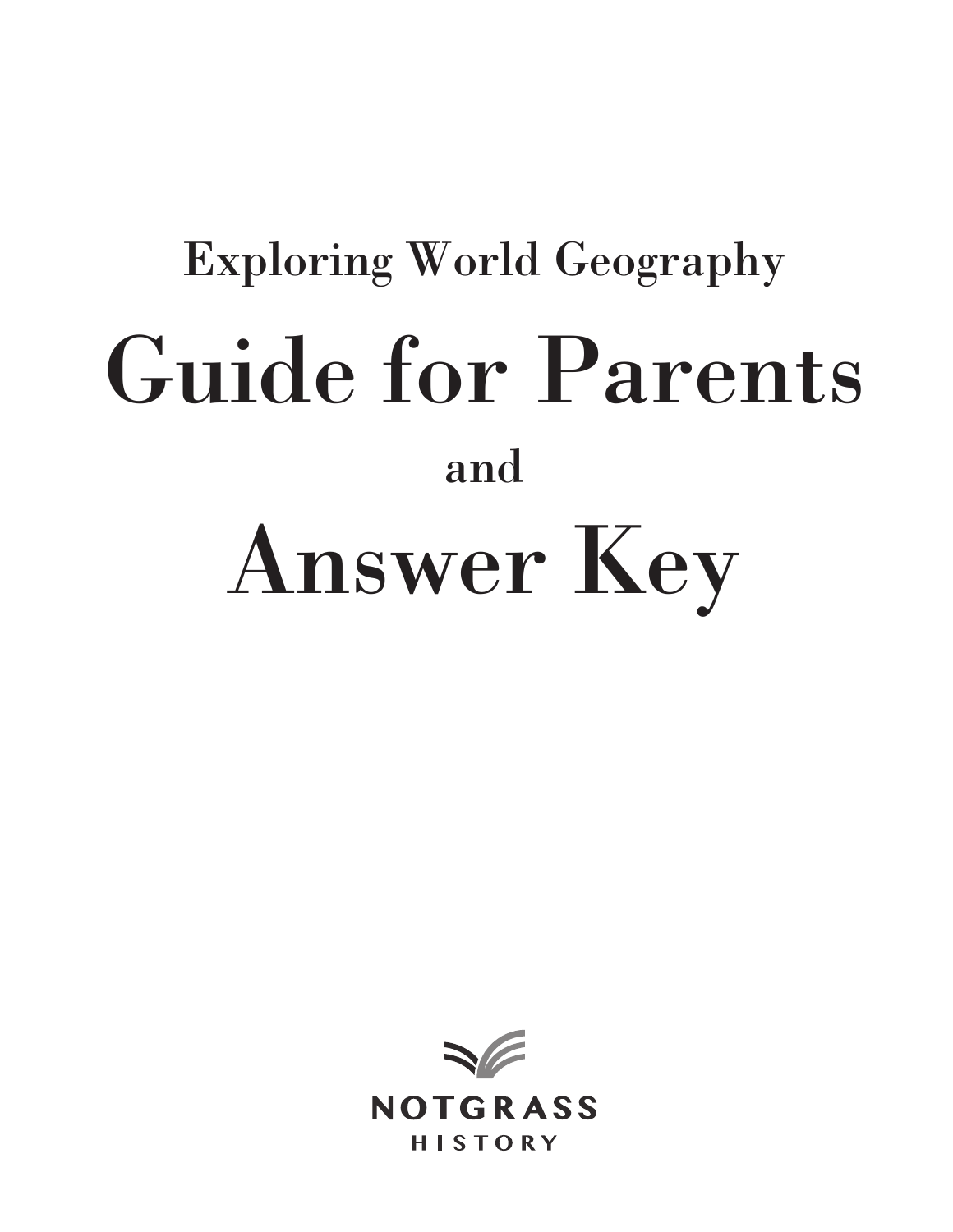*Exploring World Geography Guide for Parents and Answer Key*

#### ISBN 978-1-60999-157-9

Copyright © 2020 Notgrass History. All rights reserved. No part of this material may be reproduced without permission from the publisher.

**Front Cover:** Guanajuato, Mexico, by Rubi Rodriguez Martinez / Shutterstock.com

Printed in the United States of America

Notgrass History 975 Roaring River Rd. Gainesboro, TN 38562 1-800-211-8793 notgrass.com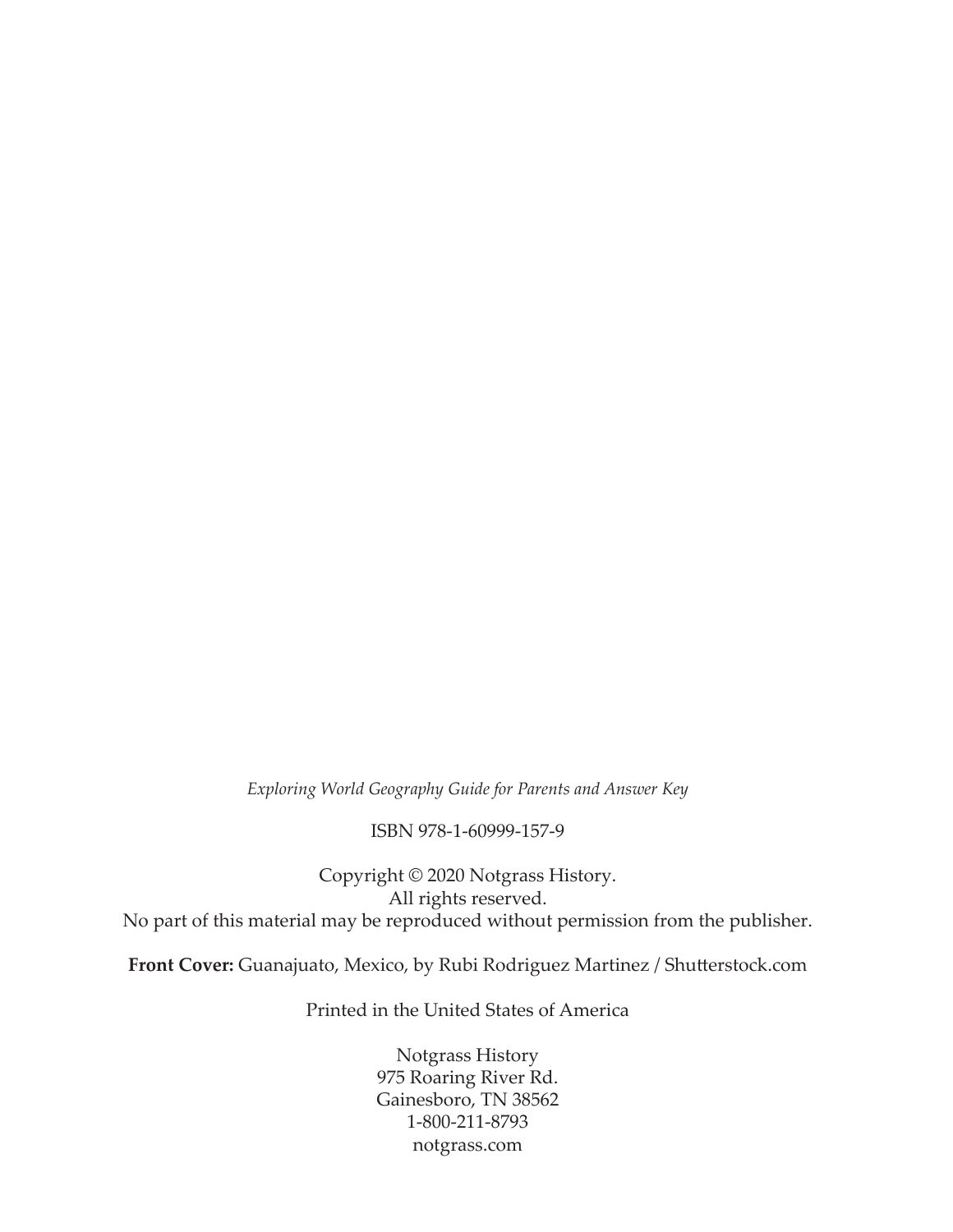# **Guide for Parents Using**  *Exploring World Geography*

*Exploring World Geography* provides material for one entire school year in three subjects. To complete one year of credit in geography, one year of credit in English, and one year of credit in Bible, the student must read the text in *Exploring World Geography Part 1* and *Part 2* and complete the weekly and daily assignments in those volumes.

Students should complete each day's assignments on that day. The student should expect to spend an average of 50 to 60 minutes on each subject each day. The actual time spent on each subject on a given day will vary, but you should allow your student about 2 1/2 to 3 hours per day to complete all three subjects.

We believe that you are in charge of your child's education and that you know best how to use this material to educate your child. We provide you with tools and instructions, but we encourage you to tailor them to fit your child's interests and abilities and your family's situation and philosophy. You might need to experiment with the curriculum for two or three weeks to know how your student can use it most effectively in your situation. Being able to do this is one of the benefits of homeschooling!

# Course Descriptions

If you use the curriculum as assigned, you can use the following course descriptions as you maintain your school records, create a high school transcript, or report grades.

**Geography.** This course is a survey of the physical geography of the world and human geography—how humans throughout history have interacted with geography. The student reads lessons about the geography of different parts of the world, answers review questions, completes map skills assignments, reads historical documents, and takes a geography quiz every unit and a geography exam every five units.

**English: Literature and Composition.**  The student completes a project for each unit (unless the parent plans a different schedule), reads 12 works of literature and the literary analysis for each, answers questions on each book, and completes a literature exam every five units.

*(Note: You have the option of assigning a 2,000-2,500 word research paper [see page xvi in Part 1]. You also have the option of assigning other kinds of projects for each unit as alternatives to writing. You will need to decide how often your student will complete a writing assignment and how often he or she will complete another kind of creative project.)*

**Bible: Worldview Survey.** The student learns what worldview is, the elements of a worldview, how we develop a worldview, common worldviews in our world, and how a person's worldview makes a difference in how that person lives. The student explores how the Bible uses geography to teach important spiritual lessons, answers review questions, and completes a worldview exam every five units.

# Student Review Pack

The *Student Review Pack* has a great deal of material that you might find helpful for increasing your student's understanding of the course and for giving you a way to know and grade your student's grasp of the content. It is an optional supplement that contains the following three components.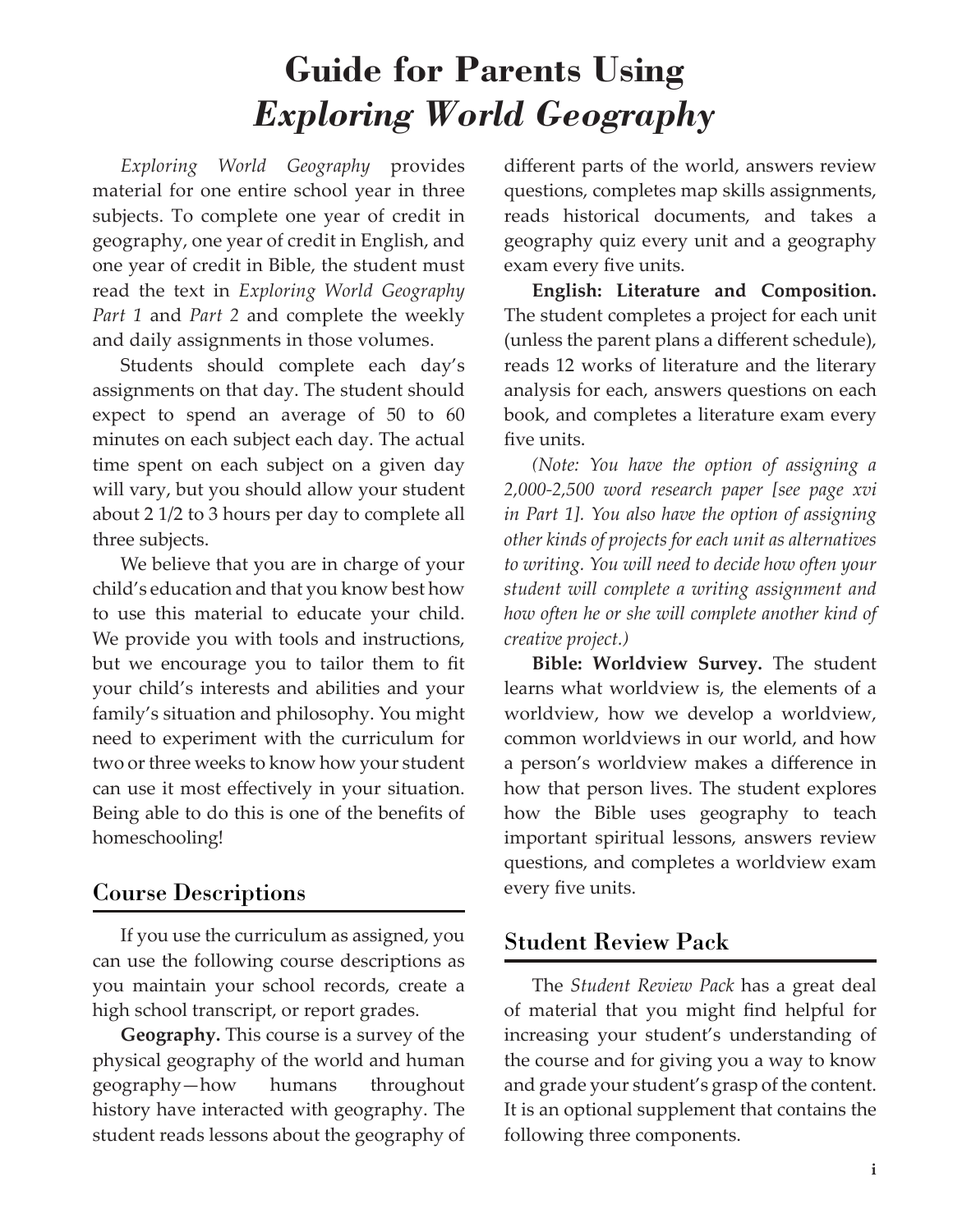The *Student Review* includes review questions on each lesson and on most of the readings from the *World Geography Gazetteer.* It also includes literary analysis of and questions on the books assigned in the curriculum, and map skills assignments.

The *Quiz and Exam Book* has a geography quiz to be taken at the end of each unit. In addition, after every five units, it has a geography exam, an English exam, and a worldview exam. That makes a total of six exams in each subject over the course of the year.

This book includes the *Answer Key,* with answers for all of the review questions and for the quizzes and exams.

# Suggestions for Grading

To earn credit in geography, English, and Bible, the student should complete the assignments listed on the second page of each unit introduction and all of the assignments listed at the end of each lesson, except for the Student Review, which is optional. A weekly assignment checklist is available on our website.

You have several activities that you can include in arriving at a grade for each subject. These activities include: Bible memory work; unit projects (writing assignments and other creative projects); review questions for each lesson, for the readings in the *Exploring World Geography Gazetteer*, and for the literature selections; unit quizzes on geography; and exams every five weeks on geography, English, and worldview. You can give equal weight to each element, or you might choose to give different weight to each component.

Depending on the chosen topic, you might choose to grade some of the weekly writing assignments as geography or worldview assignments instead of as English assignments. You might also count some of

the literature titles as geography or worldview work. For instance, you might count *Blood Brothers* and *A Long Walk to Water* as reading for geography. You might count *Know Why You Believe* and *Ann Judson: A Missionary Life for Burma* as part of the worldview credit.

Grades are usually assigned on a percentage basis for an individual assignment and as letter grades for a semester on the basis of the cumulative assignment grades. We recommend giving an A if the average weighted grade is 90% or above, a B for 80- 89%, a C for 70-79%, and a D for 60-69%.

If your child consistently gets grades lower than 60%, you might need to evaluate his readiness to study a course with this level of difficulty. On the other hand, you might need to adjust your expectations. You might consider an additional grading element based on your perception of your child's overall grasp of the material. This is another advantage of homeschooling: you can judge how well your child understands the material and how he or she is growing from the study in ways that the test and assignment scores do not reflect.

We designed this curriculum to cover what we believe a high school student should learn about world geography. Helping a student pass the CLEP or AP test was not our primary goal. However, this course provides a good foundation for preparing for those tests, combined with one of the test preparation books that are available.

# Teaching Writing

The three most important activities to help students write well are reading good writing, writing as frequently as possible, and having his or her writing critiqued by an experienced writer or teacher.

You can find many aids to help you in teaching writing. The Online Writing Lab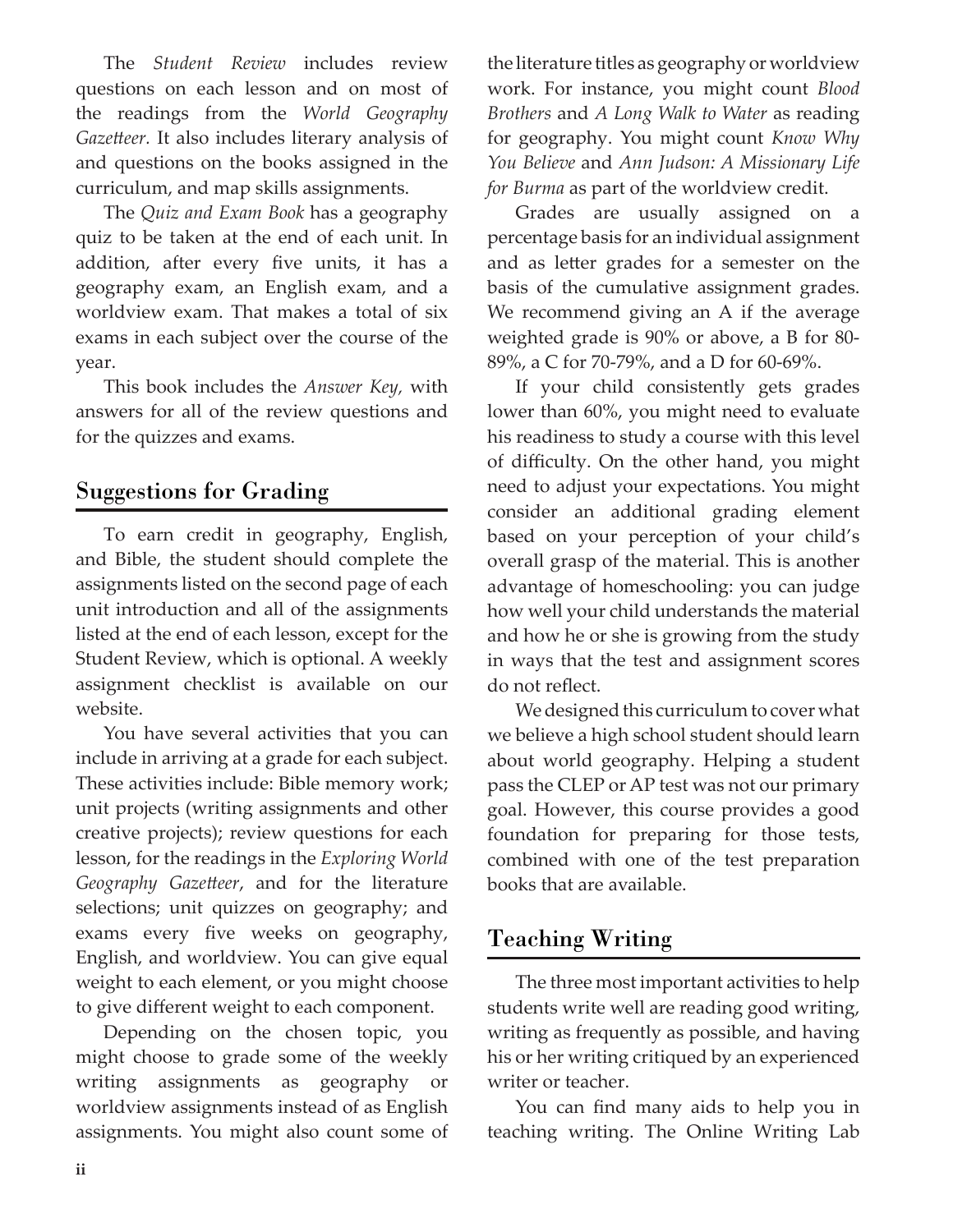from Purdue University is an excellent source that is available on the Internet. We have found *The Elements of Style* by William Strunk Jr. and E. B. White to be concise and helpful.

Other resources that have been recommended to us include *The Elegant Essay*  by Lesha Myers, *Format Writing* by Frode Jensen, *Writing Skills* by Diana Hanbury King, and *Teaching the Essay* and *Teaching the Research Paper* by Robin Finley. The Institute for Excellence in Writing offers comprehensive instructional courses, and Reconciliation Press offers writing instruction services. These suggestions are offered as resources you can investigate. We do not endorse one program over another.

# Grading Writing Assignments

Teaching writing skills can sometimes feel more like an art than a science. We know good writing when we read it, but trying to explain why we like it is like trying to explain why we like a particular flavor of ice cream. Good writing engages the reader and makes him or her want to keep reading. It covers the subject well and uses proper mechanics (spelling, grammar, and punctuation). Good writing informs, inspires, and sometimes challenges the reader. Above all, good writing says something of significance.

Because defining good writing is difficult, giving a grade to a writing assignment can be somewhat subjective. What is the difference, for example, between an A paper and a B paper? One student might write the best that he or she can, and it still might not be as good as what another student writes with less effort. What grade should you assign to that first student's work? In addition, how can the grades you give reflect a student's improvement over the course of a year? After all, we hope that the student will be writing better at the end of the year than at the beginning.

A grade for a writing assignment usually has two elements: one is mechanics, and the other is coverage of the subject matter. Noting errors in spelling and punctuation is relatively easy. Misused words and awkward sentences might be more difficult to detect. The most difficult part of grading is determining whether or not the paper is organized well and covers the topic adequately.

Beginning with the highest possible grade of 100, you might want to take a point off for every misspelled word, punctuation error, or grammatical error. An awkward sentence might count two or three points off. A paragraph that does not flow well or have a clear purpose might cost five to eight points. You can also consider whether the paper is well-expressed but has mechanical errors as opposed to its being poorly expressed but mechanically good. We suggest not giving a grade on the writing assignment until the student submits the final version of the assignment. Use the rough draft as a teaching opportunity. It is fair to have higher expectations later in the course. Also, if a student has numerous mechanical or grammatical errors in a paper, covering the paper with red ink might do more harm than good. Instead, focus on what appear to be the three most serious or common mistakes and don't worry about the rest at that point. When the student has corrected these problems, move on to other problems to correct in later papers.

The website of the College Board, which administers the SAT and CLEP examinations, has an Essay Scoring Guide that its graders use. On their website, you can read this guide and also read sample essays and see why those essays received the scores they did. In addition, the National Assessment of Educational Progress program of the U.S.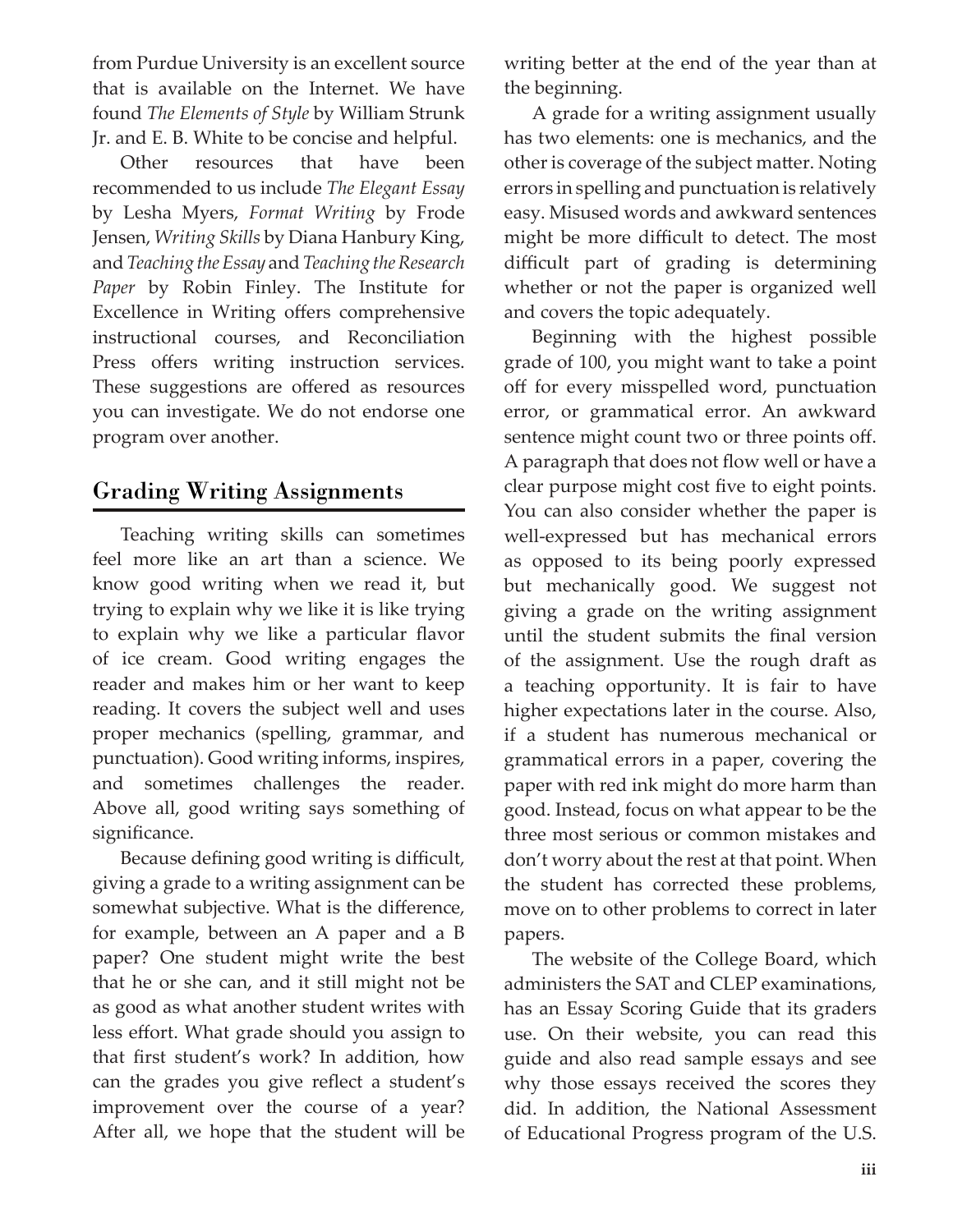Department of Education has information available online about its writing assessment.

You will probably find it helpful to have someone outside your family read one or more of your student's essays and give constructive feedback at some point during the school year.

# Notes About the Literature

God communicates by words. By His words He created the world. "In the beginning was the Word" (namely, Jesus; John 1:1), and that Word became flesh (John 1:14).

God created people in His image, so He gave us the ability to communicate through words also. We are above the animals, which communicate in a limited way with sounds and motions and scent. We use words to teach, inspire, convict, and recall. With words we keep records, codify laws, and tell stories. Some stories are longer; we call them books. The words of books nourish us, teach us, convict us, entertain us.

There is only one perfect book; we call it the Bible. It is valuable "for teaching, for reproof, for correction, for training in righteousness" (2 Timothy 3:16). Other books have a degree of value to us, depending on our worldview and the content of the book. Some books do a great job of uplift, inspiration, or information. Others on balance merely take up our time and space in our heart and brain. Some fill our minds with negative words, or bad words, or even untrue words. Between these two extremes is the spectrum of books from mostly bad with a little good to mostly good with a little bad.

How do you tell the difference? Can you profit from a book that has some problems? Can you benefit from a book that has a little bad language? Is there value to an imperfect book? I'll answer that question with a question: Can you benefit from—is there

value to—an imperfect person? Absolutely. In fact, except for Jesus, there is no other kind of person around, including you and me. There is no other kind of person from whom we can benefit.

Reading literature requires discernment. Some books are absolutely wonderful and worth reading over and over. Some have some merit. Some books are not worth the time it takes to read them. Some are dangerous. Books are like cuts of meat: some have lots of lean meat with a little fat and bone, while other cuts have a little meat (how did they get into the market?) and lots of gristle. Why bother with the gristle when there are so many meaty books available?

We have chosen the literature for *Exploring World Geography*—and for every Notgrass curriculum—carefully. Bethany, our chief literature finder, says she has to kiss a lot of toads to find a prince of a book, one that has value and one that we think homeschooled high school students should read and can profit from.

And yet, none is perfect. Working through these imperfect books, finding the meat and dismissing the bones, is called discernment. It's a skill students will need in many aspects of life: dealing with people, deciding which one of them to marry, facing difficult decisions, choosing between comparably unpleasant alternatives, and investing their money. All of these situations are difficult to some degree since most things are a combination of good and bad.

We believe the books we recommend weigh heavily on the good side. This is not a defense for choosing questionable books simply because they are in the literary canon or because high school students are expected to read them and, after all, kids have to grow up sometime. We cherish your children's hearts and minds, and we want to protect them from words that would be hard for them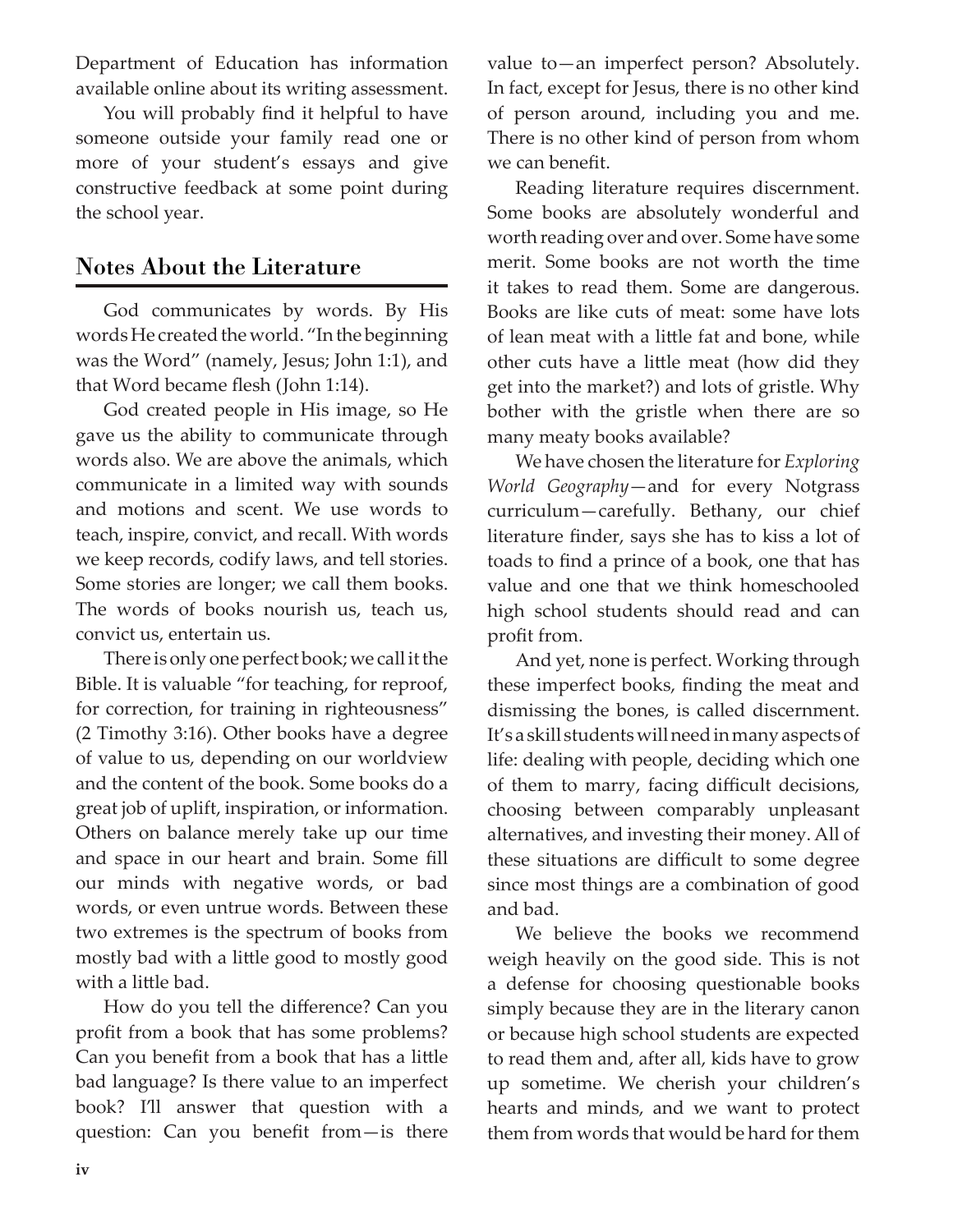to unread. The parts of these books we think you would want to know about, treating you as we would want to be treated, we point out below.

So we hope your students will read, enjoy, grow, profit, and discern. Our prayer is that these books will serve them well.

The page numbers listed here are from the editions of these books that Notgrass History sells.

# *Know Why You Believe*

Little discusses scientific evidence that the universe had a definite beginning. He hails this evidence as support for the existence of God and confirmation of the Biblical account of Creation. Little uses the term "Big Bang" within the account of the beginning of the universe, but in conjunction with God as Creator (pages 39-42 and 154-156).

In a discussion of miracles, Little mentions that some have suggested that the Red Sea may have parted for the Israelites on account of naturally occurring wind conditions. He asserts that this may be possible, yet maintains that even so, the timing was miraculous. The Bible states clearly in Exodus 14:15-30 that God parted the Red Sea as a miraculous deliverance from the pursuing Egyptians (pages 128-129).

Little discusses differing views among Christians as to the age of the earth. You may disagree with some of his assertions. Nonetheless, this brief section is a useful springboard for discussing with your student how to understand the age of the earth and how to interpret both Biblical and natural evidence (pages 158-159).

# *Blood Brothers*

Chacour describes violence against Palestinian citizens (pages 44-45).

He describes his experience while a young boy of accidentally discovering hastily-buried bodies while playing soccer with his friends. (pages 53-54)

There is one use of "d---" (page 197)

Chacour describes a horrific massacre at Palestinian refugee camps (pages 221-222).

# *Patricia St. John Tells Her Own Story*

St. John refers (without intended disrespect) to a "coloured gentleman" (page 20).

Describing the safety of her hometown, St. John says, ". . . I doubt if either I or my parents had ever heard the word, 'rapist' . . ." (page 52).

St. John describes the Lord's protection over the children in her charge when a "sex maniac" was attacking people in the town. She briefly mentions that he had committed rape (pages 66-57).

St. John describes the hippies that came to Morocco in the 1960s. She mentions that they abused drugs and that "the girls often became pregnant" (page 170-171).

Discussing discouragement and setbacks among missionaries during her years in Morocco, St. John mentions, "One of our number committed suicide" (page 172).

St. John refers to things happening "miraculously" and to witnessing a healing by prayer (page 236). She also recounts a time in Spain when she felt as though she was given the "gift of tongues" (page 213, a statement she made perhaps tongue in cheek, pardon the expression). Numerous missionaries who have served in cultures other than our own report that things have happened we don't normally encounter in ours. We should not close our minds to God working in different ways among people who have worldviews that are different from our own.

St. John describes the origins of an orphan care ministry in Uganda. Hundreds of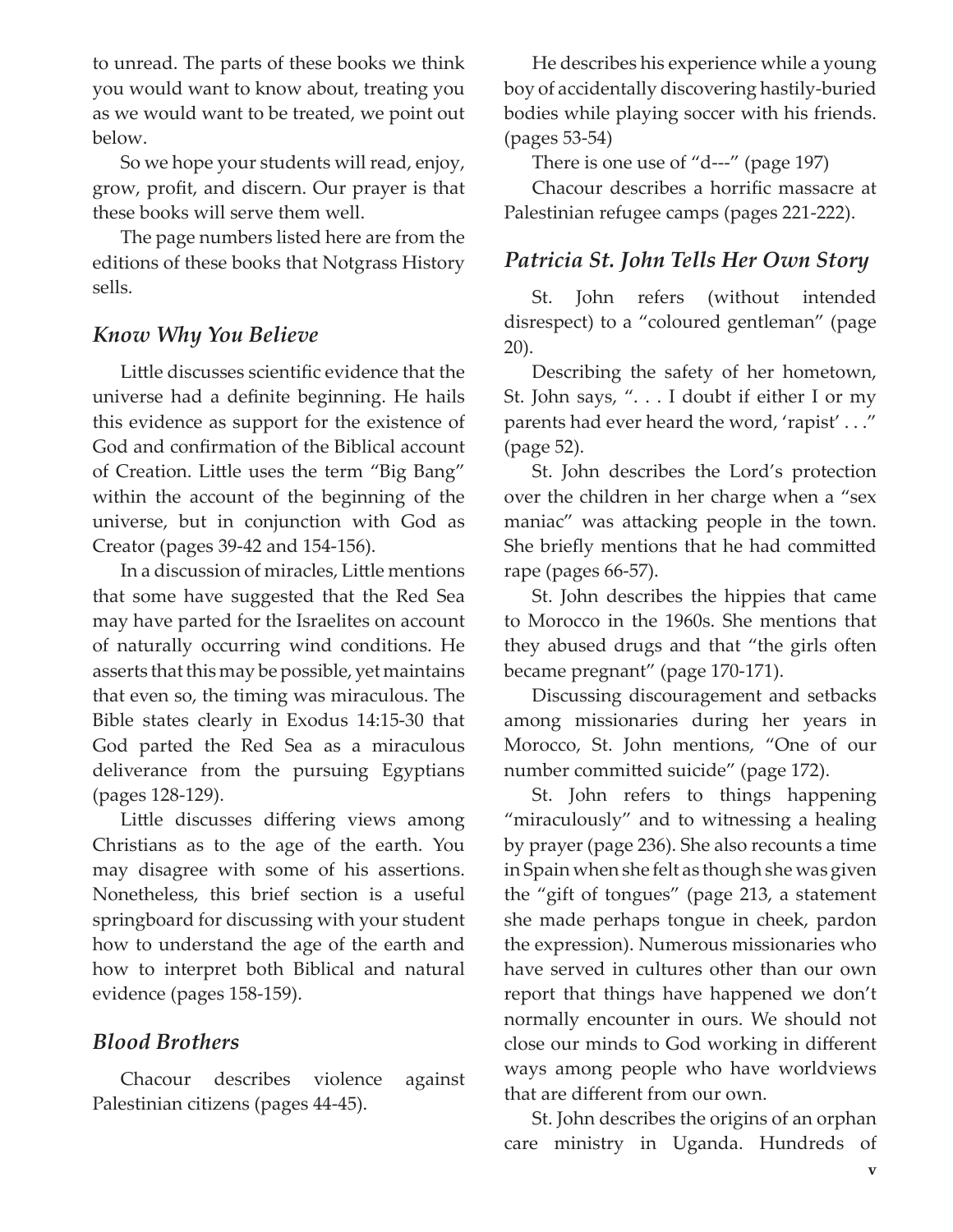children were orphaned when their parents were massacred by soldiers (page 250).

St. John briefly mentions a children's home for babies given up by their young mothers enslaved in prostitution in Bombay, India (page 252).

St. John describes a ministry for Romanian orphans found "locked away and forgotten in orphanages . . . the results of . . . policy of forcing women to have unwanted pregnancies to increase the nation's future work force and to produce children they could not afford to feed" (page 253).

St. John relates a story about a young friend with whom she studied the Bible. He once joyfully reported to her, "Just had a narrow escape; slipped on the ice and bumped my head. Almost took the name of my God in vain, but just managed to turn it into Gosh!" (page 260)

# *A Long Walk to Water*

The author briefly mentions a legend about the Atout people returning to earth as lions after death (page 31).

Salva and the group he's traveling with come upon people who have died of dehydration (pages 55-56). Walking away, Salva imagines vultures stripping away their flesh (page 59).

Salva sees his uncle shot (page 63).

Soldiers force refugees out of a refugee camp and toward a river. Many are killed by the soldiers' guns, drowning, and crocodiles in the river (pages 77-79).

The author occasionally uses the word "lucky" or describes a character believing he or she might be "lucky" (pages 2, 3, 33, 34, 79).

# *The Day the World Stopped Turning*

The narrator briefly discusses the painter Vincent Van Gogh. It includes a mention that he cut off his own ear, and, "In the end, he had been driven to suicide" (page 17).

Kezia says that much of what happens in our lives is "pure chance" (pages 46-47).

Saint Sarah, "patron saint of gypsies," is mentioned several times in the book. The Roma family has an icon of her in their caravan. Kezia prays to her and refers to her as looking after their family and others (pages 163, 235-236, 241, 251, 258, 263, 283).

After agreeing to keep a secret, Kezia's mother tells her, "But not telling is not lying, not quite" (page 176).

"Bloody" used as an expletive (page 230).

Referring to Vincent Van Gogh, the narrator says, "He had sought friendship all of his life, and died from the lack of it" (page 284).

# *Kidnapped*

Characters in the book frequently drink alcoholic beverages as a matter of course.

"Dod" used as an expletive (pages 18, 21, and 130).

While he's captive on board a ship beset by a storm, David says, "The thought of deliverance, even by death in the deep sea, was welcome to me" (page 41).

David describes a person as, "He was a tall man, strongly made and very black . . ." This refers not to race but to a dark complexion and hair (page 50).

David thinks to himself, "I could only see myself slaving alongside of negroes in the tobacco fields" (page 54).

David includes a description of a violent fight on board the ship, involving swords and guns, causing fatalities (most of chapter 10).

There is a use of "d---ed" (page 73).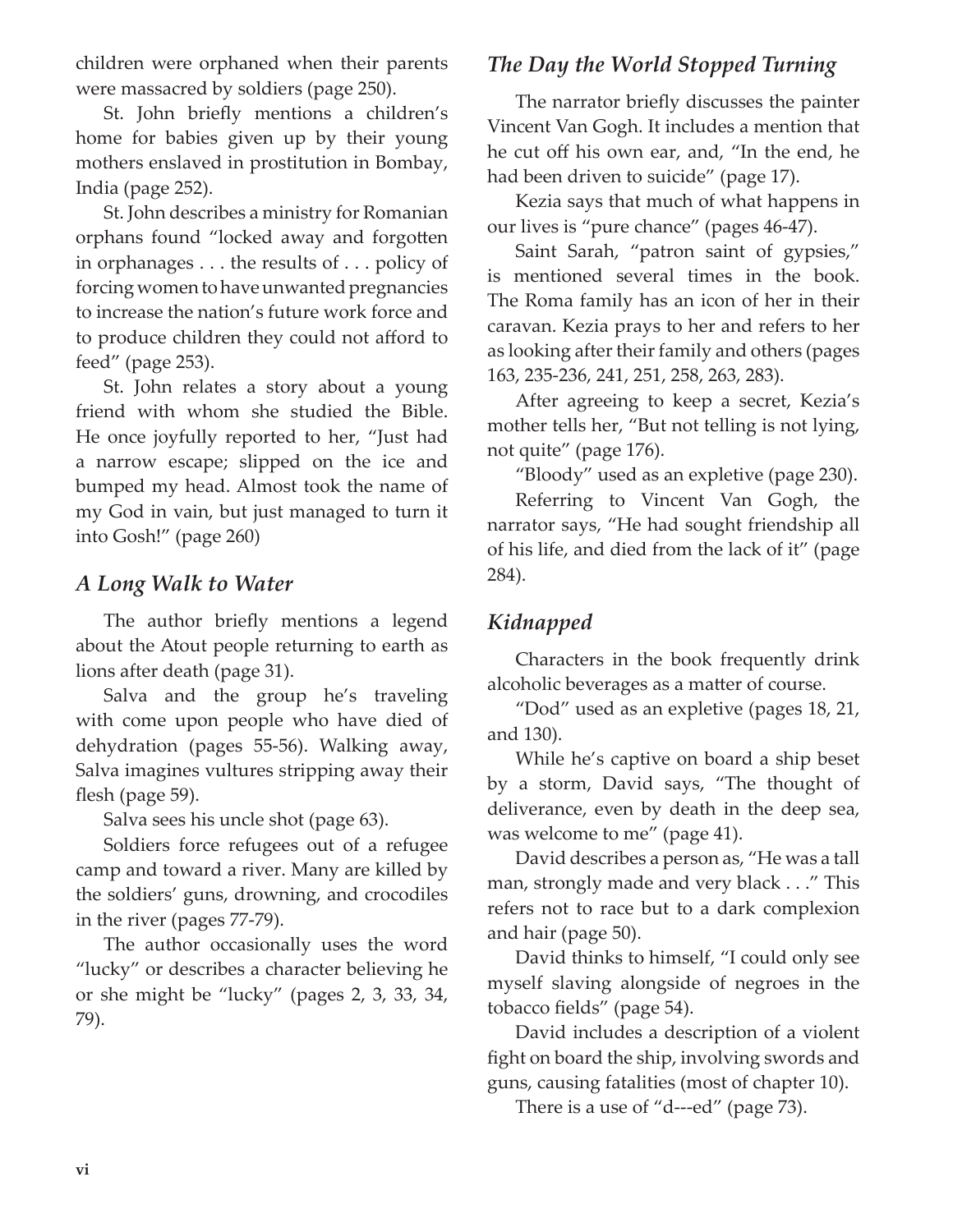The word "asses" is used, referring to the animal (page 101).

Alan claims that a drink of brandy had "been a good friend" to David, i.e, given him courage (page 142).

David says, "No sooner had I taken out the dram [of brandy] than I felt hugely better . . ." (pages 165-166).

"Young ass" refers to a foolish young man (page 212).

Another use of "d---ed" (page 221).

# *Lost in the Barrens*

The narrator several times refers to Awasin in pronoun form as "the Indian boy;" this is not intended as disrespectful.

Alphonse quotes the proverb, "When the dog pup and the fox cub play together, the gods are pleased" (page 7).

Denikazi calls on "ancient gods" for help finding the deer (pages 26-27).

Denikazi refers to "the devil Wendigo" (page 31).

There is a brief reference to a legend of "the spirit Wendigo" (page 32).

The narrator makes a reference to hills "built by glaciers." Jamie, referring to signs that land was at once time underwater says, "Thousands, maybe a million years ago, this must have been one huge ocean" (page 99).

The narrator describes a land formation including the phrase, "many more thousands of years" (page 104).

Awasin refers to a god-figure, "My people would say Manitou was with us" (page 105).

A reference to luck (page 116).

Use of "darn" (page 117 and 119).

Reference to wolverines as devils (page 124).

Use of "lucky" and "darn" (page 128).

Awasin and Jamie have an argument because of different beliefs regarding "robbing the dead" and the existence of "ghosts and devils." Mention of the belief that the dead use things in the next world. Jamie lies about visiting a campsite (pages 133-134).

Regarding some useful items Jamie had found beside a grave, the narrator says, "The dead out on that lonely, wind-swept ridge were friendly spirits. They had made gifts to the living of another race, across a century of time" (page 136).

"The heck with it" (page 141).

Awasin says there is no difference between wolves killing a fawn and humans killing a dozen does (page 146).

"Lucky" (page 149).

"Another, older world than ours" (page 156).

Regarding the dangers of the far northern region, Awasin says, "If you fight against the spirits of the north you will always lose. Obey their laws and they'll look after you" (page 173).

"Devils or men might own this igloo" (page 176).

"Darn" (page 187).

Reference to a woman's "ample bosom" (page 190).

# *Boys Without Names*

Gopal thinks about his friend's father that committed suicide because he could not pay his debt and worries that his father will do the same (pages 12-13).

Gopal carries a book about the life of Buddha (page 17).

Gopal thinks, "Before I left our village, I thought the stars might change our luck in Mumbai . . ." (page 47).

Gopal prays to "Lord Ganesh" (page 74).

Gopal mentions the belief that sharing food blesses it. Scar thinks Gopal might have evil power (page 136).

Gopal says that he prays, "Come on, wind" (page 143).

Gopal says that Scar might fear that he cane give an evil look (page 190).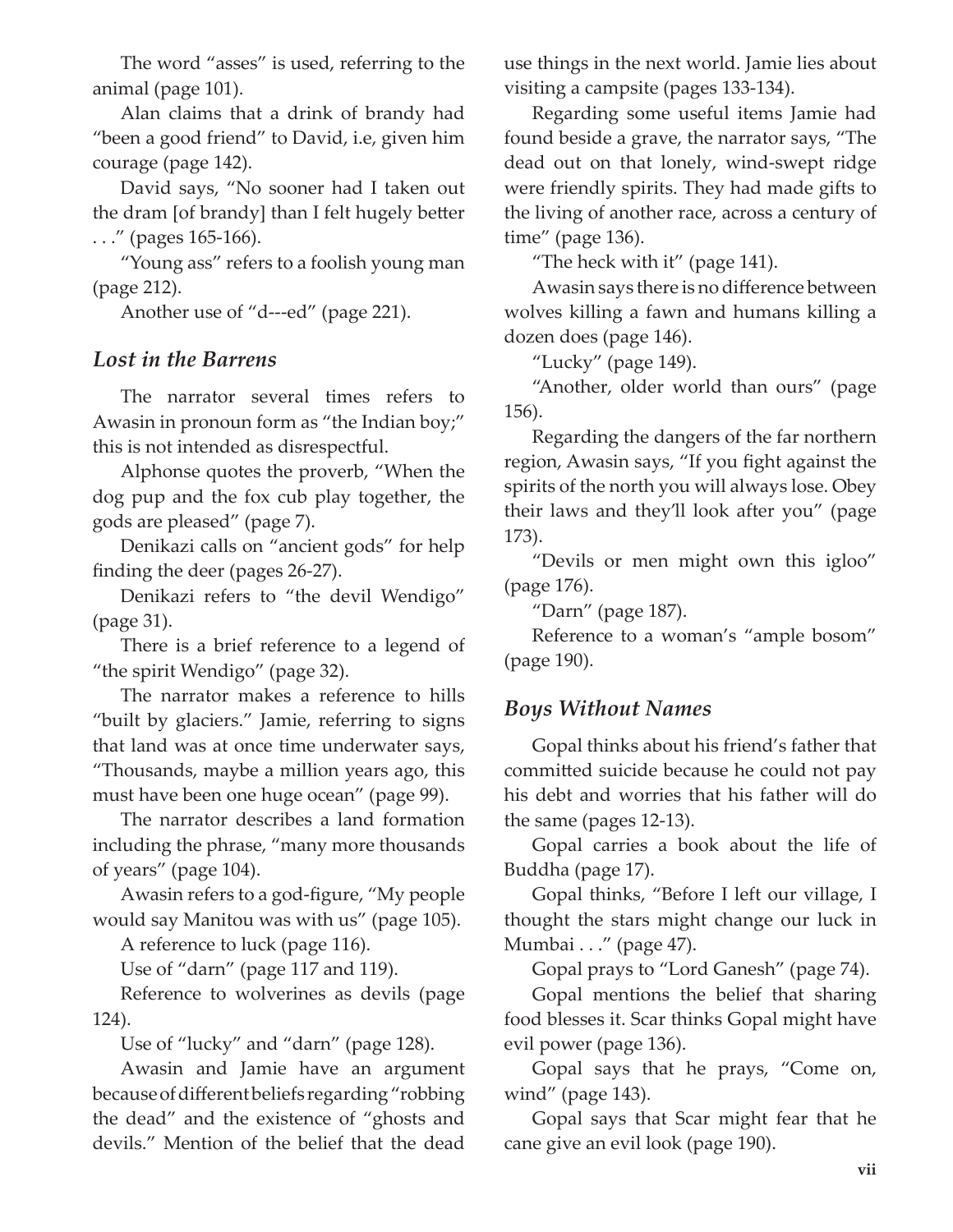A reference to luck (page 193).

Gopal refers to "the manmade lake and the god-made hills" (page 198).

Gopal recalls legends, traditions, and memories regarding pagan deities (pages 216-217).

Gopal refers to a "good karma" (good deed), which is part of Hinduism (page 236).

Gopal refers to "Goddess Lakshmi, the goddess of wealth" (page 267).

Gopal mentions that it is "Kali Chaudash night, which bring evil spirits out . . ." (page 284).

Scar swears in a vicious manner (page 290).

# *Revolution is Not a Dinner Party*

Ling explains that she gets new clothes for her birthday because, according to her Mother, "it was important so evil spirits would not recognize me in the coming year" (page 71).

Ling's father saves a man from drowning. Apparently he was trying to commit suicide because he was wanted by the government (pages 129-131).

Ling finds a rope under her mother's mattress like the one used in a recent suicide (page 148).

Ling is worried that her mother is contemplating suicide. Meanwhile, a doctor who lives near them is humiliated by the government, and she is found to have committed suicide. The doctor's mother and two sons are cruelly beaten (pages 151-160).

"My mouth let out all the bad words I knew" (page 152).

A young worker curses at a jeep (page 164).

**viii** Ling sees the man who attacked and arrested her father attacked much later. She wonders if he will die from his wounds and thinks, "I would not be sorry if that happened. It had been seventeen months since they took Father away, but it still felt as recent as yesterday" (page 187).

Missing her Father, while sitting by the river where she used to go with him, Ling muses, "Where was Father? Was it painful to drown oneself? When a person dies, does the spirit go to paradise? . . . No, no! I chased that thought away. I wanted to wear a red dress, eat ice cream, and walk on a green lawn. I wanted to live, to live for the day I could go to the Golden Gate Bridge with Father. But was he still alive? My eyes stung. I squeezed them shut" (page 188).

After a boy at school had threatened her repeatedly, Ling threatens to harm him, then thinks to herself, "What I really wanted was to put him in a coffin next to Mao [who had recently died]" (page 219).

"Pain spread through my body as I kicked and cursed" (page 231).

In the "Historical Background" section at the end of the book, the author says, "China is still a Communist country, but perhaps in name only" (page 248). This is wishful thinking. She acknowledges that "the government is still a powerful dictatorship," but notes free-market trends and closer ties with the rest of the world. However, the Chinese Communist Party still has tight control over the country. China's citizens do not have freedom of speech, press, or religion. Repressive measures by the government against Hong Kong, the Uyghur people, and Christians leave no question that the government is still a Communist totalitarian system and not just in name only. You might want to discuss this with your child.

We do not recommend the sample chapter of *A Banquet for Hungry Ghosts* by the same author included at the end of *Revolution is Not a Dinner Party*. It is a "ghost story" that involves cannibalism.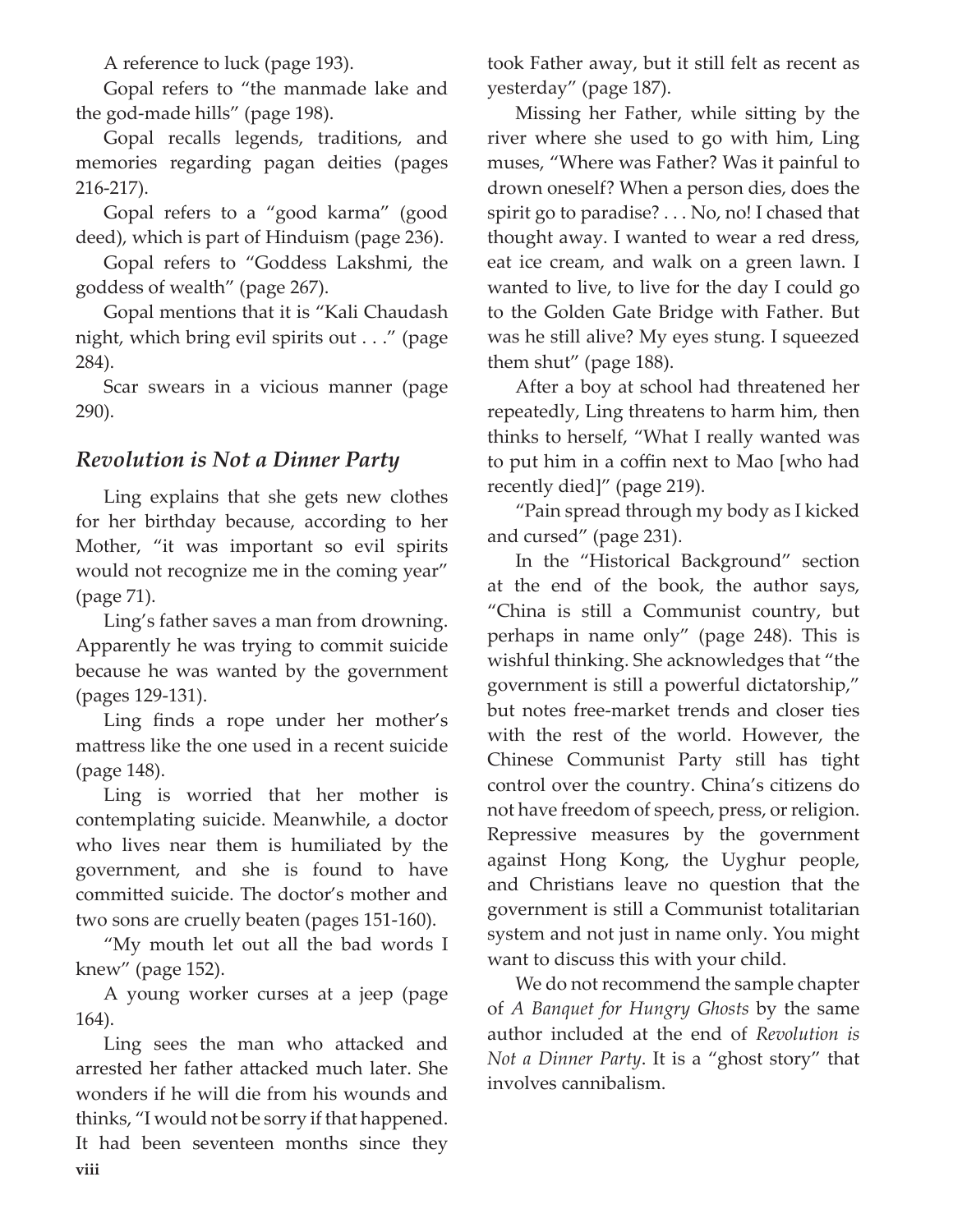# *Ann Judson: A Missionary Life for Burma*

The book contains large excerpts from Adoniram and Ann Judson's letters and journals, as well as primary sources from people they knew. Though the Judsons and many colleagues gave their lives to bring the good news of the gospel to the Burmese people, an assumption of slight inferiority and "otherness" comes through from time to time in their words. They use words like "savage" and "uncouth," which bespeak a condescending outlook. When they use the word "heathen," they most likely meant simply to refer to people who did not know the Lord.

Ann witnesses a vicious beating of a slave (page 69).

Ann described the horrific execution as punishment for thieves (page 90).

As professed in her own words, Ann felt that the death of her firstborn son was an "affliction" and a "rod" given to them by the Lord because "their hearts were bound up in this child." The concept of interpreting suffering as a direct punishment from the Lord for specific reasons is a difficult and complicated topic you may wish to discuss with your student (pages 100-102).

A fellow missionary was leaving Burma because of serious ill-health. On his departing voyage, he threw himself overboard and drowned (page 116).

Adoniram writes in a confusing way about "making up my mind to have my right arm amputated, and my right eye extracted . . . " He is referring to the decision he and Ann were making about her leaving Burma for health reasons (page 139).

While being moved from one prison to another, Adoniram was made to cross a river in great physical pain. Ann wrote of this later, ". . . he ardently longed to throw himself into water to be free from misery. But the sin attached to such an act alone prevented" (page 208).

Adoniram Judson's third wife, Emily, recorded some of the memories he shared with her. In a description of Adoniram first returning home from prison, she wrote demeaningly, "The first object which met his eye was a fat, half-naked Burman woman . . ." Emily also referred to the "sheer animality on the face" of this same woman (page 220).

In a speech, Ann referred to America as, "the country favored by Heaven above most others" (page 255).

# *The Country of the Pointed Firs and Other Stories*

We do not find the introduction or afterword of this edition to be helpful, so they are not assigned as part of the literature reading.

The narrator is describing some of the medicinal herbs raised by Mrs. Todd. "Some of these might once have belonged to sacred and mystic rites, and have had some occult knowledge handed with them down the centuries; but now they pertained only to humble compounds brewed at intervals with molasses or vinegar or spirits in a small caldron on Mrs. Todd's kitchen stove" (page 4).

Reference to Charles Darwin's autobiography (page 10).

"For God's sake . . ." (page 23).

Use of "Lord" (page 24).

People converse briefly about various legends tied to a certain island, one including a ghost (page 63).

A character refers to "painted savages" she saw in the South Sea islands (page 63-64).

A woman punishes herself with a life of solitude because she had "thoughts so wicked towards God that I can't expect ever to be forgiven" (page 76).

Use of "Lord" (page 160).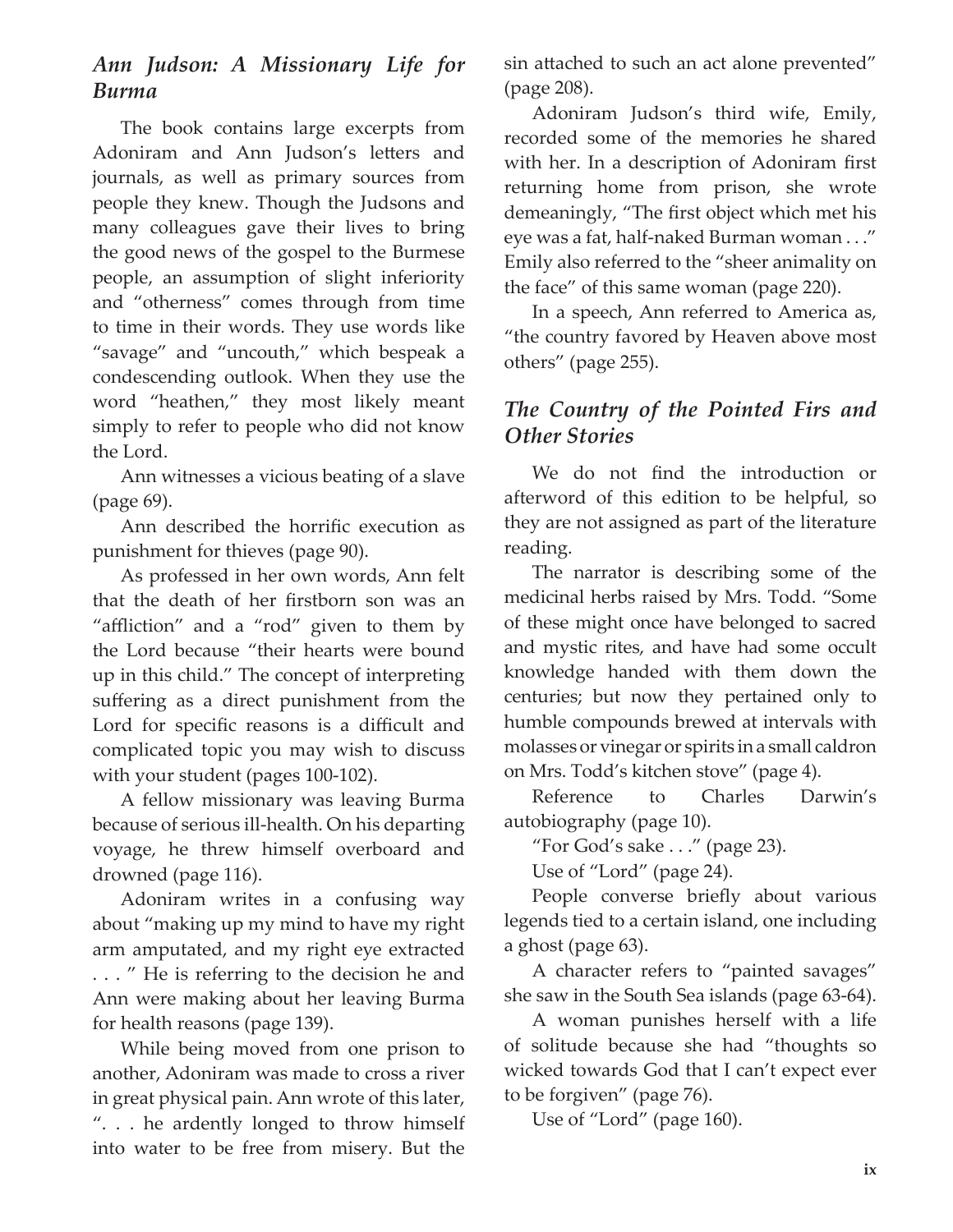Mrs. Todd tells a story that includes men becoming drunk, which she describes as "wasn't in no go-to-meetin' condition" and "three sheets in the wind" (page 165).

Mrs. Todd refers to "colored folks" (page 165).

In a story from many years previous, Mrs. Todd relates that her uncle, in a time of stress, "begun to mix me a very small portion out of the jug . . . I took it to please him . . . and I did feel better for it" (page 184).

Further on in the same story from many years previous, Mrs. Todd tells about when she was tending a dying person and they both briefly saw a person in the room, which the dying person said was her deceased mother (pages 190-191).

Mrs. Todd refers to "wild Nature" as "she" (page 203).

The narrator says of Mrs. Todd, "Life was very strong in her, as if some force of Nature were personified in this simplehearted woman and gave her cousinship to the ancient deities" (page 204).

Mrs. Todd says, "There ain't any slave but has some freedom" (page 206). This should not be taken to downplay the evil of slavery.

# *Tales from Silver Lands*

This is a book of folk legends that contain many mythical creatures, in animal and human form, with powers to do good and evil.

The narrator describes condescendingly the indigenous people who lived in the region of Cape Horn (page 35).

Reference to "white witcheries" (page 87).

The narrator refers to "worthy and simple folk" (page 121).

Referring to a story-teller, the narrator says, "Then he went on to tell of other witches

that he knew, saying that there were many who were not all bad, but like men, were a mixture" (page 137).

The narrator twice refers oddly to the danger to "Christians" when passing through the woods of monkeys throwing nuts and branches at their heads. His meaning in using this term is unclear (pages 170, 187).

"Tale That Cost a Dollar" begins and ends with references to luck and cigarettes.

# *Alternate Literature Titles*

These books are alternatives to some of the titles we recommend. We have not noted passages that parents might want to be aware of in these books.

*Memories Before and After the Sound of Music* by Agathe von Trapp. This autobiography tells the real-life story of the Von Trapp family, made famous in *The Sound of Music*.

*Red Scarf Girl* by Ji-li Jiang. This is very similar to *Revolution Is Not a Dinner Party*. It is a true story set during the Cultural Revolution in Communist China.

*Endurance* by Alfred Lansing. This tells the full story of Ernest Shackleton's voyage to Antarctica on the *Endurance*, which is the subject of Lesson 74 in this curriculum.

*Through Gates of Splendor* by Elisabeth Eliot. This is the account of Jim Eliot (the author's husband) and other members of the mission team who lost their lives attempting to reach an unreached people group in Ecuador with the gospel.

*A Passion for the Impossible* by Miriam Rockness. This is the biography of Lillian Trotter, a nineteenth century missionary to Algeria.

**We hope that using this curriculum will be a positive experience for you and your student. May God bless and guide you in it. Thank you for choosing** *Exploring World Geography!*

**Visit notgrass.com/ewglinks for links to other resources, a unit assignment checklist, and ideas for using this curriculum in a co-op or other group.**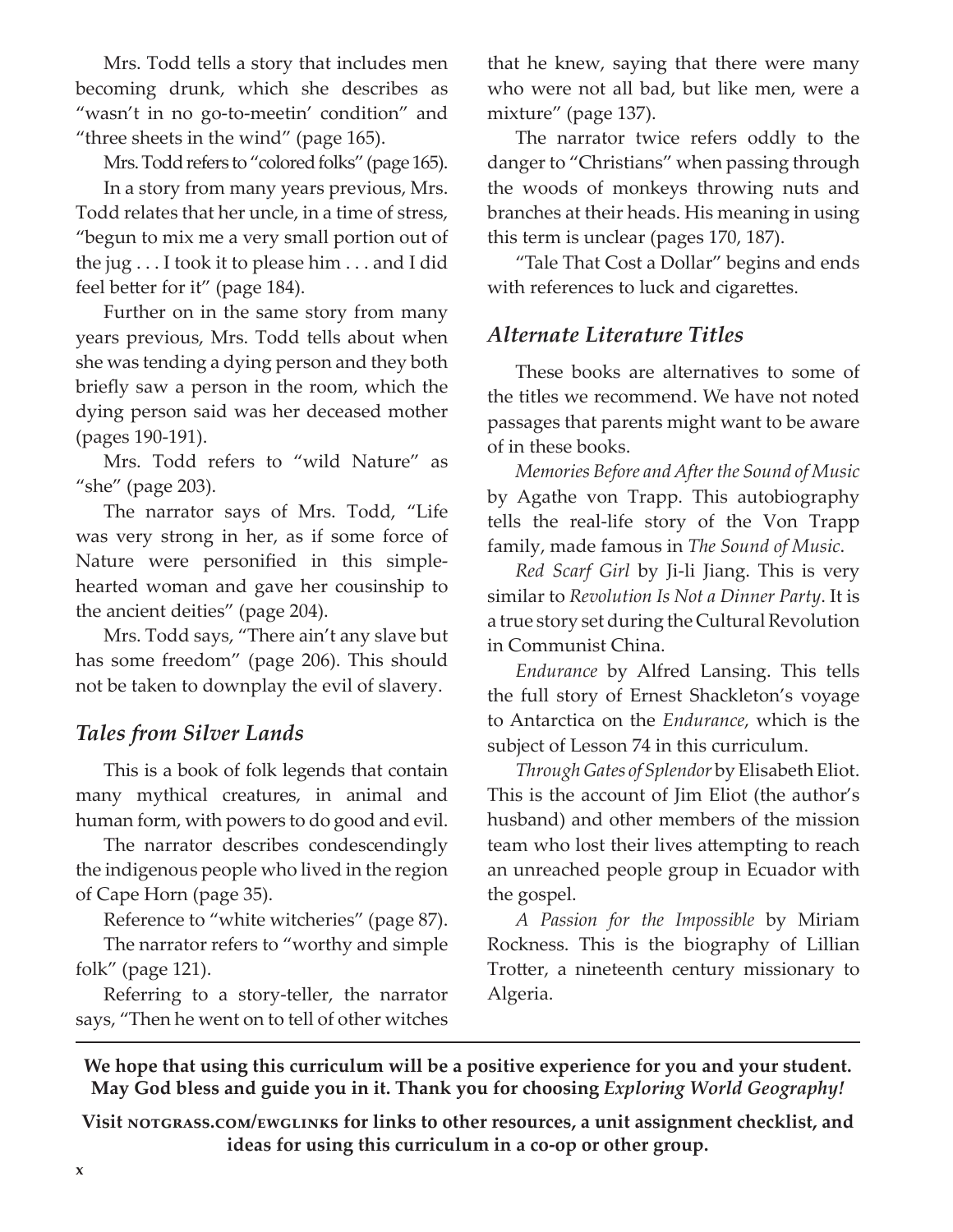*The number in parentheses after an answer indicates the page number on which that answer is found in the text. Page numbers prefixed with a "G" refer to the* Exploring World Geography Gazetteer*. In the answers for questions about the literature, the page numbers refer to the edition of the book sold by Notgrass History.*

# **Unit 1**

#### **Lesson 1**

- 1. What is the science that deals with the description, distribution, and interaction of the diverse physical, biological, and cultural features of the earth's surface? *geography (3)*
- 2. What is the study of how physical geography impacts human activity and how human activity impacts physical geography? *human geography (3)*
- 3. The crew of what spacecraft captured the image of the earth that has come to be called the Blue Marble? *Apollo 17 (5)*
- 4. What is the term for the impact that every astronaut has reported of being deeply affected by looking back at the earth beneath them? *overview effect (6)*
- 5. In what galaxy is our Sun located? *Milky Way (6)*
- 6. The conditions of the earth being just right for human life has led to the earth being called the \_\_\_\_\_\_\_\_\_\_\_\_\_\_\_\_\_ Planet. *Goldilocks (6-7)*
- 7. About how far away is the moon from the earth? *240,000 miles (7)*
- 8. The tilt of the earth's polar axis from vertical is about \_\_\_\_\_\_\_\_\_\_\_\_. *23 degrees (7)*
- 9. What percentage of the earth's surface is covered with water? *71 percent (8)*
- 10. What is the term for the moving of the plates in the earth's crust and outer mantle? *plate tectonics (8)*

# **Lesson 2**

- 1. Alexander the Great founded a city in Egypt that he called \_\_\_\_\_\_\_\_\_\_\_\_\_\_\_\_\_\_\_\_. *Alexandria (10)*
- 2. What librarian from antiquity calculated the circumference of the earth? *Eratosthenes (10)*
- 3. Who invented the term geography? *Eratosthenes (10)*
- 4. What German-born mapmaker published Vespucci's account of his voyages to the New World? *Martin Waldseemuller (11)*
- 5. What name did this mapmaker propose to give to the New World? *America (11)*
- 6. During the negotiation of the peace treaty that ended the Revolutionary War, what American negotiator insisted that the United States extended to the Mississippi River? *John Jay (12-13)*
- 7. What female geologist helped map the ocean floor? *Marie Tharp (13)*
- 8. What project aims to develop a 3-D map of the earth using satellite images? *Google Earth (14)*
- 9. What does GPS stand for? *Global Positioning System (14)*
- 10. What are two terms used to describe the age in which we live? *Information Age, Technological Age (14)*

# **Lesson 3**

- 1. What historian and geographer was born in 64 bc in Amasya in Pontus? *Strabo (16)*
- 2. What body of water does Pontus sit beside? *Black Sea (16)*
- 3. How did this geographer obtain an education? *private tutors (17)*
- 4. Of what philosophy did this geographer become an adherent? *stoicism (17)*
- 5. Of what governing authority was this person a strong supporter? *Roman Empire (17)*
- 6. What was the 17-volume work that this geographer published based on his travels and on information he gleaned from others? *Geography (17)*
- 7. What did this person say was "essential to all the transactions of the statesman"? *geography (18)*
- 8. Whom did this person consider to be the father of geography? *Homer (19)*
- 9. What did this person say "defines the contours of the land and gives it its shape? *the sea (18)*
- 10. What first century AD Jewish writer referred to this geographer? *Josephus (18)*

# **Strabo's** *Geography*

1. What does Strabo say geography unfolds to us and acquaints us with? *"Geography unfolds to us the celestial phenomena, acquaints us with the occupants of the land and ocean, and the vegetation, fruits, and peculiarities of the various quarters of the earth." (G 243)*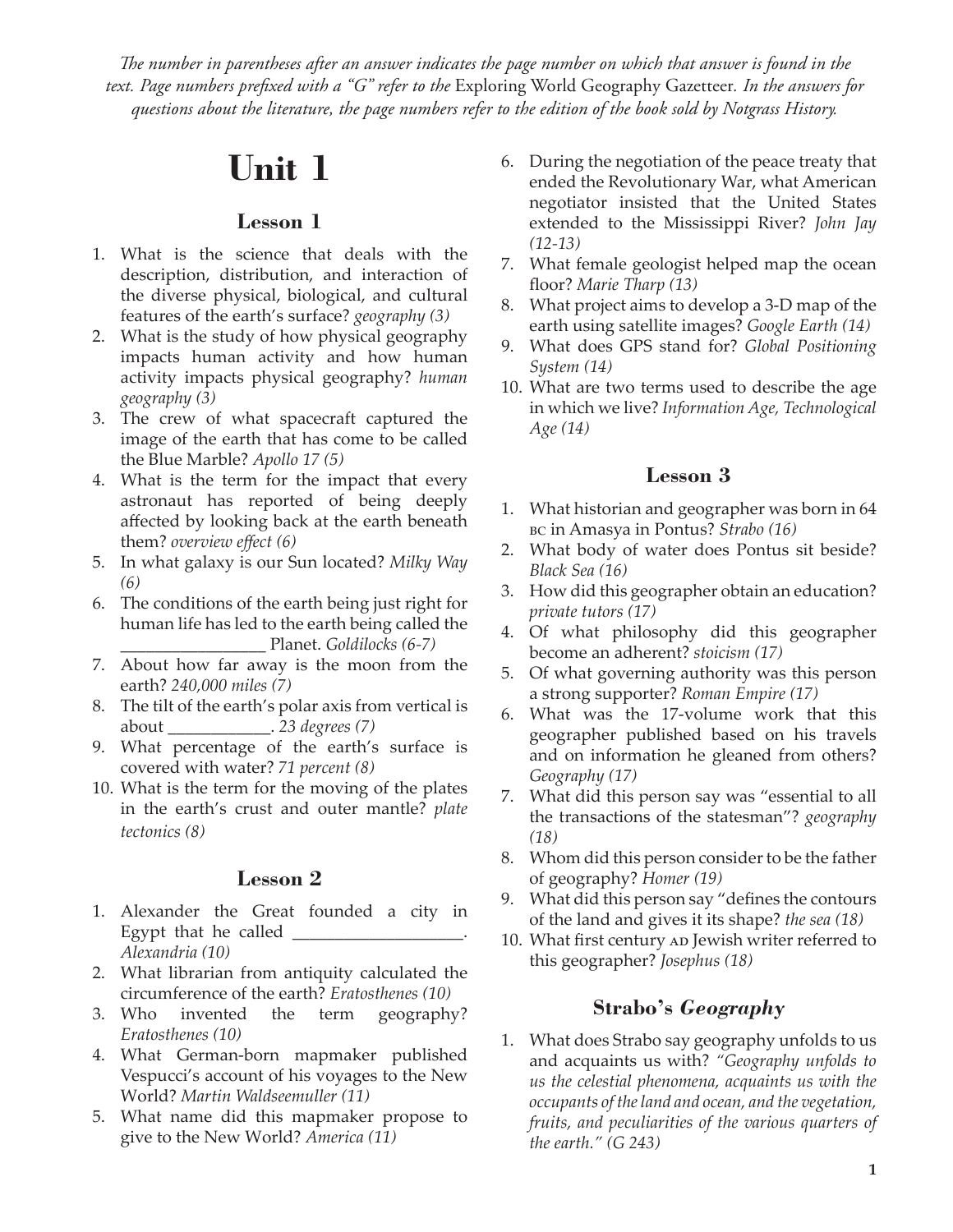- 2. According to Strabo, what did Homer say encompassed the earth? *the ocean (G 243)*
- 3. Where did Homer say the sun and constellations rose and set? *the ocean (G 243)*
- 4. Strabo says that the knowledge of geography connected with what two other areas of study? *meteorology and geometry (G 244)*

- 1. What town on the western side of the Mississippi River is part of Illinois? *Kaskaskia (20)*
- 2. The motions of the seas change what feature of physical geography? *the shape of shorelines (22)*
- 3. What are two causes of dramatic changes in the earth? *volcanoes and earthquakes (22)*
- 4. A volcano built a 1,313 foot mountain near what town in Mexico? *Paricutin (22)*
- 5. What did the undersea eruption of a volcano off the coast of Iceland create? *the island of Surtsey (22)*
- 6. What two large and powerful empires mentioned in the lesson no longer exist? *Roman, Ottoman (23)*
- 7. Ethnic conflict in the Balkans re-emerged after what development? *the fall of Communism in Eastern Europe (23)*
- 8. Timor-Leste gained its independence from what country in 2002? *Indonesia (23)*
- 9. What is the term for "the increasing interconnectedness of production and trade among the nations and the increasing dependence of many nations on economic activity outside of their own borders"? *globalization (25)*
- 10. What is the term for the indiscriminate cutting of trees without planting new ones? *deforestation (25)*

# **Lesson 5**

- 1. What is the term for the set of presuppositions that leads a person to see the world as he or she does? *Worldview (30)*
- 2. What was the difference between the parents and the school vice principal, the two political candidates, and the two acquaintances in the coffee shop described at the first of the lesson? *differing worldviews (28-30)*
- 3. What is the term for the pattern a person uses to organize his or her world? *paradigm (30)*
- 4. Who has a set of presuppositions as described in Question 1? *everyone (30)*
- 5. Why does this set of presuppositions matter? *It has consequences, it leads to actions. (30)*
- 6. What was the Nazis' belief about themselves? *that they were a superior race (32)*
- 7. What was the consequence of the Nazis' belief regarding other groups? *The Nazis believed that they were correct in eliminating those other groups. (32)*
- 8. Is a paradigm reality? *Not necessarily; it is how one views reality. (30)*
- 9. Are you likely to change your actions longterm without changing your worldview? *No (30-31)*
- 10. What are two reasons for learning about non-Christian worldviews? *1) You will be familiar with them when you run into them in real life. 2) It can help you clarify for yourself what you believe. (32)*

# **Unit 1 Quiz**

| 1. $C(3)$  | 5. b $(14)$ | 9. $a(23)$  |
|------------|-------------|-------------|
| 2. $d(6)$  | 6. $a(17)$  | 10. $d(25)$ |
| 3. $C(8)$  | 7. $d(18)$  |             |
| 4. $a(13)$ | 8. b $(18)$ |             |

# **Unit 2**

- 1. The military of what country had the goal of mapping the entire world during the Cold War? *the Soviet Union (35)*
- 2. What are some things the Soviet rulers wanted to know about their own country? *the placement and condition of roads, the size of lakes and rivers, and the layout of cities (35)*
- 3. About what other country did the Soviet Union have the most interest in finding out information? *the United States (35)*
- 4. How did the Soviet Union likely obtain information about that country? *published information, spies, high flying reconnaissance plans, spy satellites (35-36)*
- 5. How many maps did one expert estimate that the Soviet Union made during this program? *1.1 million (36)*
- 6. Were any maps published in the Soviet Union and available to the general public there deliberately inaccurate? *Yes (36)*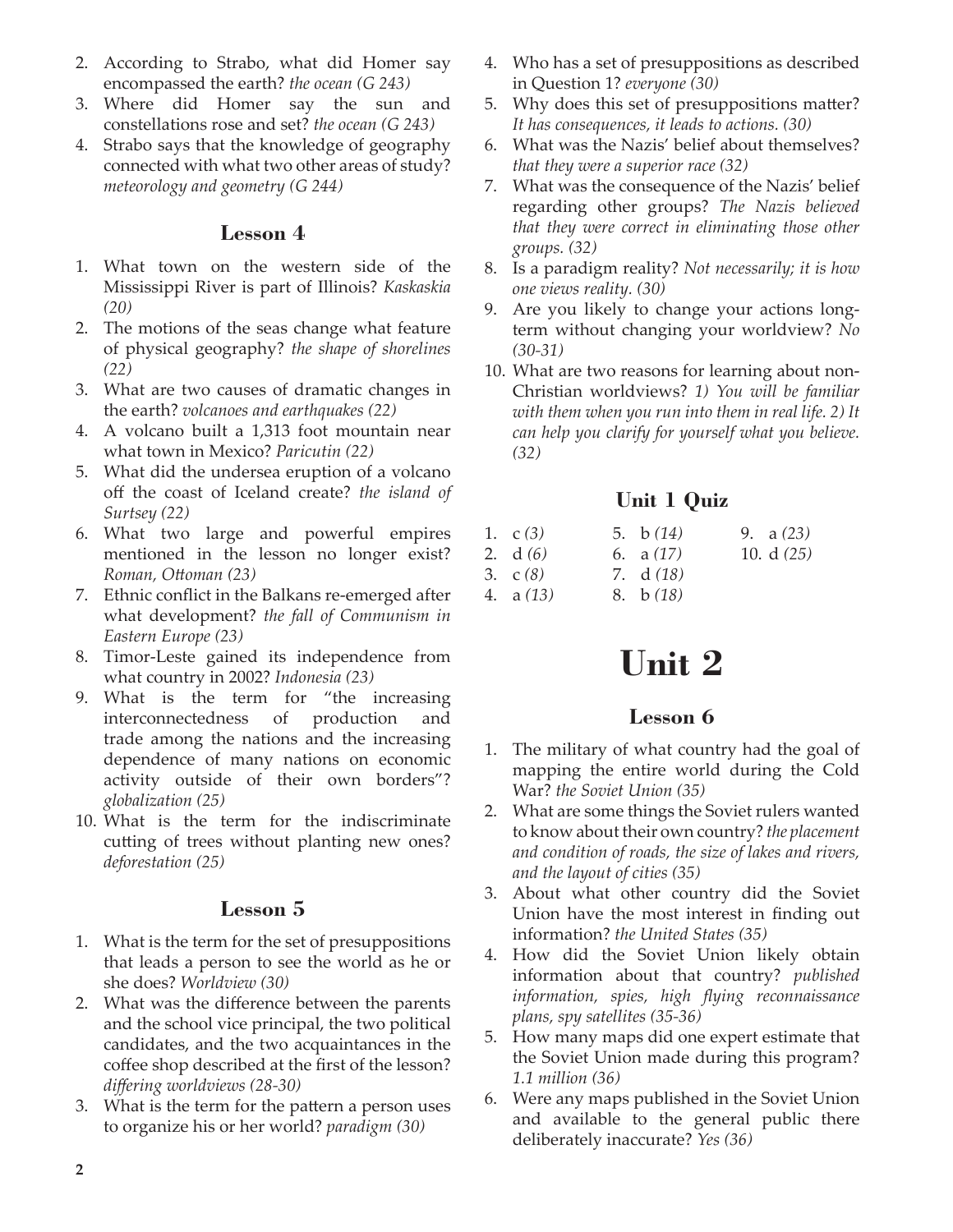- 7. One of the oldest maps we know about was created on a clay tablet in what is now northern Iraq in what year? *2300 bc (37)*
- 8. What was a common map form in the late Middle Ages in Europe? *the T and O map (37)*
- 9. What is the term that describes how a map is positioned? *orientation (38)*
- 10. What agency did the U.S. Congress establish in 1879 that produced maps of the United States? *the United States Geological Survey (39)*

- 1. What are four tools that geographers have used in practicing their profession? *compass, surveying equipment, ruler, sextant (41-42)*
- 2. What is a map? *a representation of our world or part of it (42)*
- 3. What kind of map shows the borders of states or countries? *geopolitical (43)*
- 4. What kind of map shows elements of an area's terrain? *physical or topograhic (43)*
- 5. What kind of maps helps people get from one place to another? *navigational (43)*
- 6. What is the term for a collection of maps? *atlas (43)*
- 7. What is the process for transferring locations on the earth to the surface of a map? *projection (44)*
- 8. What has probably been the most common projection used in drawing maps? *Mercator Projection (44)*
- 9. What shows the direction of north on a map? *the compass rose (46)*
- 10. What chart gives the meaning of the symbols used on a map? *legend or key (46)*

#### **Lesson 8**

- 1. What is the name for the zero degree meridian of longitude that runs through Greenwich, England? *Prime Meridian (48)*
- 2. Where on earth does a day begin? *International Date Line (48)*
- 3. What is the name for the imaginary lateral lines that are parallel to the equator? *latitude (48-49)*
- 4. What parallel of latitude is about 23 degrees, 26 minutes north of the equator? *Tropic of Cancer (49)*
- 5. What parallel of latitude is about 23 degrees, 26 minutes south of the equator? *Tropic of Capricorn (49)*
- 6. What are the long parallel lines running north and south that converge at the North and South Poles? *longitude (49)*
- 7. At what latitude is the Arctic Circle? *about 66 degrees 33 minutes north (49)*
- 8. What is the name given to the area between the Arctic Circle and the Tropic of Cancer? *northern temperate zone (49)*
- 9. What is the name given to the area between the Tropic of Capricorn and the Antarctic Circle? *southern temperate zone (49)*
- 10. At what latitude is the Antarctic Circle? *about 66 degrees, 33 minutes south (49)*

- 1. What are two of the greatest physical safeguards for the United States? *Atlantic and Pacific Oceans (53)*
- 2. What does Russia lack on the Atlantic and Pacific Oceans? *a year-round port (53)*
- 3. What are four elements of the geography of Africa that limit its trade and cultural interactions with other cultures? *Central Africa is separated from Europe by the Sahara Desert, the continent has few natural harbors, its rivers are not navigable for long distances inland, Africa is a long way from the traditional trade routes between Europe and Asia and between Europe and North America (53)*
- 4. What two men became involved in a printing business that started in Chicago in 1856? *William Rand and Andrew McNally (53)*
- 5. What big break did the company receive in 1868? *It received the contract to print the tickets and timetables for the railroad industry in Chicago. (53-54)*
- 6. What quick-thinking action helped the company recover from the Chicago fire of 1871? *Rand and McNally buried two ticket printing machines in the sand by Lake Michigan. (54)*
- 7. When did the company publish its first map? *1872 (54)*
- 8. What did it begin to publish in 1880? *Geography textbooks, maps, and globes for schools (54)*
- 9. What development in the first quarter of the 1900s increased the demand for road maps? *the increase in the public interest in traveling by automobile (or some similar phrase) (54)*
- 10. For what industry is the company a leading producer of GPS tablet systems for routing and log-keeping? *trucking industry (55-56)*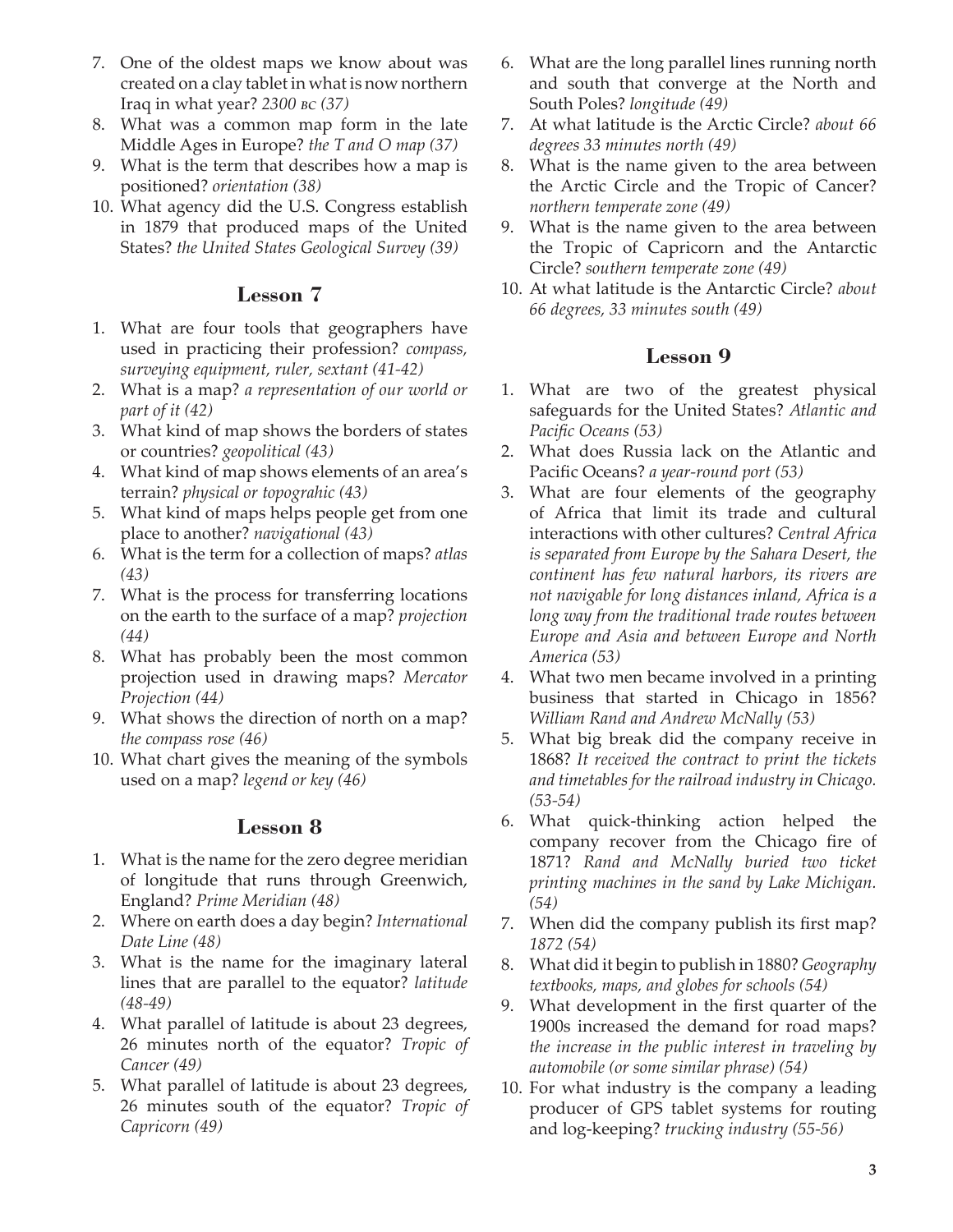- 1. Who said, "The facts of life are conservative"? *British prime minister Margaret Thatcher (57)*
- 2. What are the three most central questions the answers to which reveal much about a person's worldview? *What is the most basic, central, and important reality in the world? How did the world come into existence? How does the world operate? (57)*
- 3. How does the Bible compare God and Satan? *God is the ultimate force for good and Satan is the ultimate force for evil, but Satan is a lesser power whom God allows to operate in the world. Satan will be defeated in the end. (58)*
- 4. Another key question to determine your worldview is what you say is the meaning and purpose of \_\_\_\_\_\_\_\_. *life (59)*
- 5. What are two reasons why it is important to answer the previous question? *You need to know if you are doing the right things in life. At the end of your life, you will want to know if you have followed the right path. (59)*
- 6. It is important to determine what is \_\_\_\_\_\_\_\_ and how you know it. *truth (59)*
- 7. If you are a Christian, how you complete what sentence provides a window onto your worldview? I am a Christian, therefore…. *(59)*
- 8. When David considered the heavens, what question came to his mind? *"What is man, that You take thought of him" (Psalm 8) (60)*

# **Unit 2 Quiz**

| 1. $\mathcal{C}(35)$ | 5. $\mathcal{C}(46)$ , | 9. $c(53)$  |
|----------------------|------------------------|-------------|
| 2. $d(37)$           | 6. $d(48)$             | 10. $d(54)$ |
| 3. $a(43)$           | 7. a $(48-49)$         |             |
| 4. b $(44)$          | 8. b $(49)$            |             |

#### *Know Why You Believe*

#### **Content Questions**

- 1. What was the main group of people Paul E. Little worked with and ministered to? *Little worked with and ministered to mainly college/ university students. (pages 11, 15)*
- 2. What is one of the evidences for the existence of God discussed in Chapter 2? *Possible answer one of the following: eternity in the hearts of men (page 31); law of cause and effect (pages 31-32); order and design in the universe (pages 35-38); the universe had a beginning (pages 38-40); the moral argument (pages 42-44); God has penetrated the finite (pages 45-46); changed lives (pages 46-47)*
- 3. What historical event in the New Testament does Little say is the foundation stone of the Christian faith? *Little wrote that the foundation stone of the Christian faith is the resurrection of Jesus Christ. (page 60)*
- 4. What have modern archaeological discoveries shown about the Bible? *Modern archaeological discoveries have confirmed the events, people, and story of the Bible. (page 108)*
- 5. Does Little agree with the statement, "it doesn't matter what you believe as long as you believe it?" *(No, Little says that the statement, 'it doesn't matter what you believe as long as you believe it,' is not true. He says that what we believe must be true in order to be real. (page 198)*

#### **Analysis Questions**

*Student instructed to write about one page total to answer questions 1-3.*

- 1. What is one of the questions in this book that you have wondered about before? How helpful was Little's answer to your question? *Answers will vary.*
- 2. What is one question or topic in the book that you would like to delve into further? What would be some good sources for information on the topic? *Answers will vary.*
- 3. Why is it important for a person to know why they believe what they believe? *Answers will vary.*

# **Unit 3**

- 1. The region we usually call the Middle East extends from where to where north to south? *from the Black and Caspian Seas in the north to the southern tip of the Arabian peninsula. (63)*
- 2. The term Middle East assumes that we are looking at the region from what perspective? *from the West (63)*
- 3. What is the Fertile Crescent? *an arc of land from Iraq or Mesopotamia on the east across Syria along the eastern coast of the Mediterranean Sea, and usually including Egypt (64)*
- 4. The eastern end of the Fertile Crescent has been called what? *the Cradle of Civilization (64)*
- 5. \_\_\_\_\_% of the people in the Middle East are Muslim, while \_\_\_\_\_% of the people in Israel are Jewish. *90, 80 (64)*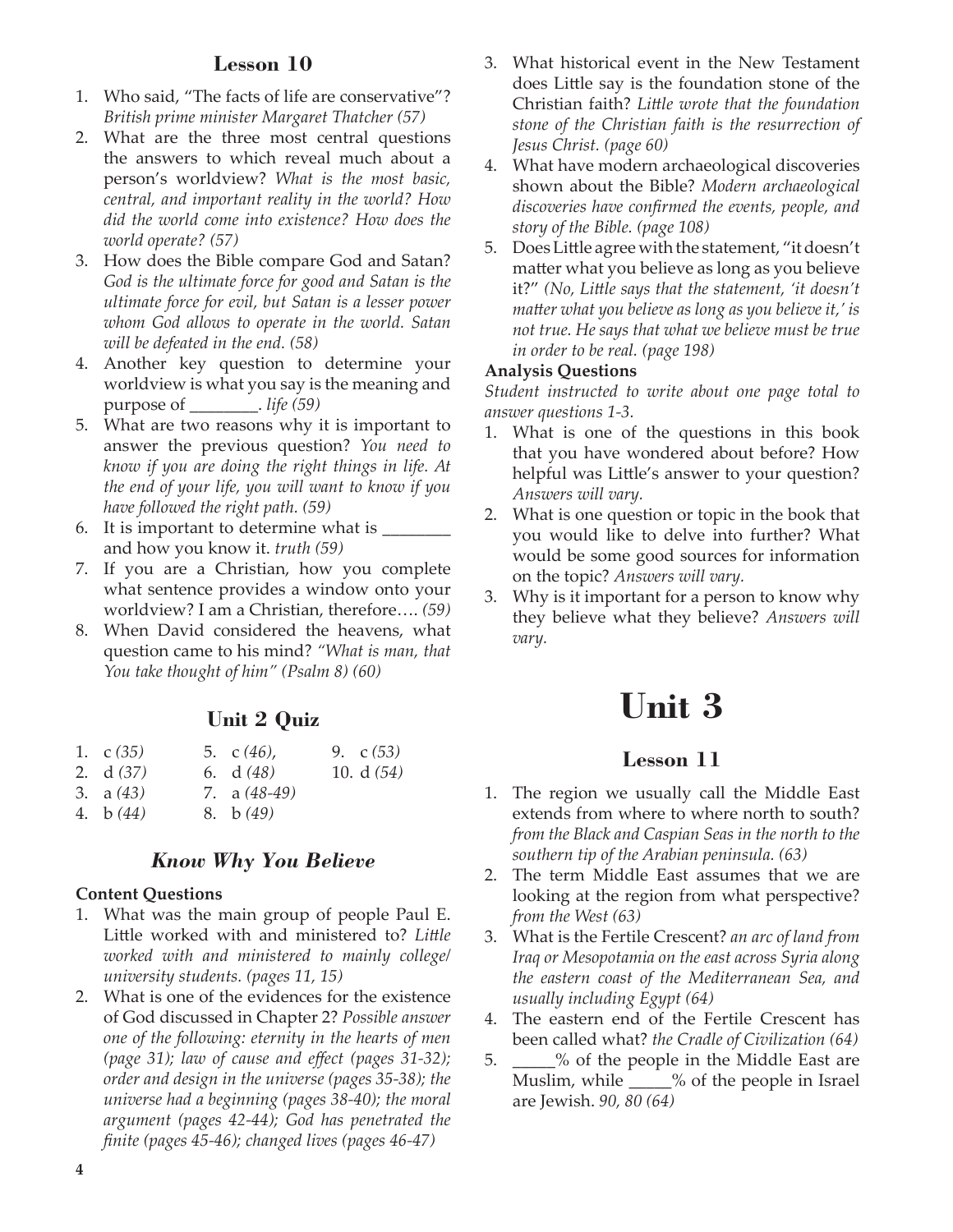- 6. What is the English name for the largest contiguous sand desert in the world, located on the Arabian Peninsula? *Empty Quarter (67)*
- 7. In Palestine the "early rains" begin in what month, and the "latter rains" come in what month? *October, April (65-66)*
- 8. What geographic feature begins in Turkey and continues to Kenya? *Great Rift Valley (66)*
- 9. Most of ancient Mesopotamia is in what modern country? *Iraq (68)*
- 10. What two rivers are the principal features of Iraq? *Tigris, Euphrates (68)*

- 1. The secret agreement to divide the Ottoman Empire (or the Middle East) is usually called by what two names? *Sykes-Picot (70-72)*
- 2. During what war was the agreement made? *the Great War or World War I (70)*
- 3. The representatives of what two countries made the agreement? *Great Britain, France (70- 71)*
- 4. What underground resource in the Middle East was of interest to the two countries and to other European countries? *oil (70)*
- 5. What promise did Great Britain make to the Arab peoples? *If the Arabs helped Great Britain defeat the Ottomans, Great Britain would support the Arabs' desire for an independent country. (70)*
- 6. What idea did the diplomats have for governing Palestine? *that it should be governed as an international area (71)*
- 7. Did the agreement support or violate Great Britain's promise to the Arabs? *violate (72)*
- 8. What was the term for the area that a country ruled or had responsibility for? *protectorate (73)*
- 9. What British foreign minister expressed support for a Jewish homeland in Palestine? *Arthur Balfour (73)*
- 10. What group made the Sykes-Picot agreement public? *the new Communist government of Russia (73)*

#### **Lesson 13**

- 1. Palestine is about the size of which of the United States? *New Jersey (75)*
- 2. God promised to give Abraham and his descendants the land called what? *Canaan (75)*
- 3. What happened to Israel after they were not faithful to God? *The Assyrians carried the*

*Northern Kingdom (or Israel) into captivity, and the Babylonians carried the Southern Kingdom (or Judah) into captivity. (75-76)*

- 4. Who changed the name of the region to Palestina in the second century AD? *Hadrian (76)*
- 5. On what group's name was this name based? *Philistines (76)*
- 6. What was the movement that was based on a desire to establish a Jewish homeland? *Zionist Movement or Zionism (76-77)*
- 7. What took place in the 1930s and 1940s in Europe that intensified many Jews' desire for a secure Jewish homeland? *the Nazi Holocaust (77)*
- 8. What organization passed Resolution 181, which called for partitioning Palestine into a Jewish state and a Palestinian state with Jerusalem under international control? *the United Nations (UN) (77)*
- 9. In what year did Israel declare itself to be a nation? *1948 (78)*
- 10. What two unconnected areas did Palestinians declare to be the State of Palestine in 1988? *the West Bank and Gaza (or the Gaza Strip) (81)*

- 1. What is the unofficial name given to the broad region where many Kurds live? *Kurdistan (83)*
- 2. Parts of what five countries make up this unofficial homeland? *Turkey, Syria, Iraq, Armenia, Iran (83)*
- 3. The Kurds are the largest ethnic group in the world that does not have what? *a recognized national homeland (84)*
- 4. From what ancient people do the Kurds believe they are descended? *Medes (84)*
- 5. According to tradition, which two apostles carried the gospel to the Kurds? *Thomas and Thaddeus (84)*
- 6. What powerful Kurdish Muslim leader was sultan of Egypt and pushed the Crusaders out of Jerusalem? *Saladin (84)*
- 7. What did Kurdish Muslims maintain in many villages as memorials to their friendship with Jews? *synagogues (84)*
- 8. Kurds are predominantly of what branch of Islam? *Sunni (85)*
- 9. What country opposed Kurdish autonomy in the 1920s? *Turkey (86)*
- 10. Under whose leadership did the government of Iraq use chemical weapons against the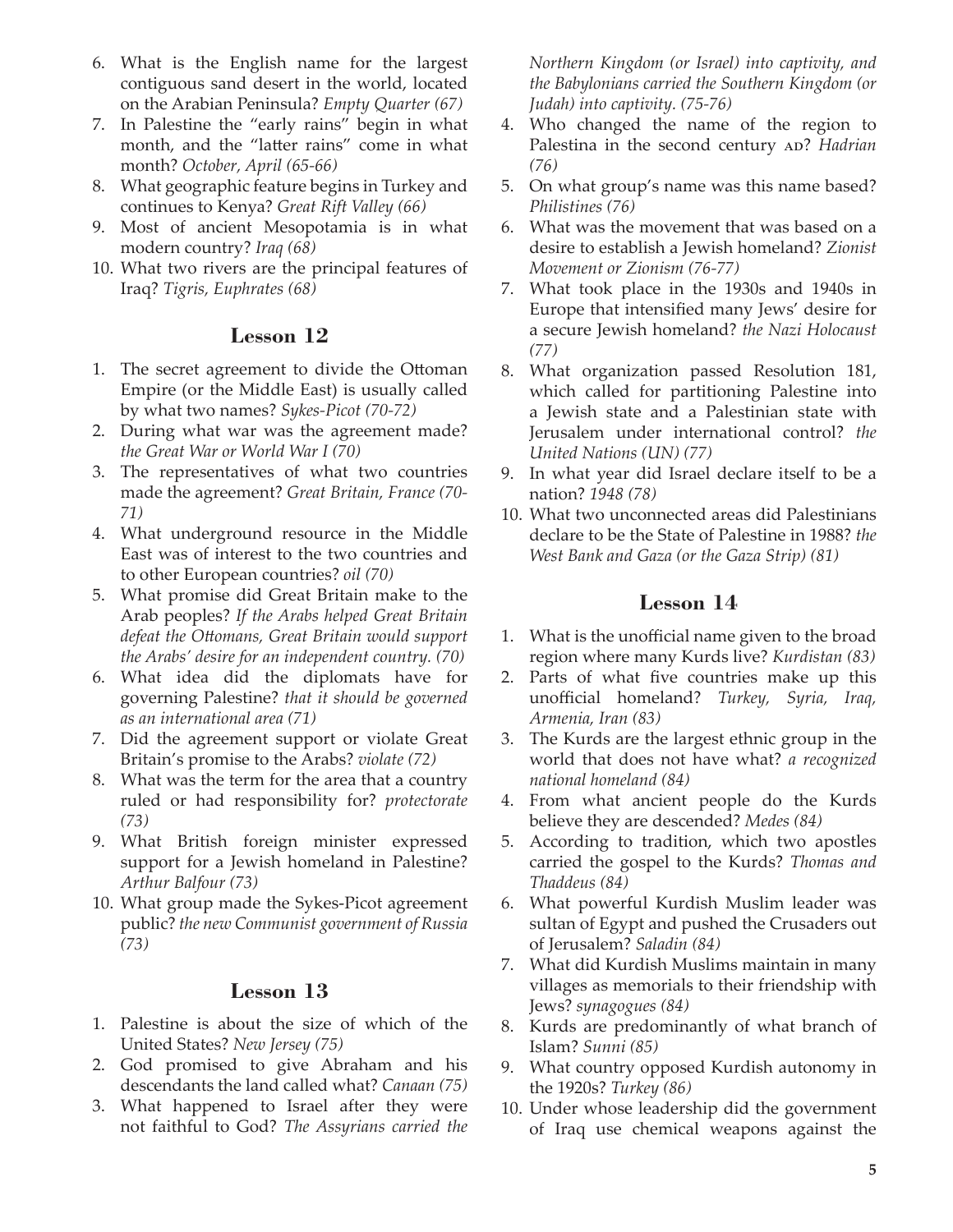Kurdish city of Halabja in 1988? *Saddam Hussein (86)*

## **Lesson 15**

- 1. What is the term for the Jews who lived away from Canaan? (Hint: It is the Greek word for dispersed ones). *Diaspora (89)*
- 2. What is the term for the designated area of a European city (the first one was in Venice) where Jews were required to live? *ghetto (89)*
- 3. What is a primary reason why many Jews in Europe became tailors, shopkeepers, artisans, and moneylenders? *They were forbidden from owning property. (89)*
- 4. What is the term for persecutions, often including physical attacks, on Jews in Eastern Europe and Western Russia? *pogroms (89)*
- 5. What is the term for scholars who study population? *demographers (90)*
- 6. What are the three main branches of modern Judaism? *Orthodox, Conservative, and Reform (91)*
- 7. What is the Hebrew term for the Day of Atonement? *Yom Kippur (92)*
- 8. The book of Esther in the Old Testament tells of the establishment of what feast to commemorate the deliverance of the Jews in Persia from the evil Mordecai? *Purim (93)*
- 9. What is the observance that marks the coming of age of a Jewish boy or girl? *bar mitzvah (for the boy) and bat mitzvah (for the girl) (93)*
- 10. Jews who come to believe in Jesus as Messiah call themselves what? *completed Jews (94)*

# **Unit 3 Quiz**

| 1. b $(67)$    | 5. b $(73)$ ,  | 9. $a(84)$  |  |
|----------------|----------------|-------------|--|
| 2. $a(68)$     | 6. $d(76)$     | 10. $c(86)$ |  |
| 3. $d(66)$     | 7. b $(76-77)$ |             |  |
| 4. c $(70-72)$ | 8. c(81)       |             |  |

# **Unit 4**

# **Lesson 16**

- 1. What many people call a Turkish knot in rug weaving is really what? *Armenian knot (97)*
- 2. What Medieval Italian traveler praised Armenian rugs? *Marco Polo (97)*
- 3. Between what two seas is Armenia located? *Black and Caspian (97)*
- 4. One source described mountainous Armenia by saying, "There are no \_\_\_\_\_\_\_\_\_." *lowlands (97)*
- 5. What geographic feature is a cherished symbol for Armenians? *Mount Ararat (97)*
- 6. What region in southern Azerbaijan has an ethnic Armenian majority and most of its people want to be independent of Azerbaijan? *Nagorno-Karabakh (98)*
- 7. According to tradition, what two apostles spread the gospel into the region of Armenia in the first century AD? Bartholomew and Thaddeus *(99)*
- 8. Of what church are most Armenians members? *Armenian Apostolic Church (99)*
- 9. What are elaborately carved memorial stones that bear a cross and other intricate designs? *khachkars (99)*
- 10. Soldiers from what empire forced many Armenians from their homes during World War I, which led to a huge genocide of Armenians? *Ottoman (100)*

- 1. What position did Winston Churchill hold at first during the Great War? *First Lord of the Admiralty (102)*
- 2. What kind of ground do armies want to hold because it is more defensible? *higher ground (102)*
- 3. What are four geographic factors that military planners have to consider? *the physical geography of the positions that each side holds, any geographic features that their forces would encounter in a movement, the ease or difficulty of maintaining supply lines, and possible escape routes for both armies (102)*
- 4. What two continents meet in Turkey? *Europe and Asia (103)*
- 5. Turkey controls the water passage between what two bodies of water? *Black Sea and Mediterranean Sea (103)*
- 6. What two countries are located in both Europe and Asia? *Turkey and Russia (104)*
- 7. What three bodies of water make up the Turkish Straits? *the Dardanelles, the Sea of Marmara, and the Bosphorus (104)*
- 8. On what peninsula did Churchill propose an assault? *Gallipoli (105)*
- 9. What does ANZAC stand for? *Australia and New Zealand Army Corps (105)*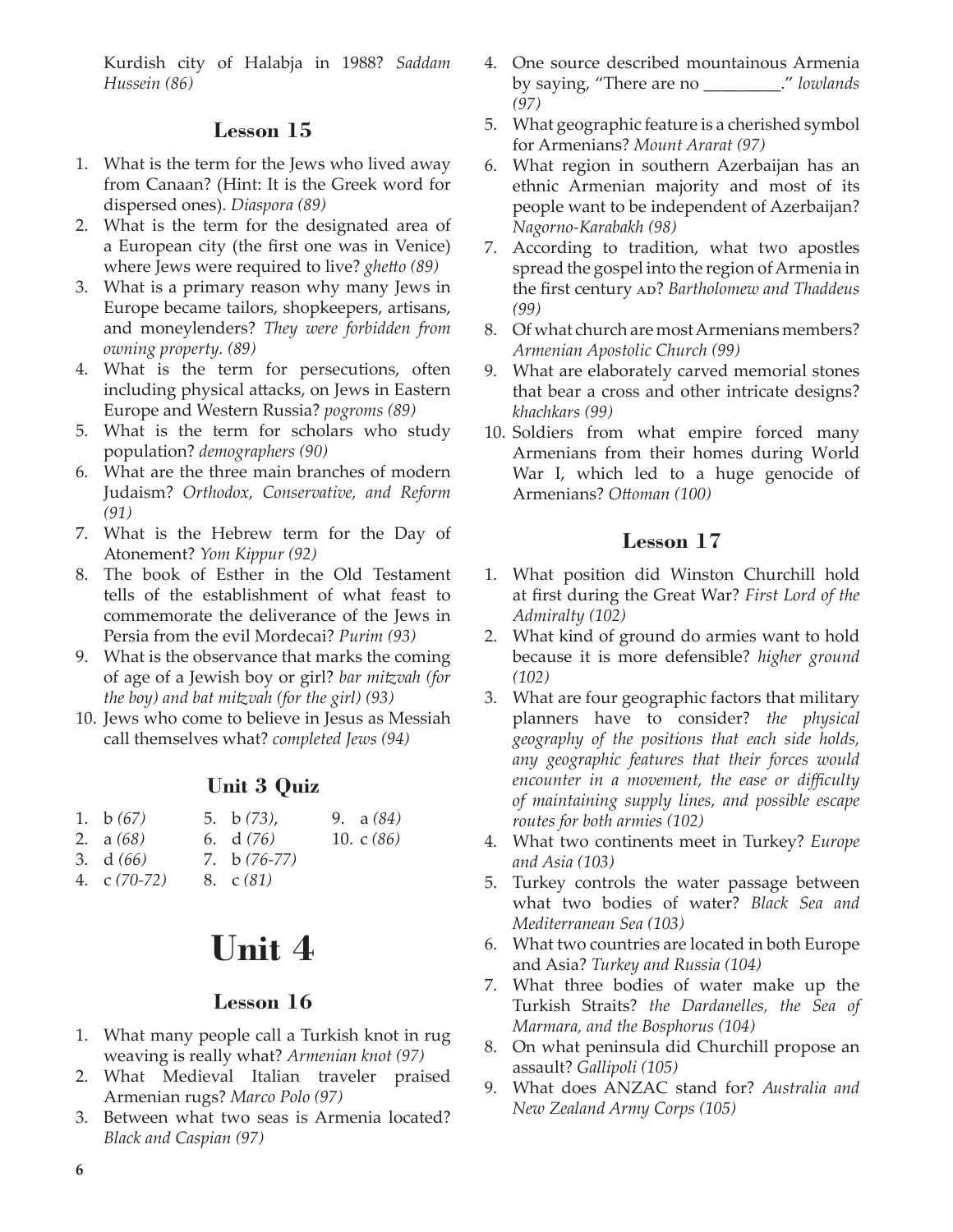10. Was the Allied Gallipoli campaign a success or failure? *failure (105)*

# **Lesson 18**

- 1. For what action was Manal al-Sharif sent to prison in 2011? *driving a car (108)*
- 2. What was the last country in the world that allowed women to drive? *Saudi Arabia (108)*
- 3. Who gathered the sheikhs of the central Arabian peninsula under his leadership and founded Saudi Arabia in 1932? *Sheikh Abdul al-Aziz al Saud (108)*
- 4. What two factors make Saudi Arabia's alliance with the United States surprising? *Saudi Arabia's opposition to Israel and its suspected support of Islamic terrorism (108)*
- 5. Saudi Arabia is the location of what two cities that Muslims consider holy? *Mecca and Medina (109)*
- 6. What two religious activities are illegal in Saudi Arabia? *Evangelism and the public practice of any religion other than Islam (109)*
- 7. Saudi Arabia is the largest country in the world without what geographic feature? *a river (109)*
- 8. Most Muslim countries practice what system that governs male-female relationships? *male guardian system (110)*
- 9. What two political rights have women gained in Saudi Arabia? *the right to vote and to run for office in local elections (110)*
- 10. The king of Saudi Arabia appoints 30 women to what body? *Consultative Council (110)*

# **Lesson 19**

- 1. What is the term for a traveler or someone who is on a journey? *pilgrim (113)*
- 2. What is the term for a journey that usually has a religious purpose? *pilgrimage (113)*
- 3. For what three annual feasts did Jews travel to Jerusalem? *Passover, Pentecost, and Booths (113)*
- 4. What site in modern Jerusalem do many Jews visit that is the only part of the remodeled temple construction project that still exists? *Wailing Wall (113)*
- 5. Who traveled to Palestine and officially identified places of significance in the Bible? *Constantine's mother (113)*
- 6. Pilgrims visit locations in Ireland that were important in the life of whom? *Patrick (114)*
- 7. What is one of the five pillars of Islam that has to do with making a pilgrimage? *Every Muslim*

*is to make a pilgrimage to Mecca at least once in his life if he is able (114)*

- 8. Pilgrimages express the importance of what? *place (114)*
- 9. Many people visit the church doorway in what city where Martin Luther nailed his 95 theses for debate? *Wittenberg, Germany (114)*
- 10. Many Turkish people go to Ankara to visit what? *the tomb of Kemal Ataturk, the founder of their country (115)*

# **Lesson 20**

- 1. The Christian faith stands or falls on \_\_\_\_\_\_\_\_\_\_\_\_\_\_\_\_\_\_. *Jesus Christ (117)*
- 2. Jesus was the fulfillment of many in the Old Testament. *prophecies (117)*
- 3. Jesus was fully \_\_\_\_\_\_\_ and fully \_\_\_\_\_\_. *God, man (117)*
- 4. One evidence regarding Jesus is the undeniable historical \_\_\_\_\_\_\_\_\_\_\_\_\_\_\_. *truth of His life (117)*
- 5. Perhaps the strongest evidence for Christ is the \_\_\_\_\_\_\_\_\_\_\_\_\_\_\_\_. *empty tomb (118)*
- 6. Jesus did not call people to adopt a philosophy but to die to themselves and become His \_\_\_\_\_\_\_\_\_\_\_\_\_\_\_\_. *disciples (or followers) (118)*
- 7. Jesus does not accept partial or divided \_\_\_\_\_\_\_\_\_\_\_\_. *loyalty (118)*
- 8. After Jesus returned to heaven, God formed a fellowship of believers called the \_\_\_\_\_\_\_\_. *church (120)*
- 9. The Christian worldview grows out of the fact that God \_\_\_\_\_\_\_ us. *loves (120)*
- 10. Adherents of the Christian faith are a \_\_\_\_\_\_\_\_\_\_\_\_\_\_\_ of the total world population. *minority (121)*

# **Unit 4 Quiz**

| 1. $a(97)$            | 5. b $(103)$ , | 9. b $(113)$ |
|-----------------------|----------------|--------------|
| 2. $d(97)$            | 6. a $(105)$   | 10. $c(114)$ |
| 3. $\mathcal{C}(100)$ | 7. d (108)     |              |
| 4. b $(103)$          | 8. $c(109)$    |              |

# *Blood Brothers*

#### **Content Questions Answers**

- 1. What kind of work did Elias Chacour's family do in their village of Biram? *They raised figs. (page 19)*
- 2. What was Michael Chacour's reaction when his fig orchard was taken from him? *He showed*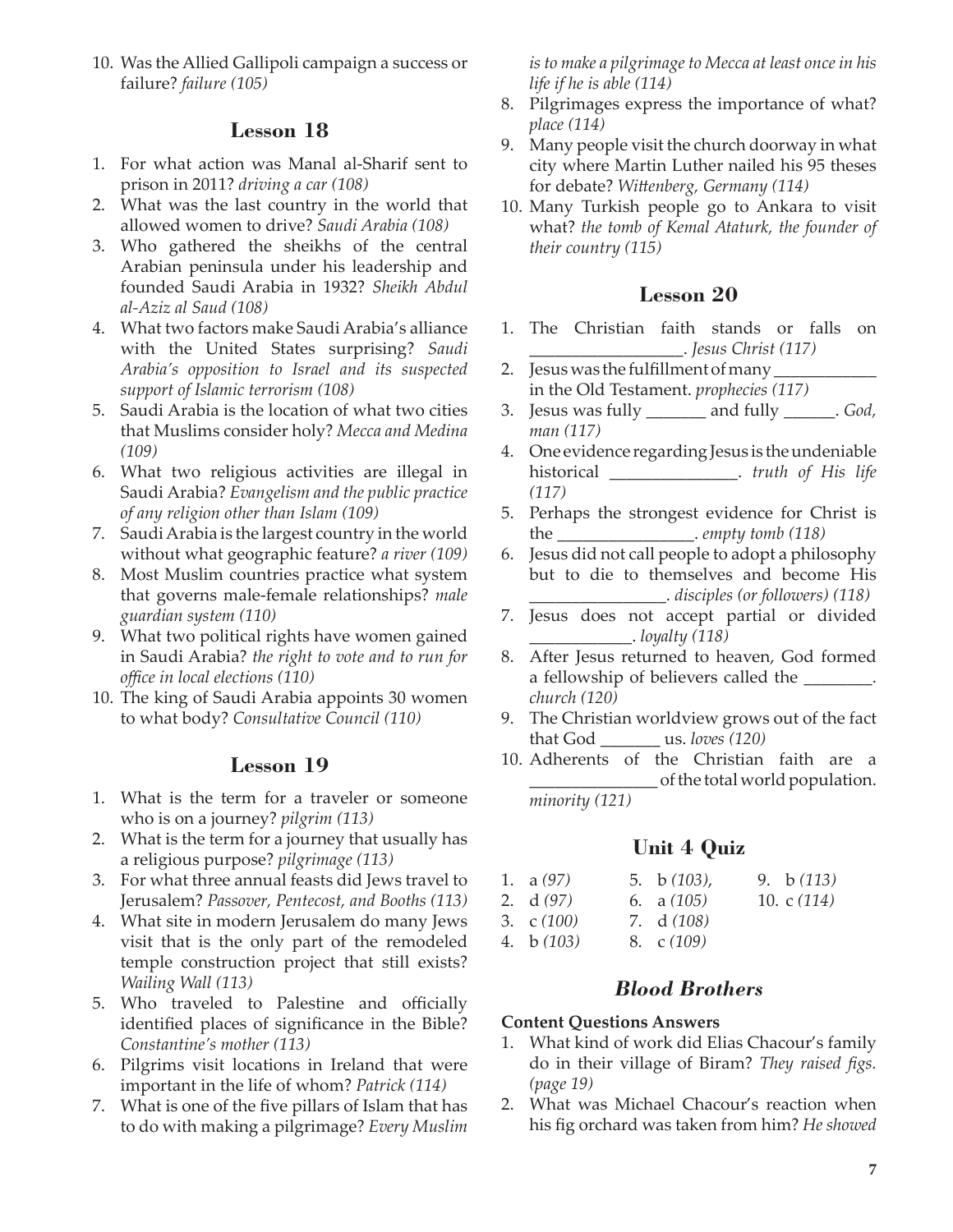*sadness but not anger. He told his children that they must ask the Lord to bless their enemies. He assured them that God would give those who did so inner peace. (page 67)*

- 3. Why did Elias Chacour's parents take him to Haifa when he was twelve years old? *Elias had the opportunity for a better education. He lived at an orphanage near their bishop so he could oversee his education. (page 79-80)*
- 4. What was the purpose of the Zionist movement? *The Zionist movement sought to establish a homeland for Jews (page 120)*
- 5. Why did Elias choose not to accept offers to work in Europe? *Elias was attracted by a more peaceful existence in Europe, but came to realize that his place in the Lord's work was with his people in Palestine. (pages 222-224)*

#### **Analysis Questions**

- 1. What principles of peace, forgiveness, and reconciliation did Elias see modeled in his parents? *Elias's parents did not fight to defend themselves or to retaliate. They took seriously Christ's teaching on being peacemakers, loving their enemies, and trusting God to deal with those who had hurt them. Other answers possible.*
- 2. What different reactions do Palestinians in the book have toward the conflict with Jews and their own loss and displacement? *Answers may be similar to: Some tried to defend themselves. Some tried to petition government leaders. Some tried to reason with Jewish citizens and soldiers. Some tried to attack the Jews. Some forgave and worked for peace and reconciliation. Other answers possible.*
- 3. How would you describe Elias Chacour's worldview? *Answers may be similar to: Elias Chacour believes that all people are valuable and deserving of respect. His beliefs and actions are based on the teachings of the Bible.*

# **Unit 5**

# **Lesson 21**

- 1. What event triggered the Jasmine Revolution? *Mohamed Bouazizi set himself on fire to protest the treatment he received from police. (125)*
- 2. What did protesters in Tunisia demand that eventually took place? *the resignation of the president of Tunisia (125)*
- 3. The Jasmine Revolution was the beginning of a protest movement that spread to several countries and was called what? *Arab Spring (126)*
- 4. In what three other countries did protests result in the removal or death of the head of government? *Egypt, Yemen, Libya (126)*
- 5. What three cultures intersect in Tunisia? *African, European, and Islamic (127)*
- 6. Where do most people live in Tunisia? *near the northern and eastern coasts (127)*
- 7. Two ranges in what North African mountains cross Tunisia? *Atlas Mountains (128)*
- 8. What nation established a settlement at Carthage in 814 bc? *Phoenicia (128)*
- 9. What European country declared Tunisia to be a protectorate in 1881? *France (128)*
- 10. The majority of the population of Tunisia is part of what ethnic group? *Berbers (129)*

#### **Lesson 22**

- 1. Who oversaw the Suez Canal project? *Ferdinand de Lesseps (131)*
- 2. What was his home country? *France (133)*
- 3. What are the two main purposes of canals? *transportation and the moving of water (131)*
- 4. Where do we find the earliest evidence of canals? *Mesopotamia (131)*
- 5. What is the longest canal in the world? *Grand Canal of China (131)*
- 6. What was the main task in building the Suez Canal? *digging a 120-mile ditch through desert sand (134)*
- 7. Work began on the Suez Canal in 1859 and was expected to take six years. How long did it actually take? *Ten years (until 1869) (134)*
- 8. The Suez Canal is the longest canal in the world without what? *locks (136)*
- 9. Who seized the canal in 1956? *Egyptian leader Gamal Abdel Nasser (135)*
- 10. For what project did he say he would use the tolls? *to pay for the Aswan High Dam (135)*

- 1. What has been called the incubator of Western civilization? *Mediterranean Sea (138)*
- 2. What is the Mediterranean's western and eastern limits? *west: Strait of Gibraltar; east: Dardanelles, Sea of Marmara, and Bosphorus Strait (138)*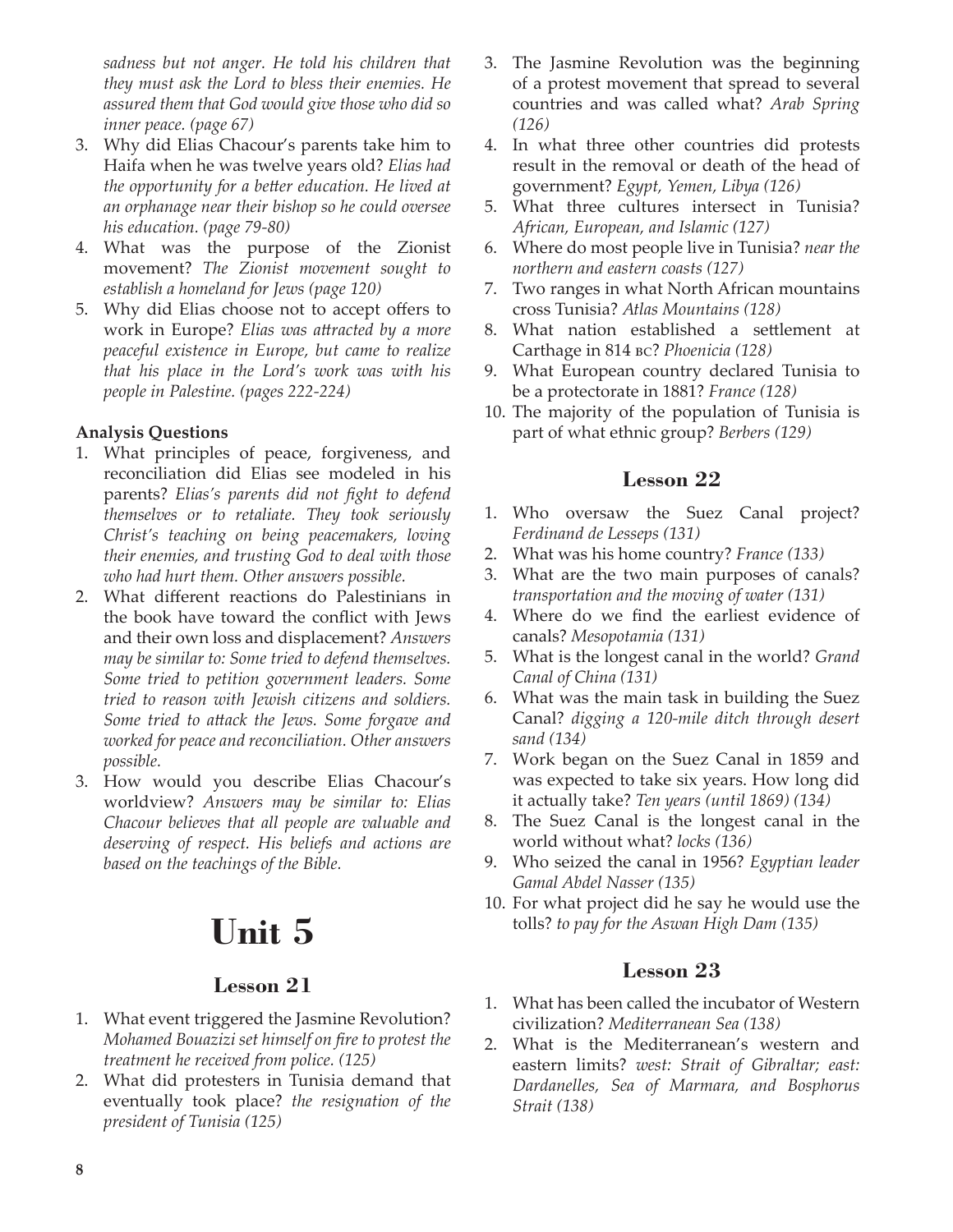- 3. What divides the Mediterranean into western and easten parts? *an underwater ridge between the North African coast and Sicily (138)*
- 4. What is the Arabic name for the region of North Africa that stretches from Libya through Tunisia and Algeria to Morocco? *Maghrib (138)*
- 5. What do the Berbers call themselves? *Amazigh (139)*
- 6. The term Berber is a variation of what term? *Barbary (139)*
- 7. The Berbers made high quality carpets, but their main economic activity was what? *piracy that preyed on sea traffic (139)*
- 8. What is the Italian word for Redbeard, what Europeans called Khayr al-Din, one of the most powerful of Barbary pirate leaders? *Barbarossa (141)*
- 9. Who led a squadron of American warships that defeated two Algerian warships and captured several hundred Algerian prisoners of war? *Stephen Decatur (143)*
- 10. What put an end to the hundreds of years of Barbary piracy? *the French conquest of Algeria in 1830 (143)*

- 1. The strategic importance of North Africa in World War II was not so much the region itself but rather its what? *geographic connections (145)*
- 2. What country defeated Italian forces in the Battle of Adowa (Adwa)? *Ethiopia (145)*
- 3. When did Italian forces invade Ethiopia? *1935 (145)*
- 4. What tank warfare expert led Nazi forces in North Africa? *General Erwin Rommel (146)*
- 5. Who led British and Commonwealth forces in North Africa? *Field Marshal Bernard Montgomery (146)*
- 6. Where did this man lead a victory over Axis forces in late 1942? *El-Alamein (146)*
- 7. Who led Operation Torch, the Allied invasion in Morocco and Algeria, in November 1942? *General Dwight Eisenhower (146)*
- 8. Who was the American expert in tank warfare who oversaw the Allied landing at Casablanca? *General George Patton (146)*
- 9. Where did the first direct confrontation between German and American forces in the war take place? *Kasserine Pass (146)*
- 10. What did Winston Churchill call the "soft underbelly" of Europe? *Sicily and Italy (147)*

# **Unit 5 Map Skills Assignment**

- 1. How many other countries does Oman touch? *3 (United Arab Emirates, Saudi Arabia, Yemen)*
- 2. Is the average elevation higher near the Rio de la Plata or near the border with Brazil (Brasil)? *Near the border with Brazil (Brasil)*
- 3. In the thematic map on page 42, production in Uruguay of what crop is shown? *Soybeans*
- 4. In the 1915 isotherm map on page 43, what color is the area where you live? *Answer will vary.*
- 5. What roads would you need to use to get to your state capitol building? *Answers will vary.*

# **Lesson 25**

- 1. What is the tall, black, square shrine in Mecca? *Kaaba (149)*
- 2. What did Muhammad come to believe about himself? *that he was Allah's prophet (149)*
- 3. In what city did Muhammad start to build a large following? *Yathrib (Medina) (150)*
- 4. Muhammad believed that Allah gave him permission to use force to convert unbelievers. He called this effort at persuasion \_\_\_\_\_\_ or holy war. *jihad (150)*
- 5. Muslims believe that Muhammad ascended to heaven from where? *the temple mount in Jerusalem (150)*
- 6. What is the book that Muslims believe is the compilation of the thoughts of Allah as communicated by Muhammad and others? *Qur'an (151)*
- 7. In that book, what are the spirit beings that exist below the level of angels and devils? *jinn (152)*
- 8. What are the two largest groups in Islam? *Sunnis, Shi'ites (152)*
- 9. What is the Muslim legal system that applies the teachings of the Qur'an to society? *Shari'a law (153)*
- 10. What is the name for a Muslim scholar who has received training in a religious school? *mullah (153)*

# **Unit 5 Quiz**

| 1. $d(126)$ | 7. $b(138)$  |
|-------------|--------------|
| 2. $a(127)$ | 8. c (138)   |
| 3. $b(131)$ | 9. a $(144)$ |
| 4. $d(131)$ | 10. $d(147)$ |

- 5. c *(136)*
- 6. b *(138)*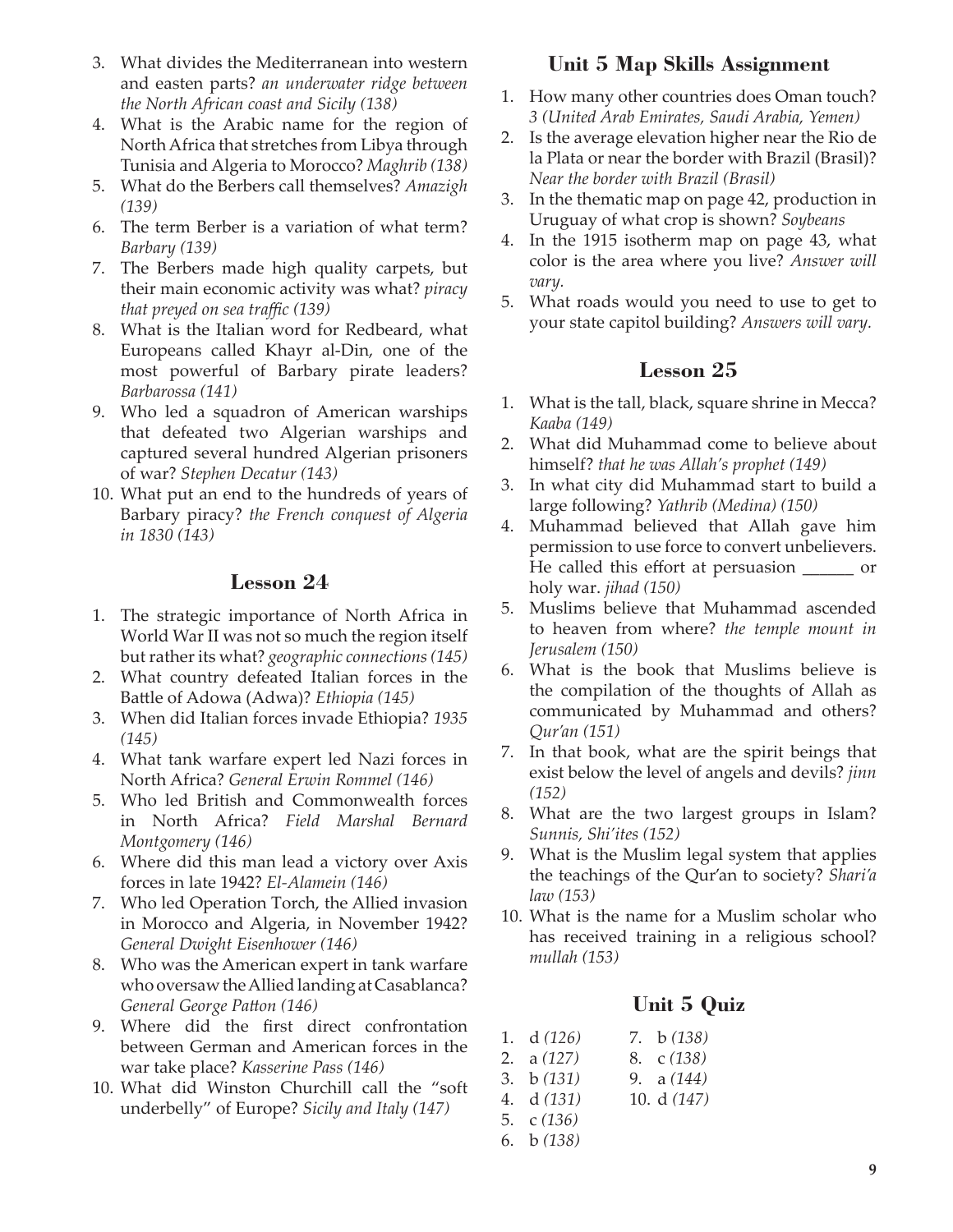# **First Geography Exam (Units 1-5)**

| 1. $c(3)$      | 10. $c(53)$   | 19. a $(105)$ |
|----------------|---------------|---------------|
| 2. $C(8)$      | 11. $b(67)$   | 20. c $(108)$ |
| 3. b $(14)$    | 12. $a(68)$   | 21. $d(126)$  |
| 4. $a(23)$     | 13. $d(66)$   | 22. b $(131)$ |
| 5. $d(25)$     | 14. d (76)    | 23. $d(131)$  |
| 6. $d(37)$     | 15. a $(84)$  | 24. $c(138)$  |
| 7. $a(43)$     | 16. $d(97)$   | 25. c $(144)$ |
| 8. b $(44)$    | 17. b $(103)$ |               |
| 9. a $(48-49)$ | 18. b $(103)$ |               |
|                |               |               |

# **First English Exam (Units 1-5)**

Answers to multiple choice questions (4 points each):

| 1. b | 5. c | 9. d    | 13. c | 17. b |
|------|------|---------|-------|-------|
| 2. a | 6. c | 10. a   | 14. d | 18. d |
| 3. d | 7. a | 11. c   | 15. a | 19. a |
| 4. b | 8. b | 12. $b$ | 16. c | 20. a |

Write a paragraph of five sentences on each of the following topics. (10 points each)

- 21. What are two evidences of the existence of God that Paul Little discusses? *Possible answers: Eternity in the hearts of men; law of cause and effect (or God as First Cause); order and design in the universe; the universe must have had a beginning; the moral argument; the evidence of changed lives (pages 31-47)*
- 22. In what specific ways is *Blood Brothers* a biography, a history of the Middle East, and a book on the Christian life? *It is the life story of Elias Chacour. It tells the history of conflict in Palestine after the founding of Israel. It tells of people who took Jesus' words seriously and lived them out in a difficult situation.*

# **First Worldview Exam (Units 1-5)**

| 1. $a(30)$    | 10. $c(89)$   | 19. b $(120)$ |
|---------------|---------------|---------------|
| 2. $b(30)$    | 11. d (89)    | 20. a $(121)$ |
| 3. $c(30)$    | 12. $a(89)$   | 21. $c(149)$  |
| 4. $c(30)$    | 13. $d(93)$   | 22. a $(150)$ |
| 5. $d(30-31)$ | 14. b $(93)$  | 23. c $(150)$ |
| 6. $a(57)$    | 15. d (117)   | 24. a $(151)$ |
| 7. $d(59)$    | 16. $c(117)$  | 25. b $(152)$ |
| 8. b $(59)$   | 17. a $(118)$ |               |
| 9. $c(60)$    | 18. d (118)   |               |

# **Unit 6**

# **Lesson 26**

- 1. By what name was Cote d'Ivoire formerly known? *Ivory Coast (160)*
- 2. Why was this name used? *because of the trade in elephant tusks there (160)*
- 3. For many years before its independence, the country was a protectorate of what European country? *France (159-160)*
- 4. About how many native dialects are spoken in Cote d'Ivoire? *60 (160)*
- 5. Cote d'Ivoire is the world leader in the export of what two products? *cocoa, cashews (160)*
- 6. Who comprises about two-thirds of the work force in cocoa growing? *women (161)*
- 7. What two countries grow almost two-thirds of the cocoa that the world consumes? *Cote d'Ivoire, Ghana (160)*
- 8. In Cote d'Ivoire, where do some people live and grow cocoa illegally? *national parks (161)*
- 9. In the last 50 years, Cote d'Ivoire has lost 80% of what geographic feature? *rainforests (161)*
- 10. What are two other products that Cote d'Ivoire exports? *coffee, palm oil (160)*

- 1. Describe the three regions of Mali. *North: Sahara Desert; central: semi-arid Sahel; south: subtropical Sudan, where Niger River runs. (163)*
- 2. What portion of the population of Mali lives below the accepted world poverty income line? *about half (163)*
- 3. What ethnic group does the lesson emphasize? *Dogon (164)*
- 4. About 300 small villages of this group lie on or near what geographic feature? *Bandiagara Escarpment (164)*
- 5. The first building constructed in a village of this group is a \_\_\_\_\_\_\_\_, a word which means \_\_\_\_\_\_\_\_\_\_\_\_\_. *toguna, house of words (164)*
- 6. The public square in a village of this group is called the \_\_\_\_\_\_\_\_. *tei (165)*
- 7. The senior man of a village and his family live in a home called the \_\_\_\_\_\_\_. *ginna (165)*
- 8. Most people of this ethnic group hold what religious belief? *animism (165)*
- 9. What is the elaborate dance ceremony that marks the end of the period of mourning after a person dies? *dama (166)*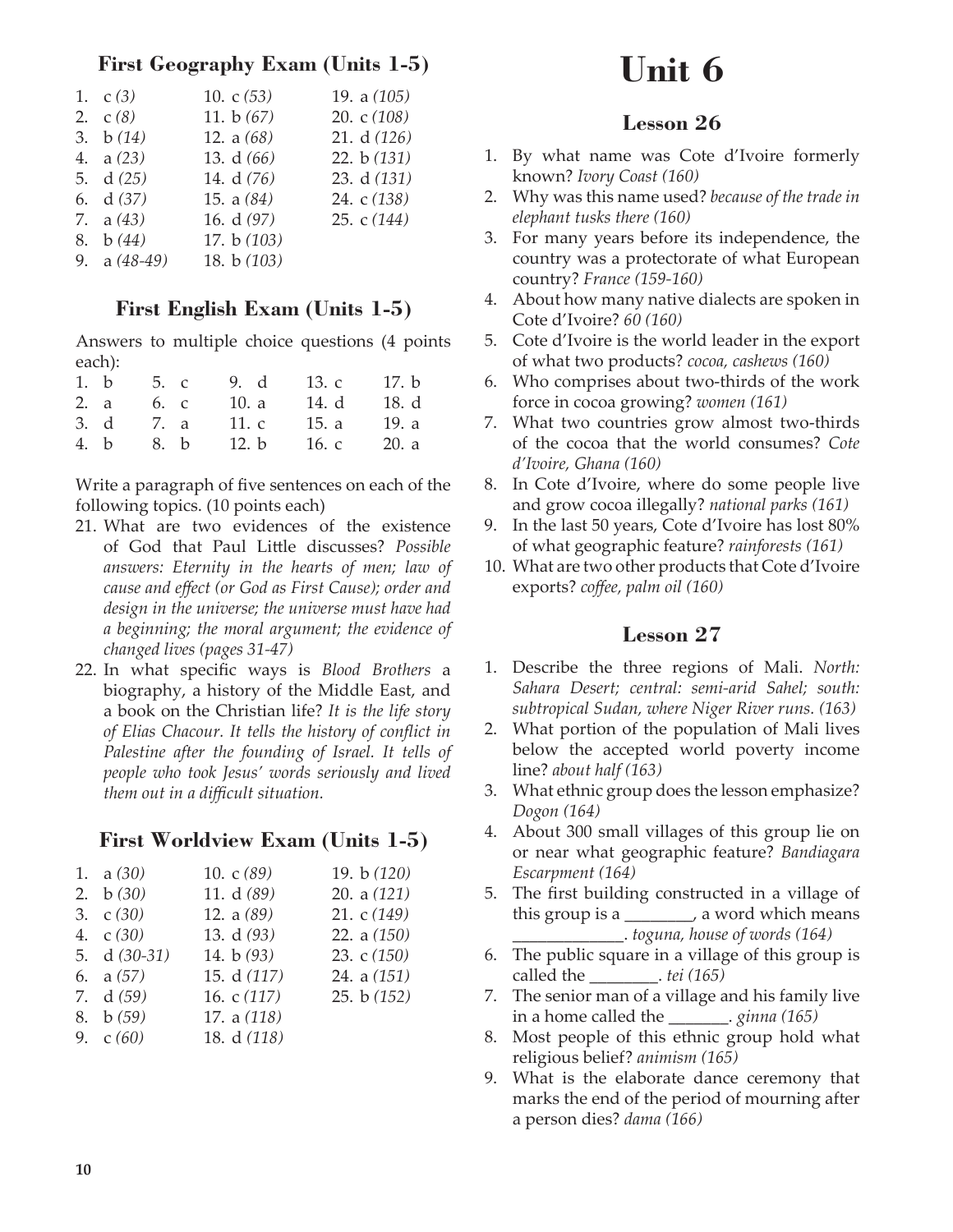10. What are three threats to this group's way of life? *increasing number of tourists, the rising demand for Dogon antiquities, and the fighting among groups that want to control Mali. (166-167)*

## **Lesson 28**

- 1. What is the lake discussed in this lesson and in what country is it located? *Lake Volta in Ghana (168)*
- 2. What was this country called when it was a British colony? *Gold Coast (168)*
- 3. What crop grows on over half of the arable land in this country? *cacao/cocoa (168)*
- 4. Over half of the population of this country is in what age group? *under 25 (168)*
- 5. Who was the dynamic first leader of the country after it became independent? *Kwame Nkrumah (168)*
- 6. What dam created the lake under discussion? *Akosombe Dam (169)*
- 7. What were the three main proposed functions of the dam and resulting lake? *provide electricity, encourage commercial fishing, irrigation of farmland (169)*
- 8. About half of the surface of the lake has what poking out of it? *partially submerged trees* (170)
- 9. How are barges held in place on the lake while men are working? *propellers directed by GPS (170)*
- 10. Harvesting these things from the lake means less destruction of what? *Ghana's surface forests (170)*

# **Unit 6 Map Skills Assignment**

- 1. What is the title of this set of maps? *Springfield-Green County, Missouri*
- 2. What organization created these maps? *Sanborn-Perris Map Co. Limited*
- 3. When was this set of maps created? *June 1891*
- 4. What is the scale of the detailed maps inside this booklet (look on the cover page)? *50 ft to an inch*
- 5. What is the orientation of the map? Which direction indicates north? *north is up*
- 6. What guides are provided on the cover to help the user find specific locations? *map and index*
- 7. Who do you think would have been interested in this set of maps? *Insurance companies, businesses, governments, other answers possible*

## **Lesson 29**

- 1. What is the term for the singing men who accompanied the group of slaves? *jillikeas (172)*
- 2. What group of musicians accompanied a delegation going to another town to buy grain? *4 drummers and 4 male singers (172)*
- 3. How many ethnic groups are in Nigeria? *over 250 (172)*
- 4. In recent years what has been the largest factor in the Nigerian economy? *development of petroleum reserves (173)*
- 5. What is one of the most common forms of traditional music in West Africa? *call and response (174)*
- 6. Who is a person who goes from village to village to share news or repeat stories of history? *griot or djeli (174)*
- 7. How many notes are in a pentatonic scale? *5 (174)*
- 8. How did African music impact America? *Slaves brought music with them and sang the songs in America; this music influenced American forms of music such as gospel music. (177)*
- 9. What is important to remember about the identity of the people brought to America as slaves? *They were not simply "Africans" but were members of many different ethnic groups and cultures. (176)*
- 10. What instrument was used in Africa that was a forerunner of what modern instrument? *bonjoe, banjo (177)*

# *Travels in the Interior of Africa*

- 1. How did the wrestlers that Park saw approach each other? *on all fours (G 258)*
- 2. What musical background did the wrestling match have? *drum (G 258)*
- 3. What did the dancers that Park saw have fastened to their legs and arms? *little bells (G 258)*
- 4. With what did the drummer beat the drum? *a crooked stick (G 258)*
- 5. How did the drummer keep order among the spectators? *by imitating the sound of certain Mandingo sentences (G 258-259)*
- 6. How many people were in the escort with the provisions? *about 400 (G 259)*
- 7. In the last paragraph of the passage, what were the six principal music instruments Park mentioned? *koonting, korro, simbing, balafou, tangtang, tabala (G 259-260)*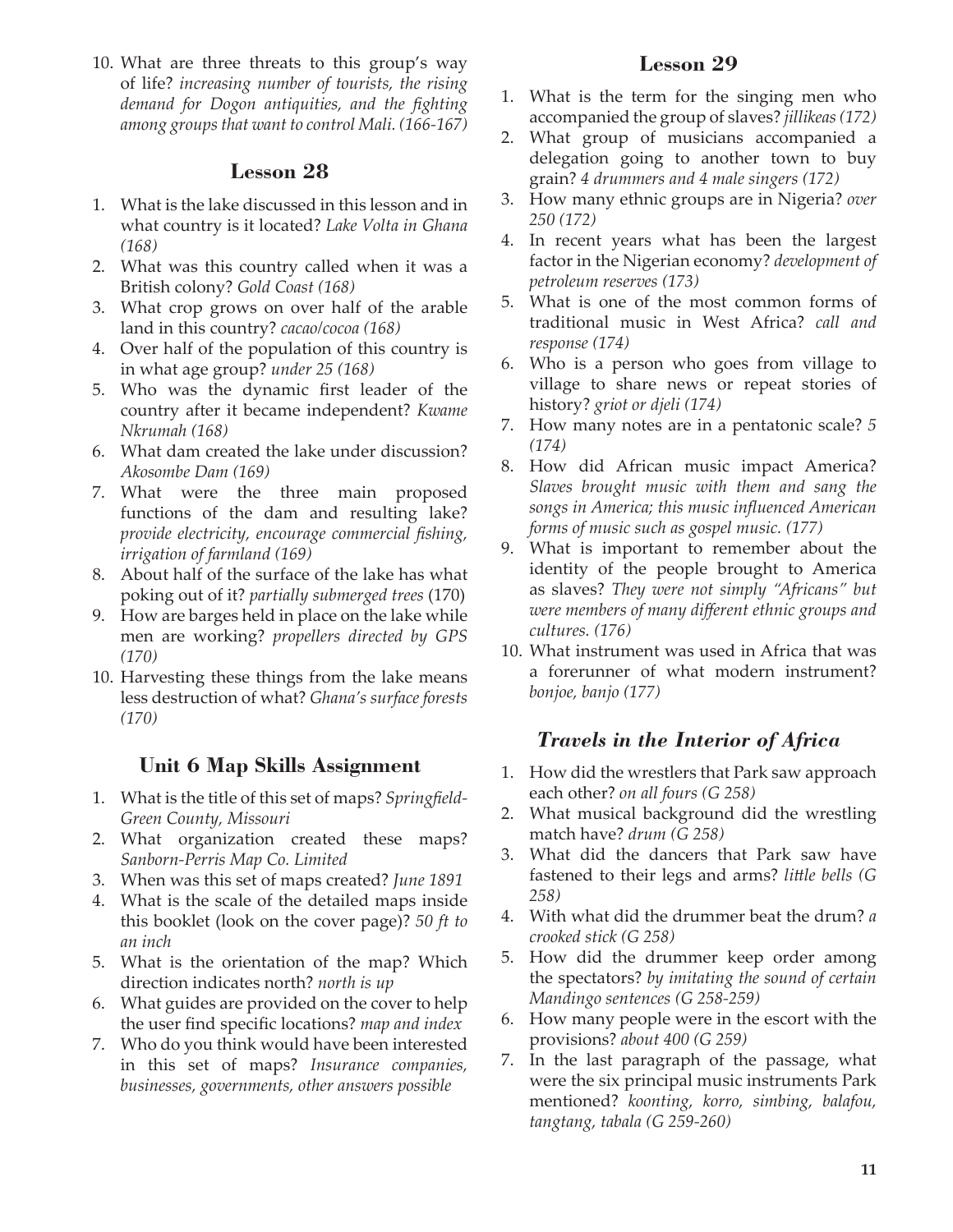8. What appeared to constitute a necessary part of the chorus? *clapping of hands (G 260)*

# **Lesson 30**

- 1. An estimated 400 million people practice what is known as \_\_\_\_\_\_\_\_\_\_\_\_\_\_\_\_\_\_. *folk religion (178)*
- 2. How widespread is participation in this religion? *People on every inhabited continent participate in it. (178)*
- 3. Do people who practice this religion believe in a spiritual realm? *Yes (178)*
- 4. Do people who practice this religion generally believe in a supreme being? *Yes (178)*
- 5. What do people who practice this religion generally believe about the spirits of ancestors? *That they can do good or ill for their descendants on earth. (178)*
- 6. What is the term for the supposed ability to cast harmful spells on others? *the evil eye (179)*
- 7. What is the term for forbidden behaviors? *taboos (179)*
- 8. What is the term for amulets or charms? *juju (179)*
- 9. What are four terms for a person believed to have special powers and a special relationship with the spirit world? *diviner, sorcerer, priest, shaman (180)*
- 10. What is a folk religion practiced in Haiti? *vodou (voodoo) (181)*

# **Unit 6 Quiz**

| 1. b $(161)$ | 5. a $(164)$ | 9. $d(177)$   |
|--------------|--------------|---------------|
| 2. d (161)   | 6. c $(168)$ | 10. a $(176)$ |
| 3. b $(161)$ | 7. b $(170)$ |               |
| 4. c (163)   | 8. a (173)   |               |

# **Unit 7**

# **Lesson 31**

- 1. How were the refugees from the Central African Republic (CAR) greeted at a refugee camp in Cameroon? *by a group of CAR refugees singing to them (185)*
- 2. What was the name of the French colony that became the CAR? *Ubangi-Shari (185)*
- 3. Why have over one million people from the CAR fled their homes? *groups fighting each other for power and a lack of security (185)*
- 4. Who operates the refugee camps discussed in the lesson? *the office of the United Nations High Commissioner for Refugees (UNHCR) (186)*
- 5. What groups help the UNHCR in the camps? *charitable relief agencies (186)*
- 6. How do the northern and southern regions of the CAR differ with regard to trees? *The north is generally treeless while the south is mostly covered with rainforests. (186)*
- 7. What are the two official languages of the CAR? *French and Sango (186)*
- 8. How wealthy is the CAR compared to the rest of the world? *It is one of the poorest countries in the world. (186)*
- 9. What is the UNHCR estimate for the total number of forcibly displaced persons in the world? *68.5 million (187)*
- 10. What is the name of the group of CAR refugees who sing in Garoua every weekend? *the Peace Crusaders (188)*

- 1. What is the common term for the ethnic group the largest tribe of which is the Mbuti? *Pygmies (189)*
- 2. What is the best known physical characteristic of this group? *relatively short stature (189)*
- 3. What is the appearance of their teeth, and how is this accomplished? *chipped to a point using a machete (189)*
- 4. This group is the largest known group of what in the world? *hunter-gatherers (189)*
- 5. How do they make decisions? *general discussion (189)*
- 6. With what people does this group have its primary conflict? *the Bantu (190)*
- 7. Who was put on display at the St. Louis World's Fair and the Bronx Zoo? *Ota Benga (191)*
- 8. What was the purpose of the display at the World's Fair? *to demonstrate human progress "from the dark prime to the highest enlightenment" (191)*
- 9. What group strongly protested the display in the zoo? *black ministers (191)*
- 10. The entire episode was about \_\_\_\_\_\_\_\_\_ fueled by the worldview of \_\_\_\_\_\_\_\_\_\_\_. *racism, evolution (192)*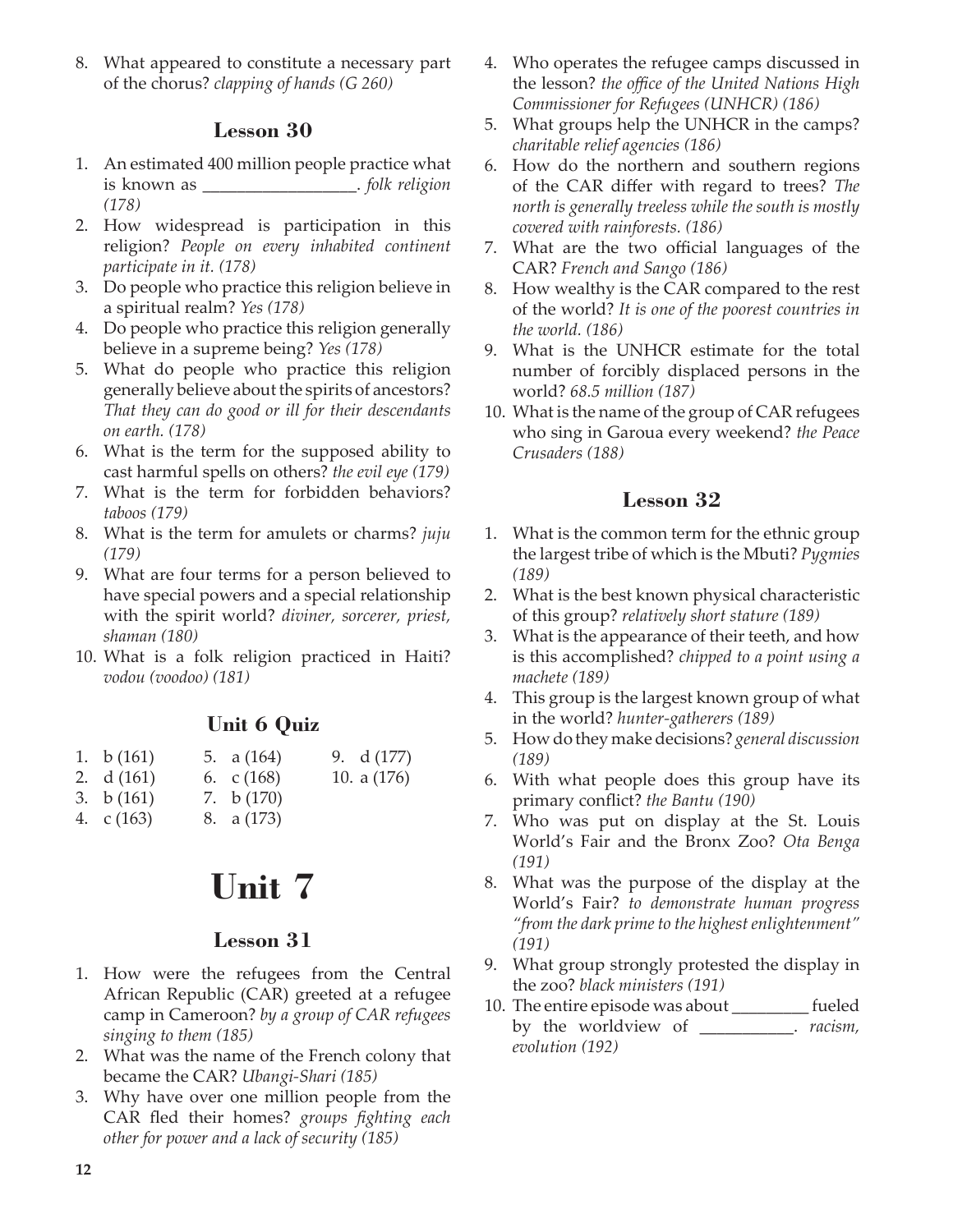- 1. Who was elected to a seventh term as president of Cameroon in 2018? *Paul Biya (194)*
- 2. For what is Cameroon named? *cameroes (prawns), a kind of shellfish or crustaceans (194)*
- 3. By what means of transportation do goods travel between the port of Douala and the countries of Chad and the Central African Republic? *railroad (194-195)*
- 4. In 1986 a cloud of what arose from Lake Nyos and took many lives? *carbon dioxide (197)*
- 5. How was the problem solved? *French scientists installed a pipe and fountain in the lake that allow the gas to escape at a constant rate to avoid buildup. (197)*
- 6. What three European countries at various times exercised oversight over lands that became Cameroon? *Germany, France, and Britain (195)*
- 7. What is the term for a mound of erosionresistant rock? *inselberg (195)*
- 8. How many ethnic groups live in Cameroon? *150-200 (195)*
- 9. What was the phrase used to describe the competition among European countries to establish colonies in sub-Saharan Africa? *Scramble for Africa (195)*
- 10. What two groups defined by the language they speak have had conflict in Cameroon in the last several decades? *English-speaking (anglophones) and French-speaking (francophones) (196-197)*

# *The Cruise of the Cachalot*

- 1. How long was it from Bullen's first sighting of the island to his being able to distinguish objects on shore? *six hours (G 261)*
- 2. As they approached the island they passed through patches of what in the water? *kelp (G 262)*
- 3. Bullen said the people were intensely what in their views and loyalty? *English (G 263)*
- 4. What member of the royal family visited the island in 1867? *Prince Alfred, Duke of Edinburgh (G 261)*
- 5. His host apologized for not having what to crown the feast at their "good, old-fashioned English dinner"? *plum pudding (G 264)*

#### **Lesson 34**

- 1. What is EVD? *Ebola Virus Disease (199)*
- 2. The Democratic Republic of the Congo (DRC) is the \_\_\_\_\_\_\_\_ largest country in Africa. *second (200)*
- 3. The DRC has the second largest \_\_\_\_\_\_\_\_\_\_\_\_\_\_\_ in the world after that of the Amazon. *rainforest (200)*
- 4. How long is the Congo River? *2,900 miles (200)*
- 5. Prior to its independence, the DRC was a colony of what European country? *Belgium (200)*
- 6. About half of the DRC is of what faith? *Roman Catholic (201)*
- 7. What is the capital of the DRC? *Kinshasa (201)*
- 8. What is the capital of the Republic of the Congo? *Brazzaville (201)*
- 9. For what geographic feature is the EVD named? *for the Ebola River in the DRC, which is in the region where the disease first appeared (201)*
- 10. How do many survivors of EVD help others? *Because they generally have an immunity, they help in the treatment of others. (202)*

- 1. Where was Dr. Kent Brantly working at a mission hospital when he contracted EVD? *Liberia, Monrovia (203)*
- 2. What was the mortality rate for this outbreak of EVD? *over 70% (203)*
- 3. What other American worker contracted EVD? *Nancy Writebol (203)*
- 4. From whom did Brantly receive a blood transfusion? *from a young man who had been treated for EVD at the hospital but who had recovered (203)*
- 5. How were Brantly and Writebol administered ZMapp? *They each took one dose in Liberia, then were flown to Emory University Hospital and each given the last two doses of the course. (204)*
- 6. Whom did Brantly and his wife meet at the White House? *President Obama (204)*
- 7. What did the Brantlys do after Kent recovered? *They moved to Ft. Worth, Texas. They used their fame to focus world attention on fighting the Ebola outbreak in West Africa. Kent taught in the residency program of John Peter Smith Hospital in Ft. Worth and cared for low income patients at a clinic in Ft. Worth. Amber volunteered with an Christian refugee settlement organization and with a group that promotes racial reconciliation among Christians. They lived in an apartment complex*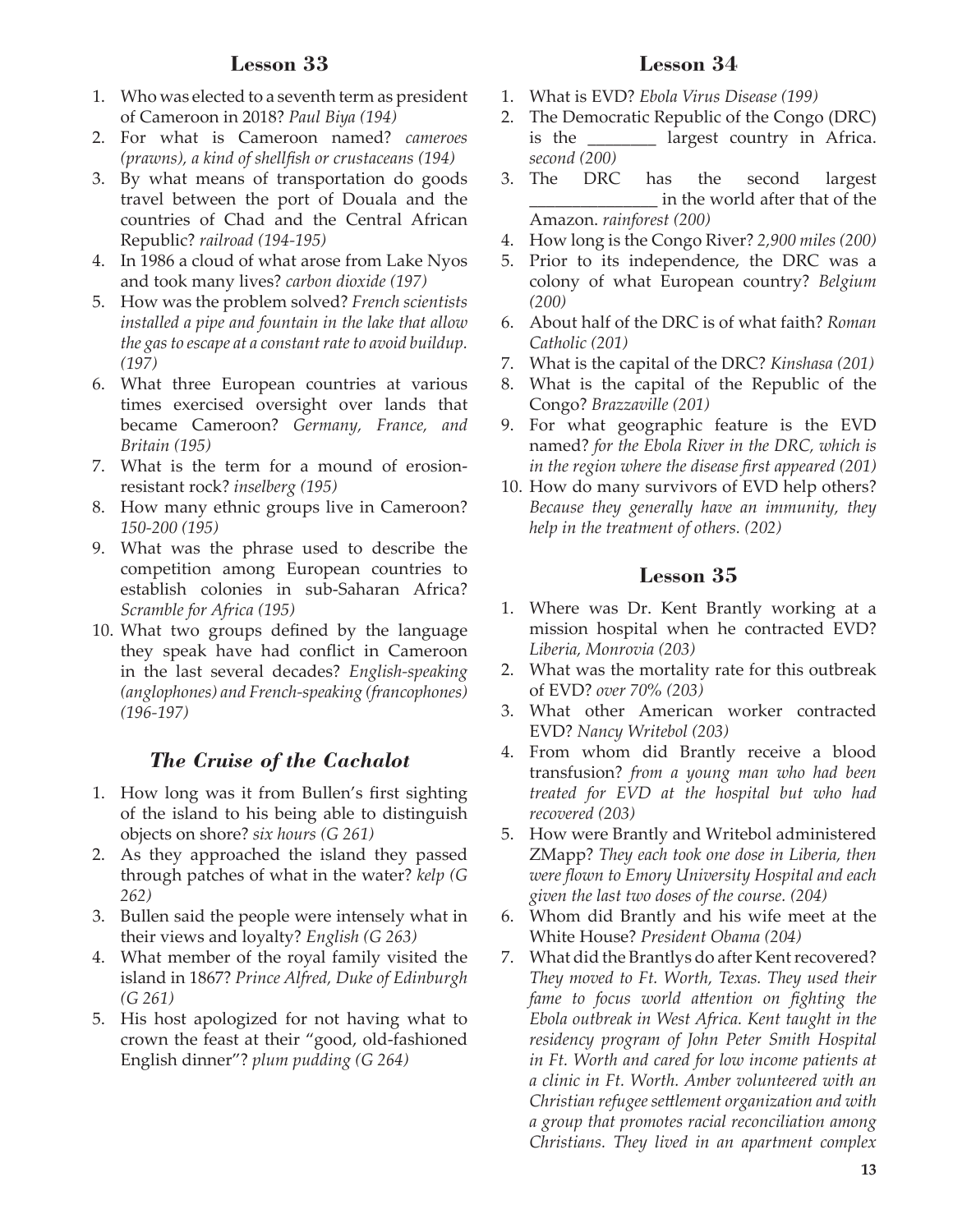*where many refugees and immigrants lived. (204- 205)*

- 8. What announcement did the Brantlys make in 2019? *That they planned to return to Africa to work at a mission hospital in Zambia. (205)*
- 9. Brantly said that he fears but that he chooses what? *He chooses to have compassion despite fear. (206)*
- 10. What did Jesus say was the greatest love a person can have? *to lay down his life for his friends (206)*

# **Unit 7 Quiz**

| 1. a $(186)$ | 5. b $(191)$ | 9. a $(200)$ |
|--------------|--------------|--------------|
| 2. b $(186)$ | 6. d (195)   | 10. $c(201)$ |
| 3. d (189)   | 7. c $(195)$ |              |

4. a (190) 8. d (199)

# *Patricia St. John Tells Her Own Story*

#### **Content Questions**

- 1. To what continent did Patricia St. John's parents go as missionaries right after they were married? *South America (page 24)*
- 2. What difficult decision did Patricia's parents make right before she was born? *They decided that Mr. St. John would continue to travel as a teacher and preacher, but Mrs. St. John would live in England with their children. (pages 26-27)*
- 3. Where was Patricia St. John's brother working when she joined him in foreign ministry? *Patricia St. John joined her brother who was a doctor in a hospital in Tangier, Morocco. (page 76)*
- 4. Patricia and her sister traveled from Beirut to North Africa to retrace the journeys of what man? *Patricia and her sister traveled to retrace the journeys of Paul. (page 201)*
- 5. In what country did Patricia St. John spend the last years of her life? *Patricia St. John spent the last years of her life in England. (pp. 231ff; pp. 269ff)*

#### **Analysis Questions**

1. What do you think Patricia St. John's story reveals about her life priorities? *Answers will vary, but may include: Her worldview, and therefore her priorities, were based on God's priorities. She looked for ways to serve people. She was willing to serve anywhere she thought she could help others. She focused on individual people. She bravely worked in difficult places and*  *conditions. She strove to do the work that the Lord placed before her.*

- 2. What are three God-given gifts you notice in Patricia St. John that furthered her ministry? *Answers will vary, but may include: She was courageous, attentive, intelligent, observant, sacrificial, hard-working, kind, loyal.*
- 3. At what time and place in her story would you most like to drop in and visit her or join her journey? Why? *Answers will vary.*

# **Unit 8**

# **Lesson 36**

- 1. What is the capital of Rwanda? *Kigali (209)*
- 2. What industry discussed in the lesson is part of a movement of national renewal and economic revival? *clothes (211)*
- 3. What are the two main ethnic groups the lesson discusses? *Hutu and Tutsi (209)*
- 4. What is another name for the Twa people? *Pygmy (209)*
- 5. During the colonial era in the 1890s, Rwanda was part of an area known as what? *German East Africa (209)*
- 6. Who has been president of Rwanda since 2000? *Paul Kagame (211)*
- 7. Of what ethnic group is this president? *Tutsi (211)*
- 8. What country has built a uniform factory in Rwanda? *China (213)*
- 9. During the 1990s, Rwanda became known around the world for a terrible incidence of what? *ethnic genocide (209)*
- 10. From what country did Rwanda gain its independence in 1962? *Belgium (210)*

- 1. What large geographic feature runs through Malawi north to south? *Great Rift Valley (214)*
- 2. What is the name of the thick porridge made of maize that is a mainstay of the diet of Malawians? *nsima (214)*
- 3. In what village was William Kamkwamba born? *Wimbe (215)*
- 4. William and his cousin began a business repairing what? *radios (215)*
- 5. How did William learn about windmills? *from reading a used American 8th grade science textbook (216)*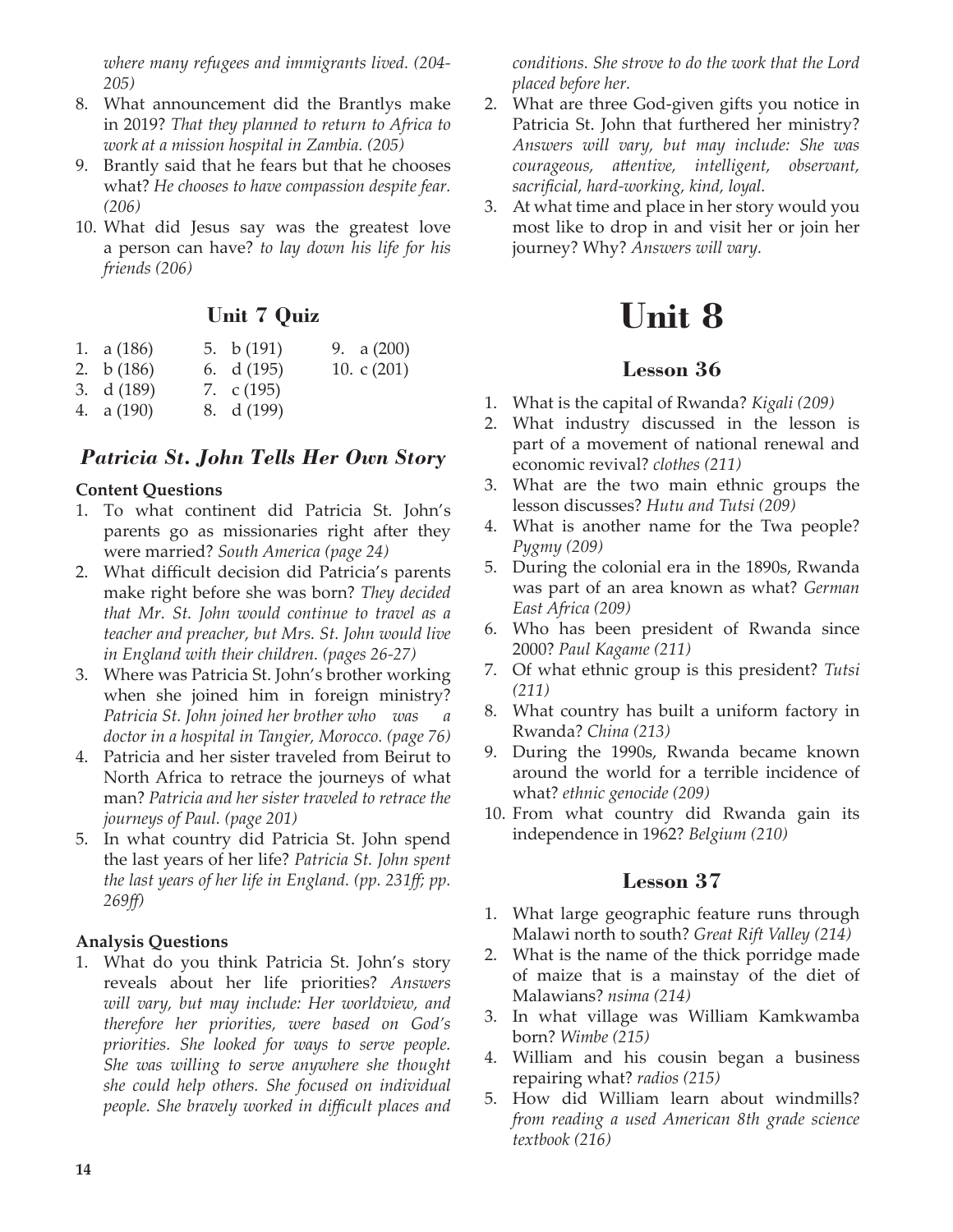- 6. For what two main reasons did William build a windmill? *to pump water and to generate electricity (216)*
- 7. Where did William see a huge wind farm? *California (217)*
- 8. From what college in the U.S. did William graduate? *Dartmouth (217)*
- 9. What has William provided for every home in his village? *a solar panel for the roof (218)*
- 10. What statement did William make in his first TEDTalk that became a theme at the conference? *"I try, and I made it." (218)*

- 1. Erastus Kavuti became a Christian while he was stationed at what Air Force base in the United States? *Lackland (219)*
- 2. Where did Kavuti want to go to teach the gospel? *his home village of Tulia in Kenya (219)*
- 3. What major issue did Kavuti and other Christians want to confront to demonstrate that their church cared? *the need for clean water (219)*
- 4. Kenya is on the coast of what ocean? *Indian (219)*
- 5. What geographic feature lies on Kenya's southwest corner? *Lake Victoria (220)*
- 6. About how many ethnic groups live in Kenya? *40 (220)*
- 7. What two time-consuming methods do Kenyans usually use to get clean water? *walk several hours per day to a safe source, and boil water (220)*
- 8. What are some negative consequences of the lack of safe water? *People can't work, they can't irrigate crops, and some people get sick and die from drinking contaminated water. (220)*
- 9. What is a "mindset of poverty"? *The attitude that says, "I am poor. My family has always been poor, and there is nothing I can do about it." (222)*
- 10. What did one Kenyan tell a group of Americans was the most important gift they could give? *"our love" (223)*

# **South Sudan Independence Day Speech**

1. Whom did President Mayadit identify as the founder of their nation? *Dr. John Garang De Mabior (G 265)*

- 2. Mayadit hoped the day would mark a new beginning of what? *tolerance, unity, and love for one another (G 267)*
- 3. Mayadit said that the government's first, second, and final priorities should be what? *public interest, public interest, and public interest (G 267)*
- 4. What African proverb did he quote? *The night may be too long, but the day will come for sure. (G 269)*

## **Lesson 39**

- 1. Who won the men's marathon at the 1960 Summer Olympics? *Abebe Bikila (224)*
- 2. From what country did he come? *Ethiopia (224)*
- 3. Where were the 1960 Summer Olympics held? *Rome, Italy (224)*
- 4. What had Italian soldiers stolen from Ethiopia in 1937? *the Obelisk of Aksum (224)*
- 5. What was the significance of his victory? *It was the first gold medal for a black African in the Olympics. (224)*
- 6. Who was nicknamed "the Shifter"? *Miruts Yifter (225)*
- 7. What Olympic athlete had to return his gold medals, only to have them restored posthumously? *Jim Thorpe (225)*
- 8. In what four kinds of businesses has Haile Gebrselassie invested? *construction, real estate, coffee plantations, and car imports (226)*
- 9. Who ran an unofficial marathon in under two hours? *Eliud Kipchoge (226)*
- 10. What explanations have people offered to explain the successes of East Africans in long distance running? *diet, metabolism, their learning to run and work hard from childhood, training at high altitude in Addis Ababa, financial incentives for success, an attitude of success (228)*

- 1. What are some influences that can help develop a person's worldview? *parents, religious teachings, reading, media, experiences, friends, society and culture, evidence that a person perceives (230)*
- 2. Can people believe things that are not true? *Yes (231)*
- 3. Might people whom you respect have attitudes and practices that are not right? *Yes (231)*
- 4. What is the best source for understanding the world? *the Bible (231)*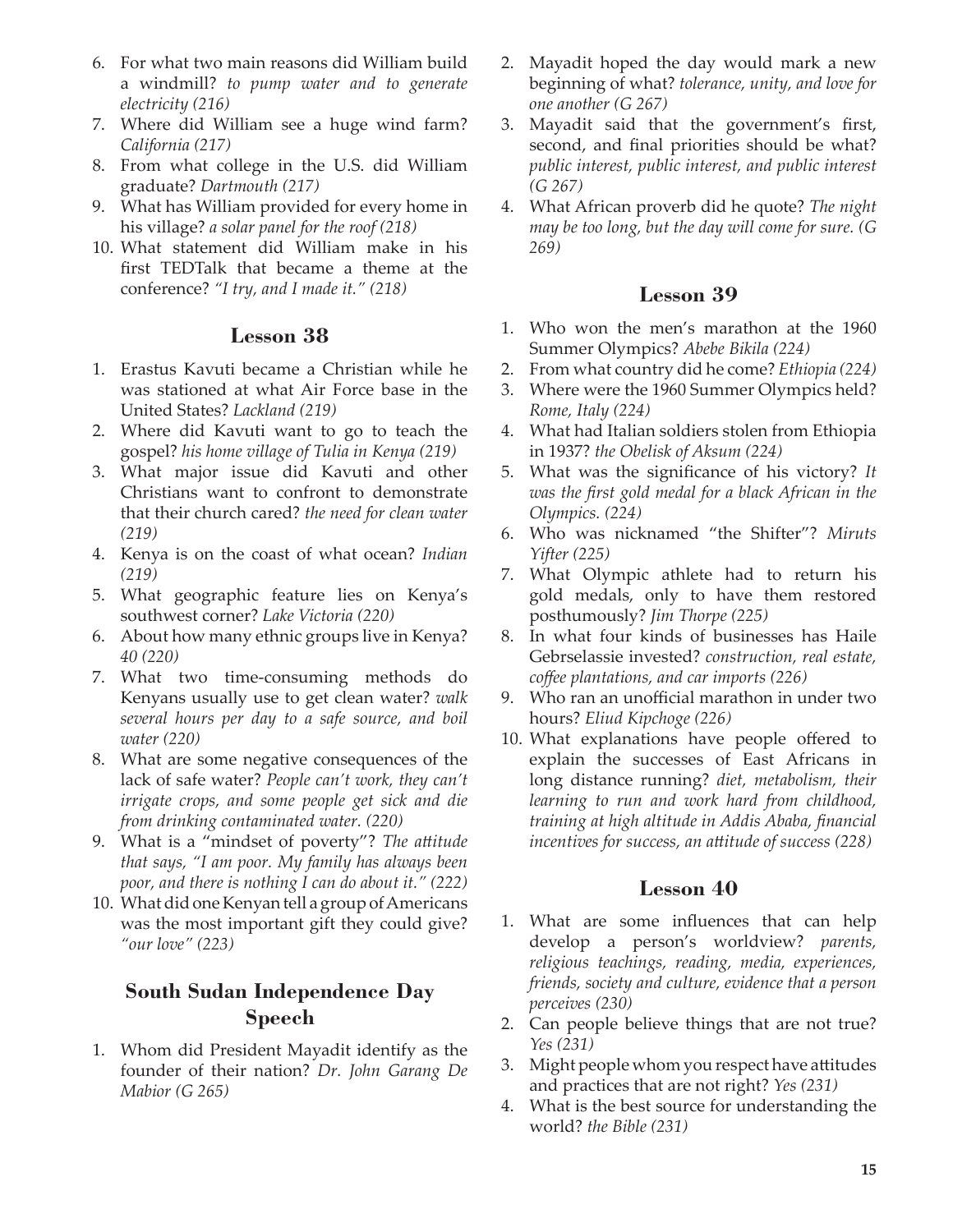- 5. If someone's actions are not consistent with his or her stated worldview, what does that indicate? *That his real worldview is somehow different from his stated worldview (231)*
- 6. Should a person's conversion to Christ mean that his or her underlying worldview should change also? *Yes (232)*
- 7. In Acts, who was converted to Christ in Samaria but did not at first change his worldview about how things worked in the world? *Simon the magician (232)*
- 8. Do some people today confess faith in Christ but still cling to their previous belief system? *Yes (232)*
- 9. What does Paul describe in Romans 12:2 that is another way of expressing changing one's worldview? *the renewing of your mind (232)*
- 10. Do the majority of people in the world share your worldview? *No (233)*

## **Unit 8 Quiz**

| 1. $b(211)$<br>2. a $(209)$ | 5. $\int (216)$<br>6. $c(219)$ | 9. b $(224)$<br>10. d (228) |
|-----------------------------|--------------------------------|-----------------------------|
| 3. $d(209)$<br>4. $a(214)$  | 7. $c(220)$<br>8. a (222)      |                             |

#### *A Long Walk to Water*

**Exposition:** *Answers will vary, but may include: Salva is a good student. He lives in Sudan. He's eleven years old. His father is successful. As a younger boy, he had helped to care for the family's cows. Caring for the cows gave him lots of time to play with his friends. He recently started attending school.*

**Exciting incident:** *Answers will vary, but should be similar to: Gunfire interrupts Salva's school day and his teacher orders the students to run into the bush. Other answers possible.*

**Rising action:** *Answers will vary, but may include: Salva joins a group of refugees to walk to Ethiopia. Salva meets his uncle. Soldiers kill Salva's uncle. Salva reaches the refugee camp. Salva lives for six years in the refugee camp. Salva learns that the government of Ethiopia is closing the refugee camp. Salva and thousands of refugees cross the river. Salva leads hundreds of boys safely to a refugee camp in Kenya.*

**Climax:** *Answers will vary, but should be similar to: Salva was chosen to go to an adoptive family in America. After years of danger and deprivation, Salva gained security and great opportunity.*

**Falling action:** *Answers will vary, but should be similar to: Life in the United States was so different,* 

*Salva felt that he'd gone to a different planet. He had a great deal to learn, but he made the most of his new opportunities.*

**Resolution:** *Answers will vary, but should be similar to: Salva founded and led an organization, Water for Sudan, to bring clean water to the people in rural Sudan. Water for Sudan brought clean and safe water to Nya and her village.*

**Denouement:** Answers will vary.

# **Unit 9**

- 1. From what geographic feature did Erasmus Jacob pull a baseball-sized diamond in 1870? *Orange River (237)*
- 2. What Englishman began building a fortune by renting equipment to prospective diamond miners? *Cecil Rhodes (237)*
- 3. What project was this man's dream to transverse the continent of Africa? *Cape to Cairo railroad (237)*
- 4. What company promoted the idea that diamonds were rare and desirable? *DeBeers (237)*
- 5. What became the standard gift that a man gave to his fiancee? *diamond ring (237-238)*
- 6. When and where were diamonds first known? *India, in the 300s bc (240)*
- 7. About how many countries today have known diamond mines? *25 (240)*
- 8. In what body of water is the company Debmarine Namibia exploring for diamonds? *Atlantic Ocean (240)*
- 9. What are three controversies related to contemporary diamond mining? *Any of the following: questionable employment practices (using child labor, paying low wages, having unsafe working conditions), practicing deforestation that damages habitats, mining seabeds that damages habitats of fish and other sea life. (240-241)*
- 10. People decide that certain materials have exceptional value. How is human interaction with geography involved with these materials? *the acquisition and distribution of these materials (241)*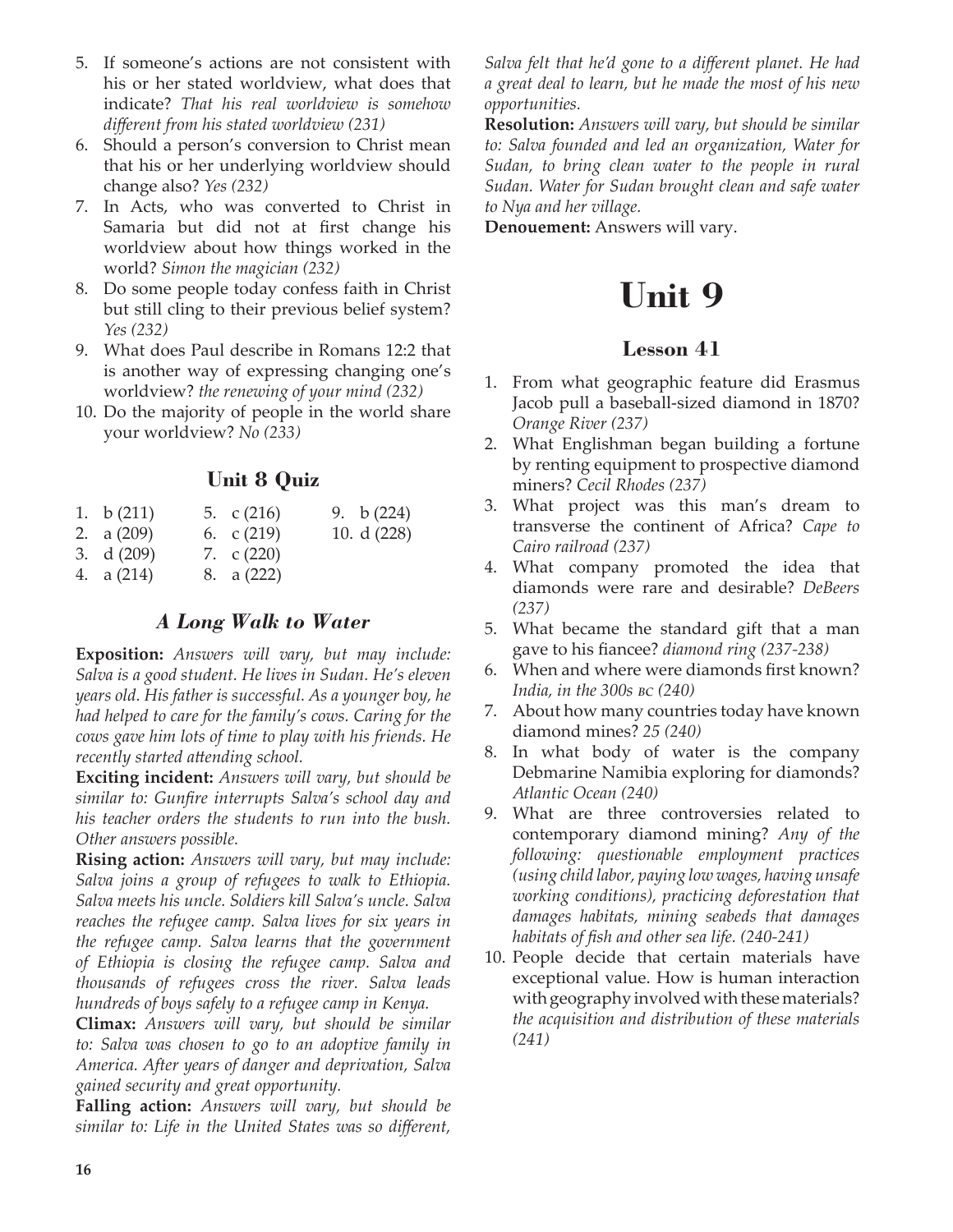- 1. What Zulu chief, educator, and lay preacher said, "The road to freedom is via the Cross"? *Albert John Mvumbi Luthuli (242)*
- 2. What did Vasco da Gama name the coastal area of southeast Africa that he sighted on Christmas Day 1497? *Terra Natalis (242)*
- 3. Who became leader of his people and established KwaZulu as their land? *Zulu (242)*
- 4. What group established a settlement at Port Natal (later called Durban) in 1824? *the British (242)*
- 5. What group moved out of the Cape of Good Hope area because of British encroachment? *Boers or Afrikaners (243)*
- 6. What name was given to the area north of the Tugela River where Zulus lived? *Zululand (243)*
- 7. What name was given to the area south of the Tugela River where Boers lived? *Natal (243)*
- 8. What is the largest ethnic group in South Africa, making up about 20% of the population? *the Zulu (244)*
- 9. What is the common term for the system of racial segregation that South Africa practiced until 1994? *apartheid (245)*
- 10. What prestigious award did Albert Luthuli receive in 1961? *the Nobel Peace Prize (245)*

# **Lesson 43**

- 1. Who began the Gospel Chariot ministry? *George and Ria Funk (247-248)*
- 2. Who did the lesson describe as someone who saw the church as a symbol of oppression but was eventually converted to Christ? *Machona Monyamane (247-248)*
- 3. How did the man in Question 2 describe the way the man in Question 1 answered his questions? *He "put a smile on his face and a finger on the passage" in the Bible. (248)*
- 4. How would you describe a Gospel Chariot vehicle? *various answers possible: a portable church; platform, chairs, awning, PA system, generator, baptistry, beds for workers (248)*
- 5. How many Gospel Chariot vehicles are in use? *15 (248)*
- 6. How many countries does the Gospel Chariot ministry reach? *20 (248)*
- 7. How many people come to Christ each year through this ministry? *about 2,000 (249)*
- 8. How did Christians use the Gospel Chariot vehicles during the Ebola crisis in Liberia in

2013? *to distribute information about how to avoid contamination from the virus (249)*

- 9. What institution offers a six-month course for equipping new believers? *Nations University (248-249)*
- 10. Who, along with other African Christians, now leads the Gospel Chariot ministry? *Machona Monyamane (250)*

# **Unit 9 Map Skills Assignment**

Tokyo is located at 35.6762° north latitude, 139.6503° east longitude.

Tokyo is 5,451 air miles from Los Angeles, California.

# **Lesson 44**

- 1. How large is South Africa compared to an American state? *almost twice the size of Texas (251)*
- 2. What geographic feature is at the edge of the interior plateau of South Africa? *Great Escarpment (251)*
- 3. What geographic feature is in the northwest region of South Africa? *Kalahari Desert (251)*
- 4. What country is completely surrounded by South Africa? *Lesotho (252)*
- 5. What country is at the northeast corner of South Africa and changed its name in 2018? *Eswatini (252)*
- 6. By the early 1960s, South Africa divided its population into what four racial groups? *whites, blacks, coloreds, and Asians (253-254)*
- 7. What government leader began ending apartheid in 1990? *F. W. de Klerk (254)*
- 8. Who was the first black president of South Africa? *Nelson Mandela (254)*
- 9. What commission investigated civil rights violations that occurred during apartheid? *Truth and Reconciliation Commission (254)*
- 10. What gap is wider in South Africa than anywhere else in the world? *the gap between rich and poor (256)*

# **Nelson Mandela's Inauguration Speech**

- 1. Mandela said that South Africa had become the universal base of what? *the pernicious ideology and practice of racism and racial oppression (G 271)*
- 2. He said that the end of apartheid was a common victory for what? *justice, peace, and human dignity. (G 271)*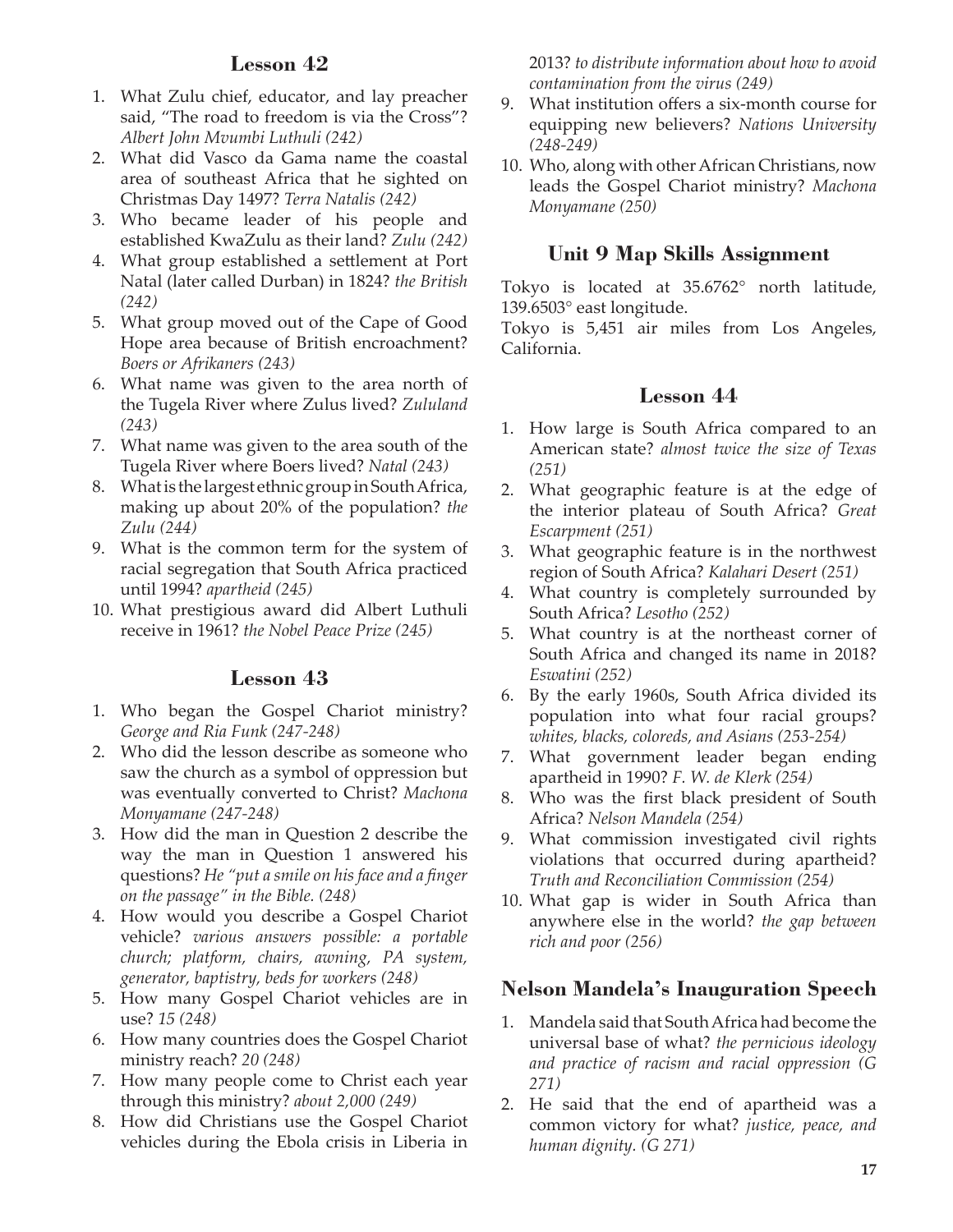- 3. Who was the Second Deputy President? *F. W. de Klerk (G 271)*
- 4. Mandela said that the sun shall never set on what? *so glorious a human achievement (G 272)*

- 1. Among philosophers, what is a common understanding about or definition of truth? *Truth is a proposition that conforms to reality. (259)*
- 2. What definition of truth has Alfred Jepsen offered? *Truth is that which is constant and unchanging. (259)*
- 3. What is the main thing to determine about a source of information? *Is it reliable? (260)*
- 4. After determining the truth of a proposition, you have to determine what? *the conclusions that flow from that proposition (260)*
- 5. All truth is \_\_\_\_\_\_\_ truth. *God's (260)*
- 6. Can something be true if you do not know it? *Yes (260)*
- 7. Can something be true if you don't agree with it? *Yes (261)*
- 8. Is the scientific method the only way to determine truth? *No (261)*
- 9. Who or what is the basis of truth? *Jesus (261)*
- 10. Who asked Jesus, "What is truth?"? *Pilate (262)*

# **Unit 9 Quiz**

- 1. b (237) 5. a (244) 9. d (254)
- 2. d (237) 6. a (247-248) 10. a (254)
- 3. c (237) 7. b (254)
- 4. b (243) 8. c (252)

# **Unit 10**

# **Lesson 46**

- 1. On what peninsula are Spain and Portugal? *Iberian (265)*
- 2. What mountains form a border between Spain and France? *Pyrenees (265)*
- 3. What provinces does Basque Country consist of? *four in northwest Spain and three in southwest France (266)*
- 4. What do the Basque call their language? *Euskara (266)*
- 5. In what part of the world were Basque codfishers and whalers working around the

time Columbus sailed to the New World? *along the eastern coast of Canada (267)*

- 6. What two explorers had Basques in their crews? *Columbus, Magellan (267)*
- 7. An especially large group of Basques settled in and around what city in the American West? *Boise, Idaho (267)*
- 8. What is the English name of the island in the Bidasoa River that Spain and France govern jointly? *Pheasant Island (267)*
- 9. What percentage of Basques use their native language? *around 27% (268)*
- 10. What other region in Spain has seen a separatist movement in recent years? *Catalonia (or the Catalan region) (269)*

# **Lesson 47**

- 1. What was the home kingdom of Alexander the Great? *Macedon (270)*
- 2. The Romans changed the region's name to what? *Macedonia (270)*
- 3. What ethnic group later settled in the northern part of this region? *Slavs or Slavic people (270)*
- 4. What was the name of the area that included this region in Communist Yugoslavia? *People's Republic of Macedonia (271)*
- 5. When it became independent after the fall of Communism, what name did it use? *Former Yugoslav Republic of Macedonia (FYROM) (271)*
- 6. Why was the name controversial? *Greeks, especially those in the Greek province of Macedonia thought that the name was illegitimate and an attempt by Slavs to steal a significant part of Greek culture and identity. (271)*
- 7. What American helped negotiate a settlement to the issue? *Matthew Nimetz (272)*
- 8. What name was agreed upon for the country? *Republic of North Macedonia (272)*
- 9. The country has become the 30th member of what international mutual defense group? *NATO (272)*
- 10. What other country strongly disagrees with this country's membership in that defense group? *Russia (272-273)*

- 1. What was the primary reason for the people exchange prescribed in this lesson? *religion (274)*
- 2. What are some examples of other forced resettlements in history? *Assyria with Israel,*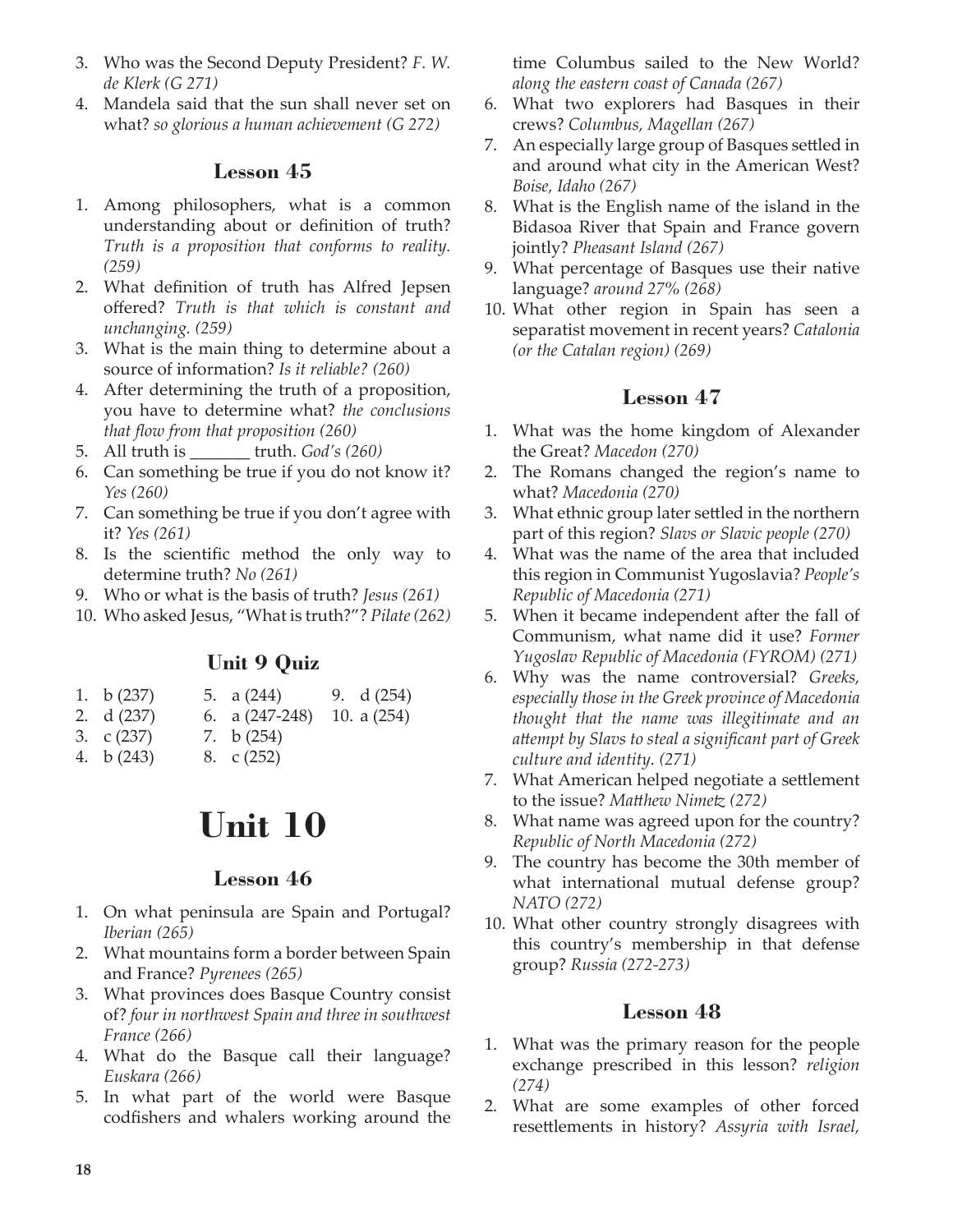*Babylon with Judah, Spain with Jews and Muslims, Russia with Jews, the United States and Indian removal, the Soviet Union with Poles (274-275)*

- 3. What were the two countries involved with the exchange on which this lesson focuses? *Greece and Turkey (276)*
- 4. Conflict between what two religious groups occurred repeatedly in the region in question after the rise of Islam? *Orthodox and Muslims (276)*
- 5. Who was the "sick man of Europe"? *Ottoman Empire (276)*
- 6. What did Greece do after World War I? *invaded and seized western Anatolia (277)*
- 7. What treaty ended the continuing conflict and brought about the people exchange discussed? *Treaty of Lausanne (277)*
- 8. Greece had agreed to a voluntary people exchange in 1919 with what other country? *Bulgaria (277)*
- 9. How did the treaty arrange for the compulsory exchange based on religion? *Turkish citizens who were Greek Orthodox had to leave Turkish territory, and Greek citizens who were Muslims had to leave Greece. (278)*
- 10. On what Mediterranean island have Greece and Turkey continued to have conflict? *Cyprus (279)*

# **Unit 10 Map Skills Assignment**

- 1. What large sea separates Southern Europe from Northern Africa? *Mediterranean Sea*
- 2. What large island is located close to the southern tip of Italy? *Sicily*
- 3. Arrange these countries west to east: Greece, Spain, Italy. *Spain, Italy, Greece*
- 4. What large island is located south of Greece? *Crete*
- 5. What two countries in this region touch the Atlantic Ocean? *Spain and Portugal*

#### **Lesson 49**

- 1. Modern microstates are vestiges of what units of government that covered small areas? *citystates (281)*
- 2. What is now Italy once had how many small kingdoms, duchies, principalities, and so forth? *over 200 (281)*
- 3. What chancellor of Prussia brought about the unification of Germany? *Otto von Bismarck (281)*
- 4. What is the world's oldest republic still functioning today? *San Marino (282)*
- 5. For what leader of Italian unification did this country provide sanctuary? *Garibaldi (282)*
- 6. What is the second smallest country in the world? *Monaco (282)*
- 7. What tiny country did Mussolini of Italy recognize? *the State of the Vatican City (284)*
- 8. What small republic is an archipelago of five islands in the Mediterranean? *Malta (285)*
- 9. What microstate is a coprincipality nestled in the Pyrenees Mountains between Spain and France? *Andorra (286)*
- 10. What microstate lies between Switzerland and Austria? *Liechtenstein (287)*

# *A Little Pilgrimage to Italy*

- 1. What is the area of the republic of San Marino? *24 square miles (G 273)*
- 2. Where does Potter say is the seat of government? *"on the crest of a perpendicular rock" (G 273)*
- 3. What is the "giant outpost of the Eastern Appennines"? *Mount Titano (G 273)*
- 4. What statue stood in the Piazza del Pianello? *Liberty (G 274)*
- 5. What makes the long climb to San Marino worthwhile? *its incomparable views (G 274)*

- 1. Before what council did Paul speak? *the Areopagus (290)*
- 2. Where did this group usually meet in Paul's day? *in the Royal Porch in the agora of Athens (290)*
- 3. According the Stoicism, what was the god who guided the universe? *Reason (290)*
- 4. Who taught that the highest good mankind could pursue was to avoid pain and suffering? *Epicurus (291)*
- 5. Of what altar in Athens did Paul make special mention? *the altar dedicated "to an unknown god" (292)*
- 6. Who did Paul say was the true giver of all life? *God (292)*
- 7. What two aspects of the life of nations did Paul say God had appointed? *their times and the boundaries of their habitations (292)*
- 8. What did Paul say was the Athenians' central failing? *their perception of God (293)*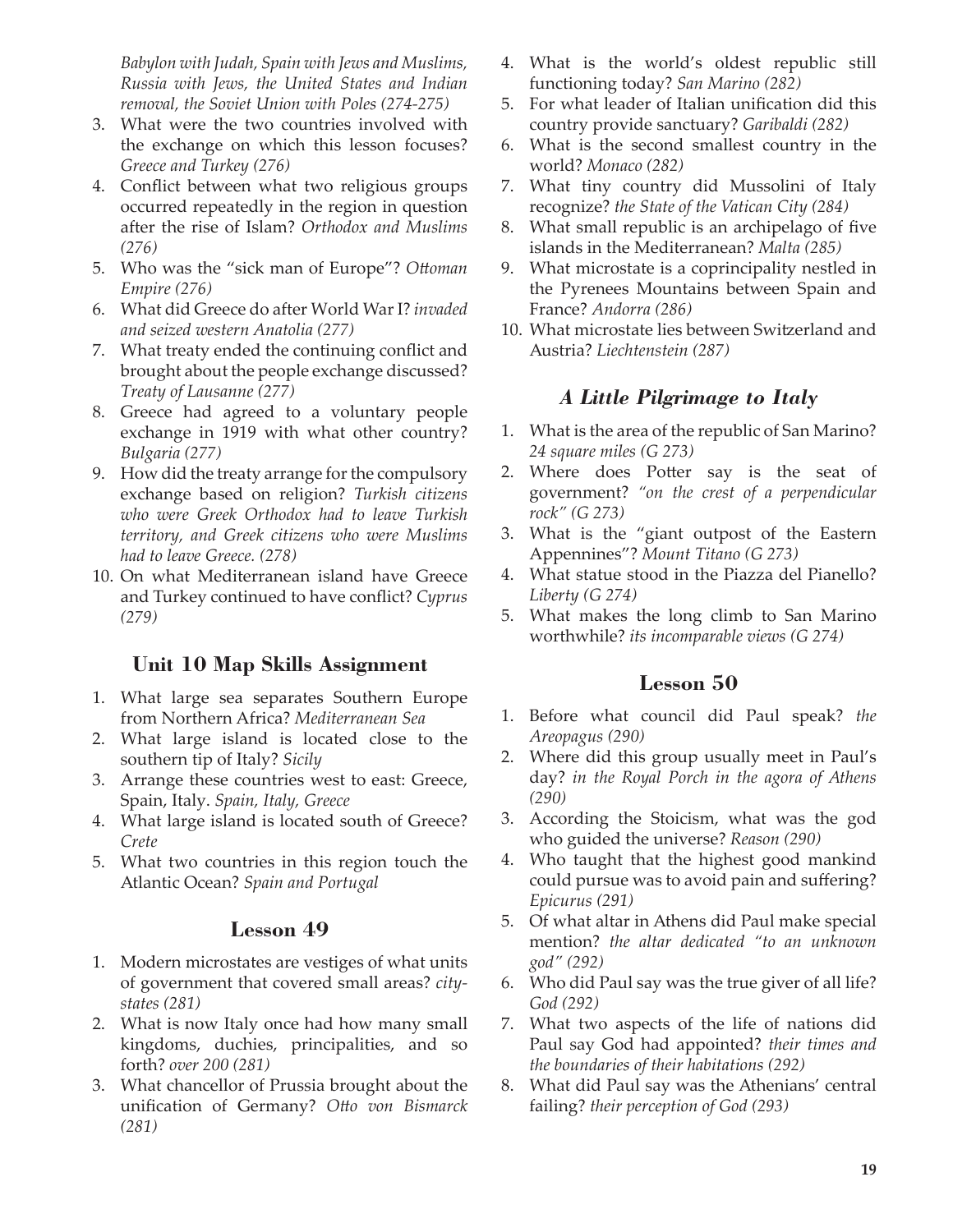- 9. Paul said that the time had come for all people everywhere to do what? *repent (293)*
- 10. How did Paul say that God indicated the person who will judge all people? *by raising Jesus from the dead (293)*

## **Unit 10 Quiz**

| 1. $d(265)$  | 5. b $(272)$ | 9. a $(282)$ |
|--------------|--------------|--------------|
| 2. $c(265)$  | 6. c $(276)$ | 10. $d(282)$ |
| 3. b $(267)$ | 7. a $(278)$ |              |
| 4. a (272)   | 8. $c(281)$  |              |

# **Second Geography Exam (Units 6-10)**

| 1. $d(161)$  | 10. a $(200)$ | 19. d (254)   |
|--------------|---------------|---------------|
| 2. $b(161)$  | 11. $b(211)$  | 20. a $(254)$ |
| 3. b $(164)$ | 12. a (209)   | 21. d $(265)$ |
| 4. a (173)   | 13. d (209)   | 22. c $(265)$ |
| 5. d (177)   | 14. a (214)   | 23. b $(267)$ |
| 6. a $(176)$ | 15. c $(216)$ | 24. b (272)   |
| 7. b $(186)$ | 16. c $(219)$ | 25. a $(278)$ |
| 8. d (189)   | 17. d (237)   |               |
| 9. $c(195)$  | 18. c (237)   |               |
|              |               |               |

## **Second English Exam (Units 6-10)**

**Answers for multiple choice and matching questions (4 points each).** Answers will be found in the literary analysis for *Patricia St. John Tells Her Own Story* and *A Long Walk to Water* in the *Student Review Book* and in the *Answer Key* for the questions on each book:

|  |  |  | 1. c 4. a 7. a 10. f 13. a |  |
|--|--|--|----------------------------|--|
|  |  |  | 2. d 5. d 8. b 11. e 14. c |  |
|  |  |  | 3. b 6. c 9. c 12. b 15. d |  |

Write a paragraph of five sentences to answer each question (10 points each).

- 16. What was Patricia St. John's motivation for writing her life's story? *Paragraph should include these or similar ideas: Hers was a remarkable journey. She shares her memories as a humble, normal person, serving where she was called to serve. She was joyfully aware that her story was authored by the Creator of all. Her own journey pointed to His truth and glory with every step. She also shared the Lord's work in the lives of her parents, siblings, and extended family. Patricia St. John's autobiography points continually to the One to whom she gave her life to serve and glorify.*
- 17. What do you think Patricia St. John's story reveals about her life priorities? *Answers will*

*vary, but may include: She looked for ways to serve people. She was willing to serve anywhere she thought she could help others. She focused on individual people. She bravely worked in difficult places and conditions. She strove to do the work that the Lord placed before her.*

- 18. What are three God-given gifts you notice in Patricia St. John that furthered her ministry? *Answers will vary, but may include: She was courageous, attentive, intelligent, observant, sacrificial, hard-working, kind, loyal.*
- 19. In *A Long Walk to Water*, Salva had many occasions in which he could have felt hopeless, such as when he lost his family, when he lost his uncle, and while he lived in a refugee camp. However, in the climax, falling action, and resolution of the story how did Salva experience a kind of redemption that brought back hope and purpose to his life? *He was able to go to America, go to college, and start an organization that dug wells and helped people in Africa. Other ideas possible.*

# **Second Worldview Exam (Units 6-10)**

| 1. $D(181)$ | 10. $G(205)$ | 19. S (261)  |
|-------------|--------------|--------------|
| 2. $E(179)$ | 11. O (232)  | 20. $T(260)$ |
| 3. $C(180)$ | 12. $L(231)$ | 21. Z (290)  |
| 4. A (179)  | 13. P (230)  | 22. Y (290)  |
| 5. B (179)  | 14. N (231)  | 23. W (291)  |
| 6. $H(203)$ | 15. M (232)  | 24. X (290)  |
| 7. $J(204)$ | 16. U (259)  | 25. V (293)  |
| 8. K (203)  | 17. Q (261)  |              |
| 9. $F(204)$ | 18. R (262)  |              |

# **Unit 11**

- 1. What was Beatrix Potter's first published book? *The Tale of Peter Rabbit (297)*
- 2. What did the illustrations she painted for her books portray? *the lakes, mountains, forests, and other settings that she had come to love in the Lake District (297)*
- 3. Why did Potter want to own land in the Lake District? *to be able to preserve it from commercial development (297)*
- 4. How much land did Potter leave to the National Trust at her death? *fifteen farms and over four thousand acres in the Lake District (298)*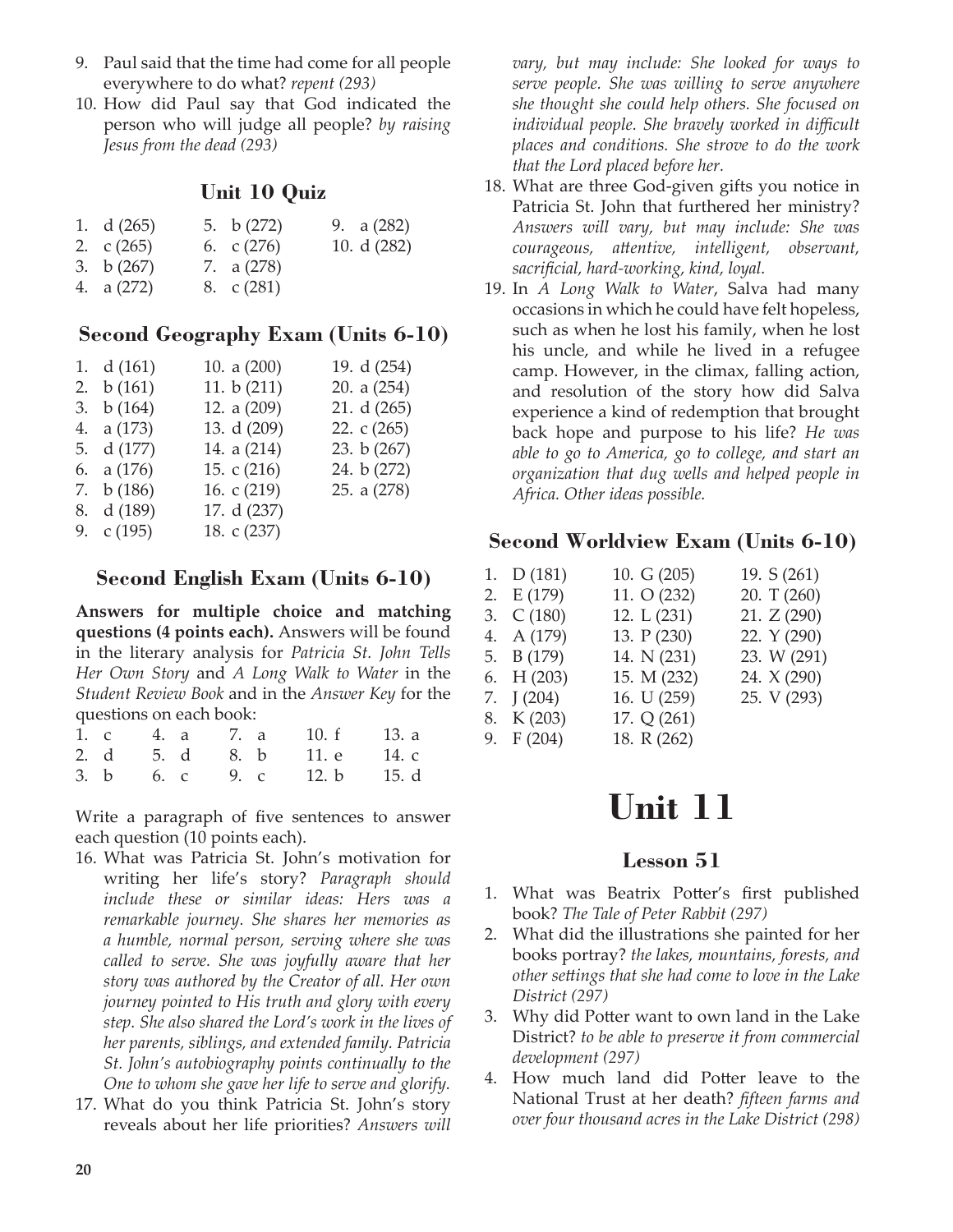- 5. How many tourists come to the Lake District in a typical year? *15 million (298)*
- 6. How large is the Lake District? *about 900 square miles (298)*
- 7. What is Britain's largest and longest lake? *Lake Windermere (298)*
- 8. What is the best known mineral resource in the Lake District? *slate (299)*
- 9. What ancient arrangement of stones in the Lake District might have been a place for gatherings or for offering pagan sacrifices? *Castlerigg Stone Circle (299)*
- 10. In what literary movement did the Lake District play a prominent role? *Romanticism (299)*

# **Wordsworth's** *A Guide Through the District of the Lakes*

- 1. Wordsworth says he wrote the guide for the minds of whom? *Persons of taste (275)*
- 2. How long a voyage does Wordsworth recommend upon the higher division of Lake Windermere? *three hours (275)*
- 3. Wordsworth encourages the reader to place himself in an imaginary position on a cloud midway between what two mountains? *Great Gavel and Scawfell / Great Gable and Scafell (276)*

# **Lesson 52**

- 1. In what mountain ranges did the tulip originate? *the Tien Shan Mountains of China and the Pamir Mountains of Russia (301)*
- 2. This region is the homeland of what people? *Turks (301)*
- 3. What group conquered Anatolia and cultivated the tulip? *Seljuk Turks (301)*
- 4. By the early 1500s the tulip was an honored flower in what empire? *Ottoman (302)*
- 5. For what two activities (besides growing and admiring them) did people use tulips? *for medicine and for eating them (302)*
- 6. What scholar who was on the medical faculty of the University of Leiden advanced the interest in and knowledge of tulips? *Carolus Clusius (Charles de L'Ecluse) (303)*
- 7. In some cases tulips became what in financial transactions? *medium of exchange (304)*
- 8. When did the bottom fall out of the tulip market? *February 1637 (304)*
- 9. What country is the headquarters for today's flower industry? *the Netherlands (305)*

10. Where have some flower growers moved their operations and workshops to find a warmer climate? *Africa (305)*

# **Lesson 53**

- 1. What were two memorable weather features of the Battle of the Bulge? *snow and cold (307)*
- 2. Where did the German attack take place? *Ardennes Forest, from southern Belgium into Luxembourg (308)*
- 3. Why did Hitler choose this location? *The Ardennes is a heavily forested, hilly region, which Hitler thought would hide the German advance. The high plateau has numerous valleys which made tank movements difficult. (308)*
- 4. How did the battle get its name? *The German attack caused a bulge in the Allied line. (308)*
- 5. Many soldiers who were in the battle suffered problems with what part of their bodies for the rest of their lives? *their feet (308-309)*
- 6. What was General Anthony McAuliffe's reply to the German demand for surrender? *"Nuts" (309)*
- 7. Outside of what town did German soldiers and American prisoners of war observe Christmas Eve together? *Bastogne (310)*
- 8. How did weather help the Allies attack German positions? *The skies cleared and Allied planes attacked German positions. (310)*
- 9. When did Germany surrender to the Americans? *May 7, 1945 (310)*
- 10. What was Easy Company's casualty rate? *150 percent (310)*

- 1. What is the term for the money that Germany had been forced to pay the victorious nations after World War I? *reparations (313)*
- 2. What is the term for the influence of geography on political activities? *geopolitics (313)*
- 3. What did Winston Churchill call the line of countries that the Soviet Union had taken over during and after World War II? *Iron Curtain (313)*
- 4. What countries were the two great powers in the post-World War II world? *United States and Soviet Union (314)*
- 5. What was the term for the American policy of containing Soviet influence where it existed? *containment (314)*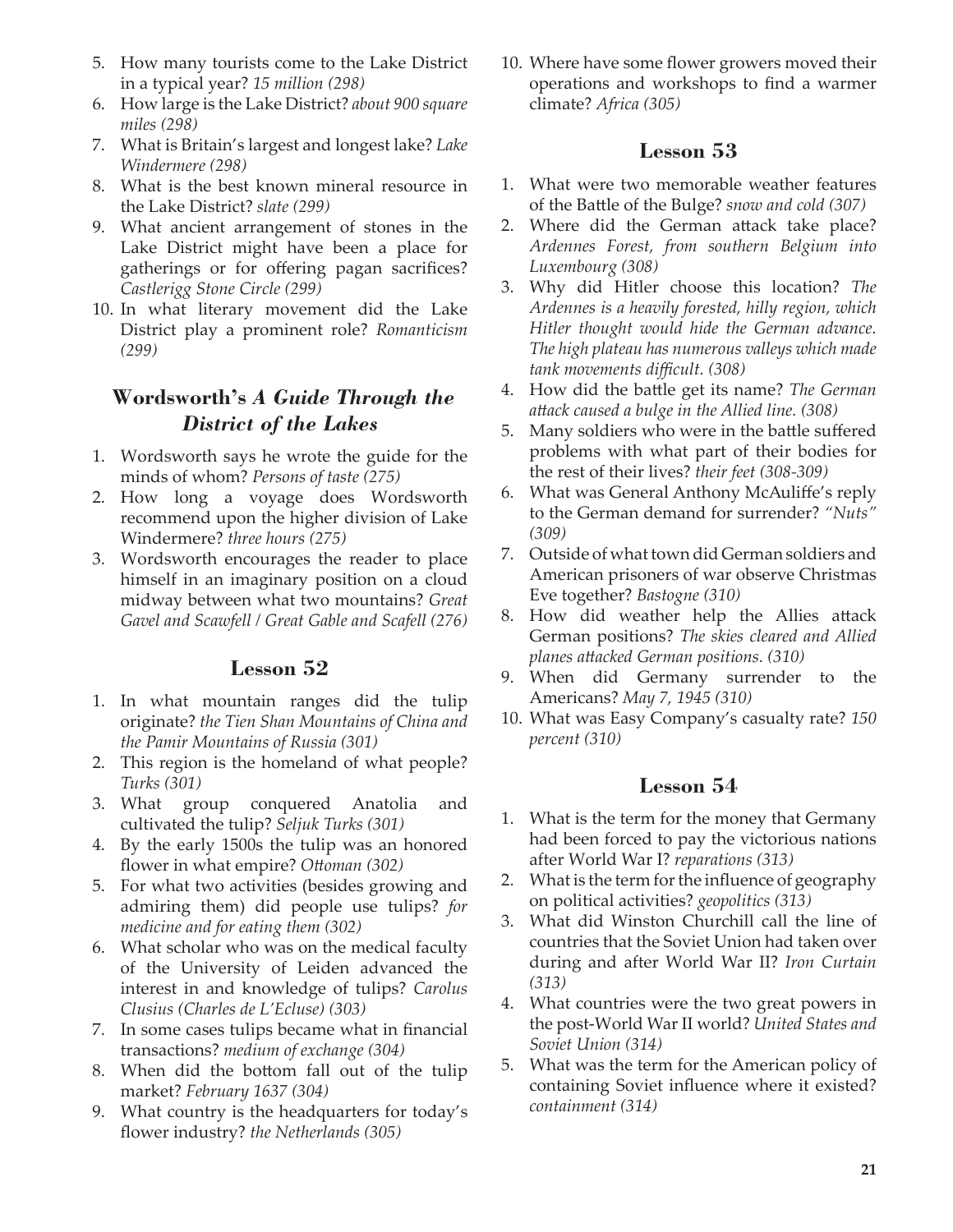- 6. What event in February 1948 made the request for help in Europe more urgent? *Communist forces backed by the Soviet Union took control of Czechoslovakia. (315)*
- 7. What did President Truman order in response to the Soviets' blockade of West Berlin? *the Berlin Airlift (317)*
- 8. What was probably the most important effect of the Marshall Plan? *The people of the United States had the opportunity to provide humanitarian aid to those in need. (317)*
- 9. Because of the Marshall Plan, what was no longer a barrier to cooperation? *Atlantic Ocean (317)*
- 10. The Marshall Plan did not directly fight Communism, but what did it do? *It strengthened the nations of Europe, which helped Europe achieve economic and political stability, and this helped Europe to resist Communism. (317)*

- 1. How does Hebrews 11:1 define faith? *the assurance of things hoped for, the conviction of things not seen (319)*
- 2. Who is the prime example of faith in the Bible? *Abraham (320)*
- 3. Did this person ever slip in his faith? *Yes (320)*
- 4. As the Bible uses the word, faith means what? *trust (320)*
- 5. James says that faith without works is what? *dead (320)*
- 6. The important aspect of faith is not the strength of one's faith but what? *the object of faith (320)*
- 7. Faith and \_\_\_\_\_\_\_ can coexist in the same person. *doubt (320)*
- 8. Is faith "giving God a try"? *No (321)*
- 9. How does faith influence how you see Creation? *It influences whether you see Creation as the handiwork of God or the result of chaos. (321)*
- 10. The opposite of faith is what? *fear (321)*

# **Unit 11 Quiz**

| 1. $\int (297)$    | 5. d $(302)$ | 9. $d(314)$   |
|--------------------|--------------|---------------|
| 2. a $(298)$       | 6. a $(307)$ | 10. b $(317)$ |
| 3. b $(299)$       | 7. b $(313)$ |               |
| $\lambda$ $(0.01)$ | $\cap$ $($   |               |

4. a (301) 8. c (313)

# *The Day the World Stopped Turning*

#### **Content Questions:**

- 1. How would you describe Lorenzo? *Answers will vary, but may include: Lorenzo does not communicate the way most people do. He is very expressive with his body. He only uses a few words at a time. He seeks routine and order. He needs time by himself. He connects easily with animals.*
- 2. How did Kezia first get to know the Sully family well? *Kezia's parents sent her to the Sully home to have lessons with Madame Sully.*
- 3. Why did Kezia's family need to hide on Lorenzo's family's farm? *Because Kezia and her family were Roma, they were liable to be arrested and sent to Nazi labor or concentration camps.*
- 4. What story do Lorenzo and Kezia act out at the castle? *Lorenzo and Kezia act out the story of Camelot and King Arthur.*
- 5. What joint project did Kezia's and Lorenzo's families work on together for years? *Kezia's and Lorenzo's families worked together to repair the carousel that had been destroyed by a fallen tree.*

#### **Analysis Questions:**

- 1. How would you explain the meaning of the book's title? *Answers will vary.*
- 2. How would you describe the worldview of the character Willi Brenner? *Answers will vary, but may include: He served in the army of his home country, Germany, but he did not share the German view of annihilating certain groups of people. He had inner conflict serving in the German army without fully supporting the German cause.*
- 3. What place or places have meaning in the story of your life? *Answers will vary.*

# **Unit 12**

- 1. The people who are not Lapps call themselves what? *Sami (325)*
- 2. They are perhaps the last people in Europe. *indigenous (325)*
- 3. For the most part these people live within what significant parallel of latitude? *Arctic Circle (325)*
- 4. With what animal are these people closely associated? *reindeer (325)*
- 5. In what four countries is the homeland of these people? *Norway, Sweden, Finland, Russia (325)*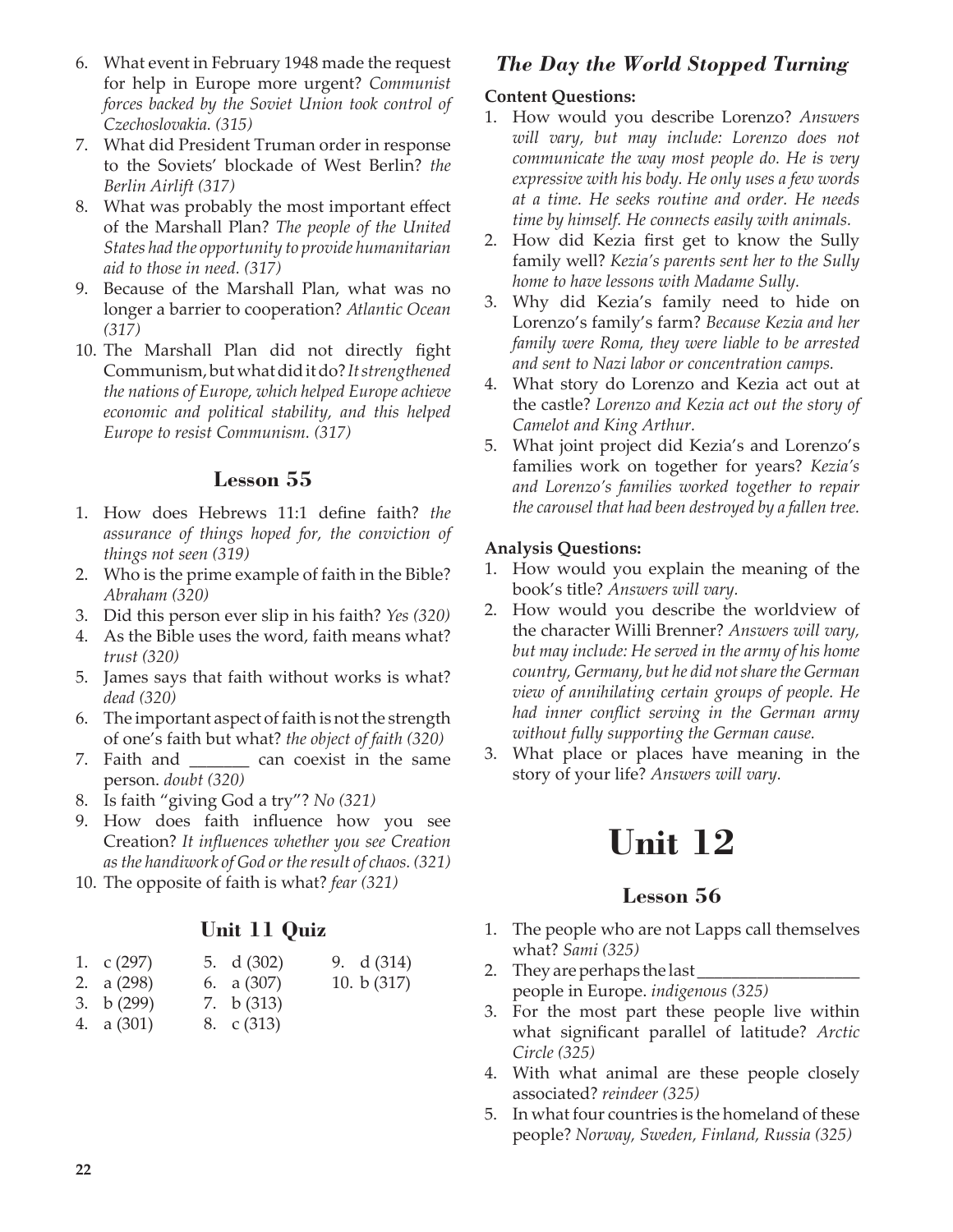- 6. On what peninsula do they live? *Scandinavia (or Scandinavian Peninsula) (325)*
- 7. What is the capital of the Sapmi region of Finland? *Rovaniemi (327)*
- 8. What is the term for the policy of not questioning the actions of a powerful neighboring country in exchange for a degree of independence? *Finlandization (328)*
- 9. Land rights are a concern for these people because the government owns about what percentage of the land in Finnish Sapmi? *90% (326)*
- 10. What city in Finland has been the site of several important international meetings and summit conferences? *Helsinki (328)*

- 1. What lies to the west of Estonia? What lies to the east of Estonia? *Baltic Sea, Russia (330)*
- 2. Much of Estonia has what kind of landscape? *low, wet, coastal (330)*
- 3. Tallinn was a key member of what medieval league of trading cities? *Hanseatic League (330)*
- 4. What country controlled Estonia between the end of World War II and 1991? *U.S.S.R. or Soviet Union (330-331)*
- 5. What law passed in Estonia in 2000 opened the door to a mostly paperless society and economy? *a law that gave digital signatures equal validity with written signatures (331)*
- 6. What is the practice that allows people to set up businesses in Estonia without moving there? *virtual residency or e-residency (331)*
- 7. What two international organizations did Estonia join in 2004? *The European Union (EU) and NATO (331)*
- 8. Friends from Estonia developed the software for what Internet calling platform in 2003? *Skype (332)*
- 9. What portion of the population in Estonia are ethnic Russians? *about one-fourth (332)*
- 10. What is harvested from bogs in Estonia for fuel and fertilizer? *peat (333)*

# **Lesson 58**

- 1. Where are the Faroe Islands located? *north of Scotland, between Norway and Iceland in the North Atlantic (334)*
- 2. What animal helped map the islands for Google Street View? *sheep (334)*
- 3. What is the term for people who came to the Faroe Islands in 2019 to improve the pathways that tourists like to use? *voluntourists (334)*
- 4. Of what country are the Faroe Islands a province? *Denmark (335)*
- 5. What are the two largest components of the Faroe economy? *fishing, tourism (336)*
- 6. The Faroes are the leading exporter of fish to what country? *Russia (336)*
- 7. The Tinganes is considered to be the oldest what in the world? *parliament (336)*
- 8. People use 19 what to get around the islands? *tunnels (337)*
- 9. The Faroes are home to the world's largest colony of what kind of birds? *storm petrel birds (337)*
- 10. Who rowed from the Faroes to Copenhagen, a distance of 900 miles, in 1986? *Ove Joensen (337)*

# **"61 Mountains—In One Year!"**

- 1. How did Emma Svensson become interested in climbing mountains? *She watched the movie*  Everest *on a long plane ride. (G 277)*
- 2. What was her goal in 2017? *to climb the highest mountain in each of Europe's 49 countries in a year (G 277)*
- 3. What was the first mountain she climbed? *Mt. Elbrus in Russia, the highest mountain in Europe (G 277)*
- 4. What special effort did she have to make on Kebnekaise? *She climbed both of its two peaks. (G 278)*
- 5. What was the total number of mountains she climbed in a 12-month period? *61 (G 278)*

- 1. What are some ways that surveying is helpful? *determining property boundaries and national borders, determining the size of the earth (338)*
- 2. Of what profession is surveying a branch? *civil engineering (338)*
- 3. What is surveying? *Surveying involves measuring the position of an object on the surface of the earth in relation to other objects by determining horizontal distances, elevations, angles, and directions. (338)*
- 4. What teaching position did Friedrich Georg Wilhelm von Struve hold? *professor of mathematics and astronomy at the University of Dorpat (Tartu) in Estonia (339)*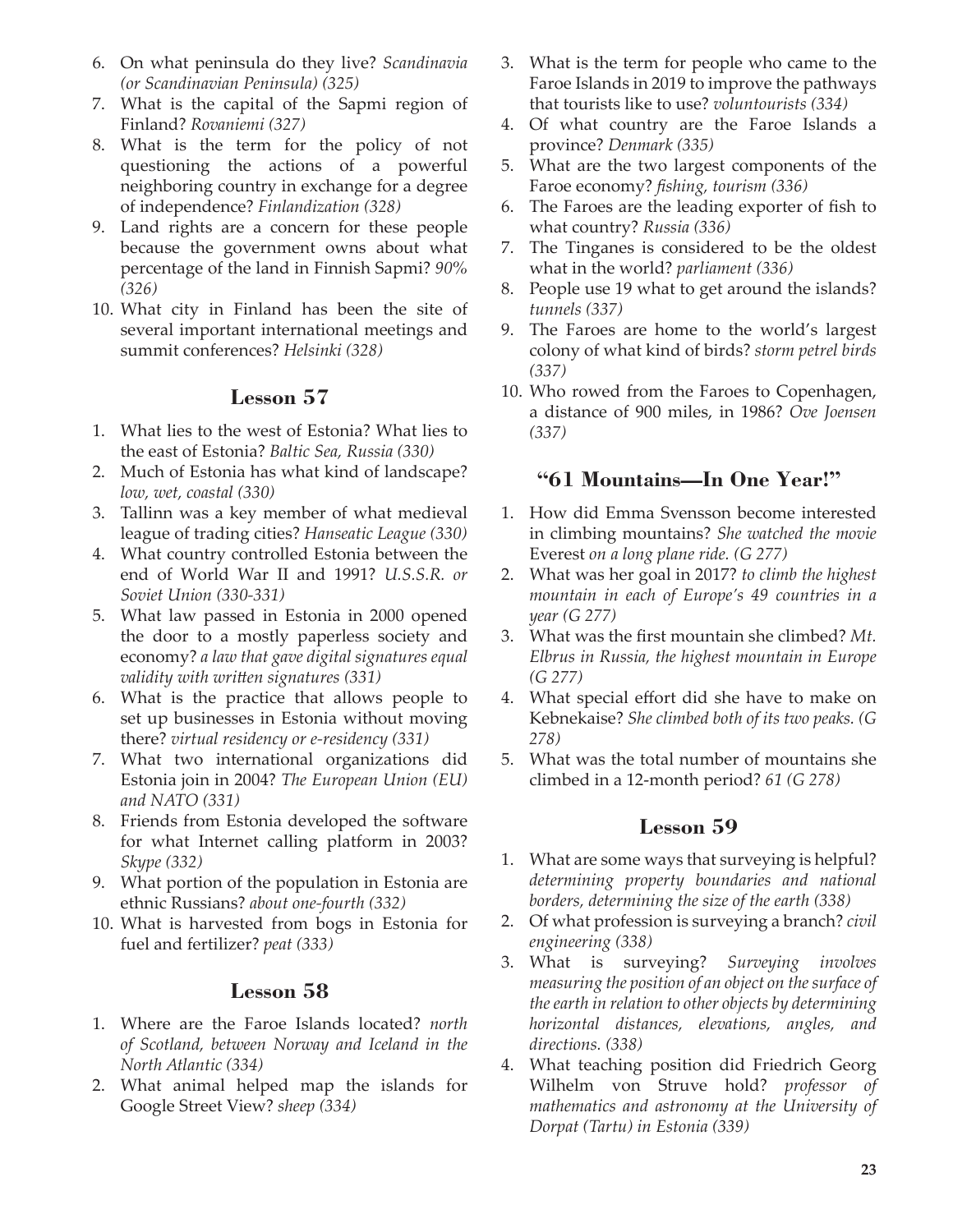- 5. What project did von Struve undertake to lead in 1816 and for what purpose was it? *to determine the accurate measure of a meridian of longitude, as a step toward determining the size and shape of the earth (339)*
- 6. What technique did the project use? *triangulation (339)*
- 7. The project extended what distance and from where to where? *from the Arctic coast of Norway and continued 1,752 miles to the coast of the Black Sea in Ukraine (340)*
- 8. Through how many countries did the project eventually go? *Ten (340)*
- 9. The part of the meridian that this project measured is called what? *the Struve Geodetic Arc (340)*
- 10. Jacob Struve once wrote to his son that their family could not live happily without what? *continuous work (341)*

- 1. What is the first and most important element of a person's worldview? *what that person believes about God (342)*
- 2. With what logical proof of God's existence is Thomas Aquinas often associated? *God as First Cause (342)*
- 3. The patterns of order we see in the universe is evidence that our world had what? *A Designer or a design (342)*
- 4. What is the term for the capacity people have to determine right and wrong as proof of God's existence? *moral argument for God (342- 343)*
- 5. What are our two options about Jesus? *He is either trustworthy or He is not. (343)*
- 6. What question does C. S. Lewis raise in *Miracles*? *How can we trust logic and reason if they resulted from an illogical, irrational process? (343)*
- 7. If God does not exist, the universe has no \_\_\_\_\_\_\_\_\_\_\_\_. *purpose (343)*
- 8. Judaism and Christianity are two forms of the belief system called \_\_\_\_\_\_\_\_\_\_. *theism (344)*
- 9. What is the term for the idea that no single worldview is a valid basis of truth for all people? *postmodernism or pluralism (345)*
- 10. What is the term for the belief that we cannot know whether God exists or not? *agnosticism (345)*

# **Unit 12 Quiz**

| 1. $\int (325)$ | 5. a $(332)$ | 9. b $(340)$ |
|-----------------|--------------|--------------|
| 2. $d(325)$     | 6. a $(334)$ | 10. $c(339)$ |
| 3. $b(328)$     | 7. b $(335)$ |              |
| 4. d (330)      | 8. a (336)   |              |

# **Unit 13**

# **Lesson 61**

- 1. What is the estimate of the number of Jews who lived in Rome during the time of Augustus? *7,000 (349)*
- 2. What is a definition of culture? *the way a certain group of people think and the way they do things (350)*
- 3. The influence of the Gentile world was a major reason for the rise of what in Eastern Europe? *Hasidic Judaism (350)*
- 4. What were the small towns in Eastern Europe and western Russia where most Jews lived? *shtetls (351)*
- 5. What everyday language developed from the Jews' use of Hebrew, German, and other languages? *Yiddish (351)*
- 6. What is a mezuzah? *a small box containing a portion of Scripture (351)*
- 7. What is the term for government or government-endorsed attacks on Jews? *pogroms (352)*
- 8. What effort encouraged the creation of a safe homeland for Jews, ideally in Palestine? *Zionist movement (353)*
- 9. What was the term for the area in Eastern Europe that Russia controlled where Jews were legally allowed to live? *Pale of Settlement (353)*
- 10. On the eve of World War II, the Jews were what percentage of the population of Poland? What part of that number survived the war in Poland? *about 10%; less than 10% (354)*

- 1. What did tens of thousands of demonstrators protest in Budapest, Hungary, in October 1956? *Communist oppression (357)*
- 2. Where did the demonstrators focus their wrath? *the government-run radio station (357)*
- 3. What is another word for Hungarian? *Magyar (357-358)*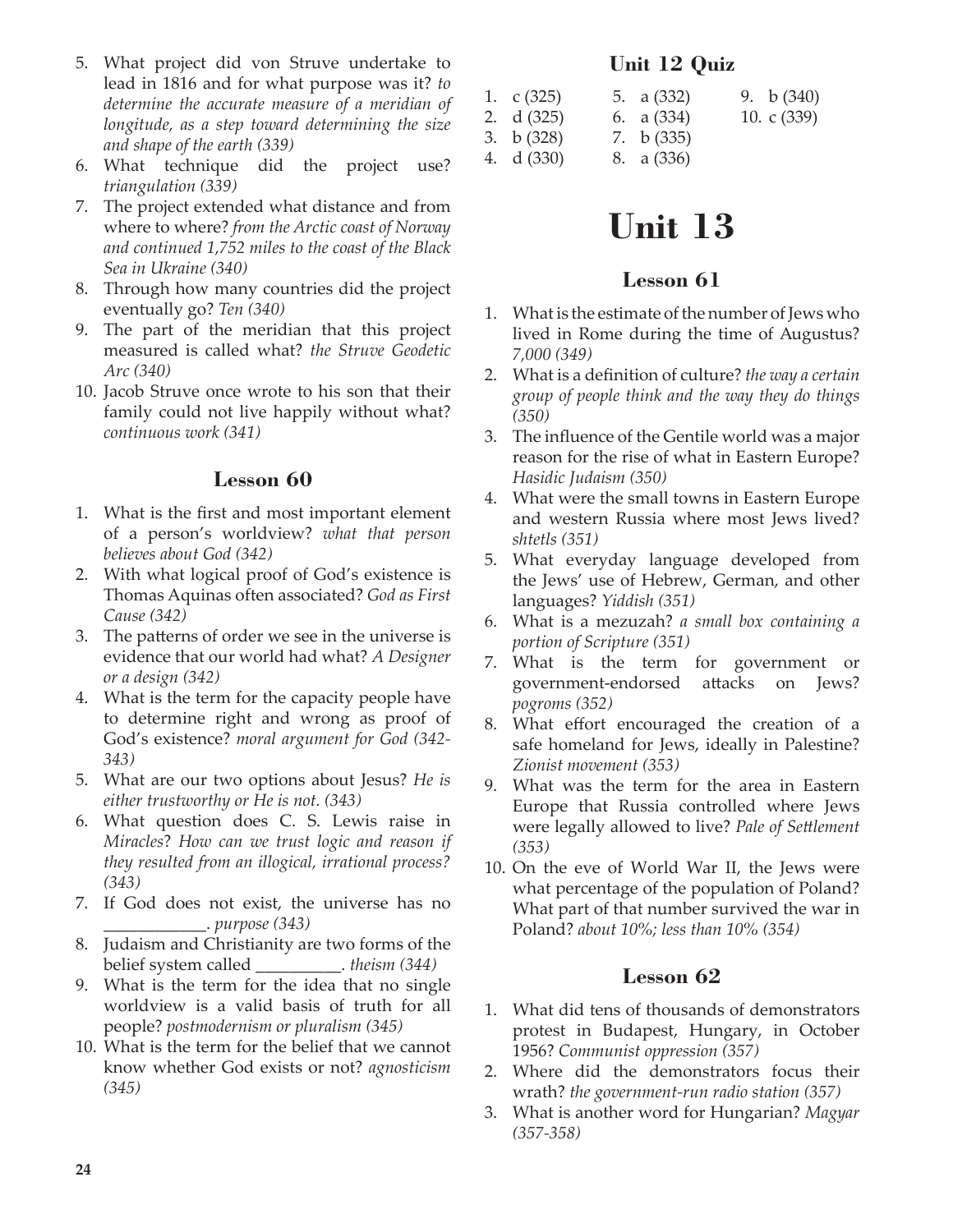- 4. What beautiful river flows through central Hungary? *Danube (357)*
- 5. What three cities merged in 1872 to form the Hungarian capital? *Old Buda, Buda, and Pest (359)*
- 6. What symbol of Hungary and Hungarian pride did President Jimmy Carter return to Hungary in 1978? *the Holy Crown of St. Stephen (362)*
- 7. Who do many Hungarians see as a hero of independence? *Lajos Kossuth (358)*
- 8. With what other country did Hungary form an empire in 1867? *Austria (359)*
- 9. What Hungarian Catholic leader was an outspoken critic of totalitarian government and spent time in prison? *Joseph Cardinal Mindszenty (361)*
- 10. Who led the government of Hungary, then was dismissed, then asked the Soviets to withdraw their troops, then announced reforms, then was abducted by Soviet agents, found guilty of treason, and executed? *Imre Nagy (360)*

- 1. Who wrote *Ma Vlast (My Country)*? *Bedrich Smetana (364)*
- 2. What was his purpose in writing it? *to express his love for his country and to stir the hearts of his countrymen with the same passion (364)*
- 3. What is the Czech national river? *the Vltava (the Moldau) (365)*
- 4. Where does the river begin? *Bohemian Forest (365)*
- 5. What is the Czech capital? *Prague (365)*
- 6. What three ethnic areas formed Czechoslovakia in October 1918? *Bohemia, Moravia, and Slovakia (365)*
- 7. What area of Czechoslovakia did Hitler target to take over? *Sudetenland (365)*
- 8. What happened to the government of Czechoslovakia near the end of World War II? *Soviet forces seized Czechoslovakia and installed a Communist government. (367)*
- 9. In 1968 how did the Soviet Union respond when thousands of Czechs gathered in the streets of Prague asking for greater freedoms and democracy? *The Soviet Union responded by sending troops and tanks into Prague to quell the protests. (367)*
- 10. After the fall of Communism, what country did Bohemia and Moravia form? *the Czech Republic or Czechia (367)*

## **Lesson 64**

- 1. Most of the surface area of Ukraine is plains and what? *steppelands (368)*
- 2. What peninsula extends from Ukraine into the Black Sea? *Crimea or the Crimean Peninsula (368)*
- 3. What is the capital of Ukraine? *Kiev (368)*
- 4. About two thirds of Ukrainians are of what religious group? *Orthodox Church (368)*
- 5. What country imposed its language and culture on Ukraine? *Russia (368)*
- 6. What is the division of thought in Ukraine about its relationship to Russia? *Some want closer ties with Russia, while others want closer ties to Europe. (369)*
- 7. What does Russia lack on the Black Sea? *a good warm-water port (370)*
- 8. What has Vladimir Putin said about Ukraine? *He has said, "Ukraine is a made-up country." (370)*
- 9. What action did Russia take in 2014? *Russia seized control of the Crimea. (371)*
- 10. In what region of Ukraine have Ukrainian loyalists been fighting forces supported by Russia? *Donbas (371)*

- 1. The Lord says that He is slow to \_\_\_\_\_\_\_\_\_ and abundant in \_\_\_\_\_\_\_\_\_\_\_\_\_\_\_. *anger, lovingkindness (374)*
- 2. Moses said that God's work is \_\_\_\_\_\_\_\_\_\_\_ and all His ways are \_\_\_\_\_\_\_\_\_\_\_. *perfect, just (374)*
- 3. What did Isaiah say about God's ways and thoughts compared to man's? *He said that God's ways are higher than man's ways and His thoughts higher than man's thoughts." (375)*
- 4. Paul said that God cannot \_\_\_\_\_\_. *lie (375)*
- 5. Paul said that God's invisible attributes, His \_\_\_\_\_\_\_\_\_\_\_ \_\_\_\_\_\_\_\_\_\_ and \_\_\_\_\_\_\_\_\_ \_\_\_\_\_\_\_\_\_\_\_, have been clearly seen, being understood through what has been made. *eternal power, divine nature (375)*
- 6. Because the statement in Question 5 is true, what excuse do people have for their rebellion against Him? *none (375)*
- 7. Paul said that sinful people suppress the truth by their <u>the</u> *unrighteous lives (375)*
- 8. You become like what you \_\_\_\_\_\_\_\_\_\_. *worship (377)*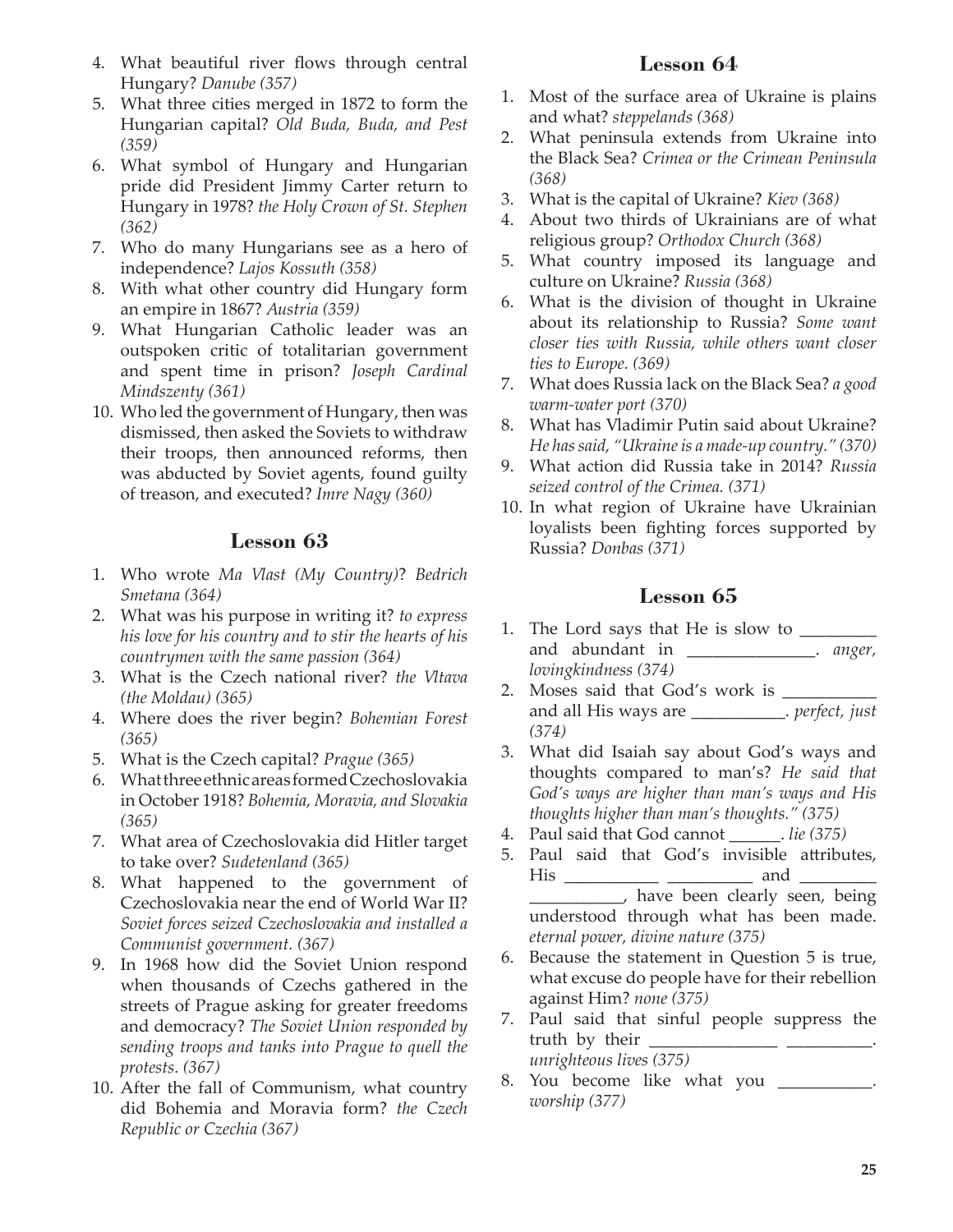- 9. Because humankind rejected God, what did God do? *God gave them over to the consequences of their corrupt worldview. (377)*
- 10. Peter said that Jesus entrusted Himself to whom? *to Him who judges righteously (377)*

## **Unit 13 Quiz**

- 1. b (350) 5. c (357) 9. c (368)
- 2. b (351) 3. d (351) 6. a (361) 7. d (365) 10. d (370)
- 4. a (353) 8. b (367)

## *Kidnapped*

#### **Content Questions:**

- 1. How did English-born David Balfour end up in Scotland? *David Balfour was kidnapped and forced to sail on a ship. The ship wrecked off the coast of Scotland. David swam ashore.*
- 2. What adjectives would you use to describe Alan Breck Stewart's personality? *Answers will vary, but may include: confident, loyal, brazen, forceful, strong, willful, tempestuous, brave.*
- 3. How would you describe the mood of the people in the Highlands at the time of the story? *People were fearful, subdued, angry, suspicious. Other answers possible.*
- 4. What was the origin of David's father's quarrel with his brother Ebenezer? *They both loved the same woman.*
- 5. How would you write a synopsis of *Kidnapped*  in three or four sentences? *Answers will vary.*

#### **Analysis Questions:**

- 1. What are some ways loyalty, or lack thereof, is explored in *Kidnapped*? *The book explores: the loyalty of David Balfour to his parents and Mr. Campbell; the lack of loyalty Ebenezer has to his nephew David and vice versa; the loyalty between David Balfour and Alan Breck from the beginning of their acquaintance; the loyalty of Scotsmen to their chief/clan and to Bonnie Prince Charlie; other answers possible.*
- 2. Choose one of the story's villains and explain what you think were his motivations to act the way he did. *Answers will vary.*
- 3. Why do you think David and Alan Breck Stewart became friends and journeyed together? *Answers will vary, but may be similar to: David and Alan could each help the other with his goals. They admired one another's pluck and courage. They each welcomed a companion on their*

*lonely journey. They were safer traveling together. They had camaraderie after surviving battle and other dangers. Other answers possible.*

# **Unit 14**

## **Lesson 66**

- 1. What is the largest country in the world in terms of land area? *Russia (381)*
- 2. What is this country's symbol? *the bear (381)*
- 3. How many time zones does Russia have? *11 (381)*
- 4. What is the largest lake in Europe? *Lake Ladoga (381)*
- 5. What two attempted invasions did the Russian winter help defeat? *Napoleon's in 1812 and Hitler's during World War II (381)*
- 6. Russia accounts for what fraction of the world's oil production? *one-fifth (381)*
- 7. What was the medieval practice of farm laborers being tied to the land on which they lived and worked? *serfdom (382)*
- 8. What is the Russian population compared to that of the United States? *less than half (383)*
- 9. What has been Russia's population growth rate for the last several years? *negative (383)*
- 10. The former member countries of the Warsaw Pact (except Russia) are now members of the European Union or what international mutual defense organization? *NATO (385)*

- 1. What ethnic group has its homeland in the Ural Mountains? *Mansi (387)*
- 2. How long is the Ural Mountain range? *1,600 miles (387)*
- 3. What is the distinguishing role that geographers attribute to the Urals in world geography? *Geographers see them as the dividing line between Europe and Asia. (387)*
- 4. How many ethnic groups are in Russia? *almost 200 (387)*
- 5. What is the name of City 40? *Ozersk (388)*
- 6. What role did it have in the history of the Soviet Union? *It was the starting place for the Soviet nuclear weapons program. (388)*
- 7. How did the Soviet government keep it secret? *It was not shown on any maps. The government strictly limited people going or coming there. (388)*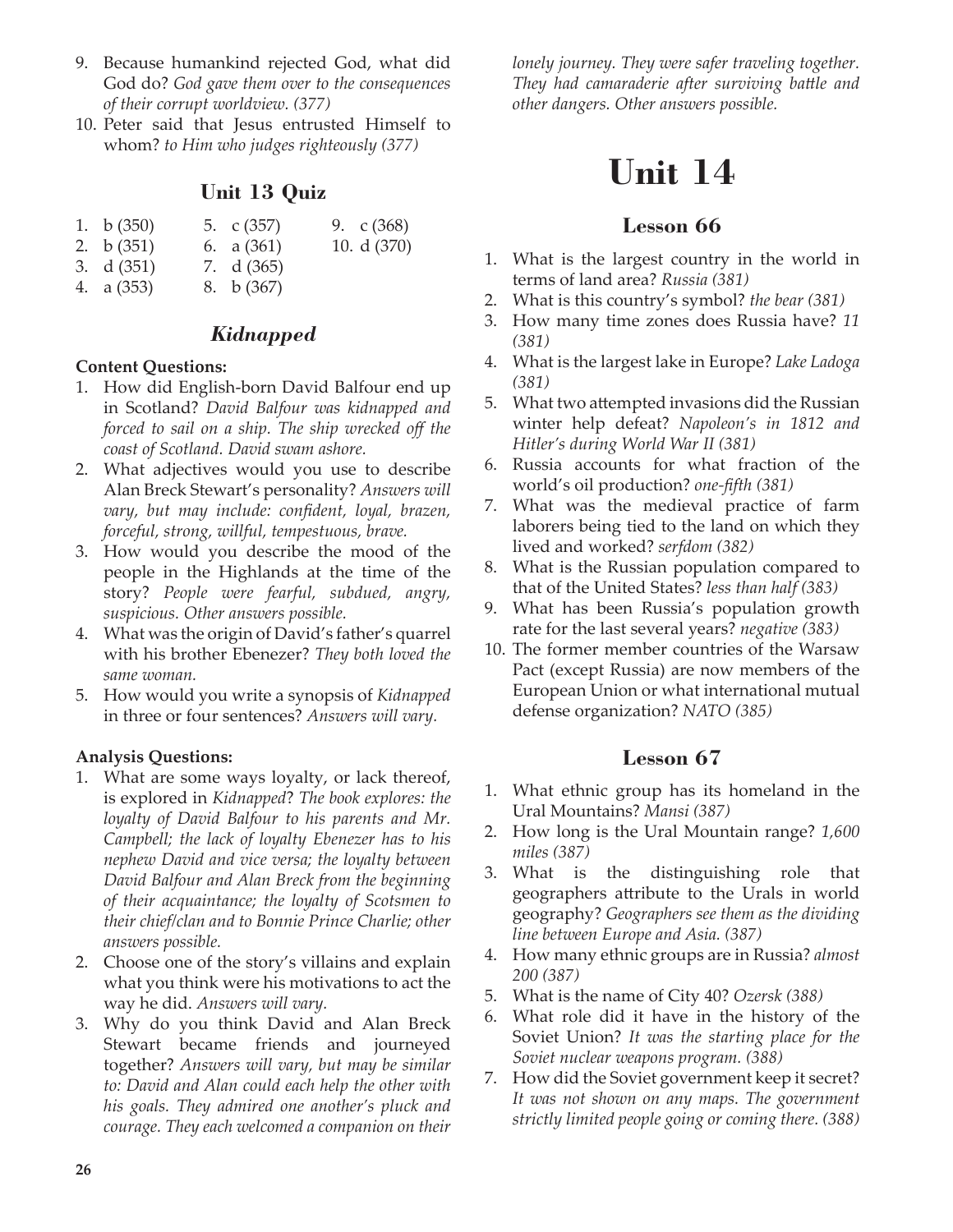- 8. What has been the negative effect of scientific activity there? *nuclear contamination and pollution (389)*
- 9. What is the fourth largest city in Russia and a major center for heavy industry? *Ekaterinburg (389)*
- 10. What is the other major industry in this city, of which Carl Faberge was part? *expert stone cutting for jewelry (389)*

## **"How Much Land Does a Man Need?"**

- 1. How did the two sisters compare their respective lifestyles? *The elder sister from town bragged about their material comforts; the younger sister in the village was grateful for their simple way of life. (G 281)*
- 2. What did Pahom want? *He wanted plenty of land. (G 281)*
- 3. How did the devil plan to get Pahom into his power? *By giving him land enough (G 282)*
- 4. Why did Pahom have to pay fines? *The steward of a nearby landowner had him pay fines because his livestock got onto her property. (G 282)*
- 5. What happened when Pahom became a landowner? *He charged fines to people whose livestock got onto his land, and his neighbors began to dislike him. (G 283)*
- 6. Was Pahom satisfied with the amount of land he owned? *No, he kept wanting more. (G 284)*
- 7. How did Pahom hear about the land of the Bashkirs? *He heard it from a passing dealer. (G 285)*
- 8. What deal did the Chief offer Pahom? *The Chief offered Pahom all the land he could go around in a day for 1,000 roubles; but if he did not return to the starting point, he would lose his money. (G 287-288)*
- 9. What happened to Pahom? *He worked so hard trying to get all the land he could that when he got back to the starting point, he died. (G 289-291)*
- 10. In the end, how much land did Pahom need? *Six feet—enough to bury him. (G 291)*

## **Lesson 68**

- 1. What is the deepest lake in the world? *Lake Baikal (391)*
- 2. What fraction of the world's fresh water is in it? *one-fifth (391)*
- 3. The region of this lake is home to how many animal species? *over 1,500 (391)*
- 4. How thick must ice be on the lake to support a military tank? *17 inches (392)*
- 5. What race is run on the lake's surface every March? *the Baikal Ice Marathon (or the Clean Water Preservation Run) (391, 393)*
- 6. Why was the 2018 race cancelled? *A strong wind blew in during the race, which stirred up the snow and reduced visibility to a few yards. (392)*
- 7. What kind of issues beset this lake? *environmental issues (393)*
- 8. What is the longest river in Europe? *Volga (393)*
- 9. What percentage of Russia's population lives within this river's basin? *40% (393)*
- 10. What was built during the Communist era in Russia to connect the river to Moscow? *a canal (393)*

## **Lesson 69**

- 1. What is the straight-line distance between Moscow and Vladivostok? *3,986 miles (395)*
- 2. When did Russian forces assume control of Siberia? *1640 (395)*
- 3. What is the swampy, grassy land that covers most of northern Siberia? *tundra (395)*
- 4. When did work start on a railroad line between Moscow and Vladivostok? *1892 (396)*
- 5. What was the government's instructions to the civil engineers in charge of the project concerning the cost of it? *to build it as cheaply as possible (396)*
- 6. Why were some piers holding up the track over rivers built with triangular buttresses? *so they would break up the ice as it floated downstream (397)*
- 7. What did workers do to transport supplies to both sides of Lake Baikal? *They built a temporary line across the ice. (397)*
- 8. When did the Trans-Siberian Railroad open? *1904 (398)*
- 9. How long was the railroad adequate for the demand placed on it? *It was immediately inadequate. (398)*
- 10. About how long does traveling the entire length of the Trans-Siberian Railroad take today? *about six days (398)*

## **Unit 14 Map Skills Assignment**

1. What is the largest ocean in the world? *Pacific*

2. Which continent has the point closest to Antarctica? *South America*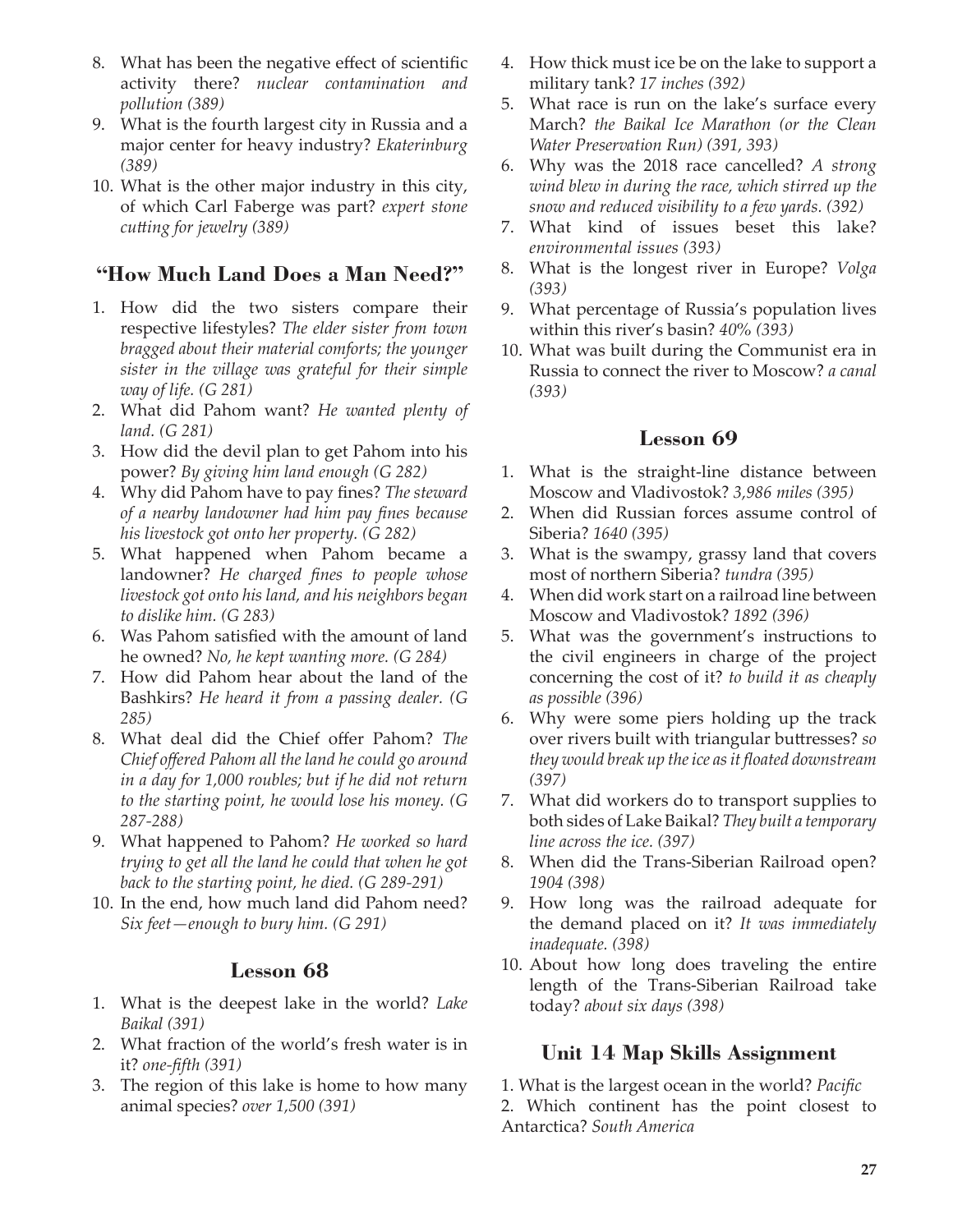3. What two oceans are east and west of the Americas? *Atlantic, Pacific*

4. What two oceans are east and west of Africa? *Indian, Atlantic*

#### **Lesson 70**

- 1. The theory of evolution holds that all life is descended from what? *A common ancestor (400)*
- 2. What are two ways that people who believe in evolution see matter? *As eternal or as selfcreating (400)*
- 3. Does the typical person who believes in evolution believe that there is a mind or plan behind the universe? *No (400)*
- 4. Is evolution from asexual reproduction to sexual reproduction possible? *No (401)*
- 5. By what means did Charles Darwin guess that macroevolution took place? *Natural selection or survival of the fittest (401)*
- 6. What is the term for occasional large changes in life forms? *Punctuated equilibrium (401)*
- 7. How does the theory of evolution devalue mankind? *It says that humans are just another physical object with no purpose and with no soul. (402)*
- 8. What is the creationist view of how the world came into existence? *God created it. (402)*
- 9. What is the term for the belief that God created the world but that He used evolution to bring the world to the point it is today? *theistic evolution (403)*
- 10. Is the critical factor for a person believing or not believing in God the presence or absence of evidence? *No; faith is primarily a matter of conviction and trust. (404)*

# **Unit 14 Quiz**

- 1. d (381) 5. a (389) 9. c (397)
- 2. c (383) 3. c (387) 6. d (391) 7. b (393) 10. b (397)
- 4. b (388) 8. a (395)

# **Unit 15**

# **Lesson 71**

1. Who was the captain of the first submarine to pass under the North Pole? *William Anderson (407)*

- 2. What was the name of the submarine? *USS*  Nautilus *(407)*
- 3. What were some of the questions and potential problems that people had about such a mission beforehand? *No one knew how thick the polar ice cap was, how deep the Arctic Ocean was, or the nature of the Arctic Ocean floor. No reliable maps or charts of the Arctic Ocean or the ocean floor existed. What if the Nautilus went under the ice cap and got stuck or lost or had onboard difficulties and could not get out? When the sub was underneath the ice cap, it could not communicate with the outside world. Navigation in the Arctic using a magnetic compass was uncertain. The accuracy of the sub's gyrocompass was questionable. The Soviets could look upon an American Navy vessel sailing through the Arctic as a military provocation. (408)*
- 4. How many attempts did the vessel make from the Atlantic side? *3 (408-409)*
- 5. How was the next attempt different? *It was from the Pacific side. (409)*
- 6. When the sub started its second attempt from the Pacific side, what was the official story about its mission? *that the sub was going to make a submerged endurance run to Panama (410)*
- 7. What did the crew determine about the movement of the geographic North Pole? *that it wanders as the earth rotates, but only slightly (410)*
- 8. What did Anderson ask the crew to do as they approached the Pole? *to "observe a moment of silence dedicated, first, to Him who has guided us so truly" (411)*
- 9. What was the date when the sub "pierced the Pole"? *August 3, 1958 (411)*
- 10. What was the ocean depth at the Pole? *13,410 feet (411)*

- 1. What did Russian minisubs do on the North Pole seabed in 2007? *planted a Russian flag (413)*
- 2. What is the group of nations that have land within the Arctic Circle that seeks to arbitrate disputes between member nations? *Arctic Council (414)*
- 3. How far from its shore can a country generally claim land under the sea according to UNCLOS? *200 miles (414)*
- 4. How far can that claim extend if the country has a legitimate claim to the additional territory? *350 miles (414)*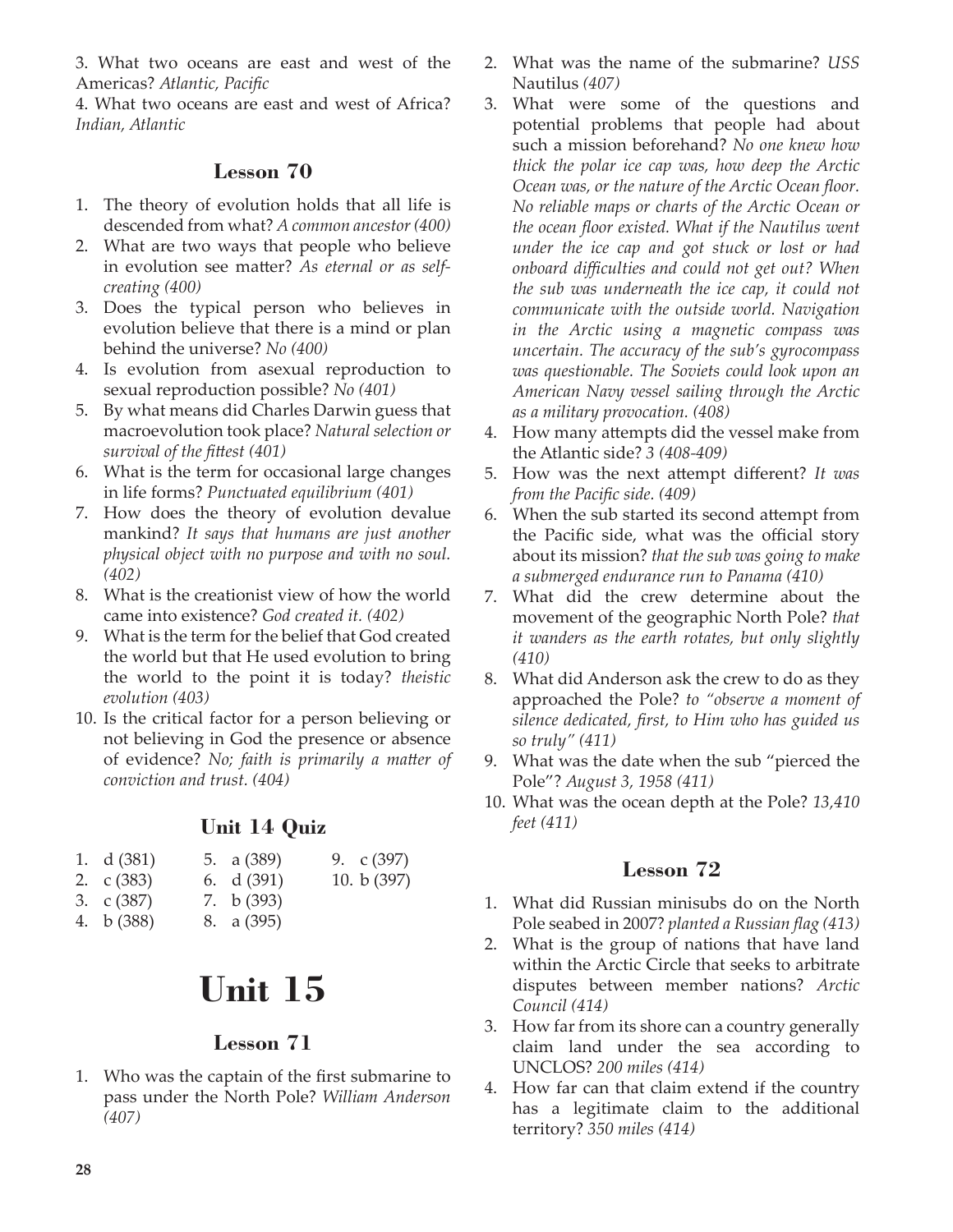- 5. What climate change factor has led to nations taking an increased interest in the Arctic Ocean? *The polar ice cap has been shrinking. (414)*
- 6. What conflict do Canada and the United States have over the Northwest Passage? *The U.S. claims that it is an international transport route and thus open to all nations. Canada says that it is an internal waterway which it should control. (415)*
- 7. What is the main reason for countries having a greater interest in exploring the Arctic seabed? *The United States Geological Survey has estimated that significant oil, natural gas, and other mineral deposits could lie beneath the floor of the Arctic Ocean. (415)*
- 8. What country has the largest fleet of icebreakers in the world? *Russia (415)*
- 9. What did Greenpeace call the Russians' floating nuclear power plant? *a "floating Chernobyl" (415)*
- 10. What geographic feature of the earth has shown increased movement in recent years? *magnetic North Pole (415-416)*

- 1. What is the new territory of Canada that was taken from the Northwest Territories? *Nunavut (417)*
- 2. Does any of this territory extend north of the Arctic Circle? *Yes (417)*
- 3. What ethnic group now calls this territory their home? *Inuit (417)*
- 4. What is the term for the mainland and islands around Hudson Bay? *Canadian Shield (418)*
- 5. How much of Canada's land area does this new territory cover? *one-fifth (418)*
- 6. What is the northernmost community in North America? *Canadian Forces Station Alert (418)*
- 7. What was the DEW Line? *The Distance Early Warning Line, a line of over sixty manned radar installations that stretched from Alaska east to Baffin Island, created to detect a Soviet missile or bomber attack (418-419)*
- 8. What are three troubling social issues that people in this territory are facing? *substance abuse, crime, and unemployment (419)*
- 9. What is the geographic definition of the Arctic Circle? *the line above which the sun does not set for at least one day per year and above which the sun does not rise for at least one day per year. (417)*

10. What is the meaning of the name of this territory in the Inuktitut language? *Our Land (420)*

## **Unit 15 Map Skills Assignment**

- 1. How important does the map portray Rome (represented as a circle with the word "Roma" with a king in the middle of the word)? *Very important, almost central*
- 2. How is the rendering of the Mediterranean Sea inaccurate? *Shown as narrow bands of water when it is actually a large oval sea.*
- 3. Is the dominance of Italy in the geography of the Mediterranean region portrayed accurately? Is this portrayal understandable given Italy's importance in Western Civilization and the history of the Roman Catholic Church? *No, yes.*
- 4. How does the map need to be changed to relate to a modern person's worldview? *The north at the top; more accurate rendering of the Mediterranean, land masses, and distances*

- 1. Contrast the geography of the Arctic and the Antarctic. *The Arctic is an ocean covered with ice; Antarctica is a landmass covered with an ice sheet. (421)*
- 2. Antarctica is one of the driest \_\_\_\_\_\_\_\_ in the world. *deserts (421)*
- 3. What is the term for the balance between solar heat absorbed by the atmosphere and solar heat reflected back into space? *heat balance (421)*
- 4. The Antarctic Treaty of 1961 put an end to what in Antarctica? *territorial claims (421-422)*
- 5. Who is believed to be the first person to see Antarctica? *Russian explorer Thaddeus Bellingshausen in 1820 (422)*
- 6. What was Sir Ernest Shackleton's goal for his expedition that left England in 1914? *to cross Antarctica overland by way of the South Pole (422)*
- 7. What happened to the Endurance? *It was trapped by the Antarctic ice pack about 100 miles short of the desired landing site. (423)*
- 8. To where did Shackleton and his crew sail in 1916? *Elephant Island (424)*
- 9. Where did Shackleton and five crew members go to find help? *South Georgia Island (424)*
- 10. How many of Shackleton's crew died during the entire ordeal? *none (425)*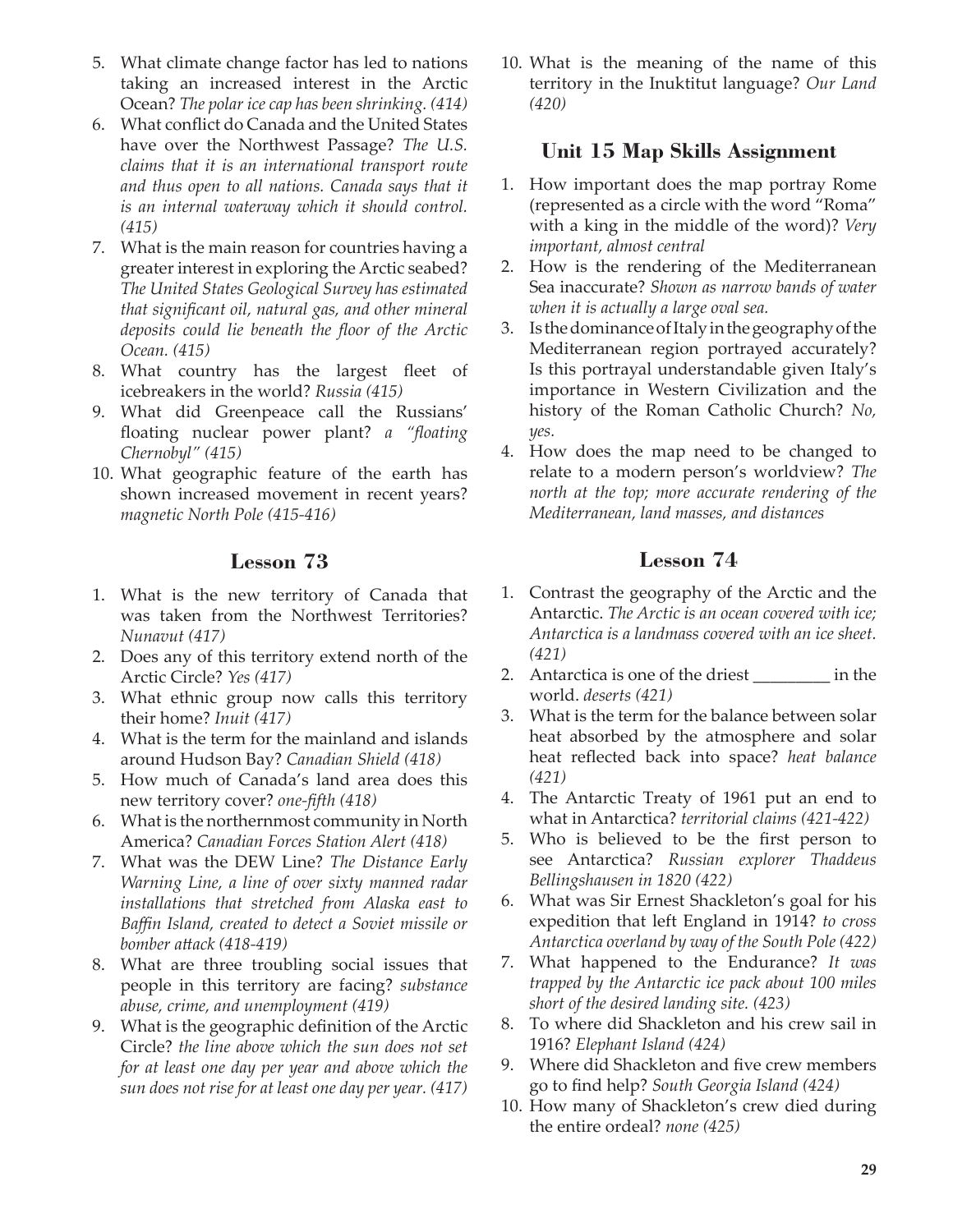## **Amundsen-Scott South Pole Station and McMurdo Station in Antarctica**

- 1. How long have Americans continuously occupied the geographic South Pole? *since November 1956 (G 292)*
- 2. What is the elevation of the South Pole Station? *9,306 feet (G 292)*
- 3. What is the recorded temperature range at the South Pole Station? *-13.6° C to -82.8° C (that's 7.5° to -117° F) (G 292)*
- 4. What is the annual snow accumulation at the South Pole Station? *20 cm (almost 8 inches) (G 292)*
- 5. The South Pole Station was first built during what event? *International Geophysical Year (G 292)*
- 6. On what island is McMurdo Station? *Ross Island (G 294)*
- 7. In what year was McMurdo Station established? *1955 (G 294)*
- 8. About how many buildings are at McMurdo Station? *85 (G 294)*

## **Lesson 75**

- 1. At the first of the book of Job, what two beings have two conversations about Job? *God and Satan (427)*
- 2. What two significant losses does God allow Satan to inflict on Job? *Job loses his children and all his possessions, and then he suffers in his own body. (427)*
- 3. What is the theme of the speeches by the three friends to Job? *That what has happened to him is his fault; it is because of his sin, and he needs to repent. (427)*
- 4. What does Job want to do? *He wants to argue his case before God to prove that he did not deserve what had happened to him. (427)*
- 5. What does Job say is wisdom and understanding? *"the fear of the Lord, that is wisdom, and to depart from evil is understanding" (428)*
- 6. What is the gist of God's reply to Job and his friends? *"What do you know? Do you understand how the world operates?" (429)*
- 7. What is Job's response to God's questions? *Job repents in humility. (429)*
- 8. What happened to Job at the end of the book? *God restores his fortune and gives him children again. (429)*
- 9. What does the book of Job say about what God thinks of us in terms of suffering? *That if something happens to us, God believes we can handle it. (429)*
- 10. What worldview does the book of Job encourage us to have? *To look at the world and see the work of a loving, powerful God who is in control and who has your best interests at heart (430)*

## **Unit 15 Quiz**

| 1. $\int (407)$ | 5. $c(414)$  | 9. b $(423)$  |
|-----------------|--------------|---------------|
| 2. d (407)      | 6. $a(415)$  | 10. a $(425)$ |
| 3. b (411)      | 7. a $(417)$ |               |
| 4. b (414)      | 8. d (417)   |               |

## *Lost in the Barrens*

**Answers to "Crafting a Survival Story," column 1:** "How is it used in Lost in the Barrens?"

Answers should be similar to:

Who are the characters who must survive? *Jamie and Awasin*

What is the inhospitable setting? *Canada's Far North*

How do they come to be there? *They were traveling with a hunting party. They set out on their own to explore and wrecked their canoe. They were unable to return to their group.*

What time of year does the ordeal begin? *summer* What dangers do they expect? *Starvation; exposure to weather; wild animals*

What do they do for shelter? *First they made a tent, then a "stone igloo," and finally a cabin.*

What do they do for food? *fish; berries; caribou*

What unexpected help do they find? *a low-lying, sheltered area of land; two lost sled dogs (other answers possible)*

What unexpected dangers befall them? *grizzly bear; snowblindness (other answers possible)*

What conflict do they have? *They disagree over exploring the gravesite.*

What is one thing they learn about themselves or each other? *Jamie learned the value of Awasin's hands-on skills and experience with the natural world. Awasin learned the value of Jamie's ingenuity and ideas. Other answers possible.*

What is one way they grow as people? *They learn their own limitations. They learn what they are capable of doing. They learn to respect the natural world. They learn that the reputation of the "Eskimos" was unfounded. Other answers possible.*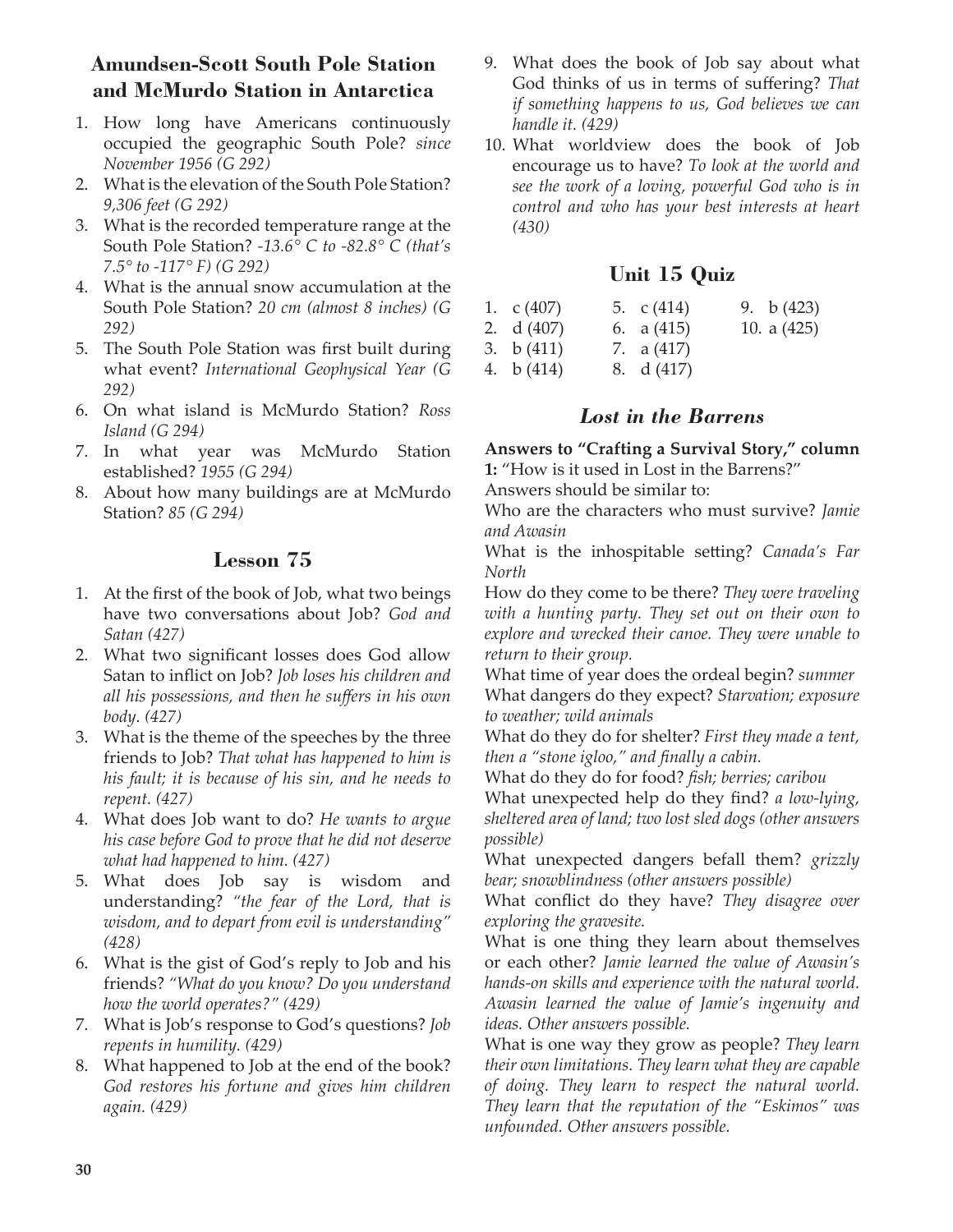What was the #1 thing that enabled them to survive? *Answers will vary.*

How do they make their escape/get rescued? *They meet with an "Eskimo," Peetyuk, who takes them to his home.*

#### **Answers to Columns 2 and 3 will vary.**

#### **Analysis Questions Answers:**

- 1. What good eventually came of Jamie and Awasin's foolish decision to separate from the hunting party? *They grew and matured as people and in their friendship. They learned the value of their skills and talents. They and others came to understand the "Eskimo" people better. Peetyuk was able to learn about his father and his father's way of life.*
- 2. Though Jamie and Awasin survived, what was the cost of their ordeal? *They put other people at risk searching for them. Their loved ones suffered from the fear and grief that they had died.*
- 3. What was the main way Jamie and Awasin's respective worldviews clashed? *Their main difference in worldview was their view of disturbing graves and removing the possessions of the dead. Jamie was curious and saw practical value in the articles he found. Awasin believed it was dangerous and disrespectful to disturb the gravesite they found.*

## **Third Geography Exam (Units 11-15)**

| 1. $\int (301)$ | 10. b $(340)$ | 19. b (393)   |
|-----------------|---------------|---------------|
| 2. d (307)      | 11. b $(350)$ | 20. a $(395)$ |
| 3. $b(313)$     | 12. b $(351)$ | 21. d (407)   |
| 4. d (314)      | 13. a $(353)$ | 22. c $(414)$ |
| 5. b $(317)$    | 14. a (361)   | 23. a $(415)$ |
| 6. c $(325)$    | 15. c $(368)$ | 24. c (417)   |
| 7. d (330)      | 16. d (381)   | 25. a $(425)$ |
| 8. a (332)      | 17. c (387)   |               |
| 9. a $(334)$    | 18. d (391)   |               |
|                 |               |               |

## **Third English Exam (Units 11-15)**

**Answers for multiple choice questions (3 points**  each). The answers will be found in the literary analysis for *The Day the World Stopped Turning*, *Kidnapped*, and *Lost in the Barrens* in the *Student Review Book* and in the *Answer Key* for the questions on each book.

| 1. $\epsilon$ | 5. b | 9c              | 13. a   | 17. d |
|---------------|------|-----------------|---------|-------|
| 2. d          | 6. b | 10. $\mathbf b$ | 14. d   | 18. a |
| 3. a          | 7. a | 11. d           | 15. $b$ | 19. a |
| 4. d          | 8. a | 12. $c$         | 16. c   | 20.c. |

| 21. d | 23. a | 25. a | 27. c | 29. b |
|-------|-------|-------|-------|-------|
| 22. d | 24. b | 26. b | 28. b | 30. c |

**Essay.** Describe in a paragraph a place that has special meaning in your life and why it has that meaning. (10 points). *Grade this essay according to their grammatical accuracy and clarity of expression.*

## **Third Worldview Exam (Units 11-15)**

1. n. the assurance of things hoped for (319)

- 2. w. trust (320)
- 3. l. dead (320)
- 4. h. doubt (320)
- 5. a. fear (321)
- 6. q. First Cause (342)
- 7. s. Designer (342)
- 8. o. moral argument (342-343)
- 9. j. purpose (343)
- 10. d. agnosticism (345)
- 11. m. anger (374)
- 12. f. eternal power (375)
- 13. p. unrighteous lives (375)
- 14. c. worship (377)
- 15. e. righteously (377)
- 16. g. a common ancestor (400)
- 17. b. impossible (401)
- 18. r. survival of the fittest (401)
- 19. t. physical object (402)
- 20. u. theistic evolution (403)
- 21. x. God and Satan (427)
- 22. k. his fault (427)
- 23. i. argue his case before God (427)
- 24. y. the fear of the Lord (428)
- 25. v. "What do you know?" (429)

# **Unit 16**

- 1. What are some factors that discourage school attendance in Afghanistan? *warfare, landmines, economic need, fathers withdrawing daughters from school so they can get married, formal education not valued (433)*
- 2. What fraction of Afghanistan is mountainous? *¾ (433)*
- 3. What is the main access route through the mountains between Afghanistan and Pakistan? *Khyber Pass (433)*
- 4. What is the largest single ethnic group in Afghanistan? *Pashtuns (433)*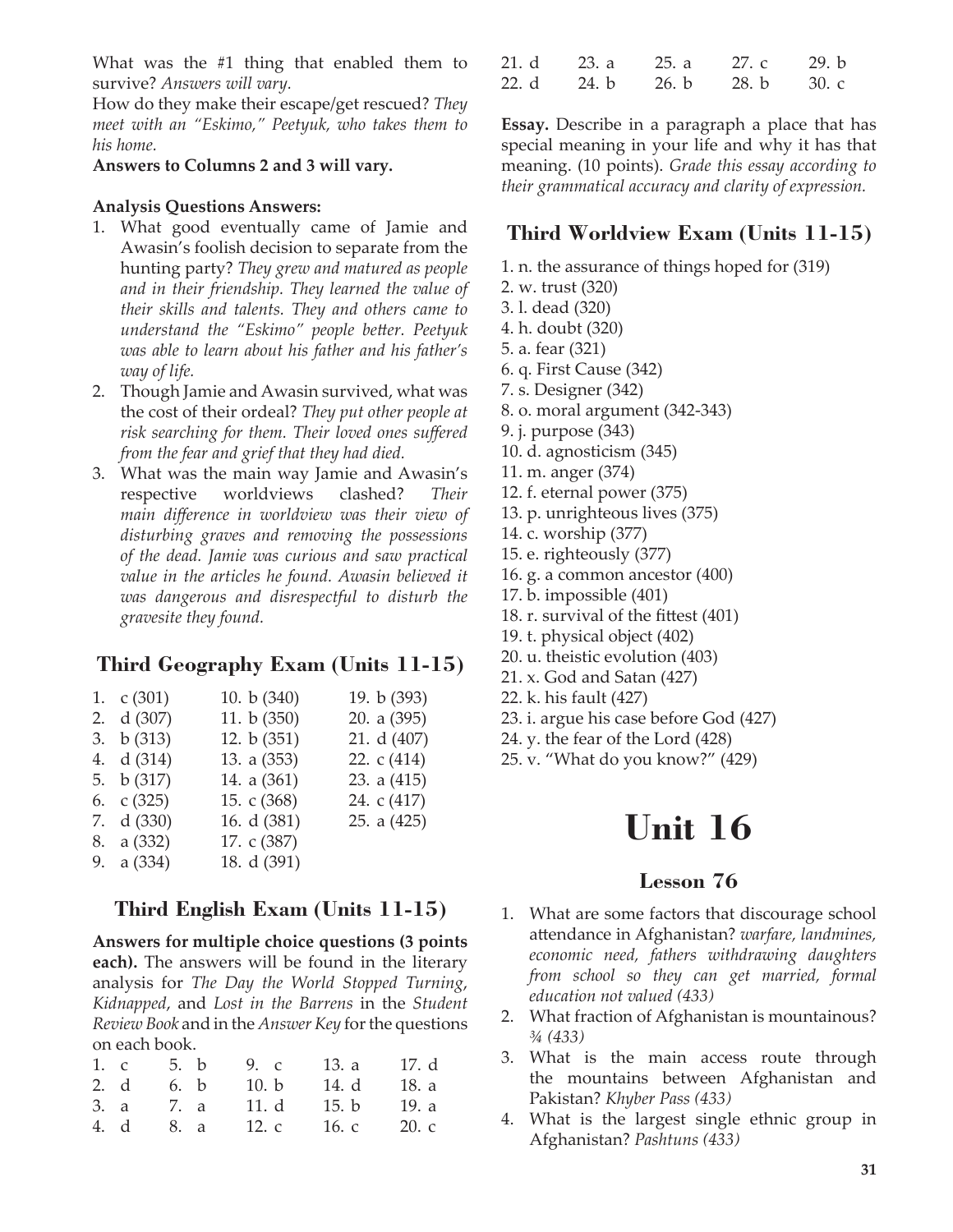- 5. What empires dominated the area of Afghanistan until 1978? *Persian, Alexander the Great, Seleucid, Mauryan, Kushan, Mongols (Genghis Khan), Timur, Mughals, Durrani (434)*
- 6. What two countries competed in the Great Game? *Russia and Britain (434)*
- 7. What line did Britain draw in the Hindu Kush mountains? *Durand Line (434)*
- 8. What group of anti-Communist fighters threatened a revolt that led to the Soviet invasion in 1979? *mujahideen* (434)
- 9. What group established a repressive regime in 1996? *Taliban (435)*
- 10. What is the 185-mile-long finger of land that gives Afghanistan a border with China? *Wakhan Corridor (435)*

- 1. Who is Tej Rokka? *Christian evangelist in Nepal (438)*
- 2. What trend in government policy makes Christian evangelism in Nepal more possible? *the movement away from being officially Hindu to an officially secular state (438)*
- 3. What fraction of the Nepalese population live below the poverty line? *¼ (438)*
- 4. What dramatic geographic event led to growth in Christianity in Nepal? *2015 earthquake (438- 439)*
- 5. What is a significant change in Nepalese political life? *greater involvement of women (439)*
- 6. What job did Sita Chhaudry hold for many years? *kamlari (439)*
- 7. What is the location of Mount Everest? *on the border between Nepal and Tibet (439)*
- 8. What is the source for about 30% of Nepal's GDP? *remittances that Nepalese working outside the country send home (440)*
- 9. What are three ethnic groups in Nepal? *Newar, Sherpas, Gurkhas (440)*
- 10. Nepal lies between what two powerful countries? *India and China (440)*

## **Lesson 78**

- 1. Of what African ethnic group are the Siddis descendants? *Bantu (443)*
- 2. How did most of the Siddis arrive in india? *as slaves, brought by the Muslims, British, or Portuguese (443)*
- 3. What is the term for Africans who moved to other continents by choice or by force? *African diaspora (443)*
- 4. When Britain abolished slavery, what did most Siddis do? *They fled to the jungle fearing recapture. (444)*
- 5. What position have the Siddis had in India's caste system? *the lowest ranks (444)*
- 6. What are castes based on? *the occupations of those in each caste (444)*
- 7. What is the origin of the caste system? *The hindu religion and worldview. They are thought to have sprung from various parts of the body of Brahma. (444)*
- 8. What is the highest caste? *Brahmans (Brahmins) (444)*
- 9. How many castes and subcastes are in the caste system? *3,000 castes, 25,000 subcastes (445)*
- 10. What group is outside of the caste categories and considered "untouchable"? *Dalits (445)*

## **Lesson 79**

- 1. How long is the Himalayan mountain range? *1,550 miles (447)*
- 2. What is the origin of the name Himalaya? *Sanskrit words* hima *(snow) and* alaya *(abode) (447)*
- 3. For whom is Mt. Everest named? *George Everest, a Welsh surveyor (447)*
- 4. When was the first known attempt to climb Mt. Everest? *1921 (447)*
- 5. Who sponsored the 1953 British expedition? *Royal Geographic Society and the Alpine Club of London (448)*
- 6. Who was the third British or Commonwealth climber? *Edmund Hillary (448)*
- 7. Of what country was this man a citizen? *New Zealand (448)*
- 8. Who accompanied him on Mt. Everest? *Sherpa Tenzing Norgay (448)*
- 9. What was the date on which they completed their climb? *May 29, 1953 (448)*
- 10. What reason for attempting to climb Mt. Everest did George Leigh Mallory give in 1921? *"Because it's there." (450)*

## **Unit 16 Map Skills Assignment**

*Answers to all questions will vary.*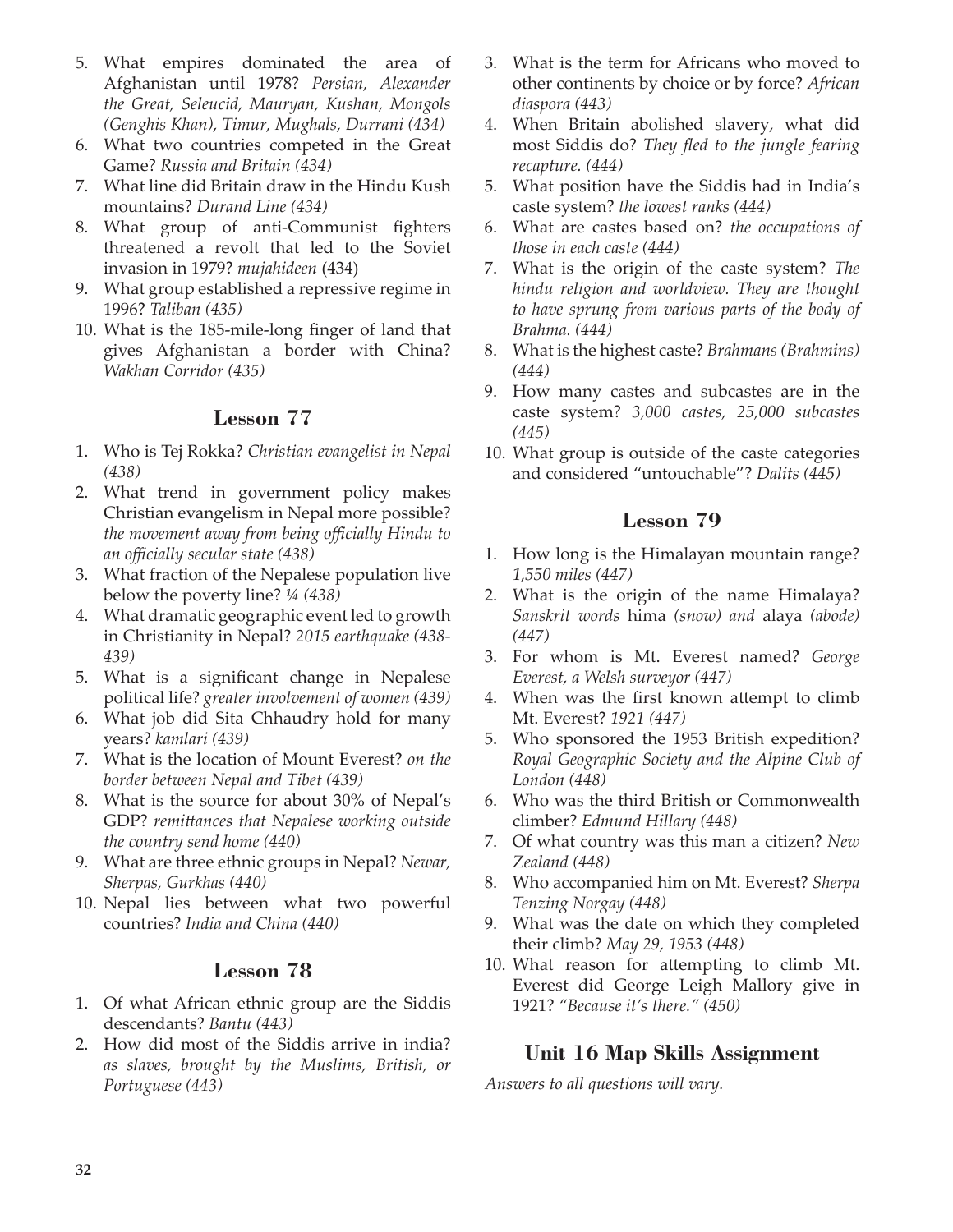- 1. What is the most important factor in your past? *what God has done in the world (451)*
- 2. What did the book of Genesis do for the people of Israel? *It told them about their past, how they came to be His people. (451)*
- 3. How does the story of creation in Genesis compare to the creation accounts of the nations around Israel? *It is very different. (451)*
- 4. What is the pinnacle of God's creation? *mankind (452)*
- 5. In what way is mankind unique in the creation? *Only man bears the divine image. (452)*
- 6. How does the creation story portray rest? *It is good; it is part of the order and rhythm of life. (452-453)*
- 7. How does the creation account in Genesis portray the husband-wife relationship? *It is God-made, beautiful, and unique. (453)*
- 8. What does Genesis say about the origin of Satan? *nothing (453)*
- 9. Sin separates man from what? *fellowship with God (453)*
- 10. What process that God had planned before the creation of the world does Genesis reveal? *redemption of mankind from sin and death. (454)*

## **Unit 16 Quiz**

- 1. d (433) 5. c (440) 9. d (448)
- 2. b (433) 6. a (444) 10. c (448)
- 3. a (435) 7. d (445)
- 4. b (440) 8. b (448)

# **Unit 17**

## **Lesson 81**

- 1. What sea is the focus of this lesson? *Aral Sea (457)*
- 2. What was this sea's comparative size at one time? *It was once the fourth largest inland body of water in the world. (457)*
- 3. Who diverted water from the two rivers feeding this sea, and for what purpose? *Soviet planners diverted it to irrigate crops. (457-458)*
- 4. What were the consequences of the sea drying up? *Concentration of salt increased, pesticides and chemical fertilizers poisoned the water, fish died and the fishing industry died, shipping and*

*tourism dried up, shops and port facilities closed. (458)*

- 5. How much of the sea's surface area disappeared? *80-90% (458)*
- 6. What happened to the land and weather? *The land became poisoned; the weather lost the moderating influence of the sea. (458-459)*
- 7. How had the Soviets used Vozrozhdeniya Island? *as a testing site for biological weapons (459)*
- 8. What project created a reservoir which fed the northern remnant of the sea? *the Kokaral Dam (459)*
- 9. Who funded this project? *the World Bank (459)*
- 10. What is the trend of activity at the northern remnant of the sea? *Fishing is recovering, tourism is growing, shops are opening. (459)*

## **Lesson 82**

- 1. What two positions or titles did Nursultan Nazarbayev hold after he left the presidency? *Chairman of the Security Council and Leader of the Nation (461)*
- 2. What is the new name of the capital city of Kazakhstan? *Nursultan (461)*
- 3. Kazakhstan is the largest country in the world. *landlocked (462)*
- 4. Kazakhstan would like to be an ally of what two countries? *China and Russia (462)*
- 5. What is Kazakhstan's main geographic advantage? *its abundant store of natural resources (462)*
- 6. From what does Kazakhstan suffer currently? *serious environmental issues (462)*
- 7. The Kazakh people are a mix of what three ethnic groups? *Turkic, Mongol, and Persian (463)*
- 8. When Kazakhstan became independent of the Soviet Union, what was the status of the Kazakh people? *They had become a minority in their own country. (463)*
- 9. What fraction of the population are Kazakhs now? *two-thirds (463)*
- 10. What two languages does the Kazakh constitution acknowledge? *Kazakh and Russian (464)*

- 1. What is the center of every meal in Tajikistan? *non or naan bread (465)*
- 2. What was the name of Ismoil Somoni Peak during the Soviet era? *Communism Peak (466)*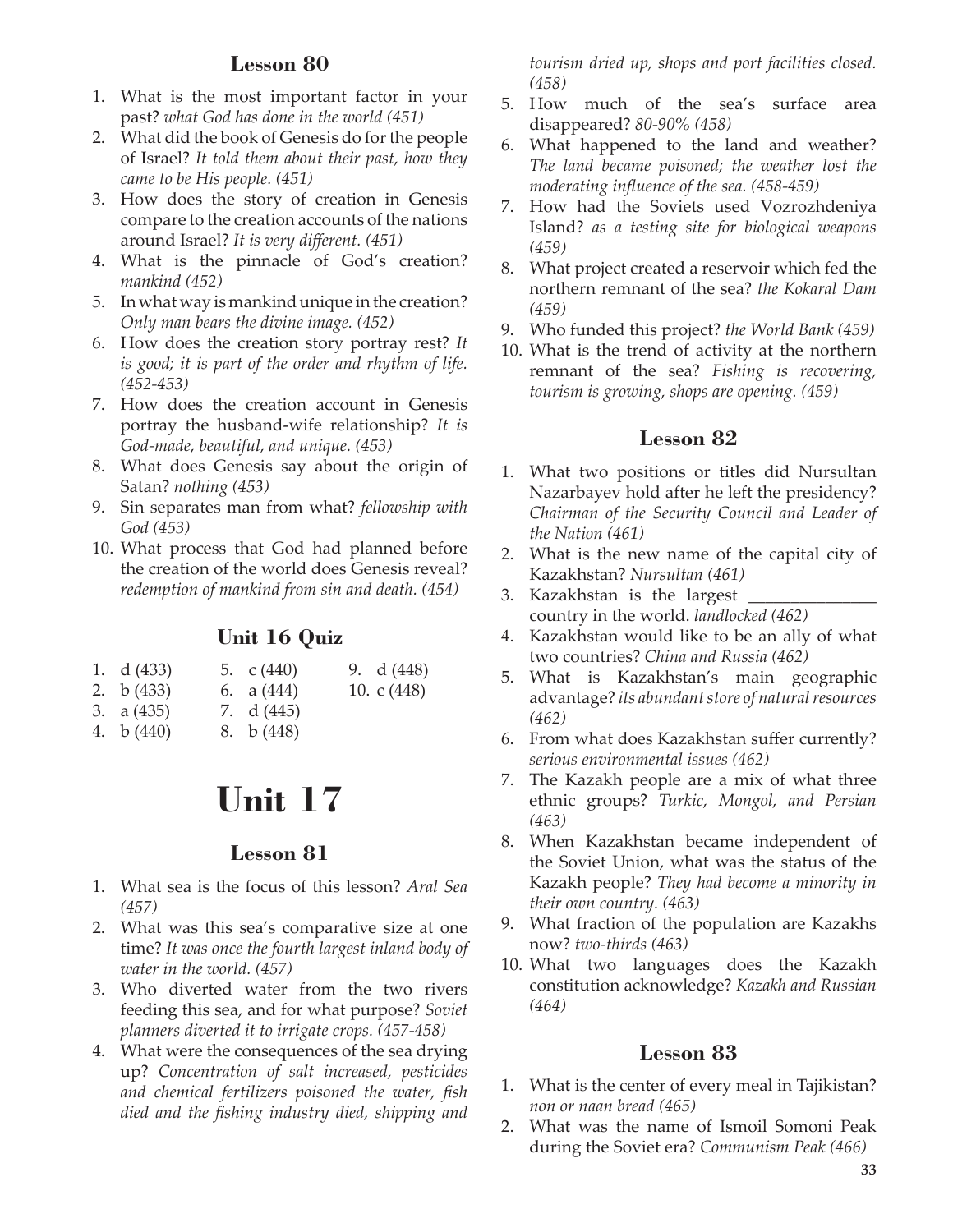- 3. What is the ethnic background of the Tajikistani people? *Persian (466)*
- 4. The Russian Empire had an interest in expanding into central Asia from at least the time of what ruler? *Peter the Great (466)*
- 5. What happened in the country when Tajikistan declared its independence from Russia in 1991? *A bitter civil war erupted. (466)*
- 6. How many Tajikistanis became refugees or internally displaced persons because of it? *over one million (466)*
- 7. What percentage of its food does Tajikistan import? *70% (466)*
- 8. What is the dominant agricultural activity? *cotton growing (466)*
- 9. What are two economically unhealthy major sources of income in the country? *remittances from citizens working abroad and the illegal drug trade (466-467)*
- 10. What project is expected to make Tajikistan energy independent? *a hydroelectric dam on the Vakhsh River (467)*

- 1. What three people groups and languages came from the Altai Mountain region? *Mongolian, Manchu-Tungus, and Turkic (469)*
- 2. What was the principal group that brought Turkic culture to Anatolia? *Seljuk Turks (469)*
- 3. This group's conquest began the downfall of what? *Byzantium, the remnant of the Eastern Roman Empire (469)*
- 4. What was another Turkic group that exercised political and cultural power in what is now Turkey? *Ottoman Turks (469)*
- 5. Almost all Turkic people share what religious heritage? *Islam (469)*
- 6. How many people in the world speak a Turkic language? *about 140 million (469-470)*
- 7. What foreign powers have ruled Turkmenistan? *Persians, Alexander the Great, Muslims, Mongols, and Russians (470)*
- 8. What is the chief natural resource of Turkmenistan? *oil and natural gas reserves (470)*
- 9. Who became leader of independent Turkmenistan and developed a personality cult? *Saparmurad Niyazov (472)*
- 10. What cave-in as a result of Soviet drilling is still burning fifty years later? *Darvaza Gas Crater (471)*

## **Lesson 85**

- 1. What are some messages that Scripture gives about the relationship between God and the created world? *Answers will vary but should include: God created it and it belongs to Him; Creation was purposeful and not an accident; God maintains active, loving, wise control over the world; God causes the sun to rise and sends rain; He feeds the birds. (473-474)*
- 2. What did God command humans to do regarding the earth? *to fill the earth, subdue it, and rule over it. (475)*
- 3. What is the responsibility of humans regarding the earth? *Humans should utilize and manage the earth to provide for current and future human needs. (475)*
- 4. What were some instructions to Israel in the Law of Moses regarding care for the land? *giving farmland a sabbath year; instructions for disposing of the waste of sacrificed animals and of human waste (475)*
- 5. Do humans have an impact on the environment? *Yes (475)*
- 6. What are some examples of mankind's failure to live responsibly regarding the environment? *unsanitary habits; utilizing the earth's resources with little or no consideration for the impact of the earth or the impact on current or future generations (475)*
- 7. What are three factors that can lead to harmful human activities with regard to the environment? *ignorance, carelessness, defiant disregard for what is true (475)*
- 8. What do some scientists use as the basis for their long-term predictions of climate change? *computer-generated models and scenarios (475)*
- 9. What are two extremes in thinking about the earth and the environment? *to attribute a spiritual nature to it; to see it as a disposable resource without regard for consequences (476)*
- 10. How does the Christian worldview see the earth? *as a gift from God that we are to manage well as faithful stewards (476)*

## *Boys Without Names*

#### **Story Contrasts**

*Answers may vary somewhat.*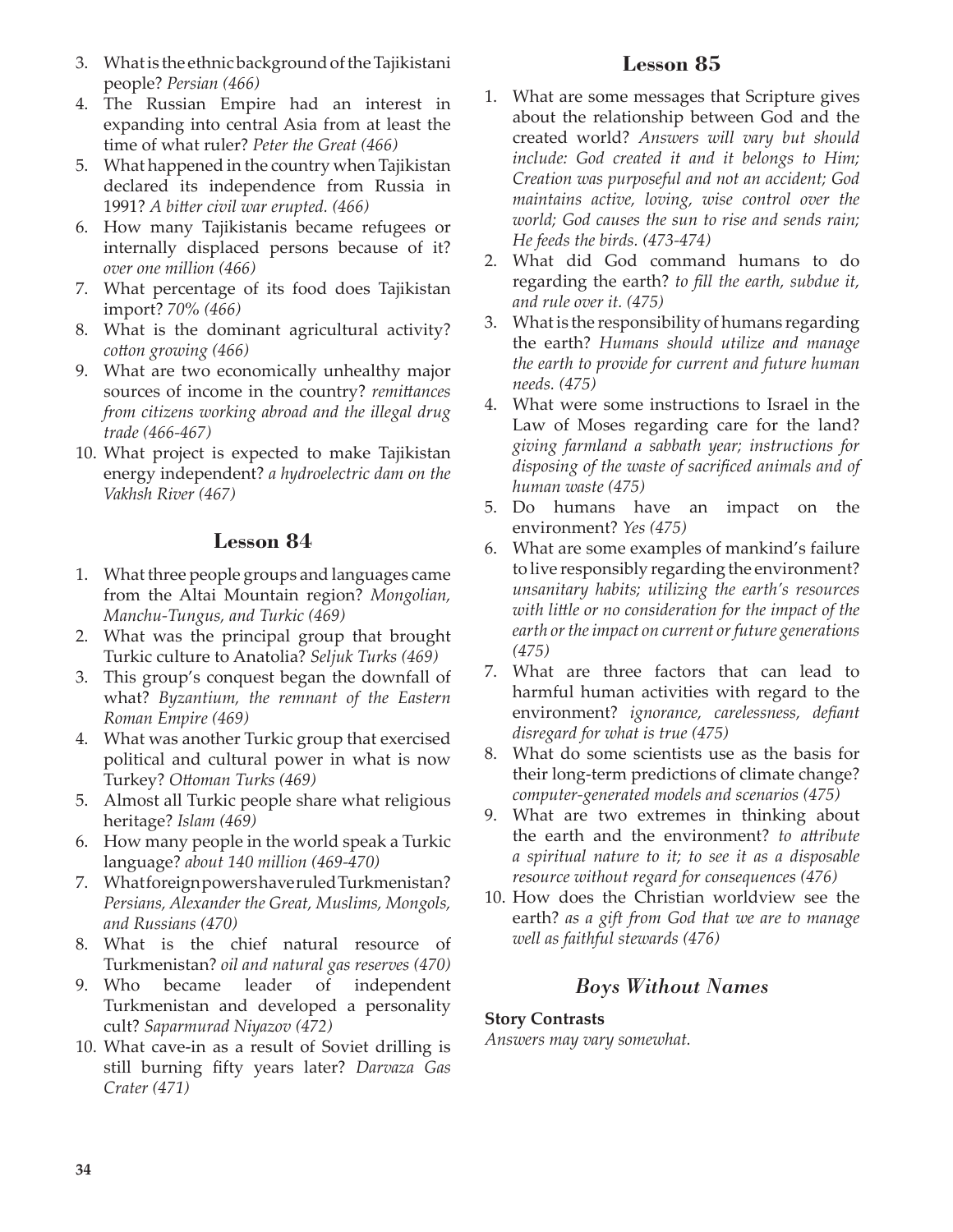| Country<br>Gopal feels secure<br>in the quiet of the<br>country.<br>Familiar<br>Gopal is familiar with                                   | City<br>Gopal feels<br>bewildered in the<br>bustle of the city.<br>Unfamiliar<br>Gopal doesn't know              | Greed<br>Generosity<br>The man in the candy<br>Scar was greedy.<br>shop was generous to<br>Gopal, and Gopal was<br>generous to the other<br>boys.                                                                                                       |
|------------------------------------------------------------------------------------------------------------------------------------------|------------------------------------------------------------------------------------------------------------------|---------------------------------------------------------------------------------------------------------------------------------------------------------------------------------------------------------------------------------------------------------|
| the people, way of<br>life, and environment<br>of his village.<br>Safety                                                                 | the people and way of<br>life in the city or how<br>to get around the city.<br>Fear                              | Self-service<br>Cooperation<br>The boys in the<br>Scar was self-serving.<br>factory eventually<br>learned to cooperate                                                                                                                                  |
| Gopal felt secure in<br>the village.                                                                                                     | Gopal and his family<br>fear what might<br>happen to them, how<br>they would get work,<br>etc.                   | with each other.<br>Anonymity<br>Identity<br>In the village, Gopal<br>In the city, people<br>and his family had<br>rushed around in<br>a strong identity.<br>anonymity. The boys                                                                        |
| <b>Kindness</b><br>Gopal and his friends<br>helped each other.                                                                           | Cruelty<br>The policeman and<br>Scar acted in a cruel<br>way.                                                    | Gopal's family had<br>in the factory were<br>strong identity with<br>anonymous except by<br>nicknames until near<br>each other.<br>the end.                                                                                                             |
| <b>Trust</b><br>Gopal trusted the<br>people in his village.<br>He and the boys in<br>the factory had to<br>learn to trust each<br>other. | <b>Distrust</b><br>It seemed as though<br>no one trusted other<br>people in the city.                            | <b>Friends</b><br>Enemies<br>Gopal had friends<br>Scar and his boss<br>in the village. The<br>were the enemies of<br>boys in the factory<br>the boys. The boys<br>were enemies of each<br>eventually became<br>friends.<br>other until near the<br>end. |
| Freedom<br>Gopal had freedom to<br>choose his actions in<br>his village. He longed<br>for freedom in the city.                           | Slavery<br>Gopal and the other<br>boys in the factory<br>were in fact slaves.                                    | <b>Loved Ones</b><br><b>Strangers</b><br>Gopal's family<br>The people in the city<br>members were his<br>and the boys in the<br>loved ones.<br>factory were strangers<br>to Gopal and to each<br>other.                                                 |
| Hope<br>Gopal's father always<br>had hope he would<br>find work. In the                                                                  | Despair<br>Gopal's parents<br>despaired in their<br>circumstances at                                             | Cowardice<br>Courage<br>Gopal showed<br>The other boys in the<br>courage in trying to<br>factory lived in fear.<br>escape the factory.                                                                                                                  |
| factory Gopal always<br>hoped that he could<br>escape.                                                                                   | times. In the factory,<br>most of the time<br>Gopal's co-workers<br>did not have hope that<br>they could escape. | Found<br>Lost<br>Gopal was found at<br>Gopal and the other<br>the end of the story.<br>boys were lost for<br>most of the story.                                                                                                                         |
| Determination<br>Gopal was<br>determined to escape<br>the factory.                                                                       | Resignation<br>The other boys in the<br>factory were resigned<br>to their fate.                                  | <b>Analysis Questions</b><br>Answers will vary.<br>Unit 17 Quiz                                                                                                                                                                                         |
|                                                                                                                                          |                                                                                                                  | c $(467-468)$<br>a $(466)$<br>1.<br>6.                                                                                                                                                                                                                  |

| 1. $C(467-468)$ | 6. a (466)       |
|-----------------|------------------|
| 2. b $(459)$    | 7. b $(466-467)$ |
| 3. d $(462)$    | 8. d (469)       |
| 4. $c(462)$     | 9. d (469)       |
| 5. a $(465)$    | 10. $c(471)$     |
|                 |                  |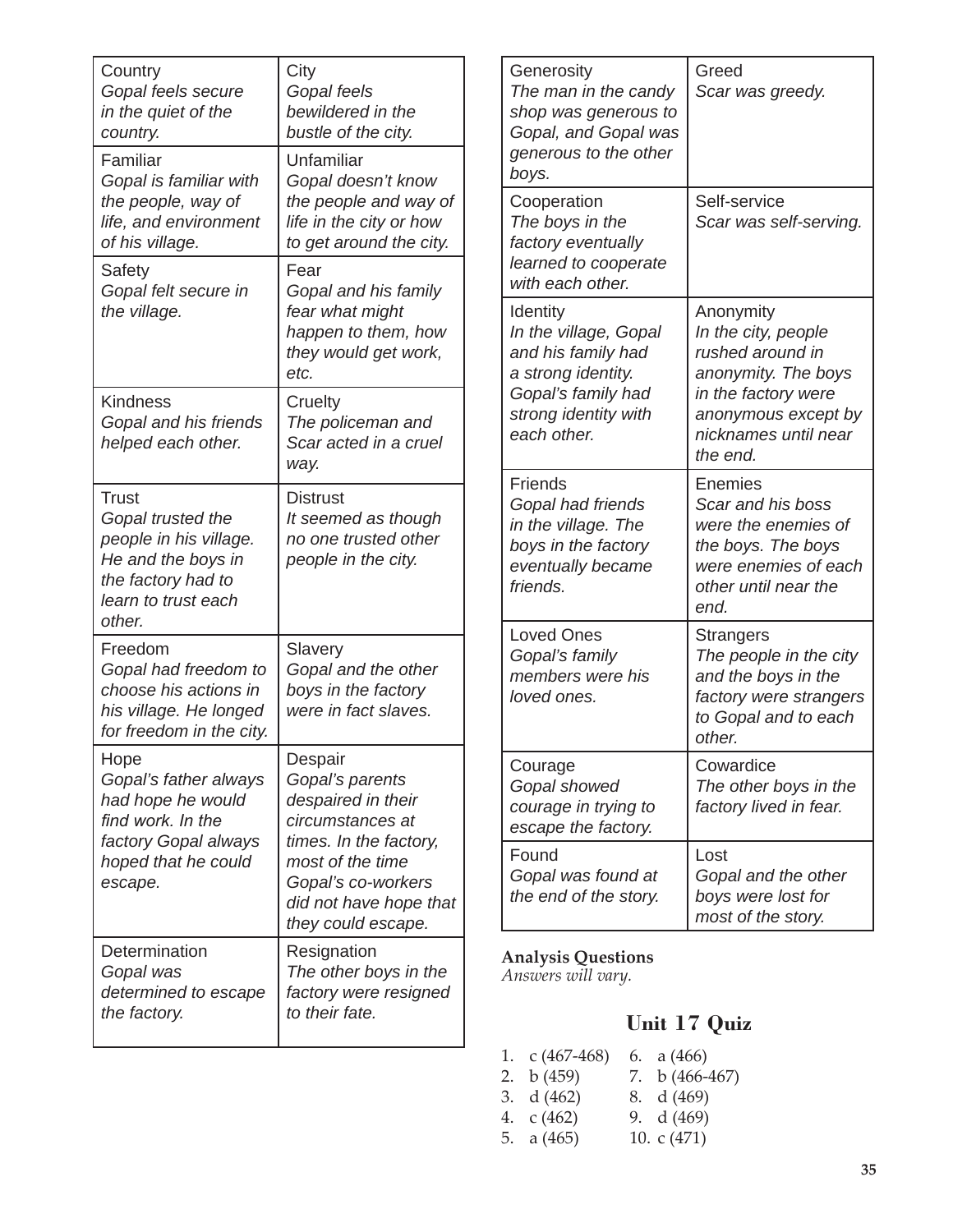# **Unit 18**

# **Lesson 86**

- 1. What was the desire of the United States government regarding access to China called? *Open Door policy (479)*
- 2. What two opposing parties vied for power in China in the early 1900s? *Kuomintang (KMT) or Nationalists and Communist Party (479)*
- 3. Who was the leader of one of the parties who followed Sun Yat-sen? *Chiang Kai-shek (479)*
- 4. Who was the leader of the other party? *Mao Zedong (479)*
- 5. Which party eventually won the civil war after World War II? *Communist Party (479)*
- 6. What did the supporters of the other party do? *withdrew to Taiwan (479)*
- 7. After this happened, which group did the United States recognize as the legitimate government of China? *Nationalists (KMT) on Taiwan (480)*
- 8. What U.S. president initiated a thaw in relations with Communist China by visiting there? *Richard Nixon (480)*
- 9. What country is Taiwan's biggest trading partner? *China (or People's Republic of China, or Communist China) (481)*
- 10. What body of water separates Taiwan from mainland China? *Taiwan Strait (482)*

# **Lesson 87**

- 1. What portraits were on the wall of Eunsun's apartment? *the portraits of the former and current leaders of North Korea (485)*
- 2. What is invisible and the most important geographic feature of the Korean peninsula? *38th parallel (485)*
- 3. What surrounds this feature on either side? *the Demilitarized Zone (DMZ) (485)*
- 4. What is the difference in the forms of government of North Korea and South Korea? *South Korea is a democracy, North Korea is a Communist dictatorship. (485-486)*
- 5. Whom does the typical family in North Korea recognize as the source of their food? *the leader of their country (486-487)*
- 6. What do the horrible economic conditions in North Korea give rise to? *black market (487)*
- 7. What was the nickname of Korea in the 1700s? *the Hermit Kingdom (487)*
- 8. When did the Korea War begin? *June 25, 1950 (488)*
- 9. How long did it take Eunsun to go from North Korea to South Korea? *nine years (489)*
- 10. How many North Koreans are thought to escape that country every year? *about 1,000 (489)*

# **Perspectives on Korea**

- 1. What was the erroneous impression about the Korean people that Allen wrote to correct? *that Koreans were a semi-savage people (G 302)*
- 2. What erroneous ideas about the geographic location of Korea did Allen hear? *Was it an island in the Mediterranean? Could it be reached by rail from Europe? Was it somewhere in the South Seas? (G 302)*
- 3. How long was the river in the capital commonly frozen in winter? *for weeks (G 302)*
- 4. What attribute of Korea was universally recognized? *beautiful scenery (G 303)*
- 5. What appointee of the king went about in disguise? *government inspector (G 303)*
- 6. What were the three classes of people in Korea? *nobility, middle class, commoners (G 304)*
- 7. Allen said that, as Paris is France, so may be said to be Korea. *Seoul (G 305)*
- 8. How did Allen describe men's hats at the time? *gauze "stove-pipe" hats (G 306)*
- 9. What kind of hats were men once compelled to wear? *clay umbrella hats (G 306)*
- 10. What was the color of mourning clothes? *white (G 306)*

- 1. What percentage of the world's rice production comes from East Asia and Southeast Asia? *about 90% (491)*
- 2. At 3-6 weeks after planting, where do rice growers transplant the rice seedlings? *to a rice field or paddy (491)*
- 3. Why is being in water important to rice growing? *Water helps the rice grow, it creates higher yields, and it suppresses the growth of weeds. (491)*
- 4. After the harvested rice is dried, what is the next step? *threshing (492)*
- 5. What is the difference between brown rice and white rice? *When workers remove only the outer husks from the rice, the result is brown rice. When workers also remove the bran layer, the result is white rice. (492)*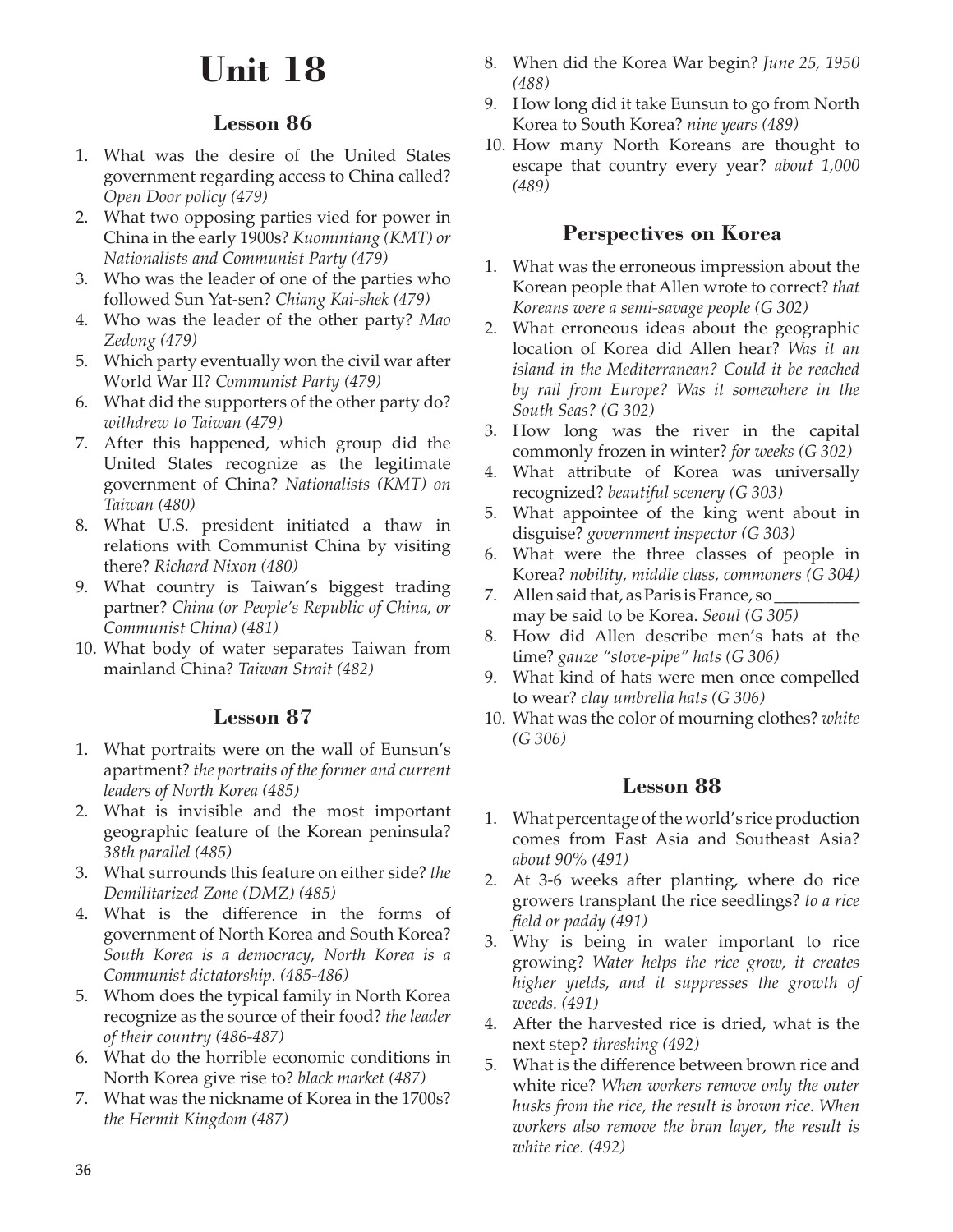- 6. What is the annual world harvest of rice? *about 500 million tons (492)*
- 7. What crop do the Ojibwe grow that is not related to East Asian rice? *wild rice (493)*
- 8. Where did domesticated rice production apparently begin? *China (493)*
- 9. How did rice farming begin in California? *Rice farming began in California during the Gold Rush of the 1850s, when some 40,000 Chinese laborers immigrated there and grew rice for their own consumption. (493)*
- 10. Who brought rice production to Brazil? *the Portuguese (493)*

- 1. What does the name of the Japanese tea ceremony, *chanoyu,* mean? *hot water for tea (495)*
- 2. What utensil do families often pass down through generations? *the teapot (commonly made of iron) (496)*
- 3. On what basis does the host choose utensils, bowls, and decorations? *whatever would be appropriate for the guests (495)*
- 4. In the early years of the tea ceremony, what three groups "networked" on those occasions? *ruling class, warrior class, and merchant class (495)*
- 5. How far in advance does the host usually invite the guests? *weeks (495)*
- 6. What is served to balance the bitter taste of tea? *sweets (496)*
- 7. How many courses of food and drink are in a typical tea ceremony? *12 (496)*
- 8. How long might a ceremony last? *four hours (497)*
- 9. All tea comes from how many species of tea plant? *one (497)*
- 10. What Scottish merchant developed tea bags? *Sir Thomas Lipton (499)*

# **Unit 18 Map Skills Assignment**

Maps Showing Human Characteristics

- 1. How does this map use color to illustrate population concentration? *The map uses yellow, orange, and red to indicate increasing concentrations of population*
- 2. What are five areas on the map (either countries or regions) that stand out to you as having a large population? *Northern India, East China, Indonesia, Egypt, Western Europe, Nigeria. Other answers possible.*

## **Lesson 90**

- 1. What worldview emphasizes two opposite and complementary forces or principles, such as light and darkness, male and female, passive and active? *yin yang or yin and yang (501)*
- 2. Is this worldview cyclical or linear? *cyclical (501)*
- 3. When and where did Hinduism arise? *1500- 1000 bc in India (502)*
- 4. In Hinduism, the pursuit of worthy goals cannot be accomplished in one lifetime, which leads to belief in what? *reincarnation (502)*
- 5. In Hindu thought, separation is an illusion and there is \_\_\_\_\_\_\_\_ of everything. *oneness (502)*
- 6. What belief system was founded by Siddharta Gautama? *Buddhism (503)*
- 7. Buddhism focuses on the cause of and how to overcome it. *suffering (503-504)*
- 8. What belief system holds that man is evolving to a new stage of existence and thought? *New Age (505)*
- 9. In this worldview, what is god? *the self (505)*
- 10. This belief system is similar to what heresy in the early church? *gnosticism (505)*

# **Unit 18 Quiz**

| 1. a $(479)$    | 5. b $(485-486)$ 9. c $(496)$ |             |
|-----------------|-------------------------------|-------------|
| 2. b $(479)$    | 6. d (487)                    | 10. a (497) |
| 3. $\int (479)$ | 7. b $(491)$                  |             |
| 4. a (485)      | 8. d (493)                    |             |

# **Unit 19**

- 1. What is the major holiday in China for which millions of people travel to their family homes? *Chinese New Year (509)*
- 2. What worldview issues are part of this observance? *belief in praying to the gods and to ancestors, trying to sweep out demons and bad luck from homes, figures of lions and dragons chasing away bad luck, not taking a shower to avoid washing away good luck (509)*
- 3. How do the Chinese identify a year with a particular animal? *The Chinese zodiac has twelve animals, and these rotate through a 12-year cycle. (510)*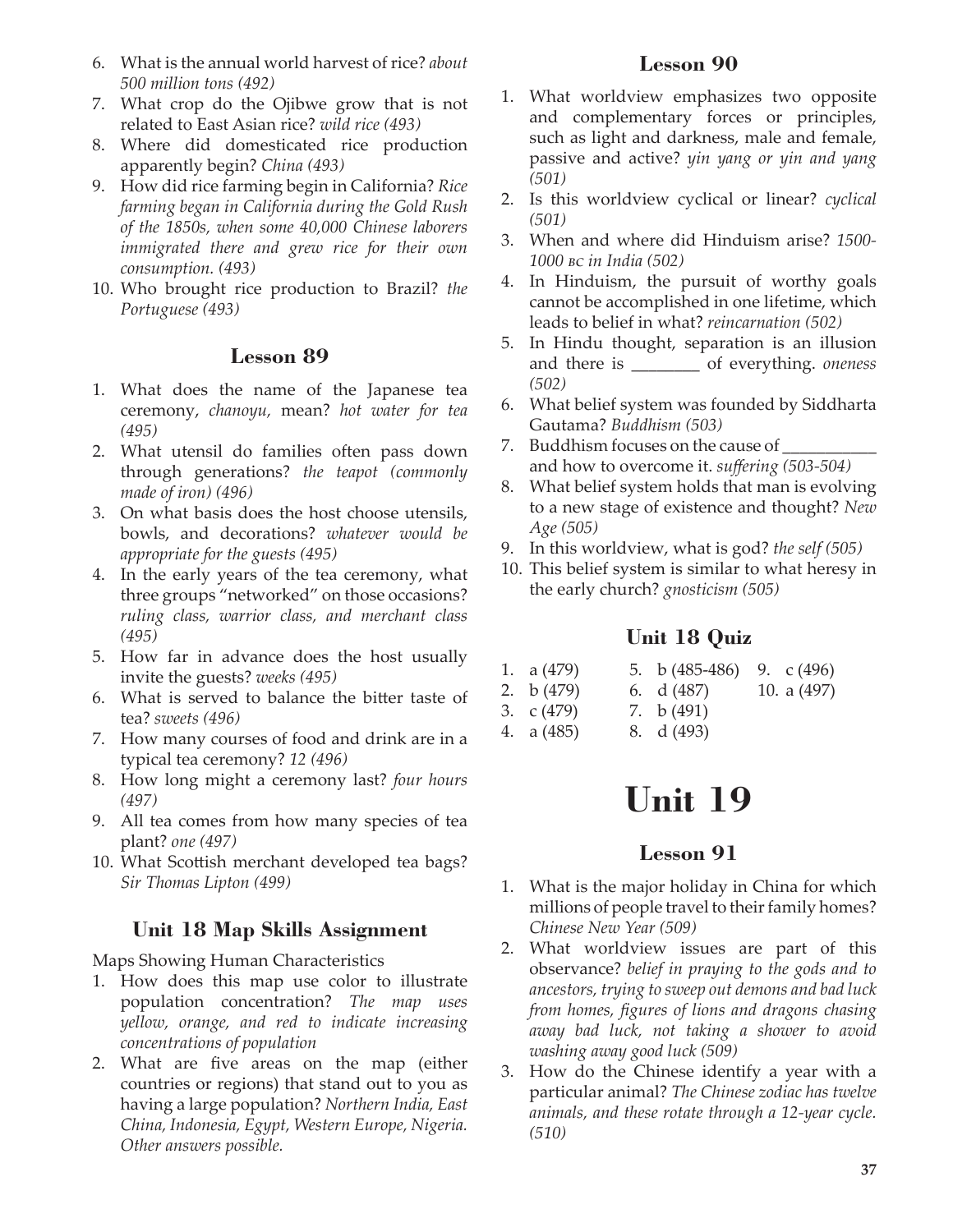- 4. How does China's population rank among the nations of the world in terms of its size? *largest (510)*
- 5. What ethnic group makes up over 90% of China's population? *Han (510)*
- 6. How rapidly did China's population double after the Communist Revolution? *just over two decades (510)*
- 7. What policy did the Communist government institute to slow population growth? *parents could have only one child (510)*
- 8. What consequences occurred as a result of this policy? *sterilizations (some forced); abandoning children, putting them up for adoption, and infanticide; abortions (sometimes forced); government refusing services for families with more than one child; a slowdown in the growth of the workforce; imbalance of male and female children (511)*
- 9. How was the policy changed in 2013? *The government now allows couples to have two children. (512)*
- 10. What is the current mandatory retirement age in China? *55 (512)*

- 1. Xinjiang Province contains what unique point on the face of the earth? *the point that is farthest from any sea (513)*
- 2. What geographic feature dominates the province? *Tarim Basin (513)*
- 3. Of what ethnic group are the Uyghurs part? *Turkic (513)*
- 4. Of what religion are most Uyghurs followers? *Islam (or Muslim) (513)*
- 5. What happened in 1949 soon after Uyghur leaders declared the area to be East Turkestan? *The Chinese Communist government reabsorbed the province under their rule. (513)*
- 6. The Chinese government has moved millions of people from what ethnic group into Xinjiang Province? *Han (514)*
- 7. The government's spying on the Uyghur people has included the use of flocks of what? *drones disguised as birds (515)*
- 8. China has put just over one million Uyghurs into what? *re-education centers (515)*
- 9. What former British colony now ruled by China has seen pro-democracy demonstrations? *Hong Kong (516)*
- 10. Regarding this former British colony, China claimed it would follow a policy of one

\_\_\_\_\_\_\_, two \_\_\_\_\_\_\_\_. *one country, two systems (516)*

## **Riding the First Wave of CDC's COVID-19 Response at Ports of Entry**

- 1. What is Jill Brown's usual job with the CDC? *Health Communication Specialist, publicizing CDC research (G 309)*
- 2. Where did she work to screen passengers? *San Francisco International Airport (G 309)*
- 3. At first the CDC only screened flights originating from what city? *Wuhan (G 309)*
- 4. What was the reaction of the passengers? *cooperative, took it in stride, "nice" (G 309)*
- 5. How long was Brown deployed in screening passengers? *three weeks (G 309)*

- 1. What is the most common name for China's plan to build roads, ports, and other infrastructure in many places around the world? *Belt and Road Initiative (BRI), or One Belt One Road or the New Silk Road (518)*
- 2. Where did China build its first naval and military bases on foreign soil? *Djibouti (519)*
- 3. What did China build in Santiago, Cuba? *a port (519)*
- 4. What did China build in Algiers, Algeria? *a mosque (519)*
- 5. What are some things China is getting for its investments? *greater influence in the world economy, reliable sources of energy, food, new markets (519-520)*
- 6. China is gaining long-desired access to what ocean? *Indian (520)*
- 7. In what two geopolitical questions might China hope to gain support? *Taiwan, the South China Sea (520-521)*
- 8. What is China's interest in other governments being corrupt or involved in human trafficking? *none (521)*
- 9. How is the BRI a shift in the worldview of the Chinese government? *During the days of Mao Zedong's leadership in the 1950s and 1960s, China saw almost the entire non-Communist world as the enemy. Chinese propaganda portrayed the United States and other western nations as "imperialist lackeys and their running dogs." Now China wants those lackeys and dogs to be their trading partners. (522-523)*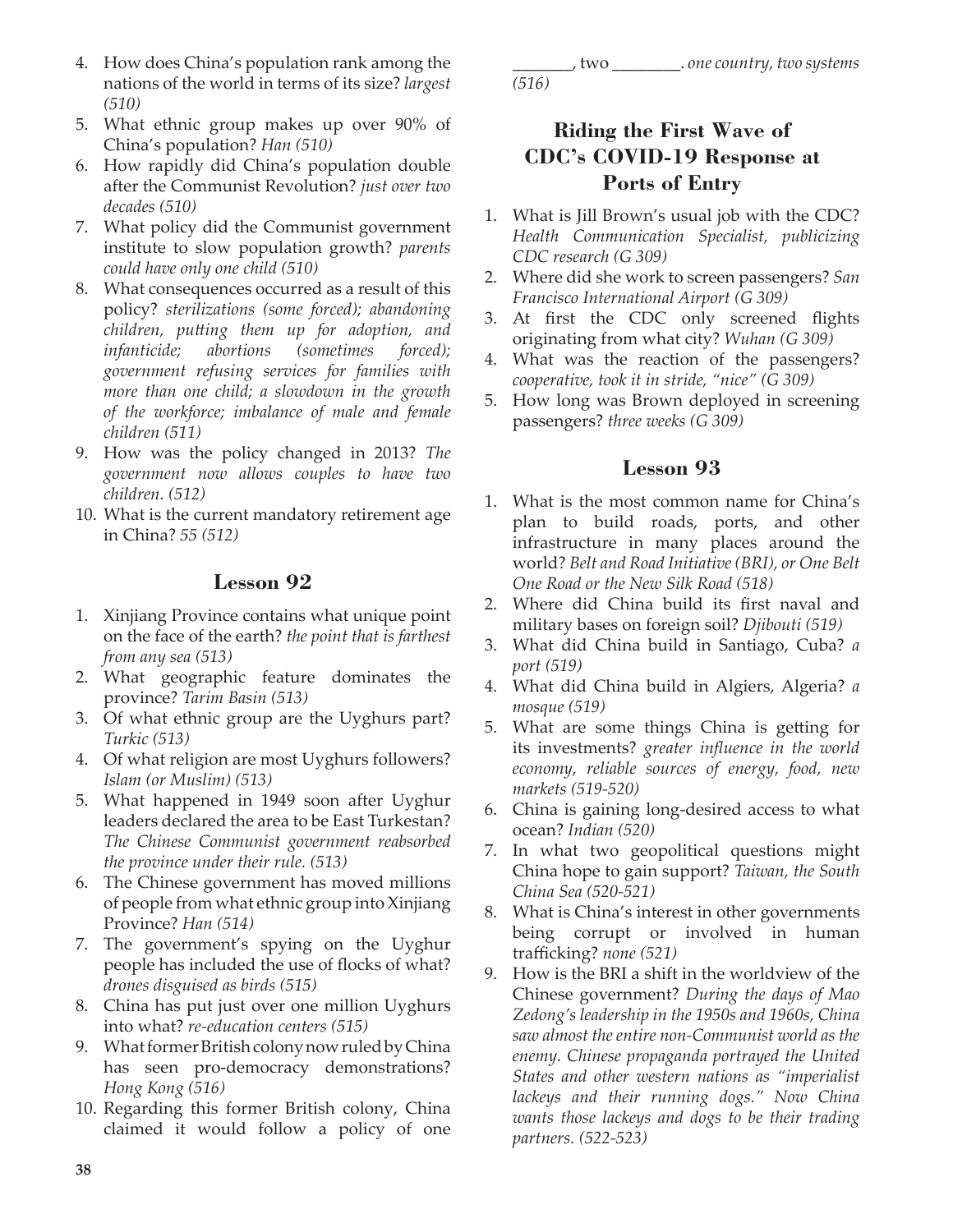10. How is China's new approach a triumph of capitalism? *China's economic success and power have become possible because that nation has largely abandoned traditional Marxist economics and moved toward market economics, although the government's control over the economy is still strong. (523)*

### **Lesson 94**

- 1. Trade has always depended on what? *transporting goods from one place to another (524)*
- 2. What was the primary interest of the Interstate Commerce Commission? *railroads (524)*
- 3. Malcolm (or Malcom) McLean was born in what state? *North Carolina (525)*
- 4. In what field did he build a large company? *trucking (525)*
- 5. What company did he create to transport goods by water? *SeaLand Company (525)*
- 6. Where on a ship did they decide to carry containers? *the deck (525)*
- 7. The first transport of containers went from where to where? *Newark, New Jersey, to Houston, Texas (525)*
- 8. What other factors besides the invention of sea containers have led to the revolution in shipping? *increased use of computers, building of interstate highways, deregulation of trucking, repeated world oil crises, the growth of business in China (525)*
- 9. What is the typical size of a sea container? *8 feet wide by 8 feet high by 20 feet long (527)*
- 10. Of the ten busiest ports in the world, how many are in China? *seven (527)*

## **Lesson 95**

- 1. What is a definition of atheism? *the belief that no deity, no spiritual realm, exists (530)*
- 2. What are two other terms for this worldview? *naturalism, secularism (530)*
- 3. What is the term for the system in which everything that happens is the result of material forces? *closed system (530)*
- 4. The human mind generally recoils against what? *a lack of purpose (531)*
- 5. What have been the two most widely accepted secular religions or substitutes for Biblical faith? *Naziism and Communism (531)*
- 6. What do most secularists believe about mankind? *that mankind is basically good and can be retrained (531)*
- 7. What is the term for the view that rejects any and every worldview and even denies or questions the reality of existence? *nihilism (532)*
- 8. What is the term for the attempt to find meaning in existence? *existentialism (532)*
- 9. What worldview says that we cannot know truth and that meaning is whatever people think it means? *postmodernism (532-533)*
- 10. What is the belief system that says we cannot know anything beyond our physical existence? *agnosticism (533)*

## **Unit 19 Quiz**

| 1. $d(509)$     | 5. b $(515)$     | 9. b $(525)$  |
|-----------------|------------------|---------------|
| 2. c $(510)$    | 6. b $(518)$     | 10. a $(525)$ |
| 3. a $(510)$    | 7. a $(520-521)$ |               |
| 4. $\int (513)$ | 8. c $(525)$     |               |

## *Revolution Is Not a Dinner Party*

#### **Content Questions Answers:**

- 1. What is Ling's father's connection to America? *Answer should be similar to: He was trained by an American doctor named Dr. Smith who taught him Western medicine. Dr. Smith invited Ling's father to come to the United States. Dr. Smith gave him the cherished photograph of the Golden Gate Bridge.*
- 2. How is Ling's relationship with her mother different from her relationship with her father? *Answers will vary, but may be similar to: Ling feels accepted and enjoyed by her father. She feels criticized and unaccepted by her mother. It is easier for her to talk and be herself with her father. With her mother, she is more constrained.*
- 3. How did the government portray Chairman Mao to the people of China? *The government portrayed Mao as the savior of the people, and as the source of all wisdom. Other answers possible.*
- 4. How did the Communist Party continue to benefit from Ling's father after they imprisoned him? *The Communist Party required him to perform surgical operations on officials.*
- 5. What were the Chinese people forced to mourn publicly beginning September 9, 1976? *They were forced to publicly mourn the death of Chairman Mao.*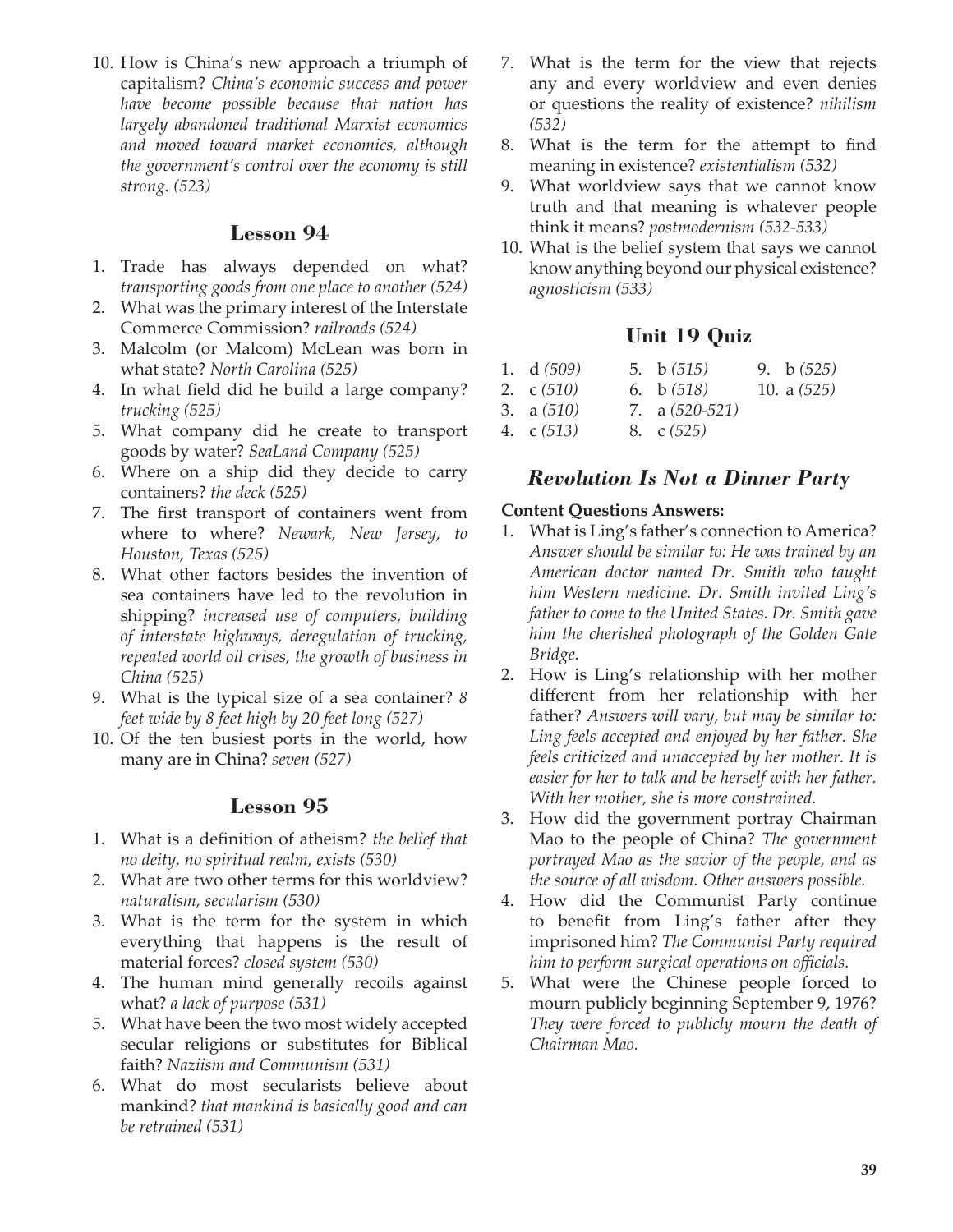#### **Analysis Questions Answers**

- 1. In two or three sentences, how would you analyze the Cultural Revolution in China from a Christian worldview? *Answers will vary, but may be similar to: Since the people of China worshipped Mao as a god, he had great power over their lives. People's ambitions and opinions superseded respect for human life. As different people tried to grab power, chaos ensued.*
- 2. Why do you think fear is a powerful motivator? *Answers will vary.*
- 3. Why do you think Mao's regime crumbled so quickly after his death? *Answers will vary.*

# **Unit 20**

## **Lesson 96**

- 1. What two countries have been somewhat surprisingly drawing closer because of concern about China? *United States and Vietnam (537)*
- 2. How is the South China Sea related to goods being shipped to and from China? *Much of the trade to and from China goes through there. (537- 538)*
- 3. What is the potential significance of the South China Sea related to energy? *It could hold significant oil and gas reserves. (538)*
- 4. How has China changed the geography of the South China Sea? *China has built up tiny islands to build military outposts on them*. *(538)*
- 5. What international law governs maritime activity? *The United Nations Convention on the Law of the Sea (UNCLOS) (538-540)*
- 6. What is the standard modern territorial limit that countries can claim? *12 nautical miles (539)*
- 7. How far out from the baseline is the maximum exclusive economic zone that countries can claim? *200 miles (540)*
- 8. What are the two most significant land formations in the South China Sea? *Spratly Islands, Paracel Islands (540-541)*
- 9. What is China's position regarding its ownership of the South China Sea? *China claims to own 80-90% of it*. *(541)*
- 10. To what previous situation does China compare its position on the South China Sea? *to that of the United States regarding the Caribbean around 1900 (542)*

#### **Lesson 97**

- 1. What deep spot on the ocean floor lies just to the east of the Philippines? *the Philippine Trench (544)*
- 2. What is the name of the Pacific rim where the Philippine islands are located and where the majority of earthquakes and volcanoes occur? *Ring of Fire (544)*
- 3. The 1991 eruption of a volcano on what mountain in the Philippines was the most severe eruption in the twentieth century? *Mt. Pinatubo (544)*
- 4. In a typical year, how many typhoons affect the Philippines? *nine (544)*
- 5. What route did trade ships follow between the Philippines and Mexico from 1565 to 1815? *Manila Galleon Trade Route (545)*
- 6. The Philippine islands have been part of what two colonial empires? *the empires of Spain and the United States (545-546)*
- 7. When did the Philippines gain independence after World War II? *July 4, 1946 (546)*
- 8. What is the largest single ethnic and language group in the Philippines? *Tagalog (546)*
- 9. What is the predominant religion of the Philippines? *Roman Catholic Church (546)*
- 10. What religion has a strong presence in the southern Philippines? *Islam (or Muslim) (546)*

- 1. Why is Vietnam more than just a place and why does it have an emotional impact for many Americans? *The U.S. fought a long and costly war there, and the war was a controversial and divisive subject among the American people. (550)*
- 2. Vietnam is located on what peninsula? *Indochina (550)*
- 3. What European country colonized the eastern part of Indochina? *France (550)*
- 4. Who led the Communist movement in Vietnam against the French and later against the United States? *Ho Chi Minh (550)*
- 5. What were the Communist rebels in South Vietnam called? *Viet Cong (551)*
- 6. What was the belief that, if Vietnam fell to the Communists, other countries in Indochina and Southeast Asia might fall also? *domino theory (551)*
- 7. What was the defoliant that the United States used in the jungles of Vietnam? *Agent Orange (551)*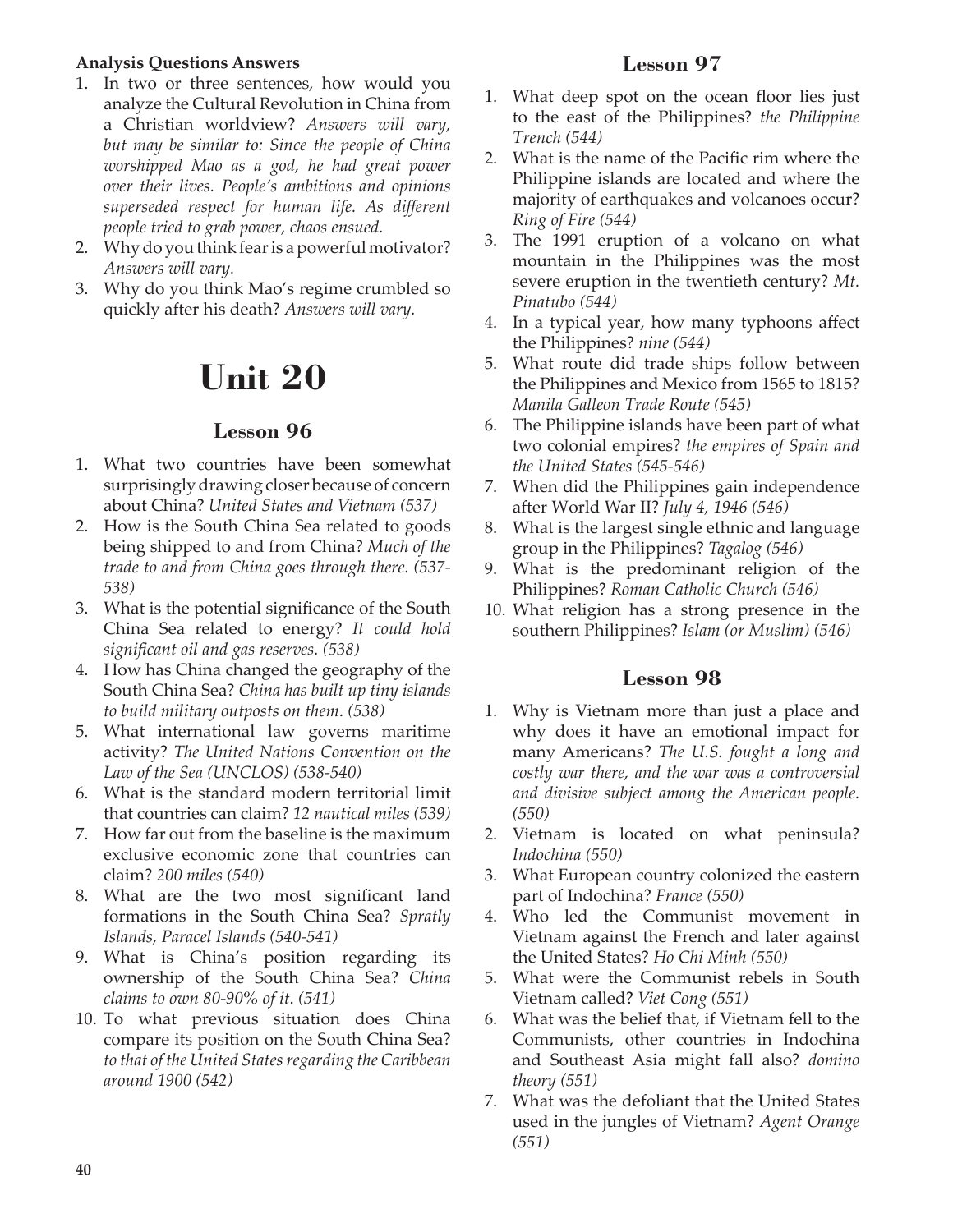- 8. When did the government and military of South Vietnam collapse? *April 30, 1975 (552)*
- 9. What U.S. president ended the trade embargo against Vietnam? *Bill Clinton (552)*
- 10. What is the huge cave discovered in Vietnam in 1990? *Hang Son Doong (553)*

- 1. What is the term for the huge wall of water that struck Banda Aceh in Indonesia on December 26, 2004? *tsunami (555)*
- 2. How many inhabited islands are in Indonesia? *over 900 (555)*
- 3. How does the population of Indonesia rank among the nations of the world? *fourth (556)*
- 4. Indonesia has the largest number of what religion of any country in the world? *Islam (or Muslim) (556)*
- 5. The surface of the earth rests on a layer of \_\_\_\_\_\_\_\_\_\_\_\_\_ \_\_\_\_\_\_\_\_\_? *tectonic plates (556)*
- 6. What two changes occur in a tsunami as it approaches land? *It slows down and increases in height*. *(557)*
- 7. What percentage of tsunamis are the result of earthquakes? *80% (557)*
- 8. A 1964 earthquake near \_\_\_\_\_\_\_\_\_\_\_\_ caused a tsunami in \_\_\_\_\_\_\_\_\_\_\_. *Alaska, Hawaii (558)*
- 9. What portion of Indonesia received recognition as an independent country in 2002? *Timor-Leste or East Timor (558-559)*
- 10. Why has Indonesia decided to build a new capital city? *Because Jakarta is sinking and because it might be less vulnerable to terrorist attacks. (559)*

#### **Lesson 100**

- 1. The entire New Testament is really about what? *worldview (561)*
- 2. According to John 5:17, Jesus' worldview is that God is \_\_\_\_\_\_\_\_\_\_\_\_\_\_\_. *working (561)*
- 3. Jesus believes that \_\_\_\_\_\_\_\_ and \_\_\_\_\_\_\_\_ are real. *sin, Satan (562)*
- 4. People are not the enemy of God; \_\_\_\_\_\_\_\_ is the enemy. *Satan (562)*
- 5. For what two reasons did Jesus know what makes people tick? *Jesus made them, and Jesus was a person. (562)*
- 6. Jesus opposed empty \_\_\_\_\_\_\_\_\_\_ \_\_\_\_\_\_\_\_\_. *religious traditions (563-564)*
- 7. The way of Jesus requires a person's whole \_\_\_\_\_\_\_\_\_\_ and \_\_\_\_\_\_\_\_. *heart, life (564)*
- 8. Jesus said that greatness in the kingdom of God comes by \_\_\_\_\_\_\_\_\_\_. *serving (564)*
- 9. Jesus believed in the \_\_\_\_\_\_\_\_\_\_\_\_\_\_\_\_\_ of God. *sovereignty (564-565)*
- 10. The New Testament teaches that  $\_$  and  $\_$  are coming.

*resurrection, judgment (5565-566)*

## **Unit 20 Quiz**

| 1. $d(538)$  | 5. $\text{c}(546)$ | 9. $d(556)$  |
|--------------|--------------------|--------------|
| 2. $c(539)$  | 6. a $(550)$       | 10. $d(557)$ |
| 3. a $(544)$ | 7. b $(550)$       |              |
| 4. $d(544)$  | 8. b $(551)$       |              |

## **Fourth Geography Exam (Units 16-20)**

|    | 1. $d(433)$    | 12. a $(479)$   | 23. b $(515)$ |
|----|----------------|-----------------|---------------|
|    | 2. $b(433)$    | 13. b (479)     | 24. b (518)   |
| 3. | a(435)         | 14. d (479)     | 25. c $(525)$ |
|    | 4. $c(440)$    | 15. a $(485)$   | 26. d (538)   |
| 5. | b(448)         | 16. b (485-486) | 27. c (539)   |
|    | 6. $d(448)$    | 17. $c(496)$    | 28. d (544)   |
|    | 7. $c(448)$    | 18. a (497)     | 29. c $(546)$ |
|    | 8. d (457-458) | 19. d (509)     | 30. a $(550)$ |
|    | 9. b $(459)$   | 20. $c(510)$    | 31. b $(550)$ |
|    | 10. a $(465)$  | 21. a $(510)$   | 32. b $(551)$ |
|    | 11. a $(466)$  | 22. $c(513)$    | 33. d (556)   |

## **Fourth English Exam**

The answers will be found in the literary analysis and questions for *Boys Without Names* and *Revolution Is Not a Dinner Party* in the *Student Review Book*.

| 1. b | 6. c  | 11. c | 16. d |
|------|-------|-------|-------|
| 2. c | 7. d  | 12. b | 17. a |
| 3. d | 8. b  | 13. a | 18. d |
| 4. c | 9. a  | 14. b | 19. d |
| 5. b | 10. a | 15.c  | 20. a |

## **Fourth Worldview Exam**

| 1. $a(451)$   | 12. b $(502)$     | 23. c $(562)$   |
|---------------|-------------------|-----------------|
| 2. $c(451)$   | 13. $d(502)$      | 24. c (563-564) |
| 3. d $(452)$  | 14. b $(503)$     | 25. d $(564)$   |
| 4. $a(452)$   | 15. b $(505)$     |                 |
| 5. b $(453)$  | 16. a $(530)$     |                 |
| 6. a $(475)$  | 17. $c(530)$      |                 |
| 7. b $(475)$  | 18. $d(532)$      |                 |
| 8. $d(475)$   | 19. c $(532-533)$ |                 |
| 9. b $(476)$  | 20. a $(533)$     |                 |
| 10. a $(476)$ | 21. $c(561)$      |                 |
| 11. $c(501)$  | 22. a $(562)$     |                 |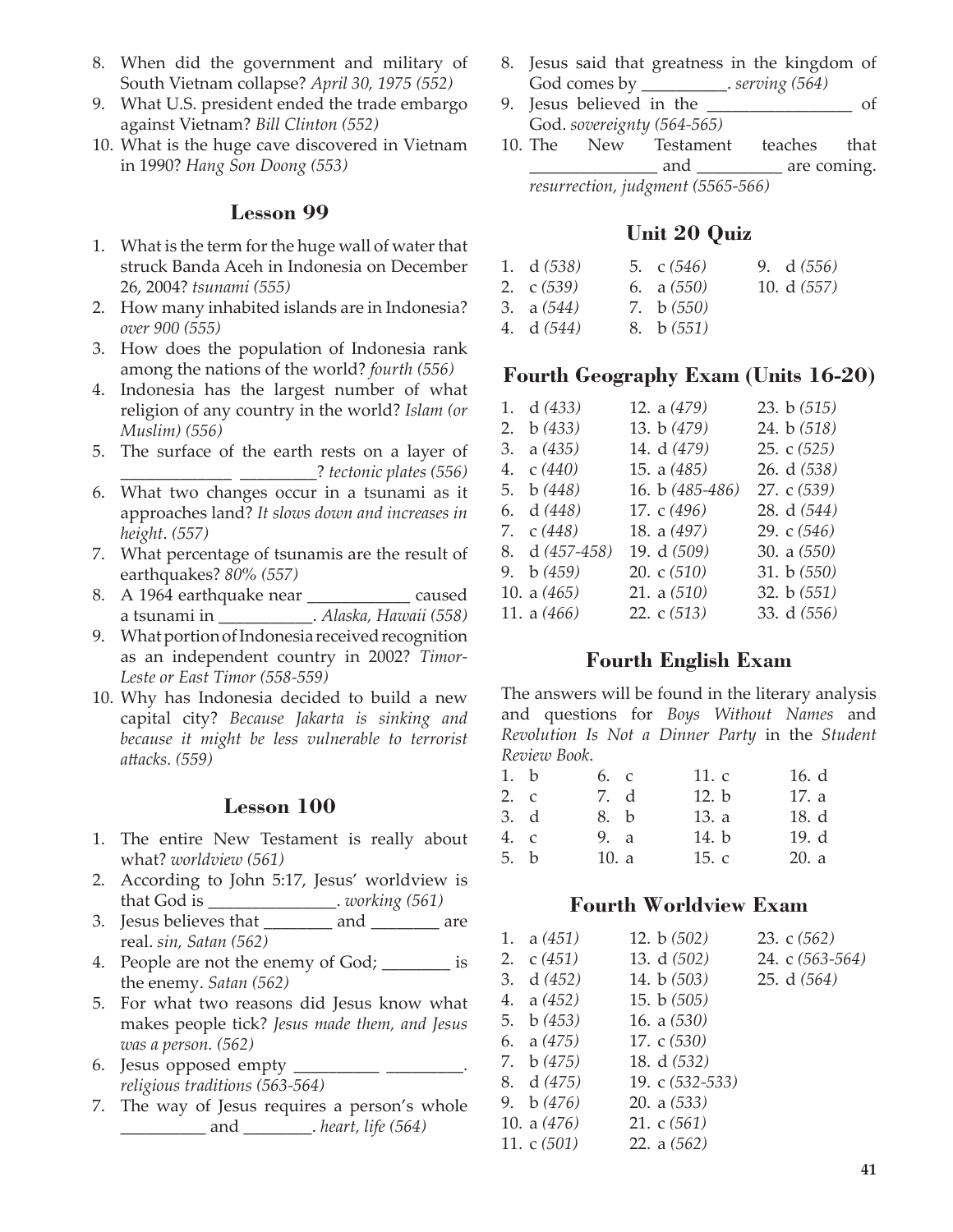# **Unit 21**

## **Lesson 101**

- 1. Who were the first known inhabitants of New Zealand? *The Maori (569)*
- 2. Who signed the Treaty of Waitangi? *British and Maori representatives (569)*
- 3. What two trends changed the majority people group on the islands? *The Mori population declined because of diseases, and European immigrants came in large numbers (569-570)*
- 4. New Zealand is part of the world region called what? *Oceania or Australasia (570)*
- 5. What is the primary geographic feature of New Zealand? *North Island and South Island (570)*
- 6. What is a common nickname for the people of New Zealand? *Kiwis (571)*
- 7. What is the name of the language of New Zealand's indigenous people? *te reo or te reo Maori (571)*
- 8. What two people worked together to develop a written language for these people? *Samuel Lee and Hongi Hika (571)*
- 9. What is the New Zealand term for European New Zealanders? *Pakeha (571)*
- 10. What organization consists of 53 countries, almost all of which are former British territories plus the United Kingdom? *Commonwealth of Nations (574)*

# **The Treaty of Waitangi**

- 1. Who was the monarch of the United Kingdom at the time the treaty was signed? *Victoria (G 313)*
- 2. Who was the Lieutenant-Governor of New Zealand at the time? *William Hobson (G 313)*
- 3. What did the Maori chiefs cede "absolutely and without reservation"? *"all the rights and powers of Sovereignty" that they possessed (G 313)*
- 4. The British monarch extended to the natives of New Zealand all the rights and privileges of what? *British subjects (G 314)*
- 5. In what year was the treaty signed? *1840 (G 314)*

## **Lesson 102**

1. Who landed at Botany Bay and named the land he claimed New South Wales? *Sir James Cook (576)*

- 2. Who sailed around Australia and charted the continent? *Matthew Flinders (576)*
- 3. What was the term for the British policy of taking prisoners to colonies to serve out their terms? *transportation (577)*
- 4. For whom was the city of Sydney named? *Thomas Townshend, Lord Sydney, the British home secretary (577)*
- 5. What native person who lived in the area of Sydney spent time with the British settlers, who eventually built a house for him on a peninsula in Sydney Harbor? *Bennelong (577)*
- 6. Australia is the largest country that lies entirely within the

*Southern Hemisphere (578)*

- 7. What is the term for a drowned river valley that is open to the sea? *ria (579)*
- 8. What transportation structure was completed on Sydney Harbor in 1932? *Sydney Harbor Bridge (579)*
- 9. What landmark structure on Sydney Harbor has multiple performance and meeting halls? *Sydney Opera House (580)*
- 10. When was this facility opened? *1973 (580)*

- 1. What is the term for the vast heartland of Australia? *Outback (582)*
- 2. What fraction of the continent does it cover? *three-fourths (582)*
- 3. What animal was imported to this region between 1870 and 1920 to help with carrying goods and people? *camels (583)*
- 4. What are two large rock outcroppings in this region? *Uluru (Ayers Rock) and Kata-Tjuta (583)*
- 5. In 1985 the Governor-General of Australia returned the deed of Ayers Rock National Park to what group? *the Anangu people (585)*
- 6. What did this group do with the park? *leased it to the Australian National Parks and Wildlife Service for 99 years (585)*
- 7. What gem was found in central South Australia in 1915? *opal (585)*
- 8. What is the name of the town in the Outback that is partly underground? *Coober Pedy (585)*
- 9. Who began digging caverns there in the 1920s? *miners, many of whom had dug trenches in World War I (585)*
- 10. When do most people who play golf there play on the local course? *at night (585)*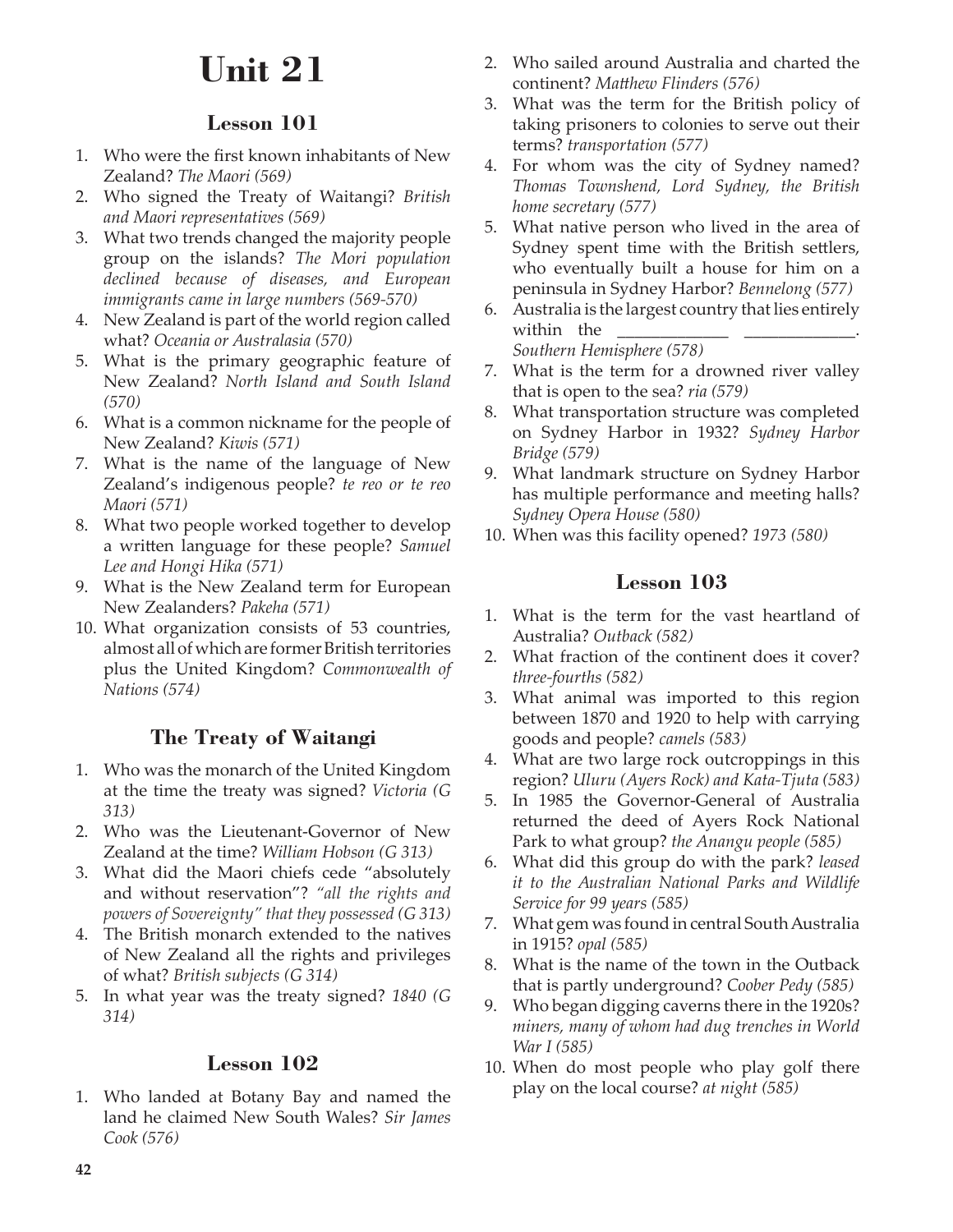- 1. What did Sir James Cook's ship strike and as a result needed six weeks of repair? *Great Coral Reef (587)*
- 2. What is an atoll? *a coral reef surrounding a lagoon (587)*
- 3. Who accomplished the earliest documented sighting of this geographic feature by a European? *Louis de Bougainville (589)*
- 4. What is the term for coral expelling algae and thus removing color from the coral? *coral bleaching (589-590)*
- 5. What is the world's largest sand island? *Fraser Island (590)*
- 6. Where is the only place on earth where rocks from the earth's mantle are exposed above sea level? *Macquarie Island (590)*
- 7. What island off Australia was a penal colony for parts of the 1800s? *Norfolk Island (590)*
- 8. What was known as "Sydney's Food Bowl"? *Norfolk Island (590)*
- 9. What island is the scene of an annual red crab migration? *Christmas Island (591)*
- 10. Isaiah said that God lifts up the islands like what? *fine dust (592)*

### **Lesson 105**

- 1. How many species of cactus are native to Australia? *none (593)*
- 2. What did Arthur Phillip bring to Australia from South America? *prickly pear cactus (593)*
- 3. With what was this infested? *the Cochineal beetle (593)*
- 4. What went wrong with Phillip's plan? *The beetles died out, leaving the cactus with no natural predator, and the prickly pear took over millions of acres. (593)*
- 5. What was brought to Australia from South America in an attempt to control the cactus? *the* Cactoblastis cactorum *moth (594)*
- 6. What was the problem with this attempted solution? *The moth did not breed well. (594)*
- 7. What scientist devised a solution to the problem? *John Mann (594)*
- 8. What did he do to solve the problem? *He warmed the moths' environment and they bred easily. (594)*
- 9. How did this scientist see the relationship between the cactus and the moth? *as an example of a system created by God (595)*

10. How did this scientist describe the increasing acceptance of the theory of evolution? *"Devastating...a tragedy" (596)*.

## *Ann Judson: A Missionary Life for Burma*

#### **Content Questions Answers**

- 1. In what U.S. state were Ann Hasseltine and Adoniram Judson born? *Massachusetts*
- 2. What denomination originally funded and sent out the Judsons and their associates? *Congregationalists*
- 3. Why did the Judsons seek support from the Baptist denomination after their journey to India? *On their journey they studied the Bible and came to a new view of believer's baptism, which aligned with the teachings of the Baptists.*
- 4. In what two countries did Ann Judson spend time in 1822-1823 to recover from serious illness? *England and the United States*
- 5. After war broke out between England and Burma, Adoniram was imprisoned on what charge? *He was charged with being a spy for England.*

#### **Analysis Questions Answers**

- 1. What worldview led Ann Judson to go as a missionary to Burma? *Answers will vary, but may include: Ann Judson sought to obey God's call to take the gospel to all nations.*
- 2. Do you think the Judsons' mission in Burma was "successful?" *Answers will vary.*
- 3. Write a one-paragraph review of *Ann Judson: A Missionary Life for Burma. Answers will vary.*

## **Unit 21 Quiz**

| 1. b $(569)$ | 5. a $(578)$ | 9. c (587)      |
|--------------|--------------|-----------------|
| 2. d (570)   | 6. b $(582)$ | 10. a (589-590) |
| - - - - - -  | ________     |                 |

- 3. d (571) 7. a (583)
- 4. c (577) 8. c (585)

# **Unit 22**

- 1. What location was Commodore George Anson trying to reach when he became lost? *Juan Fernandez Island (599)*
- 2. What aspect of navigation was difficult to determine? *location (longitude) east or west (599)*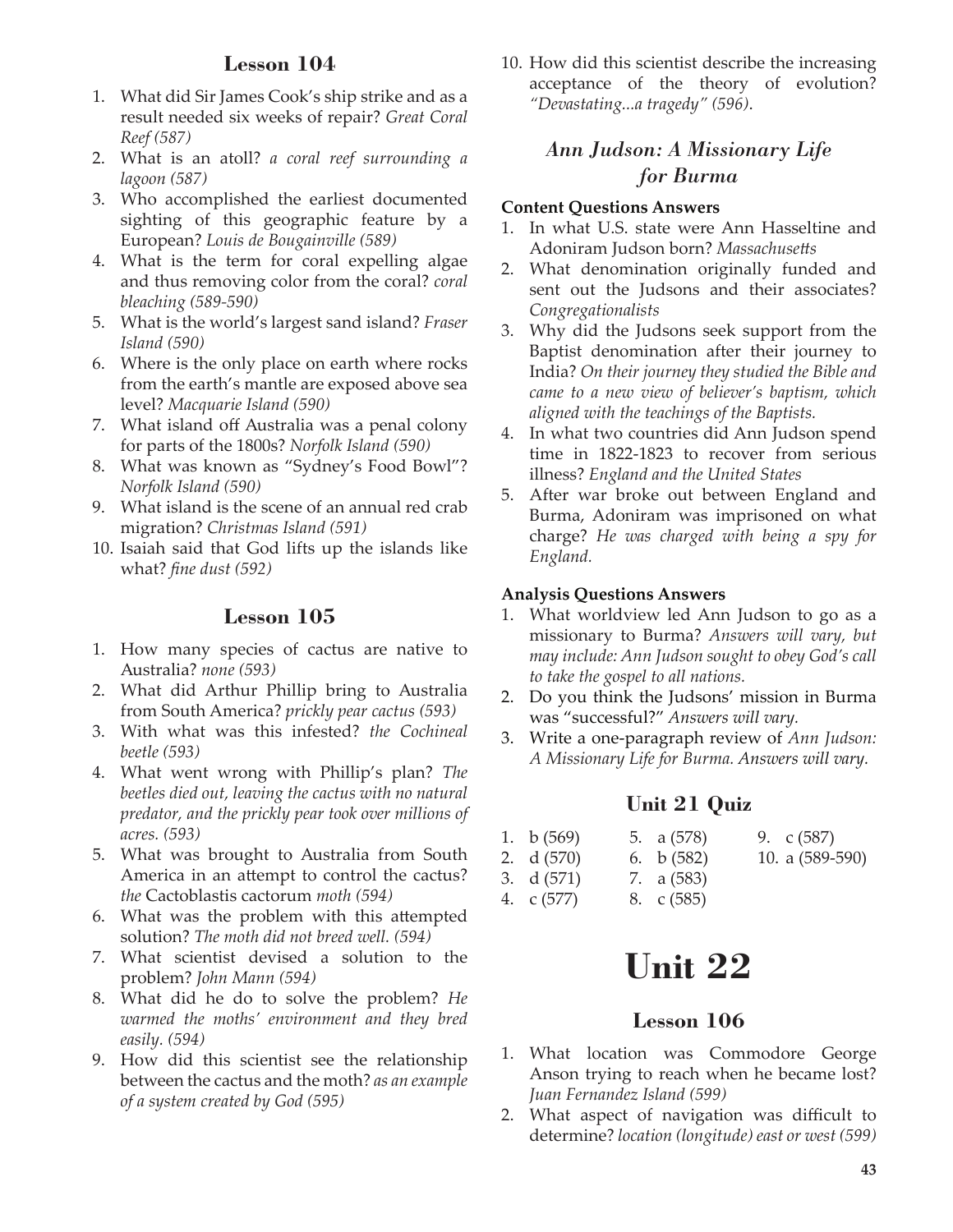- 3. What is dead reckoning? *throwing a log overboard, then measuring how fast the ship moved away from it (600)*
- 4. What is the key element in determining longitude? *time (600)*
- 5. Who invented a device that helped sailors determine longitude? *John Harrison (600)*
- 6. What did he invent? *a clock that kept accurate time onboard a ship (600-601)*
- 7. What percentage of the Pacific region surface area is landmass? *less than 1% (603)*
- 8. From where did people probably first come to the Americas? *Asia (603)*
- 9. What are some ways by which Pacific islanders and coastal people navigated? *keeping known land in sight, celestial navigation, patterns of wind and water currents, migration and feeding patterns of fish, birds, and whales (603)*
- 10. What people first developed a compass? *Chinese (603)*

- 1. What people group on Papua New Guinea are described as using phrases and vocabulary that reflect their geography? *Yupno (605)*
- 2. What are the four regions of Oceania? *Australasia, Melanesia, Micronesia, Polynesia (605-606)*
- 3. What line of volcanic and earthquake activity separates these regions? *Andesite Line (606)*
- 4. What term comes from Greek and means "black islands"? *Melanesia (606)*
- 5. What is the second largest island in the world after Greenland? *New Guinea (606)*
- 6. The western half of this island is part of what country? *Indonesia (606)*
- 7. The eastern half of this island is the main part of what country? *Papua New Guinea (606)*
- 8. The languages in Melanesia are some of what are known as \_\_\_\_\_\_\_\_\_\_\_\_\_ tongues. *Austronesian (607)*
- 9. What European people proclaimed sovereignty over all of New Guinea in 1660? *Dutch (607)*
- 10. What island in Papua New Guinea is the largest of the Solomon Islands and has been moving toward independence? *Bougainville (607-608)*

#### **Lesson 108**

- 1. What Japanese soldier held out on Guam for 28 years? *Sgt. Shoichi Yokoi (610-611)*
- 2. How many islands are in Micronesia? *2,100 (611)*
- 3. How many island chains are in Micronesia? *five (611)*
- 4. What is the most prominent individual island in Micronesia? *Wake Island (611)*
- 5. What is the world's smallest independent republic? *Nauru (612)*
- 6. What island is in all four hemispheres? *Kiribati (612)*
- 7. What is the easternmost country in Micronesia? *Republic of the Marshall Islands (612)*
- 8. What is the southernmost of the Mariana Islands? *Guam (612)*
- 9. What is this island's relationship to the United States? *unincorporated self-governing territory of the U.S. (613)*
- 10. What people came from Asia and settled on the Mariana Islands? *Chamorro (613)*

- 1. What novelist wrote in *Typee* a description of life in Polynesia that wasn't quite accurate? *Herman Melville (615-616)*
- 2. What does Polynesia mean? *many islands (616)*
- 3. Which of the three subregions of Oceania is the largest? *Polynesia (616)*
- 4. What is the northernmost island group in Polynesia? *Hawaii (616)*
- 5. What South American country owns Easter Island? *Chile (616)*
- 6. What largely autonomous territory of France includes Tahiti? *French Polynesia (617)*
- 7. What is the study of the ethnic identity of a place and all that this identity involves? *ethnogeography (617)*
- 8. In the Marquesas Islands, what aspects of thatched homes reflect the social standing of residents? *height and composition (617)*
- 9. What country exploded 192 nuclear weapons in French Polynesia between 1962 and 1996? *France (618)*
- 10. What is home to 70% of the population of Polynesia? *Hawaii (618)*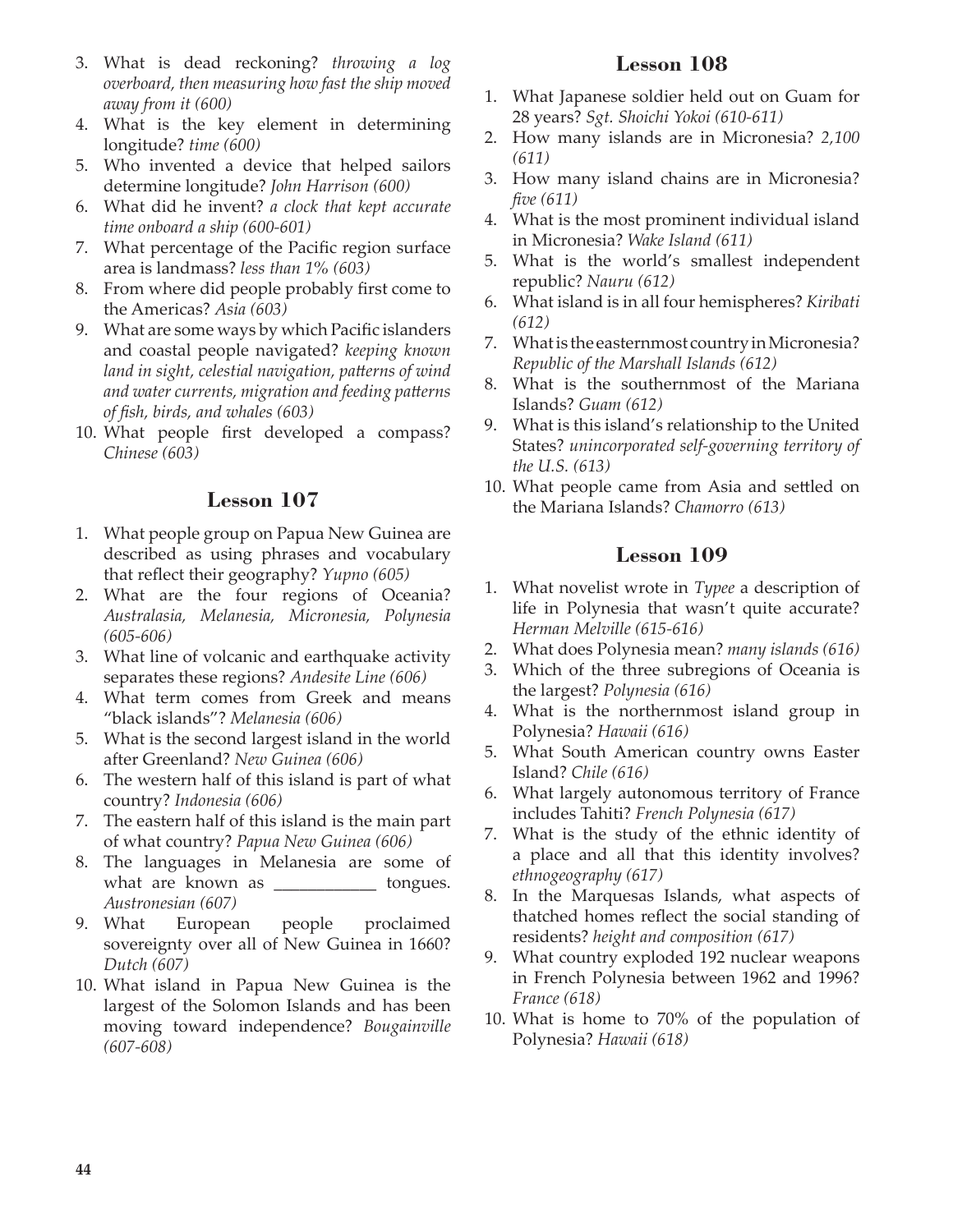- 1. This lesson says that a homeland to its people. *sings (620)*
- 2. Psalm 126 says that when the captives returned from Babylon, they were like men who \_\_\_\_\_\_\_\_\_\_\_\_\_. *dreamed (621)*
- 3. Psalm 126 says that those who sow in tears shall reap with *joyful shouting (621)*
- 4. Isaiah 40 asks who has measured the \_\_\_\_\_\_\_\_\_\_\_\_ in the hollow of God's hand. *waters (621)*
- 5. Amos 4:13 says that God forms and creates the \_\_\_\_\_\_\_\_\_\_. *mountains, wind (621)*
- 6. Psalm 147:11 says that the Lord favors what kind of people? *those who fear Him, those who wait for His lovingkindness (622)*
- 7. Psalm 90:2 says that the Lord is God from \_\_\_\_\_\_\_\_\_\_\_\_\_\_ to \_\_\_\_\_\_\_\_\_\_\_\_\_. *everlasting to everlasting (622)*
- 8. Psalm 36:6 says that the Lord's lovingkindness extends where? *to the heavens (622)*
- 9. Isaiah 48:18 says that if Israel had paid attention to God's commandments, their wellbeing would have been like a *river (623)*
- 10. Psalm 98:8-9 calls on the rivers to \_\_\_\_\_\_\_\_\_\_\_\_\_\_\_\_\_\_\_\_\_\_\_\_\_\_\_\_ and the mountains to \_\_\_\_\_\_\_\_\_\_\_\_\_\_\_\_\_\_\_\_\_\_. *clap*

*their hands, sing together for joy (623)*

# **Unit 22 Quiz**

- 1. d *(600-601)* 2. c *(603)* 3. a *(603)* 5. c *(606)* 6. b *(606)* 7. d *(613)* 9. c *(616)* 10. a *(617)*
- 4. d *(606)* 8. a *(616)*

# **Unit 23**

## **Lesson 111**

- 1. What explorer had a river and a bay in North America named for him but was set adrift by mutineers? *Henry Hudson (627)*
- 2. What 1804-1806 expedition sought to find out if a water route existed through the American continent? *Lewis and Clark (627)*
- 3. Who is credited with the first complete transit of the Northwest Passage by ship, beginning

in 1903 and arriving at Nome, Alaska, in 1906? *Roald Amundsen (628)*

- 4. How does an icebreaker ship break ice? *The captain pushes the ship up onto the ice and it breaks through with its weight. (628)*
- 5. What change in the Arctic Ocean since 2000 has made the Northwest Passage possible? *Ice has been receding. (629)*
- 6. What ship carried a load of coal from Vancouver, Canada, to Finland in 2013? Nordic Orion *(629)*
- 7. What difference do Canada and the United States have about the ownership of the Northwest Passage? *Canada believes that the passage passes through its territorial waters, while the U.S. believes it is an international waterway. (630)*
- 8. What country claims control of the Northern Sea Route through the Arctic Ocean? *Russia (630-631)*
- 9. What are two advantages of the Northwest Passage route over the Panama Canal? *Shorter route, avoids size and weight restrictions in the Canal (629)*
- 10. Is the Northwest Passage route available yearround? *No (629, 631)*

- 1. What project, completed in 1959, improved shipping between the Great Lakes and the Atlantic Ocean and increased hydroelectric generation? *St. Lawrence Seaway (632)*
- 2. The project extends from what city to the middle of what lake? *Montreal to Lake Erie (633)*
- 3. Who built a fortress beside the St. Lawrence River at what is now Quebec City? *Samuel de Champlain (633)*
- 4. This site became the capital of what? *New France (633)*
- 5. How old was Pierre Boucher when he and his family came to New France? *13 (633)*
- 6. What native nation did Pierre live among? *Huron (633)*
- 7. At what city did Boucher go out of the fort alone to talk to the Iroquois? *Trois-Rivieres (634)*
- 8. With what king did Boucher meet? *Louis XIV (635)*
- 9. Pierre Boucher's seigneury came to be called what? *Boucherville (635)*
- 10. Because of what battle did New France end and the British take control of Quebec? *Battle of the Plains of Abraham (636)*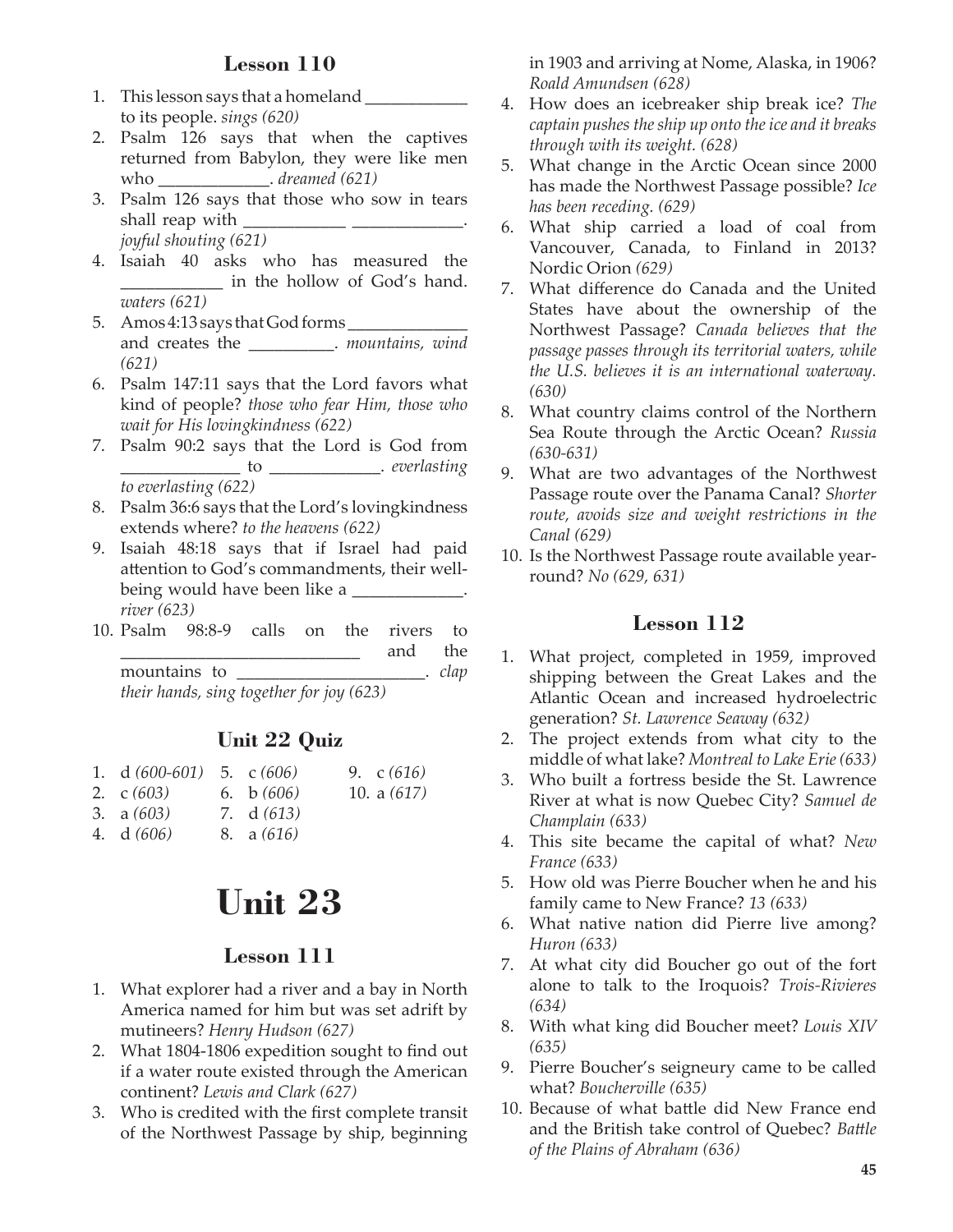## *Canada in the Seventeenth Century*

- 1. What does Boucher think of the natural resources in New France? *It has everything people need of good quality and in abundance. (G 318)*
- 2. Does Boucher think winter is more cheerful in France or New France? *New France (G 318)*
- 3. What divides New France? *St. Lawrence River (G 318)*
- 4. What prevented settlers from exploring the region around Lake Superior? *war with the Iroquois (G 319)*
- 5. What is the principal settlement in New France? *Quebec (G 319)*
- 6. What did Boucher say God had been pleased to give them? *Governors who have all been good men (G 320)*

## **Lesson 113**

- 1. What nickname does New Orleans have because it is located in a crescent-shaped bend in the Mississippi River? *Crescent City (638)*
- 2. When did the building of New Orleans begin? *1718 (639)*
- 3. How busy a port did New Orleans become by the end of World War II? *second busiest port in the U.S. (639)*
- 4. What nickname does New Orleans have because of the fun lifestyle there? *Big Easy (639)*
- 5. New Orleans was the scene of a decisive battle in what war? *War of 1812 (639)*
- 6. Who commanded the American forces at this battle? *Andrew Jackson (639-640)*
- 7. What natural disaster affected New Orleans in August 2005? *Hurricane Katrina (640)*
- 8. What structures did water overwhelm on that occasion causing the city to flood? *levees (642)*
- 9. The disaster cost how many lives in New Orleans? *about 1,800 (642)*
- 10. New Orleans is evidence that \_\_\_\_\_\_\_\_\_\_\_\_\_\_\_\_\_\_\_ matters. *geography (643)*

#### **Lesson 114**

- 1. The United States has more navigable waterways than *the rest of the world combined (644)*
- 2. The U.S. Atlantic coast has more major ports than \_\_\_\_\_\_\_\_\_\_\_\_\_\_\_\_\_\_\_\_\_\_\_\_\_. *the rest of*

*the Western Hemisphere combined (644)*

- 3. What two engineering projects created an around-the-world waterway? *Suez Canal, Panama Canal (644)*
- 4. Who described the "succession of navigable waters" around the borders of the country? *John Jay (645)*
- 5. The Mississippi watershed region covers portions of how many states? *32 (646)*
- 6. The Mississippi River is home to what fraction of fish species in North America? *one-fourth (646)*
- 7. In what two states do the headwaters of the Colorado River rise? *Colorado and Wyoming (647)*
- 8. The Colorado River supplies municipal water for how many people? *30 million (647)*
- 9. The Duck River is home to more species of fish than \_\_\_\_\_\_\_\_\_\_\_\_\_\_\_\_\_\_\_\_\_\_. *all the rivers in Europe combined (647)*
- 10. What happened to two dam projects on the Duck River? *One was completed, the other was stopped and then abandoned. (648)*

## **Lesson 115**

- 1. Where was Joseph Murray born? *Milford, Massachusetts (649)*
- 2. What caused Murray to get excited in his high school chemistry class? *seeing a chart of the periodic table of elements (649)*
- 3. Where did Murray attend college? *Holy Cross (649)*
- 4. Where did Murray attend medical school? *Harvard (649)*
- 5. What was Murray's work at Valley Forge General Hospital? *He helped soldiers who had been burned and disfigured in World War II. (649)*
- 6. What injured aviator had a profound impact on Murray? *Charles Woods (649)*
- 7. Murray did groundbreaking work in what field? *plastic and reconstructive surgery (650)*
- 8. What operation did Murray perform that was the first of its kind? *kidney transplant using a kidney from a live donor (650)*
- 9. What honor did Murray share in 1990? *Nobel Prize in Medicine (651)*
- 10. Murray believed that every day is a \_\_\_\_\_\_\_\_\_\_\_\_. *prayer (651)*

## **Unit 23 Quiz**

1. b *(628)* 2. d *(629)* 3. a *(630-631)* 4. d *(633)* 5. c *(635)* 6. b *(639)*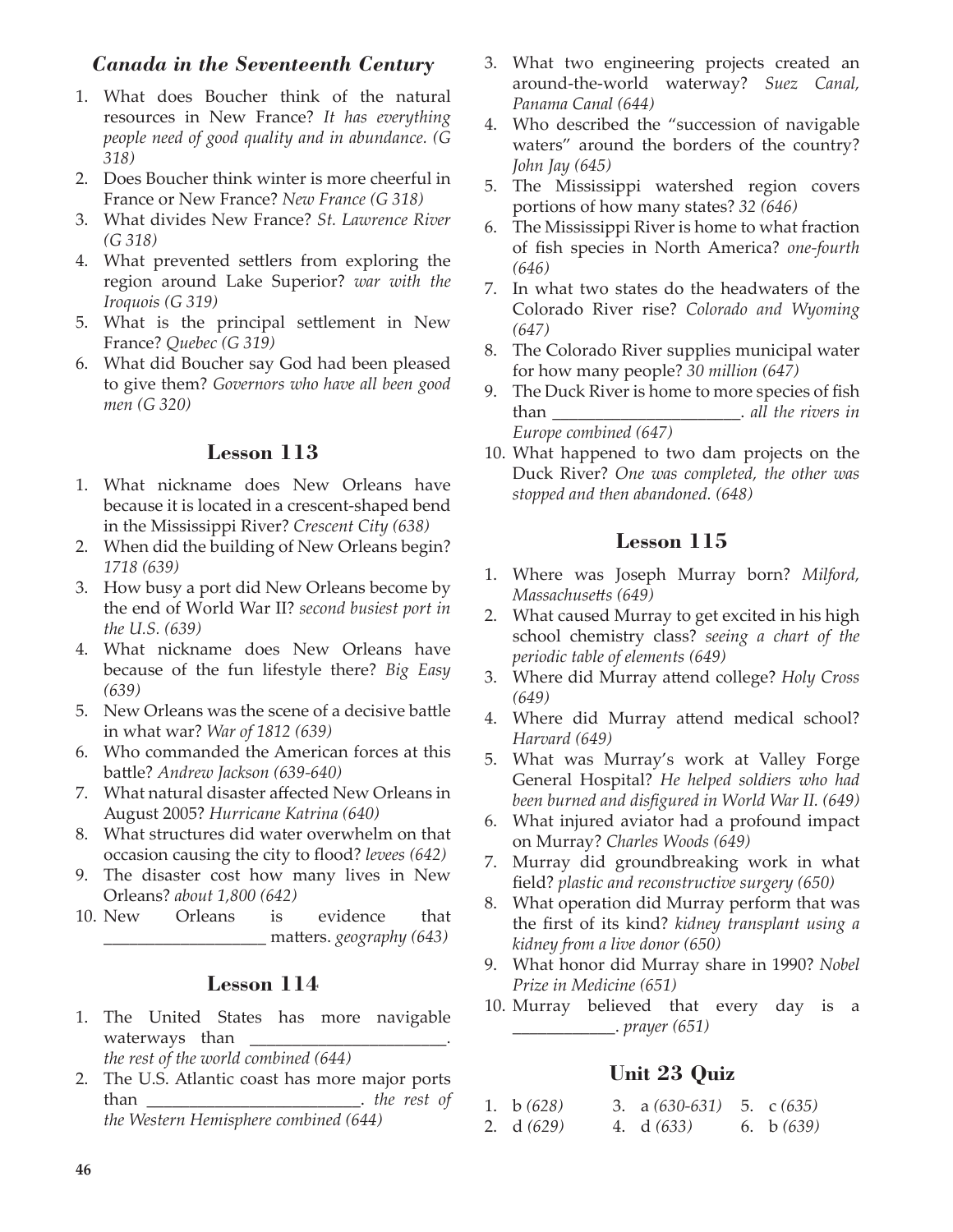| 7. $a(642)$ | 9. $d(647)$  |
|-------------|--------------|
| 8. $c(644)$ | 10. $c(644)$ |

# **Unit 24**

#### **Lesson 116**

- 1. What group of American artists painted landscape art between 1825 and 1870 that attracted the attention of critics and the general public? *Hudson River School (656)*
- 2. This artistic work was part of what movement that was a response to the Enlightenment emphasis on reason? *Romantic movement (656)*
- 3. These artists made skillful use of what artistic element to compose their works? *light (656)*
- 4. Which element received greater emphasis in their work: the scene or the people in the scene? *the scene (656)*
- 5. Later painters in this school portrayed scenes west of the Mississippi. What were their works called? *Western American Art (657)*
- 6. Who painted "A Pic Nic Party"? *Thomas Cole (657)*
- 7. Who painted "Kindred Spirits"? *Asher Brown Durand (657)*
- 8. Who painted "Grand Canyon of the Yellowstone" and "Chasm of the Colorado"? *Thomas Moran (659)*
- 9. Who painted "Looking Down Yosemite Valley, California"? *Albert Bierstadt (659)*
- 10. What artist and sculptor crafted "The Bronco Buster"? *Frederic Remington (660)*

#### **Lesson 117**

- 1. In what state is Babcock Ranch? *Florida (661)*
- 2. Babcock Ranch has the distinction of being the first what in the country? *first all-solar city (661)*
- 3. What former NFL player developed the idea for Babcock Ranch? *Syd Kitsen (661)*
- 4. From whom did this man and his partners purchase the ranch? *Babcock family (662)*
- 5. The developers sold 73,000 acres to the state for what purpose? *permanent conservation site (662)*
- 6. Who owns the power generating facility? *Florida Power and Light (662)*
- 7. What damage did Hurricane Irma do to the power generating facility? *none (662)*
- 8. What is the maximum expected population of Babcock Ranch? *50,000 (663)*
- 9. The airport in what city in India was the first such fully solar powered facility? *Kochi (663)*
- 10. What car manufacturer announced plans to convert its largest North American manufacturing plant to all-solar power? *General Motors (664)*

### **"The Song of the Chattahoochee"**

- 1. How does the first stanza portray the river: as a slow, lazy stream or a rapidly flowing one? *a rapidly flowing one (G 321)*
- 2. In the second stanza, what tried to make the river stay? *rushes, waterweeds, laurel, ferns, grass, dewberry, reeds (G 321)*
- 3. In the last stanza, what voices did the river hear? *voices of Duty (G 322)*
- 4. The river didn't stay because it had jobs to do. What works does the last stanza describe? *to water the plain, to be mixed with the main, to water dry fields that burn, to turn mills, to water flowers (G 322)*
- 5. What parallels do you see between the calls to the river to slow down or stop and calls we hear that try to divert us from our mission in life? *Answers will vary but might include this idea: We have many roles we are called to fill in life, and we have a goal we are trying to reach. We are tempted to give in to the calls to turn aside from our mission, but we must not do so. Because of his poor health and short life, Lanier might have felt this urgency strongly.*

- 1. For whom were the Diomede Islands named? *Orthodox saint Diomede(s) (665)*
- 2. When did the United States buy Alaska from Russia? *1867 (665)*
- 3. What important line runs between the Diomede Islands? *International Date Line (and the Russian-American border) (665)*
- 4. Which island belongs to which country? *Big Diomede to Russia, Little Diomede to the U.S. (665)*
- 5. Why do no civilians live on Big Diomede? *The Soviets moved them off. (666)*
- 6. What nickname was the line between the two islands given during the Cold War? *Ice Curtain (666)*
- 7. What two developments in the Arctic could change the calm of the Bering Strait? *development of gas and oil reserves and the opening of the Northwest Passage (667)*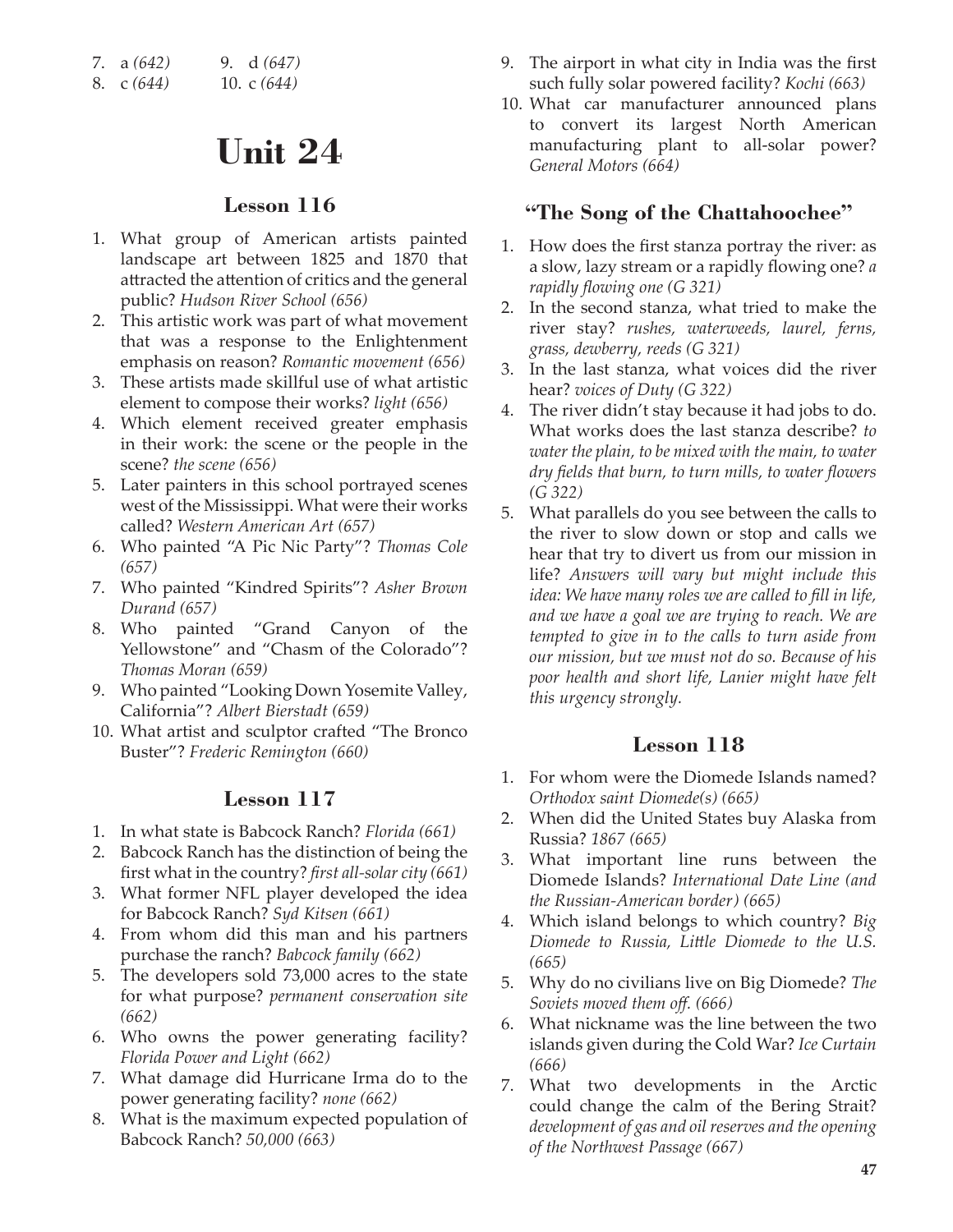- 8. Who swam between the two islands in 1987? *Lynne Cox (668)*
- 9. What two men honored this accomplishment later that year? *Reagan and Gorbachev (668)*
- 10. What two nicknames have the people of the islands given them? *Tomorrow Island and Yesterday Island (668)*

- 1. What is "a naturally occurring environment with distinctive characteristics that serves as a home for a community of plants and animals"? *biome (669)*
- 2. Who led a survey of parts of the American West in 1819-1820? *U.S. Army Major Stephen Long (670)*
- 3. What did he call the region that he surveyed? *the great American desert (670)*
- 4. Laura Ingalls was born near what town? *Pepin, WIsconsin (670)*
- 5. To what state did the Ingalls family move after leaving Pepin? *Kansas (671)*
- 6. Why did they leave there? *They had settled on an Osage Indian reservation, which made them squatters; so they had to leave. (671)*
- 7. After the Ingalls family returned to Pepin for a while, they moved to a dugout on what creek near what community in Minnesota? *Plum Creek near Walnut Grove (672)*
- 8. Where did the Ingalls family live and have such a difficult time that Laura didn't write about it? *Burr Oak, Iowa (672)*
- 9. What South Dakota town is the setting for five of Laura's books? *De Smet (673)*
- 10. Laura and Almanzo Wilder developed Rocky Ridge Farm near what town in what state? *Mansfield, Missouri (674)*

## **Lesson 120**

- 1. What place did God give Adam and Eve to live? *Garden of Eden (676)*
- 2. What place did God promise to give to Abraham and his descendants? *Canaan (677)*
- 3. In what place did the Israelites become slaves? *Egypt (677)*
- 4. At what mountain did God make a covenant with the nation of Israel? *Mt. Sinai (678)*
- 5. From what place did Moses see the Promised Land? *Mt. Nebo (678)*
- 6. What invaders carried people from the Northern Kingdom into captivity? *Assyrians (678)*
- 7. What invaders carried people from the Southern Kingdom into captivity? *Babylonians (678)*
- 8. In what place, which many Jews considered backwater and unsophisticated, did Jesus spend a great deal of time? *Galilee (679)*
- 9. The gospel of Luke gives special attention to what place? *Jerusalem (680)*
- 10. In Romans Paul said that he had preached the gospel from where to where? *from Jerusalem to Illyricum (681)*

# **Unit 24 Quiz**

| 1. $a(656)$  | 5. $\mathcal{C}(664)$ | 9. $a(673)$   |
|--------------|-----------------------|---------------|
| 2. d $(656)$ | 6. b $(665)$          | 10. b $(674)$ |
| 3. $d(657)$  | 7. a $(665)$          |               |
| 4. b $(661)$ | 8. $\mathcal{C}(670)$ |               |

# **Unit 25**

## **Lesson 121**

- 1. How large is Mexico compared to Texas? *Mexico is three times as large as Texas. (685)*
- 2. What are three ancient civilizations that lived in what is now Mexico? *Olmec, Maya, Aztec (685)*
- 3. What percentage of Mexico's population are mestizos? *60% (686)*
- 4. What is the elevation of Mexico City above sea level? *7,240 feet (686)*
- 5. How does Mexico's economy rank in the world? *11th largest (686)*
- 6. What is the capital of Tabasco state? *Villahermosa (687)*
- 7. What connection does Tabasco state have with Tabasco hot sauce? *none (687)*
- 8. What Mayan people from Nicaragua immigrated to Tabasco in the 1300s? *Chontales (688)*
- 9. What technology is New Story using to provide housing for the poor? *3D printing (689)*
- 10. What does this technology "print"? *strips of concrete to create walls (689)*

## **Lesson 122**

1. What three countries form the Northern Triangle in Central America? *Honduras, Guatemala, El Salvador (690)*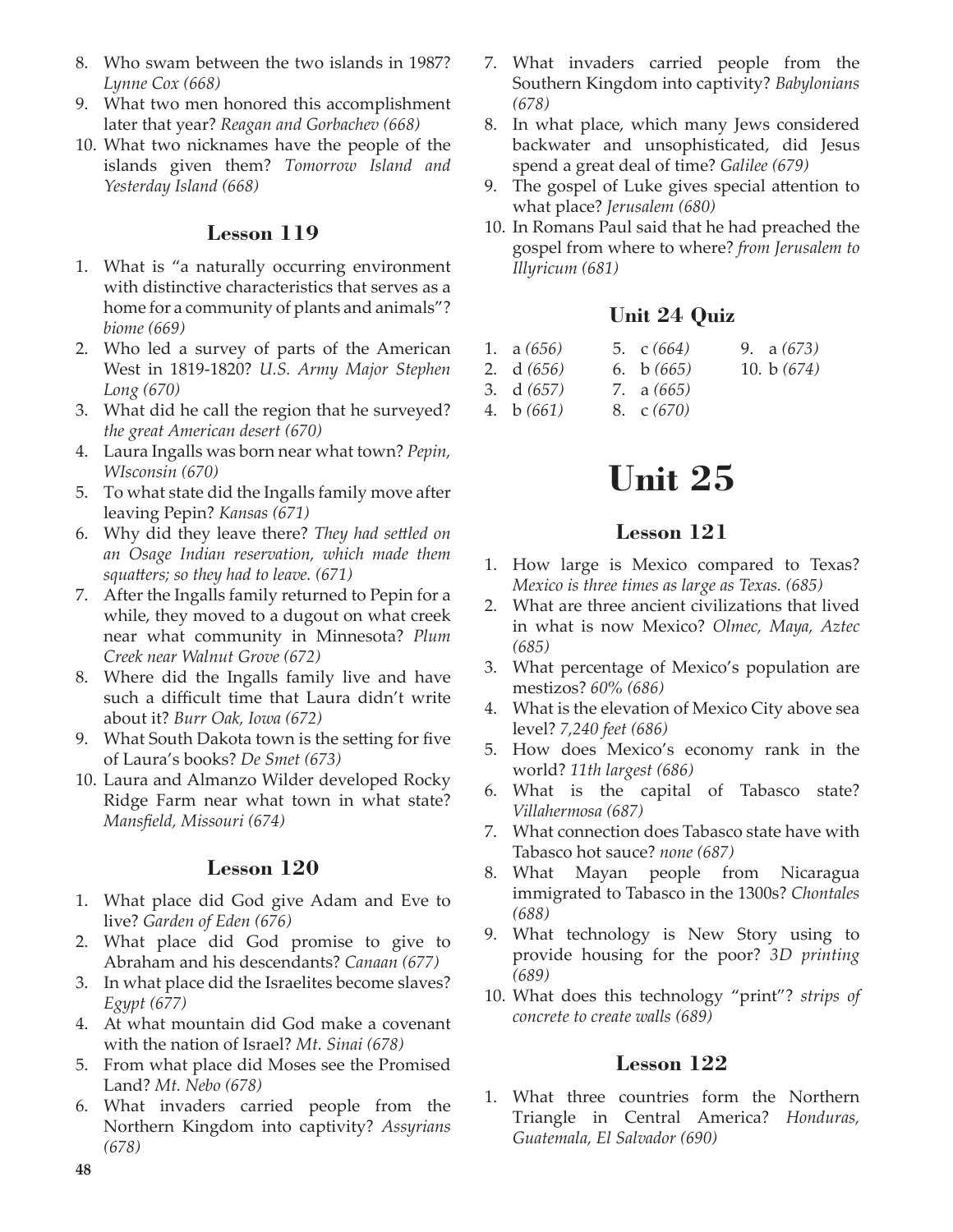- 2. What limits interest in tourism in Guatemala? *political instability (690)*
- 3. How many distinct ecosystems have been identified in Guatemala? *14 (690)*
- 4. What percentage of the population lives below the poverty line in Guatemala? *60% (691)*
- 5. What is considered the most violent country not at war in the world? *Honduras (692)*
- 6. What is the average annual per capita income in Guatemala? *\$4,000 (692)*
- 7. What is the situation called when the criminal element rules a country? *criminal dictatorship (692)*
- 8. What wood grows in Guatemala that is used in musical instruments and upscale furniture produced in China? *rosewood (893)*
- 9. How long does it take this tree to reach maturity? *over 100 years (693)*
- 10. What are three elements of the law enforcement and legal system in Guatemala that make smuggling possible? *corruption of officials, limited government funding to hire inspectors, breakdowns in the court system (693)*

- 1. What was established in Costa Rica by American Quakers avoiding the draft during the Korean War? *Monteverde Nature Reserve (695)*
- 2. What was purchased by the contributions of children around the world to save it from logging? *Children's Eternal Forest (695)*
- 3. Costa Rica is the leading destination for what? *ecotourism (695)*
- 4. An important guideline for the activity mentioned in the previous question is to leave no what? *footprint (697)*
- 5. Why was this area named Costa Rica? *Columbus thought it had treasure. (695)*
- 6. San Jose, capital of Costa Rica, was one of the first cities in the world to have what? *electricity (696)*
- 7. What crop has brought great wealth to Costa Rica? *coffee (696)*
- 8. How many active volcanoes are in Costa Rica? *five (697)*
- 9. What has been described as the "most spectacular bird in the New World"? *resplendent quetzal (698)*
- 10. Where can one find a diversity of sea turtles in Costa Rica? *Tortuguero National Park (698)*

## **Going West by Going South**

- 1. What were the three most likely places to cross Central America? *the Isthmus of Tehuantepec in southern Mexico, across Nicaragua using Lake Nicaragua, and the Isthmus of Panama (G 323)*
- 2. What increased the desire of many Americans to get to California? *the discovery of gold in California (or, the California Gold Rush) (G 323)*
- 3. Who devised a way to transport people to California by using a ship, a stagecoach, and another ship? *Cornelius ("Commodore") Vanderbilt (G 323)*
- 4. Who was the captain of the *Clarissa Perkins*? *Captain Goodrich (G 323)*
- 5. How much shorter did the ad say the Nicaragua route was compared to the Panama route? *1,000 miles (G 323)*

## **Lesson 124**

- 1. Belize is the only country in Central America without what? *a Pacific coast (700)*
- 2. How many species of trees are found in Belize? *about 50 (700)*
- 3. What is the second longest coral reef in the world? *Mesoamerican Barrier Reef (700)*
- 4. Where is the largest concentrated jaguar population in the world? *Cockscomb Basin Wildlife Sanctuary (700)*
- 5. What two European countries had rival claims for Belize? *Spain, Britain (700)*
- 6. What two Western Hemisphere countries have had conflicts with Belize over sovereignty rights or borders? *Guatemala, Mexico (701)*
- 7. Belize was the last what on the American mainland? *British colony (701)*
- 8. People of Mayan descent make up what percentage of the Belizean population? *10% (701)*
- 9. What group came to Belize in the 1950s to escape religious persecution? *Mennonites (701)*
- 10. Sugar accounts for what percentage of agricultural exports from Belize? *60% (702)*

- 1. How might living in a geographically isolated location affect a person's worldview? *That person would be more likely to have a narrow, limited worldview. (704)*
- 2. How do political leaders in Russia see the U.S. and NATO? *as threats (705)*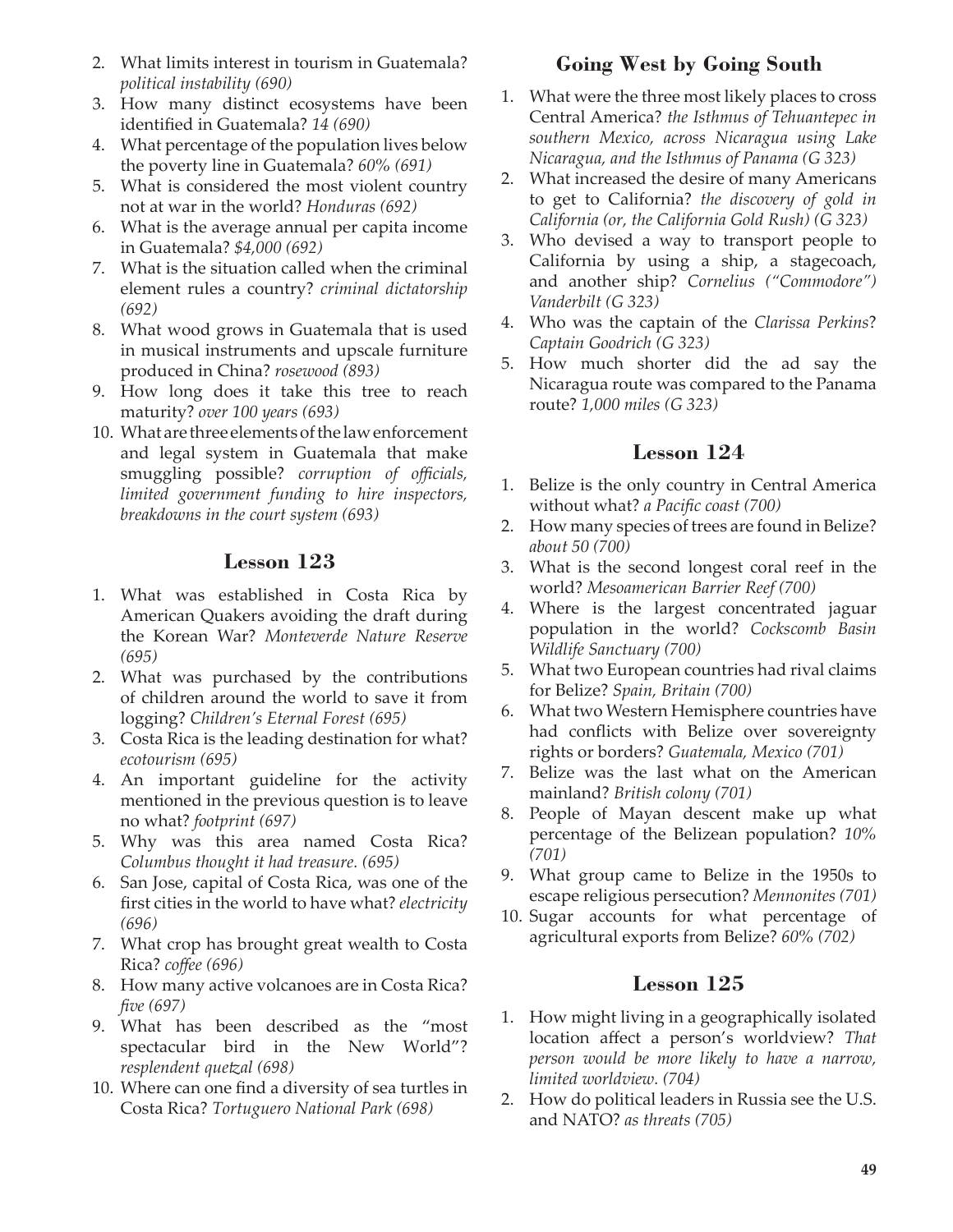- 3. Why might Russian leaders have this view? *Russia has been invaded several times, the U.S. positioned itself as the enemy of the Soviet Union in 1945, and NATO was formed to oppose Soviet moves to the west. (705)*
- 4. What did Paul say about the people of Crete, quoting Epimenides? *Cretans are always liars, evil beasts, lazy gluttons (706)*
- 5. What are some examples of cultures encouraging the creation of art, literature, music, and technology? *Art: Renaissance Italy; literature: Great Britain in the nineteenth century; music: U.S. and Great Britain in the 1960s; technology: Silicon Valley in the 1980s (706)*
- 6. What are some examples of how the place where a person lives possibly affecting his or her religious beliefs? *Someone who lives in Ireland is likely to be Catholic; in India, likely to be Hindu; in Greece, likely to be Orthodox; in Saudi Arabia, likely to be Muslim; in Norway, likely to be Lutheran; in Arkansas, likely to be Baptist (706)*
- 7. How might Christians in China and the U.S. have different views on government support for their faith? *Christians in China probably would not expect it, while Christians in the U.S. likely would expect it. (707)*
- 8. How might travel affect a person's worldview? *Will see how other people live, can develop a love for others, might come to appreciate what he or she has in his or her own country (707)*
- 9. Henry Miller said one's destination is never a place but is what? *a new way of seeing things (708)*
- 10. How did the Lord's guidance of Peter and Peter's contact with the sincere faith of the Gentile centurion Cornelius affect Peter's worldview? *He came to see that God does not show partiality but welcomes those in every nation who fear Him and do what is right. (708)*

## **Unit 25 Quiz**

| 1. $\int (685)$ | 5. b $(693)$ | 9. b $(700)$  |
|-----------------|--------------|---------------|
| 2. d (686)      | 6. b $(695)$ | 10. c $(701)$ |
| 3. c (686)      | 7. d (696)   |               |
| 4. a $(690)$    | 8. a $(700)$ |               |

## **Fifth Geography Exam (Units 21-25)**

| 1. b $(569)$ | 5. $c(587)$     | 9. $d(613)$       |
|--------------|-----------------|-------------------|
| 2. $d(571)$  | 6. $a(603)$     | 10. a $(616)$     |
| 3. $c(577)$  | 7. $\int$ (606) | 11. $d(629)$      |
| 4. b $(582)$ | 8. b $(606)$    | 12. a $(630-631)$ |
|              |                 |                   |

| 13. c $(635)$ | 18. b $(661)$ | 23. a $(690)$ |
|---------------|---------------|---------------|
| 14. a $(642)$ | 19. a $(665)$ | 24. d (696)   |
| 15. c $(644)$ | 20. a $(673)$ | 25. a $(700)$ |
| 16. a $(656)$ | 21. $d(686)$  |               |
| 17. $d(657)$  | 22. $c(686)$  |               |

## **Fifth English Exam (Units 21-25)**

Answers will be found in the literary analyses in the *Student Review Book* and the *Answer Key* for the questions on the books.

| 1. b |  | 3. d 5. a |      | 7. b |  |
|------|--|-----------|------|------|--|
| 2. c |  | 4. b      | 6. a | 8. c |  |

**For Questions 9 and 10:** See if the student has written five sentences for each question. Grade the response based on quality of expression and reasoning.

| 11. d | 13. с | 15. c | 17. $b$ | 19. a |
|-------|-------|-------|---------|-------|
| 12. a | 14. b | 16. a | 18. c   | 20. d |

## **Fifth Worldview Exam (Units 21-25)**

| 1. b $(593)$ | 8. b $(623)$  | 15. b $(679)$ |
|--------------|---------------|---------------|
| 2. $a(594)$  | 9. $c(649)$   | 16. a $(681)$ |
| 3. $c(595)$  | 10. $d(650)$  | 17. d (706)   |
| 4. $d(596)$  | 11. b $(650)$ | 18. d (707)   |
| 5. $a(621)$  | 12. a $(651)$ | 19. c (708)   |
| 6. $d(621)$  | 13. $c(678)$  | 20. a $(708)$ |
| 7. $c(622)$  | 14. d (678)   |               |

# **Unit 26**

- 1. What sea is in the Atlantic Ocean and is identified as the only sea without land borders? *Sargasso Sea (711)*
- 2. This sea is a concentrated patch of what? *Sargassum seaweed (711)*
- 3. The Great Atlantic Sargassum Belt stretched from where to where? *from the Gulf of Mexico to the west coast of Africa (711)*
- 4. What were three negative attributes of this seaweed when it washed up on Caribbean islands? *smelled bad, complicated the work of fishermen, and discouraged tourists from enjoying the beaches (711)*
- 5. How did Johanan Dujon use the seaweed to create a business? *He ground the seaweed into a liquid and made organic fertilizer. (711)*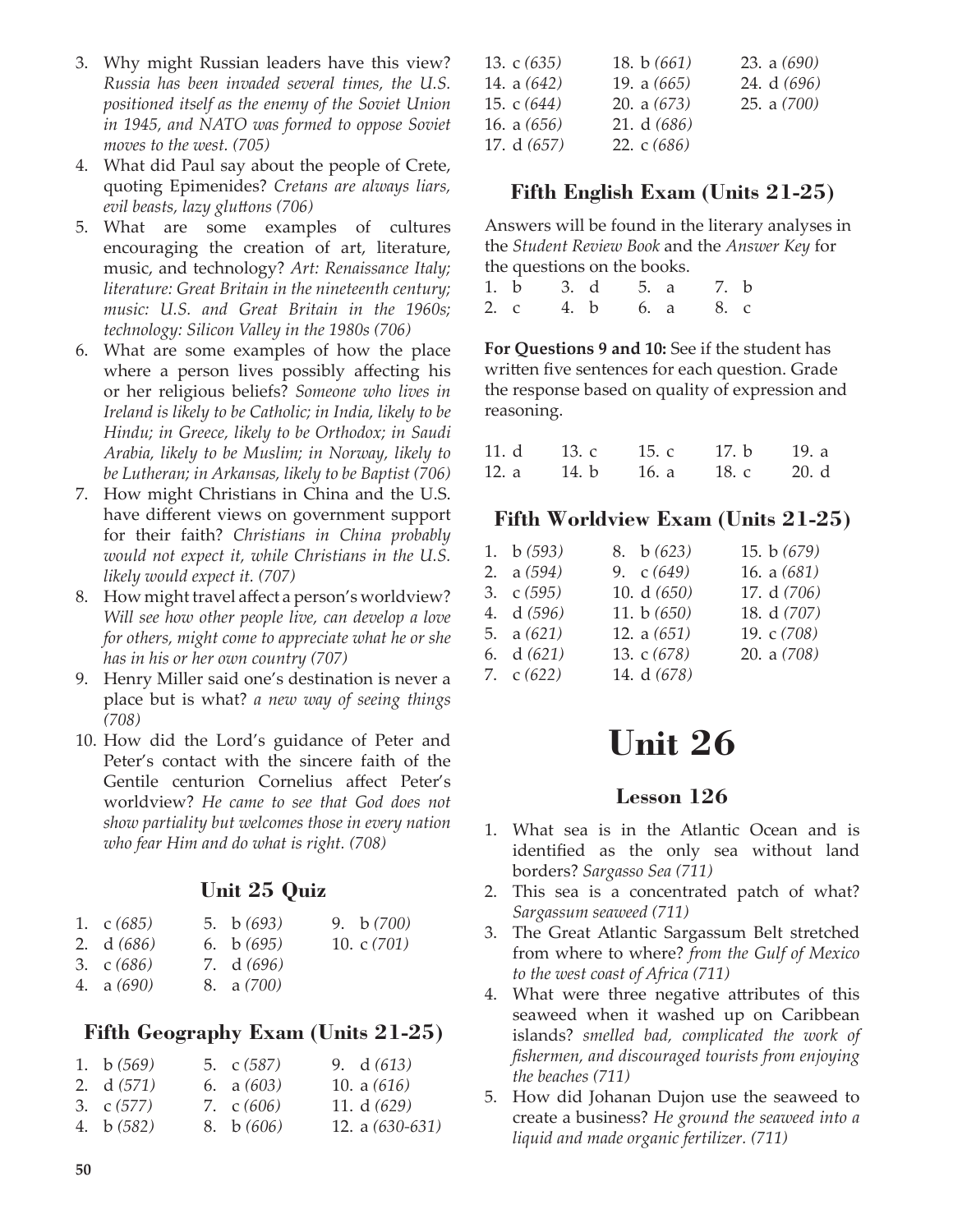- 6. What are three benefits of his product? *It gives better results, eliminates artificial chemicals, and removes seaweed as a nuisance. (711-712)*
- 7. What is the surface area of the Caribbean? *just over one million square miles (712)*
- 8. What is the deepest point of the Caribbean? *Cayman Trench or Trough (712)*
- 9. What is the term for ways to generate income from the sea? *blue economy (713)*
- 10. How did geography help pirates raid Spanish trade routes? *Islands in the Caribbean had secluded bays that pirates used for hiding places. (714)*

- 1. Scott Price is part of what kind of team? *Hurricane Hunter team (716)*
- 2. What U.S. government agency is he part of? *NOAA (National Oceanographic and Atmospheric Administration (716)*
- 3. What is the best way to train for the kind of flying that he does? *to take part in it (716)*
- 4. How long does a hurricane hunter mission usually last? *about eight hours (716)*
- 5. What is the official name of storms that we usually call hurricanes? *tropical cyclones (716)*
- 6. In the western Pacific and around Japan and the Philippines, these storms are known as what? *typhoons (716-717)*
- 7. What four factors cause weather systems to develop and move? *winds, moisture, the geography of the earth, and the movement of the earth (717)*
- 8. What is the term for the elevation of the surface of the sea because a storm picks up water from the ocean? *storm surge (718)*
- 9. What was the deadliest weather disaster in U.S. history? *Galveston hurricane of 1900 (718)*
- 10. When did weather scientists begin giving storms female names? *during World War II (720)*

#### **Lesson 128**

- 1. Where did sugarcane originate? *Pacific islands (722)*
- 2. Who brought it to the New World? *Columbus (722)*
- 3. Explorers for what country brought it to Brazil? *Portugal (722)*
- 4. What is the term for this: The British sent manufactured goods to Africa and traded them for slaves, who were sent to the New

World; thn sugar and other products from the New World were carried to Britain. *triangular trade system (723)*

- 5. What is the name given to the route that took slaves from Africa to the New World? *Middle Passage (723)*
- 6. Where were sugar beets grown for centuries as a garden vegetable and as fodder for livestock? *Europe (723)*
- 7. Where was the first sugar beet processing facility built in 1802? *Poland (723)*
- 8. What is the concentrated syrup that is a byproduct of processing sugarcane and sugar beets? *molasses (724)*
- 9. What is the largest sugar-producing state in the U.S.? *Minnesota (725)*
- 10. What are two reasons why slavery is a bad idea? *(1) Economics: slaves have no incentive to work more efficiently or to learn new skills; (2) the negative effect on human beings, both slaves and their owners (724-725)*

- 1. How far is Cuba from the United States? *90 miles (727)*
- 2. What is the smallest bird in the world? *bee hummingbird (727)*
- 3. Cuba is located where what three bodies of water come together? *Atlantic Ocean, Gulf of Mexico, Caribbean Sea (727)*
- 4. What is the religion that slaves brought from Africa that many Cubans practice to some degree? *Santeria (728)*
- 5. What Arawak group was the most numerous on Cuba when Europeans arrived? *Taino (728)*
- 6. What were three reasons given in the 1800s for the U.S. interest in obtaining Cuba? *to extend American hegemony; to extend slavery; and to keep it out of the hands of another country, especially Great Britain (729)*
- 7. What event triggered the U.S. declaring war on Spain in 1898? *the sinking of the* Maine *in Havana harbor (729)*
- 8. What naval station does the U.S. lease on Cuba? *Guantanamo Bay (729, 731)*
- 9. Who declared a new government in Cuba on January 1, 1959? *Fidel Castro (730)*
- 10. What two events involving Cuba in the early 1960s were crises for the United States? *Bay of Pigs invasion, presence of Soviet missiles in Cuba (730)*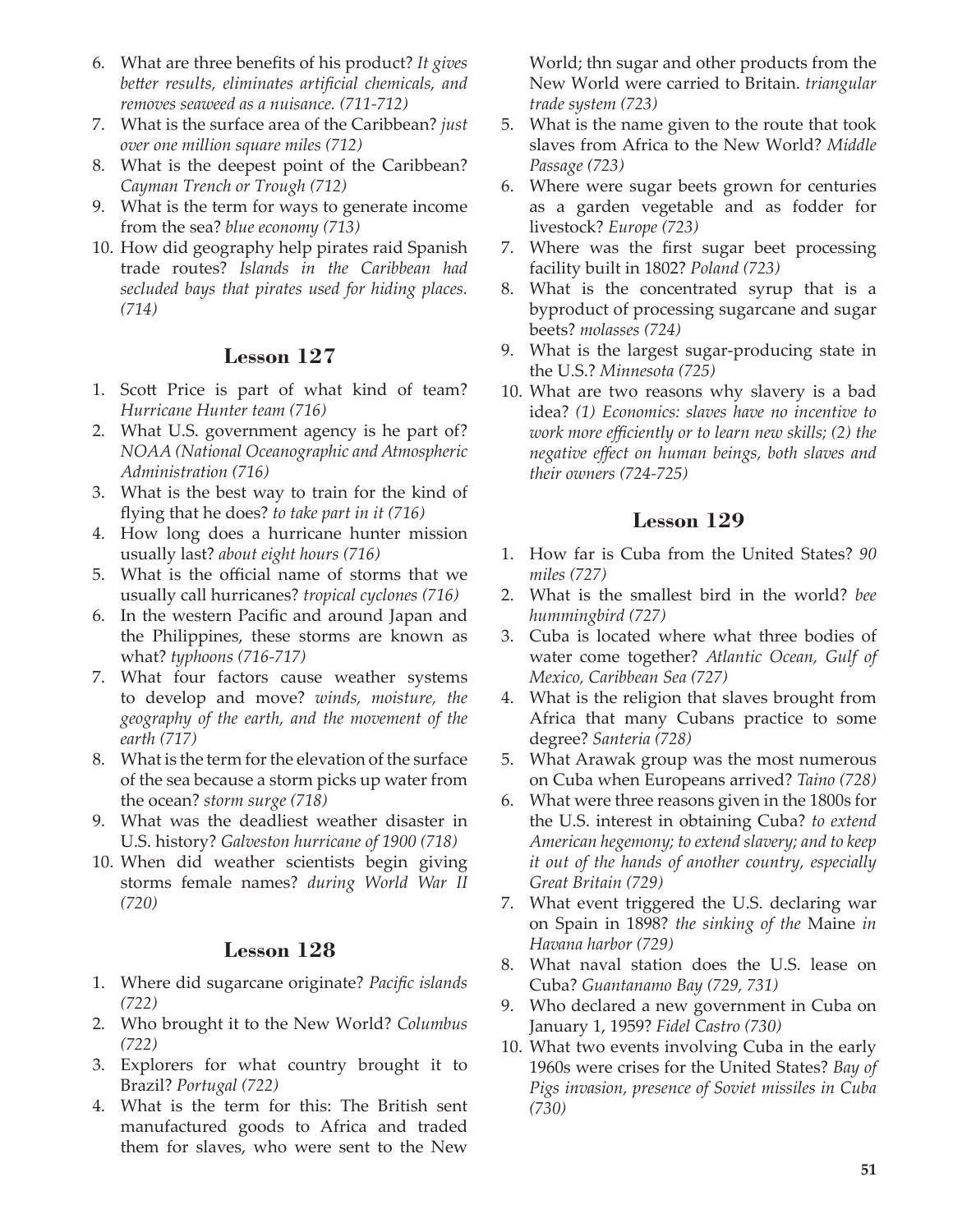## *To Cuba and Back*

- 1. In what city does this section begin? *Havana (G 325)*
- 2. What scene was a "gladdening, inspiring" sight? *the ocean (G 325)*
- 3. What kind of tree does Dana describe as "intensely and exclusively tropical"? *palm tree (G 326)*
- 4. What tool did workers use to cut sugarcane? *machete (G 328)*
- 5. What is collected and put into tight casks? *molasses (G 329)*

#### **Lesson 130**

- 1. In a class on what subject was the author's worldview of states rights challenged? *political science (733)*
- 2. What question did his professor ask? *"But what if the states aren't doing their job?" (733)*
- 3. What rights are more basic than states rights? *human rights and the rights of American citizens (733)*
- 4. What did a World War II-era father buy for his son to prepare him for being in the Army? *overalls (734)*
- 5. What are four things that can change one's worldview? *education, travel, books, interaction with people who don't share your background (734)*
- 6. On a trip to Mexico in 1996, the author met a woman who lived in a house with walls made of what? *cardboard (734)*
- 7. What is a common temptation when a person encounters a new idea or experience that challenges his or her worldview? *to try to fit it into that person's existing worldview (735)*
- 8. What world event in 2020 made many people rethink some core questions? *coronavirus pandemic (736-737)*
- 9. When life is tumultuous, what are two unchanging truths about God? *He is still in charge and He is still loving. (738)*
- 10. Paul says in 2 Corinthians 5:16-17 that if anyone is in Christ he is a \_\_\_\_\_\_\_\_\_\_\_\_. *new creature or new creation (738)*

## **Unit 26 Quiz**

- 1. b *(713)* 6. c *(725)*
- 2. c *(711)* 7. a *(723)*
- 3. a *(712)* 8. b *(727)*
- 4. b *(716)* 9. d *(729, 731)*
- 5. d *(718)* 10. a *(727)*

# **Unit 27**

## **Lesson 131**

- 1. What are three examples of the importance of rubber for the military? *jeeps, planes, tanks (741)*
- 2. From what is rubber derived? *latex sap from the rubberwood tree (741)*
- 3. What percentage of Brazil does the Amazon region cover? *60% (741)*
- 4. What British explorer took 70,000 rubber tree seeds to England from Brazil? *Henry Wickham (741)*
- 5. Where were some seeds taken and found to develop better there? *Ceylon, Malaysia (741)*
- 6. How did Britain lose its source of rubber in Malaysia? *The Japanese seized Malaysia shortly after they attacked Pearl Harbor. (742)*
- 7. Who arranged a deal for the Allies to obtain rubber from Brazil? *U.S. President Franklin D. Roosevelt (742)*
- 8. What was the term used for the men in Brazil who chose to obtain latex rather than serve in the armed forces? *rubber soldiers (742)*
- 9. What are the four layers of a rainforest? *emergent, canopy, understory, forest floor (744)*
- 10. What fraction of the world's fresh water does the Amazon River hold? *one-fifth (745)*

## *Through the Brazilian Wilderness*

- 1. What was the name of Roosevelt's son who accompanied him? *Kermit (G 330)*
- 2. Roosevelt's party "came within an ace" of losing two what? *canoes (G 330)*
- 3. What animal did some in the party see but at which Roosevelt was unable to shoot? *tapir (G 331)*
- 4. How many birds did the expedition collect? *2,500 (G 331)*
- 5. How long was the river they explored? *1,500 kilometers or 932 miles (G 331)*

- 1. Who is a gaucho? *a cowboy of Latin America (748)*
- 2. With what country is the Pampas usually associated with? *Argentina (748)*
- 3. What implement has the end of three ropes tied together with the free ends weighted with rocks or metal balls? *boleadora or bola (748)*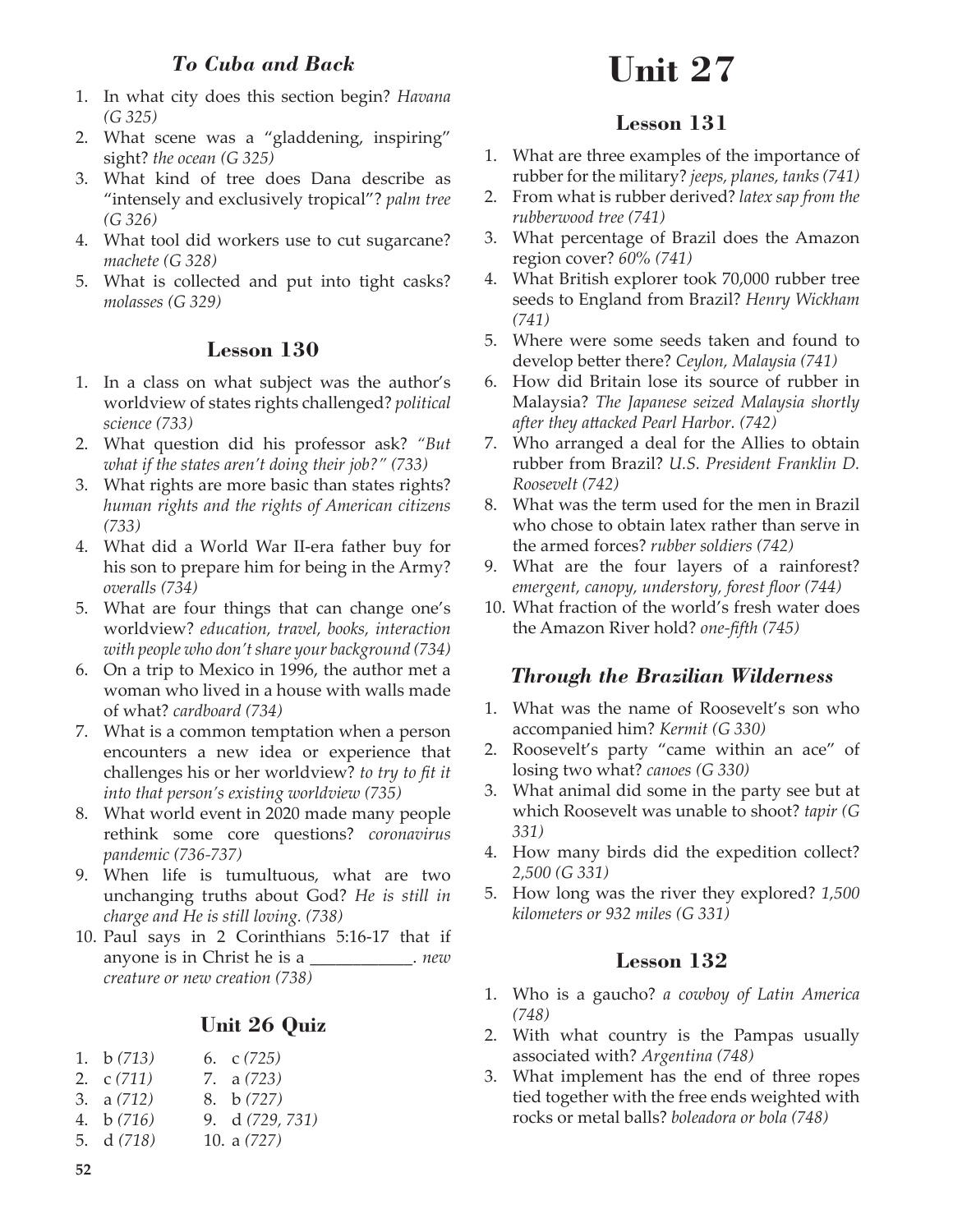- 4. What is the gauchos' style of dancing? *malambo (748)*
- 5. The Pampas is a temperate grassland \_\_\_\_\_\_\_\_\_. *biome (748)*
- 6. What is the second largest wetland in the world? *Esteros del Ibera (749)*
- 7. What is the most recognizable plant growth on the Pampas? *silver Pampas grass (749)*
- 8. What tree is actually a bush that grows on the Pampas? *ombu (749)*
- 9. What group did Baron Maurice de Hirsch help to emigrate to Argentina? *Jews from Europe (750)*
- 10. Latin America is the greatest exporting region in the world. *beef (750)*

- 1. What is the highest navigable lake in the world? *Lake Titicaca (753)*
- 2. This lake is on the border of what two countries? *Bolivia and Peru (753)*
- 3. What is the highest national capital in the world? *La Paz, Bolivia (753)*
- 4. What fish sent by the U.S. Fish and Wildlife Service in the 1930s flourished in the lake? *trout (754)*
- 5. What are two common crops that are grown around the lake? *quinoa and potatoes (754)*
- 6. What is the largest island in the lake? *Isla del Sol (754)*
- 7. What people live on the lake on islands they make? *Urus (754)*
- 8. What plant do they use to make these islands? *totora reeds (754)*
- 9. What has the government installed on most of their houses? *solar panels (755)*
- 10. What three substances have contaminated the lake? *fertilizer, waste from industry, mercury and other materials from mining (755)*

## **Lesson 134**

- 1. The War of the Pacific involved what three countries? *Peru, Bolivia, and Chile (759)*
- 2. What occupation by Chile's army is still resented today? *their occupation of Lima (759)*
- 3. As a result of the war, what important land did Bolivia lose? *the Antofagasta coastal region, leaving Bolivia landlocked (759)*
- 4. After the war, Chile profited from the sale of what? *nitrates (760)*
- 5. What is the poorest country in South America in terms of per capita gross domestic product? *Bolivia (760)*
- 6. What did Bolivia do to try to gain access to the Atlantic? *They wanted access by the Rio de la Plata which runs across the Gran Chaco region by trying to take control of the region. (760-761)*
- 7. What is this conflict called? *Chaco War (760)*
- 8. What did Bolivia receive through the truce? *a corridor along the Paraguay River, providing access to the Puerto Casada river port in Paraguay (8760-761)*
- 9. Where does the Bolivian Naval Force practice maneuvers? *Lake Titicaca (761)*
- 10. What is the Force's motto? *"The Sea Belongs to Us by Right, Recovering It Is Our Duty." (761)*

- 1. What countries make up the Global South? *countries in Central and South America, Africa, and South Asia (763)*
- 2. How should we describe these countries economically? *developing; not as wealthy or industrialized as European and North American countries (763)*
- 3. What are two other traits of these countries? *non-white, economically disadvantaged to a significant degree (763)*
- 4. The acceptance of what two views in the last half of the 1800s led to many people in Europe and the United States abandoning their faith? *acceptance of Darwinian evolution and liberal theology (764)*
- 5. What are some ironic developments in various regions of the world? *The region where Christianity began is now largely Muslim. Christianity in Europe and North America, where it was once strong, is now declining. Africa (where once there were few Christians) and South America (long nominally Roman Catholic) have seen dramatic growth in active adherents of the Christian faith. (765)*
- 6. In 1910, what fraction of the world's Christians lived in Europe? *two-thirds (765)*
- 7. In 2010, what fraction of believers lived there? *one-fourth (765)*
- 8. Over the last century, how fast has Christianity grown in Asia compared to the population growth there? *twice as fast as the population (766)*
- 9. What are two trends contributing to the decline of the Christian faith in the Global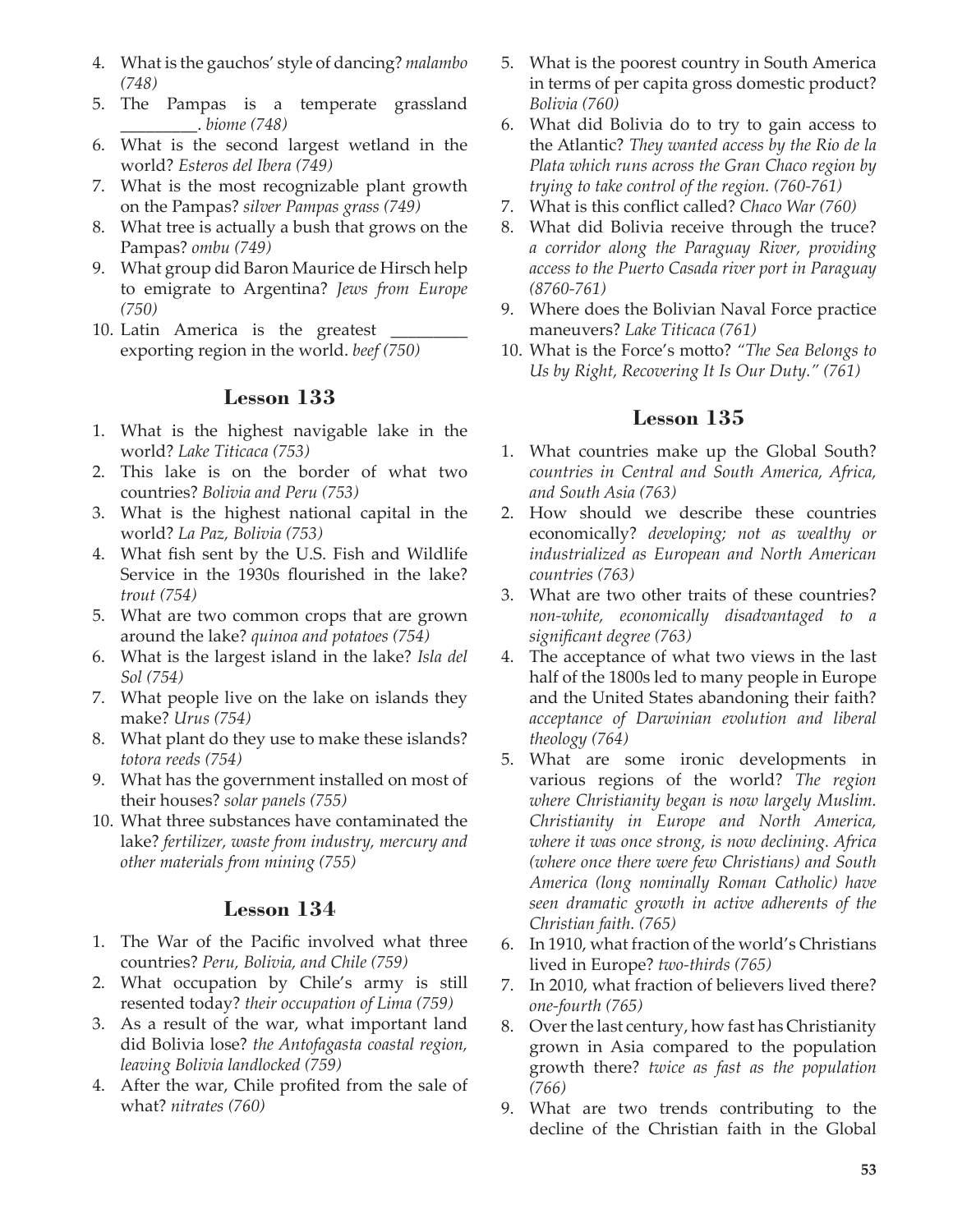North? *people turning away from the faith, and a decline in the rate of population growth (766)*

10. Some Christians in China have made a commitment to move to what part of the world to share the gospel? *Middle East (767)*

#### **Unit 27 Quiz**

| 1. $c(741)$ | 5. $c(750)$ | 9. $d(759)$  |
|-------------|-------------|--------------|
| 2. $a(741)$ | 6. $c(753)$ | 10. $d(759)$ |

- 3. b *(744)* 7. b *(753)*
- 4. d *(748)* 8. a *(754)*

# **Unit 28**

## **Lesson 136**

- 1. What is the term for the tabletop mountains in the *La Gran Sabana* region in Venezuela? *tepuis (771)*
- 2. How would you describe the sides of these mountains? *sheer or nearly sheer escarpments (771)*
- 3. What mountain marks the *punto triple*? *Mt. Roraima (771-772)*
- 4. What is the *punto triple*? *the point where Venezuela, Brazil, and Guyana meet (772)*
- 5. What is the general term for stalactites and stalagmites? *speleothems (772)*
- 6. What aviator saw in 1933 what he described as "the cascade from the sky"? *Jimmie Angel (772)*
- 7. What was this aviator's work after World War I? *barnstormer, a test pilot, a movie stunt pilot, and a flight instructor. (772)*
- 8. What is that cataract called? *Angel Falls (772)*
- 9. What is the distinction of this cataract in terms of the world? *tallest waterfall in the world (773)*
- 10. What is the meaning of the name of the falls in the Pemon language? *"waterfall of the deepest place" (774)*

## **Lesson 137**

- 1. What is the Spanish name for the Falkland Islands? *Islas Malvinas (775)*
- 2. The British territorial government for the Falklands also governs what other islands? *South Georgia Island and the South Sandwich Islands (775)*
- 3. In 1982 Argentine marines disguised as whom raised the Argentine flag on South Georgia

Island? *workers for a scrap metal company (775- 776)*

- 4. Argentine forces captured what two places? *the capital of Stanley and South Georgia Island (776)*
- 5. Who was the British prime minister at the time? *Margaret Thatcher (776)*
- 6. What two vessels were sunk in the fighting? *the Argentine cruiser* General Belgano *and the British destroyer HMS* Sheffield *(776)*
- 7. How did the conflict end? *The British retook Stanley. (776)*
- 8. What was brought to South Georgia Island to provide food for whalers, some of which were later moved to the Falklands? *reindeer (777)*
- 9. Argentina has stated its commitment to assert its claim to the islands in what way? *only peaceful means (777)*
- 10. What is the Argentine nickname for the islands? *little (lost) sisters (777)*

- 1. What is the name for the series of connecting roads that stretch from the top of North America to the bottom of South America? *Pan-American Highway (779)*
- 2. What is the chain of mountain ranges that span the same territory? *American Cordillera (779)*
- 3. What is the longest mountain chain in the world? *Andes (779)*
- 4. What is the highest peak in the Western Hemisphere? *Mt. Aconcagua (780)*
- 5. What is the world's largest flying bird? *Andean condor (780)*
- 6. What structure do Quechua people from four villages rebuild every year? *Q'eswachaka rope bridge (780)*
- 7. When did the Pan-American Conference approve an intercontinental highway? *1928 (781)*
- 8. When was the Alaska Highway built and who built it? *1942, Army Corps of Engineers (781)*
- 9. What is the 60-mile stretch in southern Panama where the highway does not go? *Darien Gap (782)*
- 10. Where does the intercontinental highway officially end? *Buenos AIres, Argentina (783)*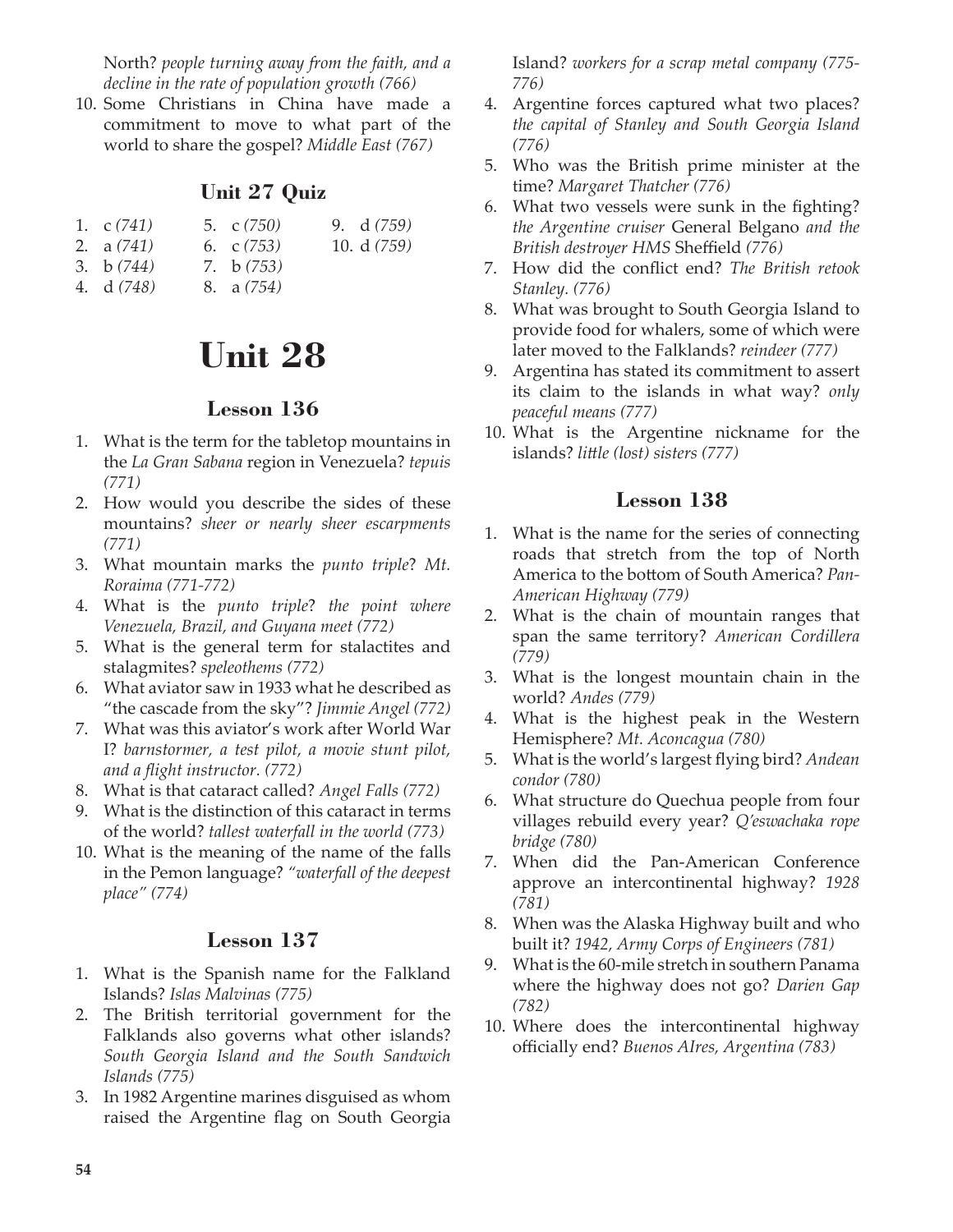- 1. Wales was the source for what three minerals that were important for Britain's Industrial Revolution? *coal, iron, and slate (785)*
- 2. What two communities in North America did Welsh immigrants establish? *Utica, NY, and Scranton, PA (785)*
- 3. In 1861 who began organizing an exodus movement of Welsh that led them to South America? *Michael Jones (785)*
- 4. To what region of the continent did they move? *Patagonia (785-786)*
- 5. In what two countries is this region? *Argentina and Chile (785)*
- 6. What is the smallest deer in the world? *pudu (786)*
- 7. What community did the Welsh immigrants build by the end of 1865? *Rawson (786)*
- 8. Who conceived an irrigation system that saved the colony? *Rachel Jenkins (786-787)*
- 9. What is the annual celebration in Wales of music, poetry,and performance? *Eisteddfod (787)*
- 10. The southern, tapering part of South America is called by what geometric shape? *cone (785)*

## **Think Like Jesus: Put Others First**

- 1. To what did Paul appeal when he got to the heart of a matter? *to Christ, usually to the cross (G 332)*
- 2. What was Jesus' status before He came to earth? *He was equal with God. (G 334)*
- 3. Did Jesus ever put a limit or draw a line on how far He would go in being a servant? *No (G 334)*
- 4. What is the "name above every name" that God gave Jesus? *Lord (G 335)*
- 5. Who will confess that Jesus is Lord? *Everyone (G 335)*
- 6. What does it mean to "be of one mind"? *It means to have the same love, desire, and goal; it does not necessarily mean to have the same opinion about everything. (G 338)*
- 7. How would thinking like Jesus change your worldview? *Answers will vary.*

#### **Lesson 140**

1. What is the meaning and purpose of life? *to honor God by following the example of Jesus Christ (789)*

- 2. We need to seek God to know His \_\_\_\_\_\_\_\_\_. *path (789)*
- 3. Is it better to find your purpose inside of yourself or in God? *in God (789)*
- 4. What will likely happen if you don't know the right goal for your life? *You won't know what you are looking for or how to get there. (790)*
- 5. A victorious worldview is one of \_\_\_\_\_\_\_\_\_\_\_\_\_. *gratitude (790)*
- 6. Opportunity comes to those who \_\_\_\_\_\_\_\_\_\_\_\_\_\_\_\_\_. *prepare for it (790)*
- 7. Be a person of good \_\_\_\_\_\_\_\_\_\_\_\_. *character (791)*
- 8. As you are faithful in the things you know to do, what will God do? *He will open more doors and give you a chance to learn more. (791)*
- 9. Who are the people in your life who matter most? *the people you live with every day (791)*
- 10. Only a relatively few people will attain political power, great wealth, or lasting fame; but everyone can be a \_\_\_\_\_\_\_\_\_\_\_\_\_\_. *servant (791)*

## *Tales from Silver Lands*

#### **Content Questions**

- 1. Choose one of the stories and write down the moral that you think it illustrates. *Answers will vary.*
- 2. Write a one-paragraph synopsis of another one of the stories. *Answers will vary.*
- 3. What are three differences you noticed in these stories versus stories of European origin? *Answers will vary.*
- 4. The author gives the setting for where he heard the first story in the collection on pages 2-3. How would you describe the setting in one sentence? *Answers will vary, but should be similar to: The author heard the story from an old woman while he was sitting with people outside in the evening.*
- 5. Did any of the tales remind you of a folk tale you were already familiar with? Why? *Answers will vary.*

#### **Analysis Questions**

- 1. What are three cultural/geographic clues about South and/or Central America you learned from the tales? *Answers will vary.*
- 2. How do the tales represent the results of selflessness? *Answers will vary.*
- 3. How would you communicate the good news of the gospel to the culture and worldview reflected in these stories? *Answers will vary.*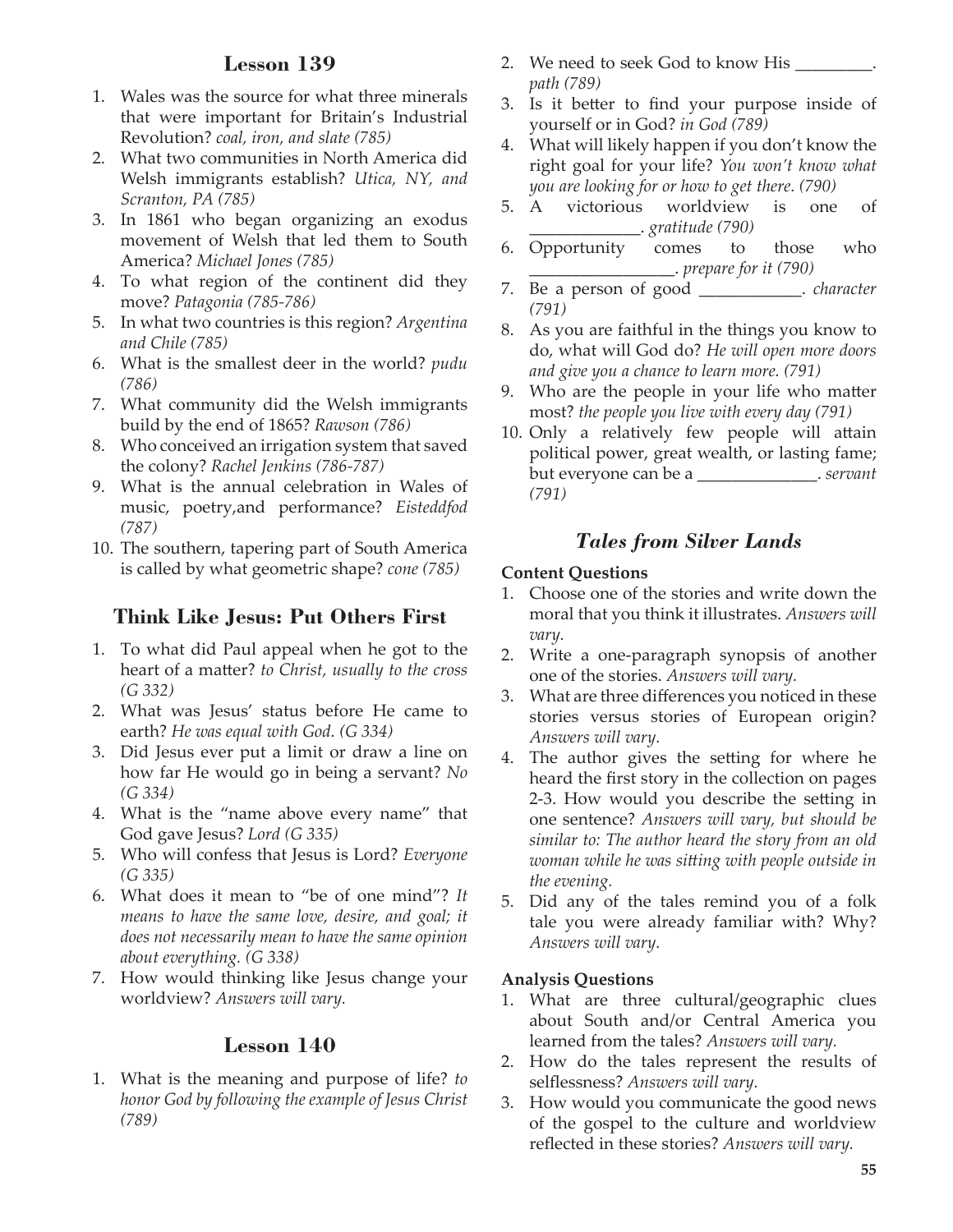## **Unit 28 Quiz**

| 1. $b(771)$               | 5. b $(775)$ | 9. d (785)          |
|---------------------------|--------------|---------------------|
| 2. $d(773)$               | 6. c $(779)$ | 10. a $(785 - 786)$ |
| 3. $d(775)$ 7. $c(779)$   |              |                     |
| 4. $c(775-776)$ 8. a(779) |              |                     |

# **Unit 29**

## **Lesson 141**

- 1. What was the estimated population of the earth as of June 2020? *7.8 billion (795)*
- 2. What is the term for the study of the earth's human population? *demography (795)*
- 3. What are the three most populous countries in the world? *China, India, United States (796)*
- 4. What are the three most densely populated countries in the world that are listed in the lesson? *Bahrain, Bangladesh, India (796)*
- 5. What are the two most common ways of breaking down population? *by gender and by age group (797)*
- 6. What is a common way to illustrate a nation's population breakdown by age group? *population pyramid (797)*
- 7. What is one way to identify the birth years for those in Generation X (or the Baby Busters)? *1965-1980 (798)*
- 8. What did the World Health Organization say was the world average life expectancy for a child born in 2017? *72.2 years (798)*
- 9. What is the approximate number of adherents of Christianity in the world? *2.3 billion (800)*
- 10. How many languages do humans speak? *over 7,000 (801)*

## **Lesson 142**

- 1. What factors slowed population growth for centuries? *infant mortality, the rate of women dying in childbirth, limited healthcare, poor nutrition, warfare, accidents (803)*
- 2. When do population experts think the population of the earth reached one billion? *around 1800 (803)*
- 3. Where does population growth tend to occur faster, in urban or rural settings? *urban (804)*
- 4. What have been four periods of significant population decline? *during the Black Plague in Europe, for native nations during European*

*settlement of North America, the potato famine in Ireland, during the world wars in the 1900s (804)*

- 5. A country's annual growth rate is made up of what two main statistics? *net natural increase, net immigration (805)*
- 6. What three countries listed in the chart on page 805 had the highest growth rates? *Niger, Mali, Iraq (805)*
- 7. What was the world average of live births per 1,000 people? *18 (805)*
- 8. What is the term for people from a given country migrating to where other people from that country have already moved? *chain migration (806)*
- 9. What is the term for people leaving one area of a country and moving to another area in the same country? *internal migration (806)*
- 10. Who were two men whose predictions about population were spectacularly wrong? *Thomas Malthus, Paul Ehrlich (808)*

- 1. As trade grew, what became the main place where trade took place? *cities (811)*
- 2. Cities became the hub for what two elements of life for their surrounding areas? *culture, communication (812)*
- 3. During the twentieth century, the world population changed from predominantly  $\Box$  to predominantly  $\Box$ . *rural, urban (812)*
- 4. Cities create what percentage of gross domestic production around the world? *80% (812)*
- 5. What is the term for the growth of cities onto surrounding land? *urban sprawl (812)*
- 6. What were tradeoffs with the Lake Ray Hubbard project near Dallas? *pro: water for the population, boating and other recreation; con: loss of land by some cotton farmers (812)*
- 7. What are some positives and negatives for people who live in rural areas? *positive: beautiful setting, lower cost of living, easier to connect with other people, slower pace; negative: inconvenient for shopping and health care; living where farm chemicals used, fewer job opportunities, less technological development and cultural interchange (813-814)*
- 8. What are three small-town settings that changed when carmakers built factories there? *Spring Hill, TN; Georgetown, KY; Tupelo, MS (814)*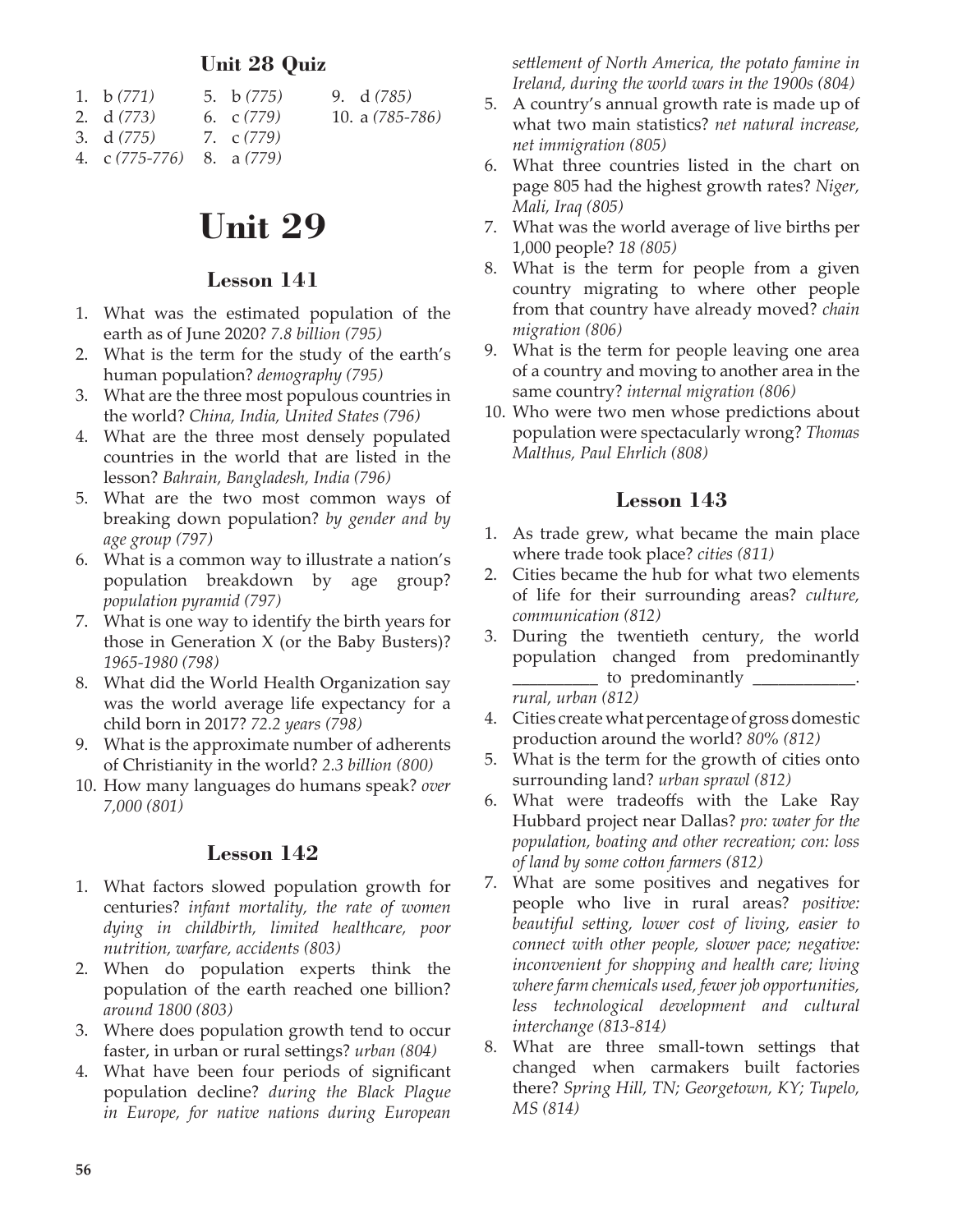- 9. How do rural and urban populations depend on each other? *City dwellers depend on rural people for the food they eat; rural residents benefit from innovations and technology developed in cities (814-815)*
- 10. Developments in what field have made it possible for people to live in rural areas and work in urban areas? *transportation (815)*

- 1. In what ways is the ownership of land power? *The owner can control what happens on it and who lives on it; the owner can use it to create economic goods; the owner can exert political influence. (817)*
- 2. Who owns the earth and decides when and where people live? *God (817)*
- 3. Early in human history, tracts of real estate came to be identified with whom? *certain people groups (818)*
- 4. From a human perspective what was the common idea about who owned all land within a kingdom? *the king (or monarch) (818)*
- 5. According to the Law of Moses, what was supposed to happen to the land in Canaan in jubilee years? *It was to revert to the families who originally owned it. (818)*
- 6. Kings parceled out land to the nobility, in return for which the nobles were to do what? *pay taxes or render service (818-819)*
- 7. What made coming to the American colonies attractive to many Englishmen? *They could own their own land. (819)*
- 8. What U.S. laws gave individuals the right to purchase property from the government? *Northwest Ordinance, Homestead Act (820)*
- 9. What two groups had conflicts on the western plains in the United States? *ranchers and farmers (820)*
- 10. What is the value of private property in capitalism? *A person can use it to build wealth; he or she can employ others so they can grow wealth; a person does not have to be beholden to the state or to bureaucrats; the owner can chart his or her own course; the owner can leave it to his or her descendants. (820-821)*

## **Lesson 145**

1. God made people in His image; thus we have an eternal spirit. If a person denies that nature, what does that mean about how that person sees himself and others? *that they are less than truly human (824)*

- 2. Because God made us in His image, a little lower than He is, what are people capable of? *extraordinary accomplishments because of their amazing abilities (825)*
- 3. What is the crushing disappointment about mankind? *that we don't live up to this identity and calling (825)*
- 4. What is God's answer to this situation? *redemption, renewal, and reconciliation in Christ (825)*
- 5. How should a Christian think of himself or herself? *dead to sin and alive to God in Christ Jesus (Romans 6:11); neither a worm nor an angel; a sinner made new (825)*
- 6. What is the human tendency to think about people who are different from themselves? *to be critical and prejudiced; to consider them as less worthy and to think that they don't measure up (826)*
- 7. In Jesus' parable, the Good Samaritan did not act toward the robbery victim on the basis of  $\cup$  but on the basis of doing the right thing for him. *prejudice (827)*
- 8. Were you worthy of Christ's love? *In terms of your innate worth, yes; in terms of your track record, no. (827)*
- 9. C. S. Lewis said that we should conduct our dealings with others in the light of what two possibilities? *"that the dullest and most uninteresting person you can talk to may one day be a creature which, if you saw it now, you would be strongly tempted to worship, or else a horror and a corruption such as you now meet, if at all, only in a nightmare" (828)*
- 10. Lewis said that you have never talked to a

\_\_\_\_\_\_\_\_ \_\_\_\_\_\_\_\_\_. *mere mortal (828)*

## **Unit 29 Quiz**

| 1. d (795) | 5. b $(806)$ | 9. $d(818)$   |
|------------|--------------|---------------|
| 2. b (797) | 6. b $(812)$ | 10. c $(819)$ |
| 3. c (803) | 7. $a(812)$  |               |
| 4. a (805) | 8. a (817)   |               |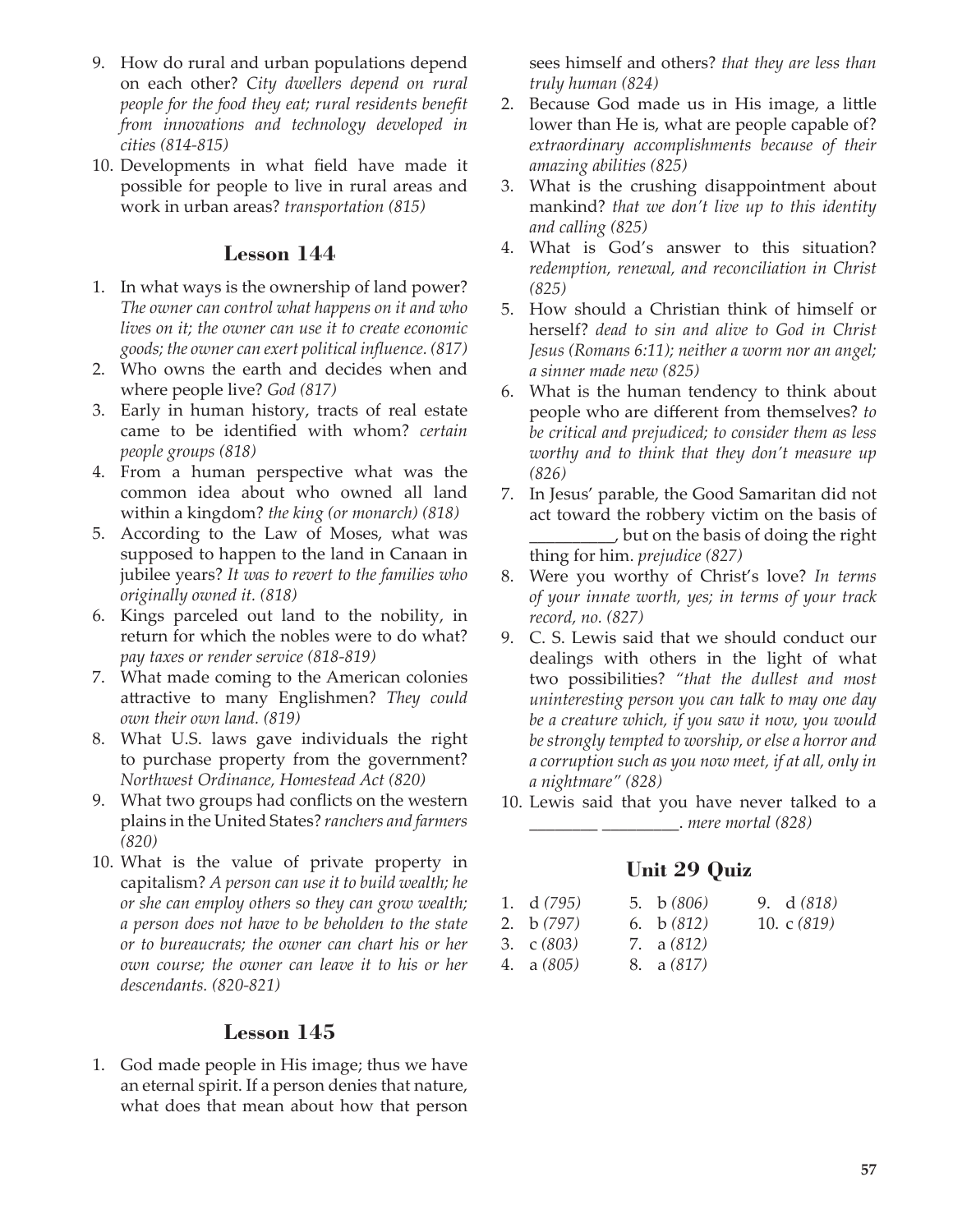# **Unit 30**

## **Lesson 146**

- 1. The goatherds of La Gomera communicate over long distances by doing what? *whistling in the silbo gomero language (831)*
- 2. Language is how people do what? *communicate (831)*
- 3. What are some functions of language in human society? *Language is identity; it contributes to worldview and reflects it; it enables the transmission of knowledge, literature, and history—in written form it does so more permanently than merely orally; language is power; and language is opportunity. (832-833)*
- 4. Language is a function of \_\_\_\_\_\_\_\_\_\_\_; that is, where people live is the main factor that determines what language people speak. *geography (833)*
- 5. How did Gullah speech develop? *slaves combining English with the African languages they had known (833)*
- 6. A major innovation in the development of language was the \_\_\_\_\_\_\_\_\_\_ \_\_\_\_\_\_\_\_ because it standardized spelling and grammar. *printing press (834)*
- 7. The written works of Martin Luther were what fraction of printed works in German between 1517 and 1525? *one-third (834)*
- 8. What is a dialect? *any variety of a language that distinguishes one group from another (834-835)*
- 9. What is pidgin? *any simplified language that enables people who don't share a language to communicate (835)*
- 10. What did Otto von Bismarck supposedly say was the single most important political fact of his day? *that North America spoke English (836)*

# *The Geographical Pivot of History*

- 1. Halford Mackinder was the first director of what? *Oxford School of Geography (G 341)*
- 2. Mackinder believed that sea power was being replaced by what as the source of world power? *railroads (G 341)*
- 3. What did he call the "World-Island"? *the Asian-European-African landmass (G 341)*
- 4. What was Mackinder not able to see that became significant factors in the 1900s? *airplanes, automobiles, and rockets; the Jewish-Muslim conflict and the oil in the Middle East (G 344)*

5. Mackinder said, "Who rules East Europe commands the \_\_\_\_\_\_\_\_\_\_\_, who rules the commands the  $\cup$  who rules

commands the \_\_\_\_\_\_\_\_\_\_\_\_\_\_\_\_." *Heartland, Heartland, World-Island, World-Island, world (G 341)*

6. What was Mackinder's contribution? *emphasizing the importance of geography as a discipline and the significance of geography in world affairs. (G 344)*

# **Lesson 147**

- 1. What special trip, given to them by their children, did Ray and Charlene Notgrass take for their fortieth wedding anniversary? *a cruise along the coast of Alaska (838)*
- 2. Where did they see recreations of five different kinds of houses that Alaska natives built? *at the Alaska Native Heritage Center (838)*
- 3. What did they see in a national park that most visitors to the park don't get to see? *Denali (838)*
- 4. They saw a large display of what kind of poles? *totem poles (839)*
- 5. What is transportation infrastructure? *what people use to travel (840)*
- 6. What are modes of transportation? *what people ride in or send goods on (840)*
- 7. What are two reasons why transportation infrastructure is a major issue for the development of a nation? *It is expensive and it uses large amounts of land*. *(840)*
- 8. What genre of American literature was popular in the 1800s? *travel narratives (840)*
- 9. What are three factors that encourage tourism in a given place? *infrastructure, modes of transportation, and accessibility (841)*
- 10. What does tourism geography examine? *the importance of tourist resources in a place, the impact of human travel on places, the impact of places on humans, and the environmental impact of tourism (841)*

- 1. What is an NGO? *A non-governmental organization, not part of a government, which seeks to accomplish a certain goal in one country or in many countries (843)*
- 2. What are examples of NGOs? *International Red Cross, Doctors Without Borders, International*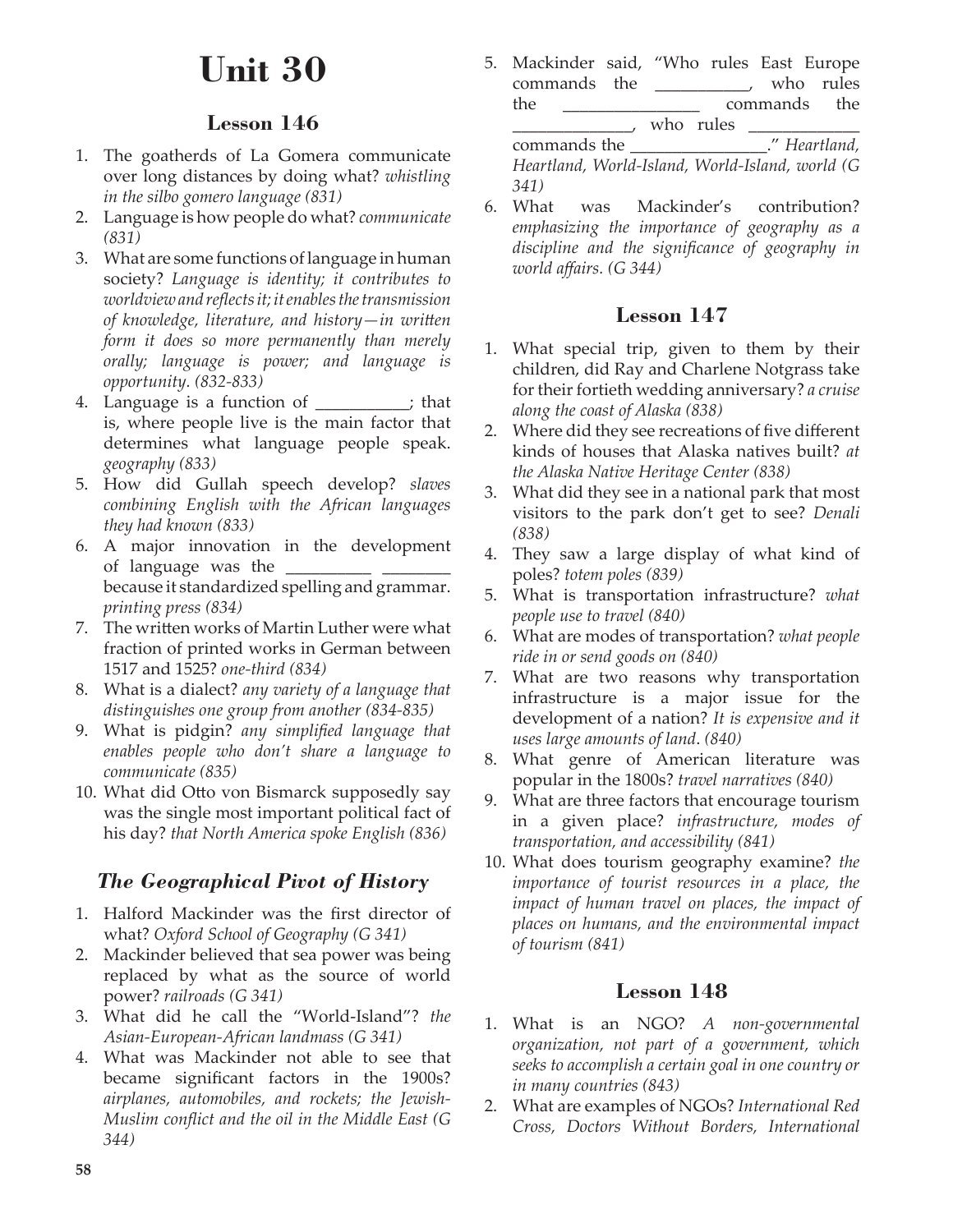*Olympic Committee, World Wildlife Fund for Nature (843)*

- 3. What are IGOs? *Intergovernmental organizations, which often seek to increase trade among the members or to maintain good relationships among member states and avoid conflict (843)*
- 4. What are some examples? *Congress of Vienna, G20, NATO, OAS, ASEAN, African Union, Arab League, Benelux (844)*
- 5. What international organizations focus on economics? *OPEC, OECD, IMF, World Bank, World Trade Organization (844-845)*
- 6. What is the largest international intergovernmental organization? *United Nations (845)*
- 7. What is the key issue in understanding the role of international organizations? *What is their authority? (845)*
- 8. What are some other international groups? *professional organizations, multinational corporations, think tanks and policy discussion forums (846)*
- 9. What are some examples? *Club of Rome, Trilateral Commission, Council on Foreign Relations (846)*
- 10. Is the world better off as a result of NGOs and international organizations? *We still have wars, we see prejudice against the United States, and the money could have been better spent; but we have not had another world war, and good has been done. (846-847)*

## **Lesson 149**

- 1. An argument for globalism is the destruction caused by \_\_\_\_\_\_\_\_\_\_\_\_. *nationalism (848-849)*
- 2. Advocates of globalism say resources would be  $\qquad \qquad$  *more widely*

*and fairly available (849)*

- 3. What does nationalism offer? *The ability of people to govern themselves, protection of individual rights, freedom, equality, and wellbeing (849)*
- 4. National movements fought in many places. *colonialism or colonial rule (849)*
- 5. What is the legislative body of the European Union? *European Parliament (850)*
- 6. What is the executive arm of the European Union? *European Commission (850-851)*
- 7. What is the Eurozone? *Countries that use the euro currency (851)*
- 8. What is the Schengen Area? *countries that have abolished any passport or other border control requirements for travel in and out of them (851)*
- 9. An international government would enable \_\_\_\_\_\_\_\_\_\_\_ because local government works best. *corruption (852)*
- 10. What do you think about a one-world government as opposed to national governments? *Answers will vary.*

## **Lesson 150**

*All of the statements are true.*

## **Unit 30 Quiz**

| 1. $\cos(831)$ 5. $\sin(840)$ |            | 9. $d(850)$   |
|-------------------------------|------------|---------------|
| 2. b $(834-835)$ 6. b $(843)$ |            | 10. c $(851)$ |
| 3. $d(836)$                   | 7. d (844) |               |
| 4. $C(840)$                   | 8. a (849) |               |

## **Sixth Geography Exam (Units 26-30)**

| 1. $b(713)$  | 10. $d(759)$  | 19. a $(805)$       |
|--------------|---------------|---------------------|
| 2. $a(712)$  | 11. d (772)   | 20. b $(812)$       |
| 3. $b(716)$  | 12. d (775)   | 21. b $(834 - 835)$ |
| 4. b $(727)$ | 13. c (776)   | 22. $d(836)$        |
| 5. $a(727)$  | 14. c (779)   | 23. $c(840)$        |
| 6. $c(741)$  | 15. a (779)   | 24. a $(843)$       |
| 7. a $(745)$ | 16. d (795)   | 25. d (844)         |
| 8. $c(753)$  | 17. b $(797)$ |                     |
| 9. b $(753)$ | 18. c (803)   |                     |

## **Sixth English Exam (Units 26-30)**

The answers to Part 1 are in the literary analysis of *Tales from Silver Lands*. The answers to Part 2 are in the "Comparisons of Literature" section and also two subjective answers. The literary analysis and the comparison section are both in the *Student Review Book*.

#### **Part 1**

- 1. lessons
- 2. human
- 3. vocabulary
- 4. culture
- 5. worldview *(Note: The answers to 4 and 5 could be reversed and still be correct.)*
- 6. values
- 7. fears and dreams
- 8. world
- 9. source
- 10. connections